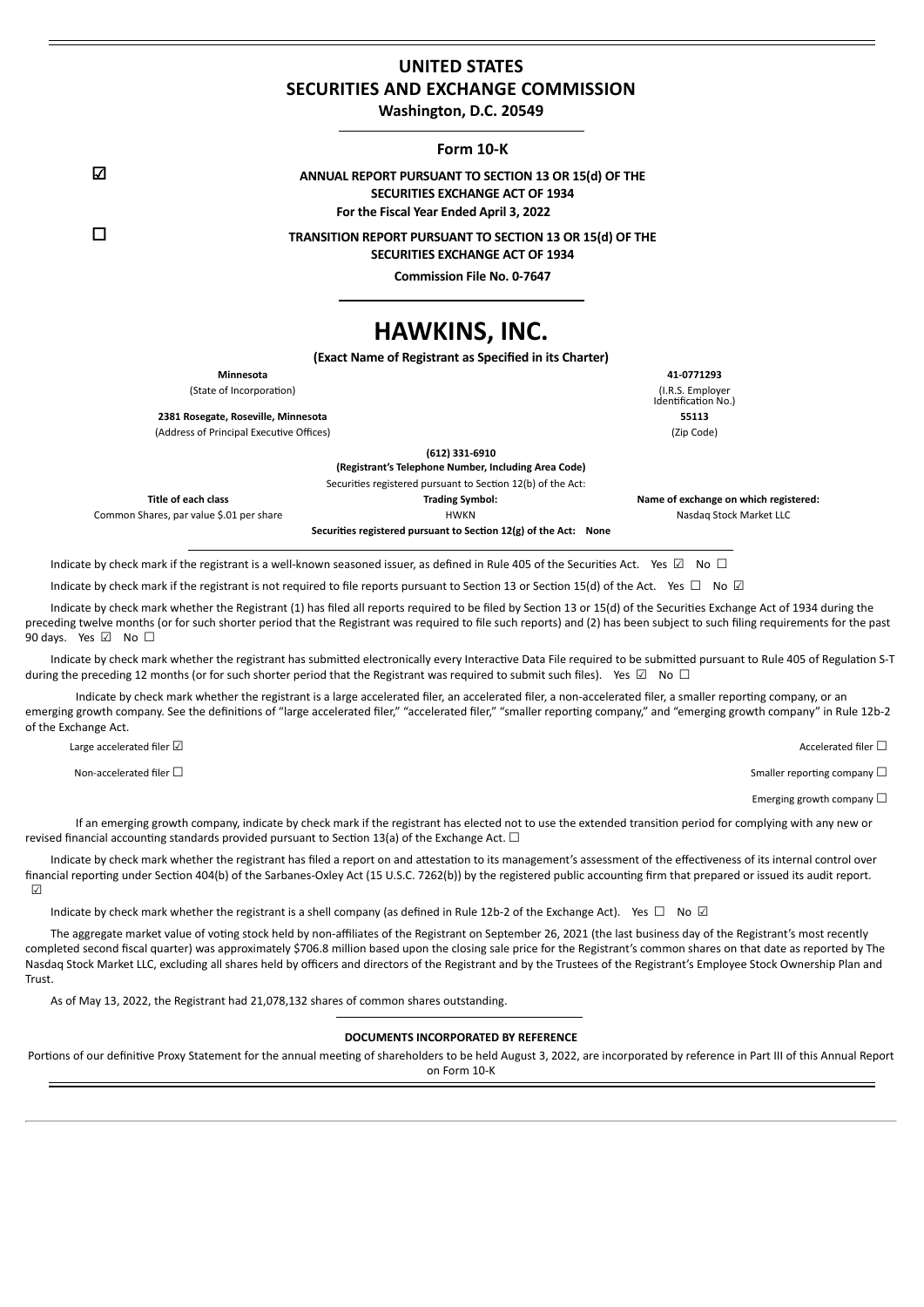## **FORWARD-LOOKING STATEMENTS**

The information presented in this Annual Report on Form 10-K contains forward-looking statements within the meaning of Section 21E of the Securities Exchange Act of 1934, as amended (the "Exchange Act"). These forward-looking statements have been made pursuant to the provisions of the Private Securities Litigation Reform Act of 1995. These statements are not historical facts, but rather are based on our current expectations, estimates and projections, and our beliefs and assumptions. Words such as "anticipate," "expect," "intend," "plan," "believe," "seek," "estimate," "will" and similar expressions may identify forward-looking statements. These statements are not guarantees of future performance and are subject to certain risks, uncertainties and other factors, some of which are beyond our control and are difficult to predict. These factors could cause actual results to differ materially from those expressed or forecasted in the forward-looking statements. These risks and uncertainties are described in the risk factors and elsewhere in this Annual Report on Form 10-K. We caution you not to place undue reliance on these forward-looking statements, which reflect our management's view only as of the date of this Annual Report on Form 10-K. We are not obligated to update these statements or publicly release the result of any revisions to them to reflect events or circumstances after the date of this Annual Report on Form 10-K or to reflect the occurrence of unanticipated events.

As used in this Annual Report on Form 10-K, except where otherwise stated or indicated by the context, "Hawkins," "we," "us," "the Company," "our," or "the Registrant" means Hawkins, Inc. References to "fiscal 2023" means our fiscal year ending April 2, 2023, "fiscal 2022" means our fiscal year ended April 3, 2022, "fiscal 2021" means our fiscal year ended March 28, 2021, "fiscal 2020" means our fiscal year ended March 29, 2020, and "fiscal 2019" means our fiscal year ended March 31, 2019.

ii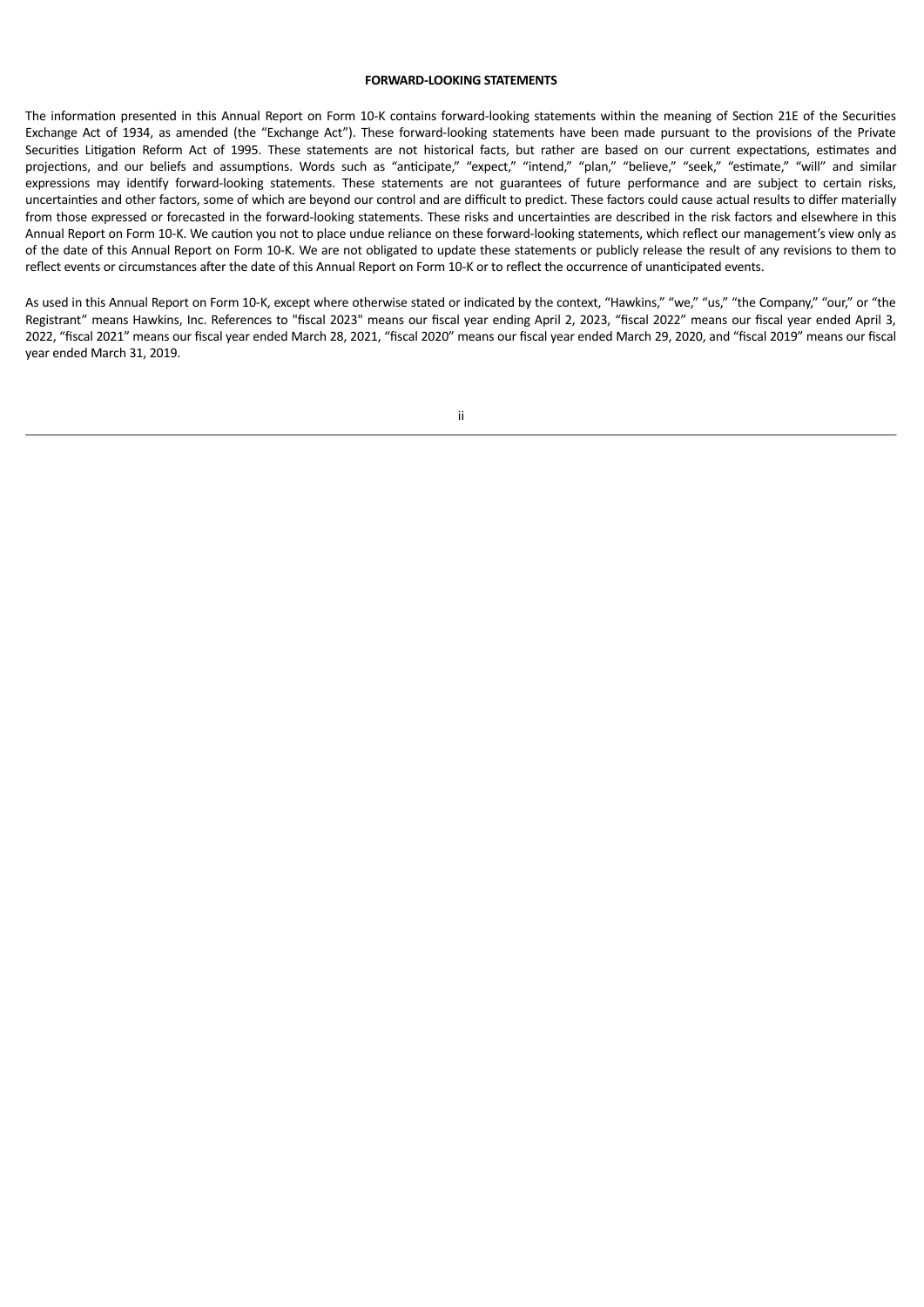# **Hawkins, Inc.**

#### **Annual Report on Form 10-K For the Fiscal Year Ended April 3, 2022**

|                 |                                                                                                                | Page            |
|-----------------|----------------------------------------------------------------------------------------------------------------|-----------------|
|                 | <b>PART I</b>                                                                                                  |                 |
| ITEM 1.         | <b>Business</b>                                                                                                | $\overline{1}$  |
| ITEM 1A.        | <b>Risk Factors</b>                                                                                            | $\overline{4}$  |
| <b>ITEM 1B.</b> | <b>Unresolved Staff Comments</b>                                                                               | 11              |
| ITEM 2.         | <b>Properties</b>                                                                                              | 12              |
| ITEM 3.         | <b>Legal Proceedings</b>                                                                                       | 12              |
| ITEM 4.         | <b>Mine Safety Disclosures</b>                                                                                 | 12              |
|                 | <b>PART II</b>                                                                                                 |                 |
| ITEM 5.         | Market for the Company's Common Equity, Related Shareholder Matters, and Issuer Purchases of Equity Securities | <u>13</u>       |
| ITEM 6.         | Reserved                                                                                                       | 14              |
| ITEM 7.         | Management's Discussion and Analysis of Financial Condition and Results of Operations                          | <u>14</u>       |
| <b>ITEM 7A.</b> | <b>Quantitative and Qualitative Disclosures about Market Risk</b>                                              | $\overline{21}$ |
| ITEM 8.         | <b>Financial Statements and Supplementary Data</b>                                                             | 22              |
| ITEM 9.         | Changes in and Disagreements with Accountants on Accounting and Financial Disclosure                           | 48              |
| ITEM 9A.        | <b>Controls and Procedures</b>                                                                                 | $\frac{48}{1}$  |
| ITEM 9B.        | <b>Other Information</b>                                                                                       | 49              |
| ITEM 9C.        | Disclosure Regarding Foreign Jurisdictions That Prevent Inspections                                            | 49              |
|                 | <b>PART III</b>                                                                                                |                 |
| <b>ITEM 10.</b> | Directors, Executive Officers, and Corporate Governance                                                        | 50              |
| <b>ITEM 11.</b> | <b>Executive Compensation</b>                                                                                  | 51              |
| <b>ITEM 12.</b> | Security Ownership of Certain Beneficial Owners and Management And Related Stockholder Matters                 | 51              |
| <b>ITEM 13.</b> | Certain Relationships and Related Transactions, and Director Independence                                      | 51              |
| <b>ITEM 14.</b> | <b>Principal Accountant Fees and Services</b>                                                                  | 51              |
|                 | <b>PART IV</b>                                                                                                 |                 |
| <b>ITEM 15.</b> | <b>Exhibits and Financial Statement Schedules</b>                                                              | 52              |
| <b>ITEM 16.</b> | Form 10-K Summary                                                                                              | 54              |
|                 |                                                                                                                |                 |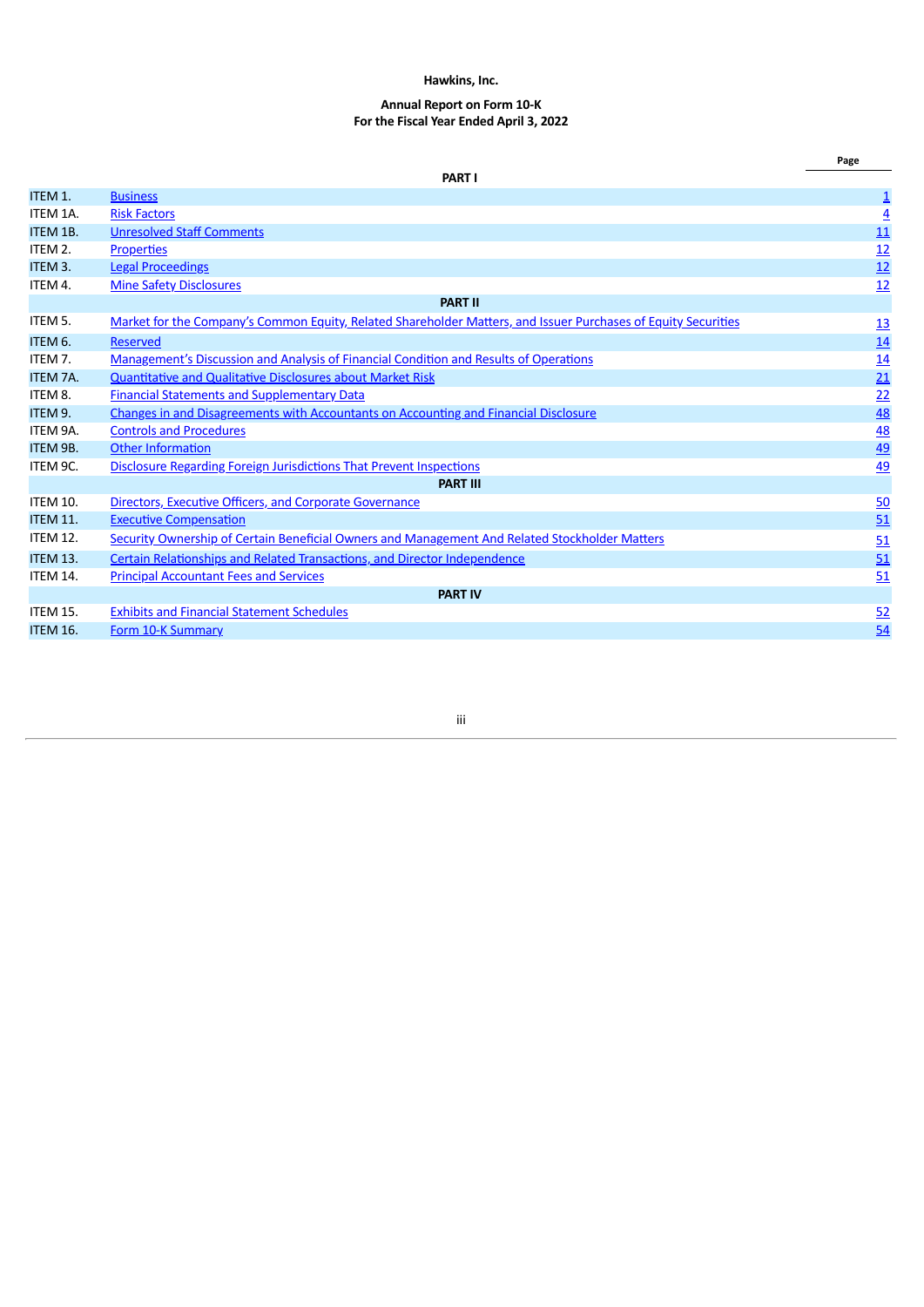## **PART I**

## <span id="page-3-0"></span>**ITEM 1.** *BUSINESS*

We are a leading specialty chemical and ingredients company that formulates, distributes, blends and manufactures products for our Industrial, Water Treatment and Health and Nutrition customers. We believe that we create value for our customers through superb service and support, quality products, personalized applications and trustworthy, creative employees.

We conduct our business in three segments: Industrial, Water Treatment, and Health and Nutrition.

*Industrial Segment.* Our Industrial Group specializes in providing industrial chemicals, products and services to industries such as agriculture, chemical processing, electronics, energy, food, pharmaceutical and plating. This group's principal products are acids, alkalis and food-grade and pharmaceutical salts and ingredients.

The Industrial Group:

- Manufactures sodium hypochlorite (bleach), agricultural products and certain food-grade and pharmaceutical products, including liquid phosphates, lactates and other blended products;
- Receives, stores and distributes various chemicals in bulk quantities, including liquid caustic soda, sulfuric acid, hydrochloric acid, urea, phosphoric acid, aqua ammonia and potassium hydroxide;
- Repackages water treatment chemicals for our Water Treatment Group and bulk industrial chemicals to sell in smaller quantities to our customers;
- Performs custom blending of chemicals according to customer formulas and specifications; and
- Performs contract and private label bleach packaging.

The group's sales are concentrated primarily in the central United States, while the group's products sold into the food and pharmaceutical markets are sold nationally. The Industrial Group relies on a specially trained sales staff that works directly with customers on their specific needs. The group conducts its business primarily through manufacturing locations and terminal operations. Agricultural sales within this group tend to be seasonal, with higher sales due to the application of fertilizer during the planting season of March through June given the regions of the country where we are located.

*Water Treatment Segment.* Our Water Treatment Group specializes in providing chemicals, products, equipment, services and solutions for potable water, municipal and industrial wastewater, industrial process water, non-residential swimming pool water and agricultural water. This group has the resources and flexibility to treat systems ranging in size from a single small well to a multi-million-gallon-per-day facility.

The group utilizes delivery routes operated by our employees who typically serve as route driver, salesperson and trained technician to deliver our products and diagnose our customers' water treatment needs. We believe that the high level of service provided by these individuals allows us to serve as the trusted water treatment expert for many of the municipalities and other customers that we serve. We also believe that there are significant synergies between our Water Treatment and Industrial Groups in that we are able to obtain a competitive cost position on many of the chemicals sold by the Water Treatment Group due to the volumes of these chemicals purchased by our Industrial Group. In addition, our Industrial and Water Treatment groups share certain resources, which leverage fixed costs across both groups.

The Water Treatment group operates out of 37 warehouses supplying products and services to customers primarily in the central United States, and along the south from Florida to Texas. In fiscal 2022, we added four locations, all by acquisition. We expect to invest in existing and new branches to expand the group's geographic coverage. Our Water Treatment Group has historically experienced higher sales during April to September, primarily due to a seasonal increase in chemicals used by municipal water treatment facilities.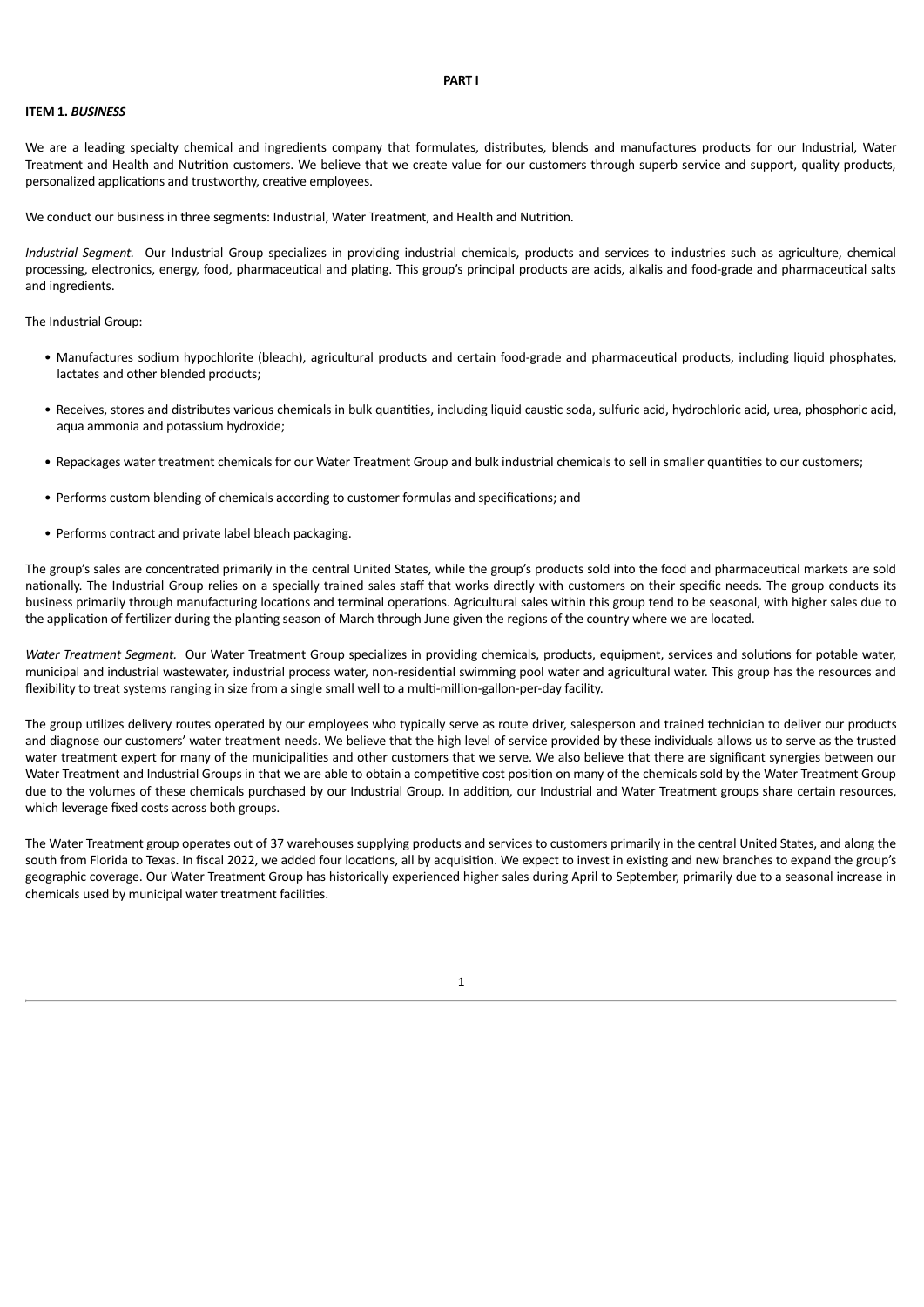*Health and Nutrition Segment.* Our Health and Nutrition Group specializes in providing ingredient distribution, processing and formulation solutions to manufacturers of nutraceutical, functional food and beverage, personal care, dietary supplement and other nutritional food, health and wellness products. This group offers a diverse product portfolio including minerals, vitamins and amino acids, excipients, joint products, botanicals and herbs, sweeteners and enzymes.

The Health and Nutrition Group relies on a specially trained sales and product development staff that works directly with customers on their specific needs. The group's extensive product portfolio combined with value-added services, including product formulation, sourcing and distribution, processing and blending and quality control and compliance, positions this group as a one-stop ingredient solutions provider to its customers. The group operates out of facilities in California and New York and its products are sold nationally and, in certain cases, internationally.

*Raw Materials.* We have numerous suppliers, including many of the major chemical producers in the United States. We source our health and nutrition ingredients from a wide array of domestic and international vendors. We typically have distributorship agreements or supply contracts with our suppliers that are periodically renewed. We believe that most of the products we purchase can be obtained from alternative sources should existing relationships be terminated. We are dependent upon the availability of our raw materials. While we believe that we have adequate sources of supply for our raw material and product requirements, we cannot be sure that supplies will be consistently available in the future. In the event that certain raw materials become generally unavailable, suppliers may extend lead times or limit or cut off the supply of materials to us. As a result, we may not be able to supply or manufacture products for our customers.

*Intellectual Property.* Our intellectual property portfolio is of economic importance to our business. When appropriate, we have pursued, and we will continue to pursue, patents covering our products. We also have obtained certain trademarks for our products to distinguish them from our competitors' products. We regard many of the formulas, information and processes that we generate and use in the conduct of our business as proprietary and protectable under applicable copyright, patent, trademark, trade secret and unfair competition laws.

*Customer Concentration.* In fiscal 2022, none of our customers accounted for 10% or more of our total sales.

*Competition.* We operate in a competitive industry and compete with many producers, distributors and sales agents offering products equivalent to substantially all of the products we offer. Many of our competitors are larger than we are and may have greater financial resources, although no one competitor is dominant in all of the markets we serve. We compete by offering quality products with outstanding customer service at competitive prices coupled with value-added services or product formulation where needed. Because of our long-standing relationships with many of our suppliers, we are often able to leverage those relationships to obtain products when supplies are limited or to obtain competitive pricing.

*Working Capital.* Due to the nature of our operations, which includes purchases of large quantities of bulk chemicals, the timing of purchases can result in significant changes in working capital and the resulting operating cash flow. Historically, our cash requirements for working capital increase during the period from March through November as caustic soda inventory levels increase with most of our barges received during this period.

*Regulatory Matters.* We are subject to numerous federal, state and local environmental, health and safety laws and regulations in the jurisdictions in which we operate, including the management, storage, transportation and disposal of chemicals and wastes; product regulation; air water and soil contamination; and the investigation and cleanup of any spills or releases that may result from our management, handling, storage, sale, or transportation of chemicals and other products. In addition, societal concerns regarding the safety of chemicals in commerce and their potential impact on the environment have resulted in a growing trend towards increasing levels of product safety and environmental protection regulations. These concerns have led to, and could continue to result in, more stringent regulatory intervention by governmental authorities.

In addition, we operate a fleet of more than 200 commercial vehicles, primarily in our Water Treatment Group, which are highly regulated, including by the U.S. Department of Transportation ("DOT"). The DOT governs transportation matters including authorization to engage in motor carrier service, including the necessary permits to conduct our businesses, equipment operation, and safety.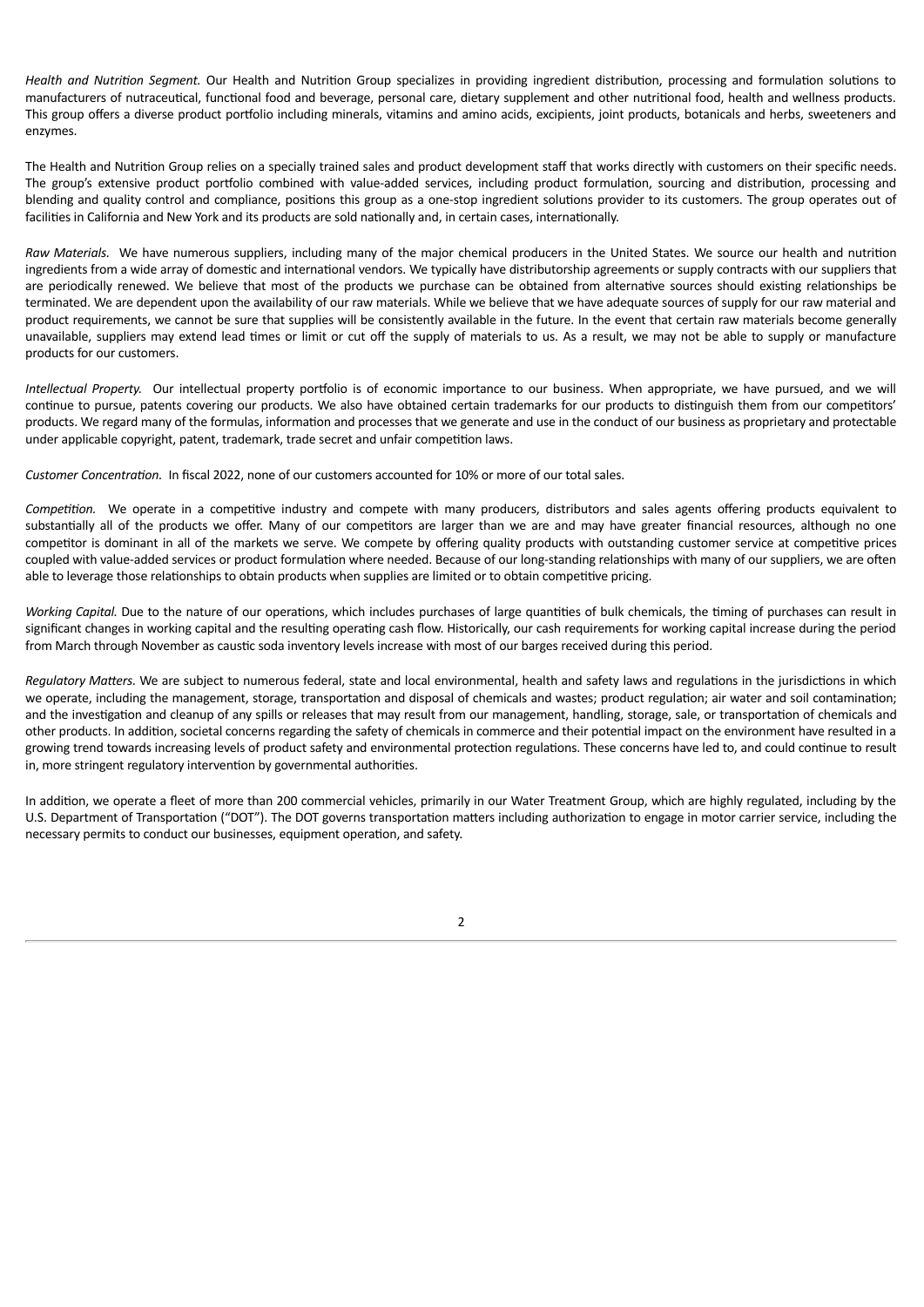The manufacture, packaging, labeling, advertising, promotion, distribution and sale of our agricultural, food, pharmaceutical, pesticide and health and nutrition products are subject to regulation by numerous national and local governmental agencies in the United States and other countries. The primary regulatory bodies in the United States are the Food and Drug Administration (the "FDA"), the Environmental Protection Agency, the United States Department of Agriculture and the Federal Trade Commission, and we are also subject to similar regulators in other countries. In particular, the FDA's current good manufacturing practices ("GMPs") describe policies and procedures designed to ensure that nutraceuticals, pharmaceuticals and dietary supplements are produced in a quality manner, do not contain contaminants or impurities, and are accurately labeled and cover the manufacturing, packaging, labeling and storing of supplements, with requirements for quality control, design and construction of manufacturing plants, testing of ingredients and final products, record keeping, and complaints processes.

Further information related to government regulation applicable to our business is included in this Annual Report on Form 10-K, in Part I, Item 1A - Risk Factors.

*Human Capital.* Our team is a key to our success and we are committed to creating a workplace that attracts top talent, develops leaders and drives performance on behalf of our customers and shareholders.

We strive to recruit the best people for the job regardless of race, color, nationality, gender, age, disability, sexual orientation or any other status protected by law. It is our policy to comply fully with all applicable laws relating to discrimination in the workplace and are committed to advancing an inclusive, collaborative and respectful culture.

The health and safety of our employees is our highest priority. We work to ensure our employees have a thorough understanding of health and safety precautions that need to be taken in all business functions. Specific safety initiatives include accident prevention work, improving process controls, safety training, safety committees, safety audits, incident investigation and improvement measures.

We have ensured the safety of our employees and our customers during the COVID-19 pandemic by implementing contingency and continuity plans to respond quickly and appropriately to identified risks, safe work practices in accordance with the guidance provided by the US Centers for Disease Control and Prevention ("CDC"). Through communication, enhanced resources and leadership, we were able to support our employees, serve our customers and keep our facilities operating and safe during the pandemic.

We strive to provide employees with competitive wages commensurate with their skill levels, experience, knowledge and the regional market. Full-time employees are eligible for health, dental and vision insurance, paid and unpaid leaves, 401(K) plan, retirement plans, life and disability/accident coverage and our employee assistance program.

As of April 3, 2022, we had 813 employees across the United States, of which 807 were full-time employees,. Approximately 38% of our employees were female or racially and ethnically diverse, and approximately 10% were covered by a collective bargaining agreement. Of the eight members of our Board of Directors, two are female, six are male, one is Asian American and seven are white.

<span id="page-5-0"></span>*Available Information.* Our Internet address is www.hawkinsinc.com. We have made available, free of charge, our Annual Reports on Form 10-K, Quarterly Reports on Form 10-Q, Current Reports on Form 8-K, and, if applicable, amendments to those reports, as soon as reasonably practicable after we electronically file these materials with, or furnish them to, the Securities and Exchange Commission. Reports of beneficial ownership filed by our directors and executive officers pursuant to Section 16(a) of the Exchange Act are also available on our website. We are not including the information contained on our website as part of, or incorporating it by reference into, this Annual Report on Form 10-K. The SEC also maintains an internet site that contains reports, proxy and information statements, and other information regarding our company at http://www.sec.gov.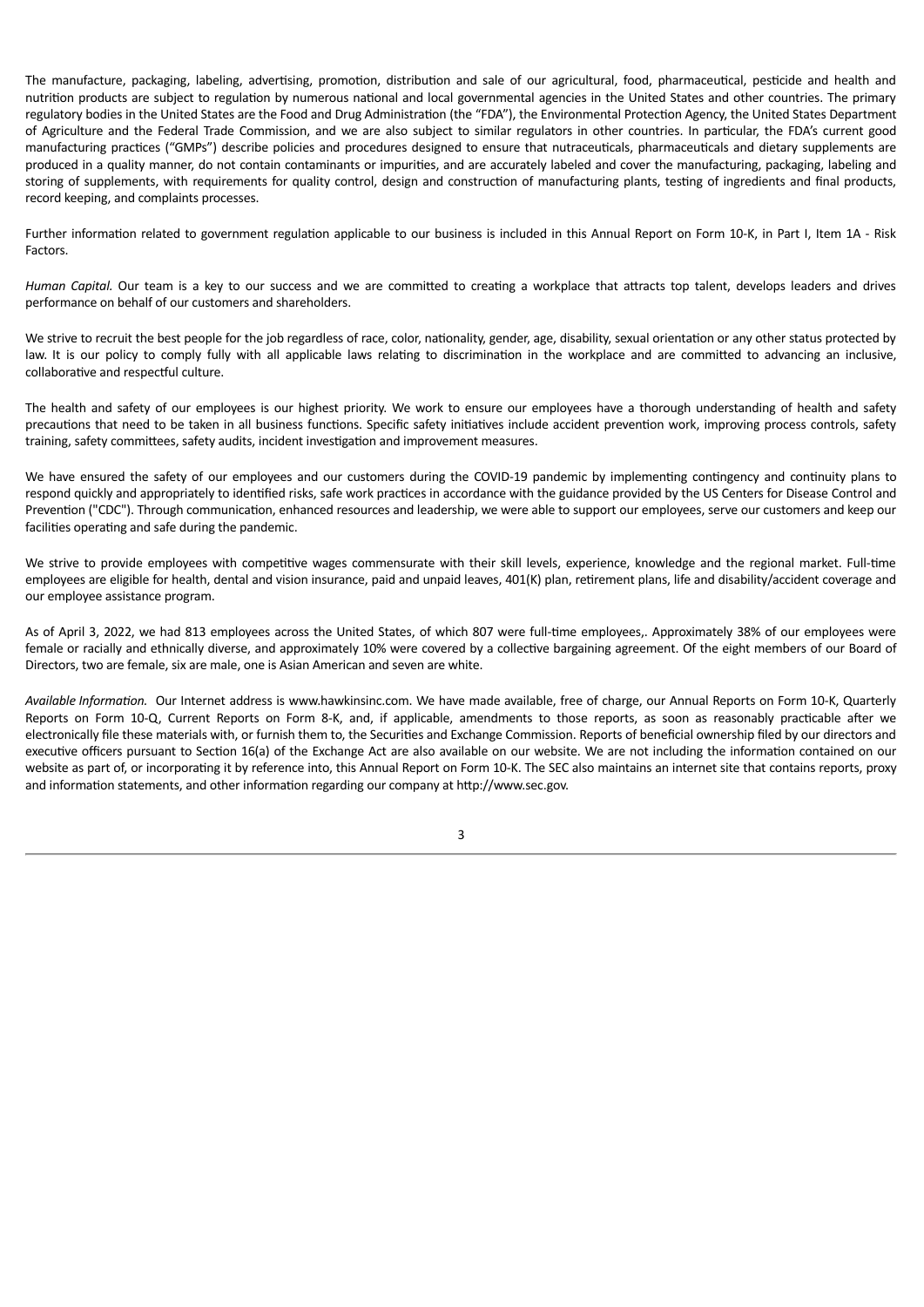## **ITEM 1A.** *RISK FACTORS*

You should consider carefully the following material factors regarding risks relating to an investment in our securities and when reading the information, including the financial information, contained in this Annual Report on Form 10-K. Shareholders are cautioned that these and other factors may affect future *performance and cause actual results to differ materially from those that may be anticipated.*

#### *COMPETITIVE AND REPUTATIONAL RISKS*

#### *We operate in a highly competitive environment and face significant competition and price pressure.*

We operate in a highly competitive industry and compete with producers, manufacturers, distributors and sales agents offering products equivalent to substantially all of the products we offer. Competition is based on several key criteria, including product price, product performance, product quality, product availability and security of supply, breadth of product offerings, geographic reach, responsiveness of product development in cooperation with customers, technical expertise and customer service. Many of our competitors are larger than we are and may have greater financial resources, more product offerings and a broader geographic reach. As a result, these competitors may be able to offer a broader array of products to a larger geographic area and may be better able than us to withstand changes in conditions within our industry, changes in the prices and availability of raw materials and changes in general economic conditions as well as be able to introduce innovative products that reduce demand for or the profit from our products. Additionally, competitors' pricing decisions could compel us to decrease our prices, which could adversely affect our margins and profitability. Our ability to maintain or increase our profitability would be dependent upon our ability to offset competitive decreases in the prices and margins of our products by improving production efficiency, investing in infrastructure to reduce freight costs, identifying and selling higher margin products, providing higher levels of technical expertise and customer service, and improving existing products through innovation and research and development. If we are unable to maintain our profitability or competitive position, we could lose market share to our competitors and experience reduced profitability.

#### Our businesses expose us to potential product liability claims and recalls, which could adversely affect our financial condition and performance.

The repackaging, blending, mixing and distribution of products by us, including chemical products and products used in food or food ingredients or with medical, pharmaceutical or dietary supplement applications, involve an inherent risk of exposure to product liability claims, product recalls, product seizures and related adverse publicity, including, without limitation, claims for exposure to our products, spills or release of our products, personal injuries, foodrelated claims and property damage or environmental claims. A product liability claim, judgment or recall against our customers could also result in substantial and unexpected expenditures for us, affect consumer confidence in our products and divert management's attention from other responsibilities. Although we maintain product liability insurance, there can be no assurance that the type or level of coverage is adequate or that we will be able to continue to maintain our existing insurance or obtain comparable insurance at a reasonable cost, if at all. A product recall or a partially or completely uninsured judgment against us could have a material adverse effect on our business, financial condition and results of operations.

#### Changes in our customers' needs or failure of our products to meet customers' specifications could adversely affect our sales and profitability.

Our products are used for a broad range of applications by our customers. Changes in our customers' product needs or processes, or reductions in demand for their end products, may enable or require our customers to reduce or eliminate consumption of the products that we provide. Customers may also find alternative materials or processes that no longer require our products. Consequently, it is important that we develop new products to replace the sales of products that mature and decline in use.

Our products provide important performance attributes to our customers' products. If our products fail to meet the customers' specifications or comply with applicable laws or regulations, perform in a manner inconsistent with the customers' expectations or have a shorter useful life than required, a customer could seek replacement of the product or damages for costs incurred as a result of the product failure. A successful claim or series of claims against us could have a material adverse effect on our financial condition and results of operations and could result in a loss of one or more customers. Reductions in demand for our products could adversely affect our sales and financial results and result in facility closures.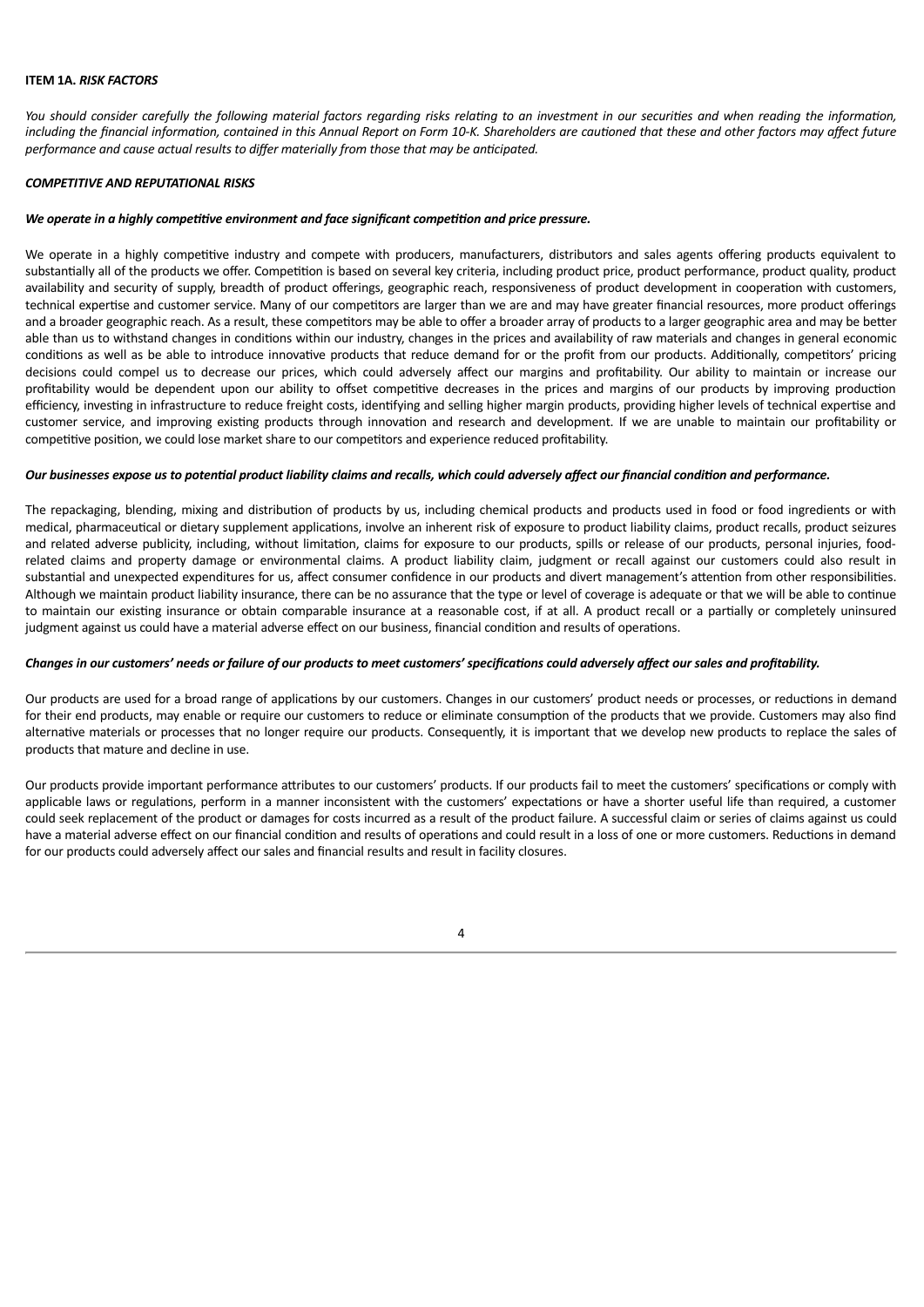## Adverse publicity or negative public perception regarding particular ingredients or products or the dietary supplement industry in general could adversely *affect the financial performance of those portions of our business.*

Purchasing decisions made by consumers of products that contain our ingredients may be affected by adverse publicity or negative public perception regarding particular ingredients or products or the dietary supplement industry in general. This negative public perception may include publicity regarding the risks, efficacy, legality or quality of particular ingredients or products in general or of other companies or our products or ingredients specifically. Negative public perception may also arise from regulatory investigations, regardless of whether those investigations involve us. We are highly dependent upon consumers' perception of the safety and quality of products that contain our ingredients as well as similar products distributed by other companies. Thus, the mere publication of reports asserting that such products may be harmful could have a material adverse effect on us, regardless of whether these reports are scientifically supported. Publicity related to dietary supplements or food ingredients may also result in increased regulatory scrutiny of our industry. Adverse publicity may have a material adverse effect on our business, financial condition, results of operations and cash flows.

#### *Failure to adequately protect critical data and technology systems could materially affect our operations.*

Information technology system failures, network disruptions and breaches of data security due to internal or external factors including phishing or cyberattacks could disrupt our operations by causing delays or cancellation of customer orders, impede the manufacture or shipment of products or cause standard business processes to become ineffective, resulting in the unintentional disclosure of information or damage to our reputation. While we have taken steps to address these concerns by implementing network security and internal control measures, including employee training, comprehensive monitoring of our networks and systems, maintenance of backup and protective systems and disaster recovery and incident response plans, our employees, systems, networks, products, facilities and services remain vulnerable to phishing attacks and cyber-assault, and, as such, there can be no assurance that a system failure, network disruption or data security breach will not have a material adverse effect on our business, financial condition, operating results or cash flows.

#### *RISKS RELATED TO OUR INDUSTRY*

## Fluctuations in the prices and availability of our raw materials, which may be cyclical in nature, could have a material adverse effect on our operations and *the margins we receive on sales of our products.*

We experience regular and recurring fluctuations in the pricing of our raw materials. Those fluctuations can be significant and occur rapidly. The cyclicality of commodity markets, such as the market for caustic soda, primarily results from changes in the balance between supply and demand and the level of general economic activity. We cannot predict whether the markets for our raw materials will favorably impact or negatively impact the margins we can realize.

The prices we pay for our principal chemical raw materials generally lag the market prices of the underlying raw material. The cost of inventory we have on hand, particularly inventories of our bulk commodity chemicals where we have significant volumes stored at our facilities, generally will lag the current market pricing of such inventory. The pricing within our supply contracts generally adjusts quarterly or monthly. While we attempt to maintain competitive pricing and stable margin dollars, the potential variance in our cost of inventory from the current market pricing can cause significant volatility in our margins realized. We do not engage in futures or other derivatives contracts to hedge against fluctuations in future prices. We may enter into sales contracts where the selling prices for our products are fixed for a period of time, exposing us to volatility in raw materials prices that we acquire on a spot market or shortterm contractual basis. We attempt to pass commodity pricing changes to our customers, but we may be unable to or be delayed in doing so. Our inability to pass through price increases or any limitation or delay in our passing through price increases could adversely affect our profit margins.

We are also dependent upon the availability of our raw materials. In the event that raw materials are in short supply or unavailable, raw material suppliers may extend lead times or limit or cut off supplies. As a result, we may not be able to supply or manufacture products for some or all of our customers. Constraints on the supply or delivery of critical raw materials could disrupt our operations and adversely affect the performance of our businesses.

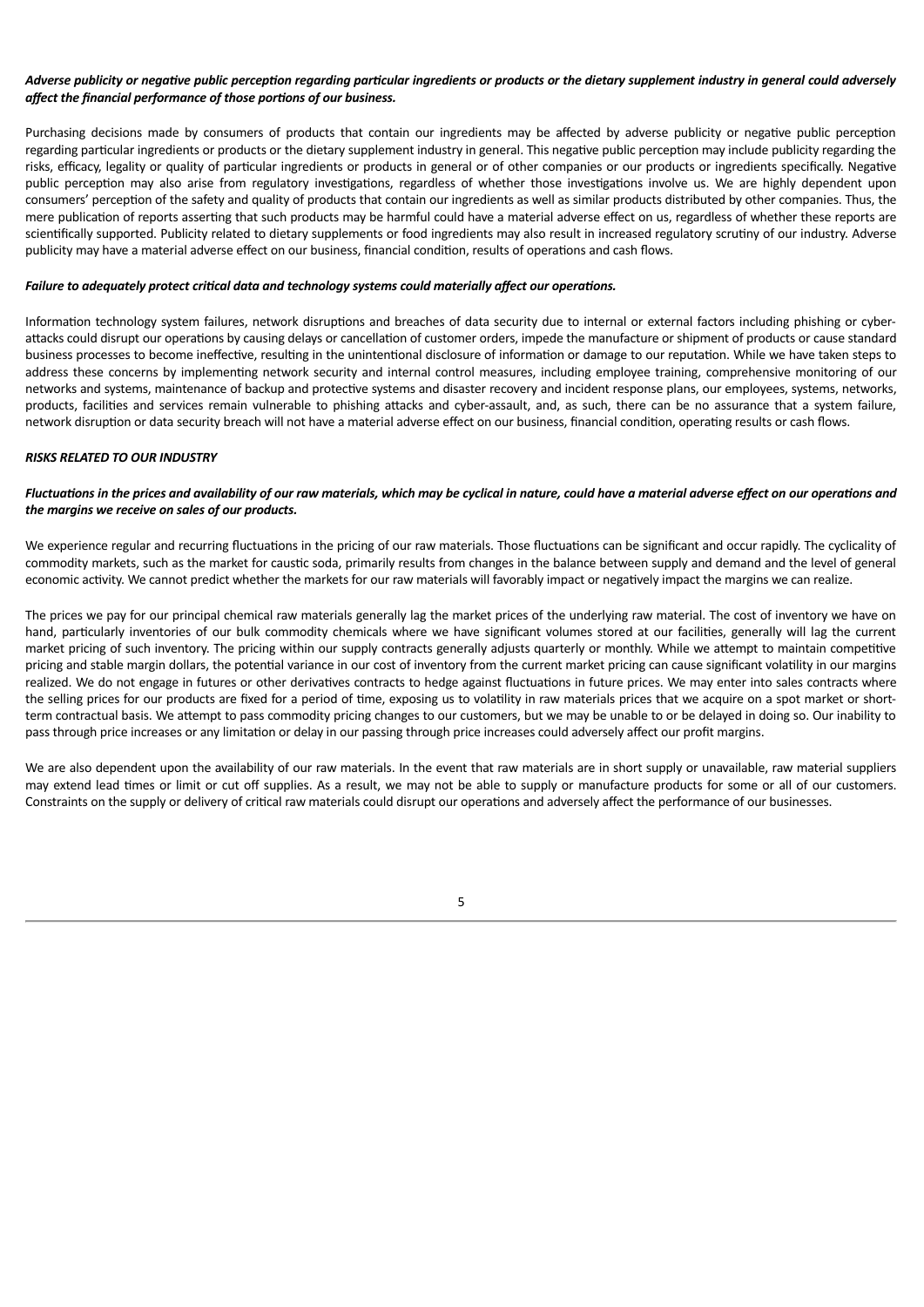## Demand for our products is affected by general economic conditions and by the cyclical nature of many of the industries we serve, which could cause *significant fluctuations in our sales volumes and results.*

Demand for our products is affected by general economic conditions. A decline in general economic or business conditions in the industries served by our customers could have a material adverse effect on our businesses. Although we sell to areas traditionally considered non-cyclical, such as water treatment, food products and health and nutritional ingredients, many of our customers are in businesses that are cyclical in nature, such as the industrial manufacturing and energy industries which include the ethanol and agriculture industries. Downturns in these industries could adversely affect our sales and our financial results by affecting demand for and pricing of our products.

## Our business is subject to hazards common to chemical businesses, any of which could interrupt our production and adversely affect our results of *operations.*

Our business is subject to hazards common to chemical manufacturing, blending, storage, handling and transportation, including explosions, fires, severe weather, natural disasters, mechanical failure, unscheduled downtime, transportation interruptions, traffic accidents involving our delivery vehicles, chemical spills, discharges or releases of toxic or hazardous substances or gases and other risks. These hazards could cause personal injury and loss of life, severe damage to or destruction of property and equipment, and environmental contamination. In addition, the occurrence of material operating problems or the absence of personnel due to pandemics or other disasters at any of our facilities due to any of these hazards may make it impossible for us to make sales to our customers and may result in a negative public or political reaction. Many of our facilities are near significant residential populations which increases the risk of negative public or political reaction should an environmental issue occur and could lead to adverse zoning or other regulatory actions that could limit our ability to operate our business in those locations. Accordingly, these hazards and their consequences could have a material adverse effect on our operations as a whole, including our results of operations and cash flows, both during and after the period of operational difficulties.

## *Environmental problems at any of our facilities could result in significant unexpected costs.*

We are subject to federal, state and local environmental regulations regarding the ownership of real property and the operations conducted on real property. Under various federal, state and local laws, ordinances and regulations, we may own or operate real property or may have arranged for the disposal or treatment of hazardous or toxic substances at a property and, therefore, may become liable for the costs of removal or remediation of certain hazardous substances released on or in our property or disposed of by us, as well as certain other potential costs which could relate to hazardous or toxic substances (including governmental fines and injuries to persons and property). Such liability may be imposed whether or not we knew of, or were responsible for, the presence of these hazardous or toxic substances. Further, future changes in environmental laws or regulations may require additional investment in capital equipment or the implementation of additional compliance programs in the future. The cost of investigation, remediation or removal of such substances may be substantial.

In the conduct of our operations, we have handled and do handle materials that are considered hazardous, toxic or volatile under federal, state and local laws. The accidental release of such products cannot be completely eliminated. In addition, we operate or own facilities located on or near real property that was formerly owned and operated by others. These properties may have been used in ways that involved hazardous materials. Contaminates may migrate from, within or through any such property, which may give rise to claims against us. Third parties who are responsible for contamination may not have funds, or may not make funds available when needed, to pay remediation costs imposed upon us jointly with them under environmental laws and regulations.

## Our Water Treatment Group and our agricultural product sales within our Industrial Group are subject to seasonality and weather conditions, which could *adversely affect our results of operations.*

Our Water Treatment Group has historically experienced higher sales during April to September, primarily due to a seasonal increase in chemicals used by municipal water treatment facilities. Our agricultural product sales within our Industrial Group are also seasonal, primarily corresponding with the planting season. Demand in both of these areas is also affected by weather conditions, as either higher or lower than normal precipitation or temperatures may affect water usage and the timing and the amount of consumption of our products. We cannot assure you that seasonality or fluctuating weather conditions will not have a material adverse effect on our results of operations.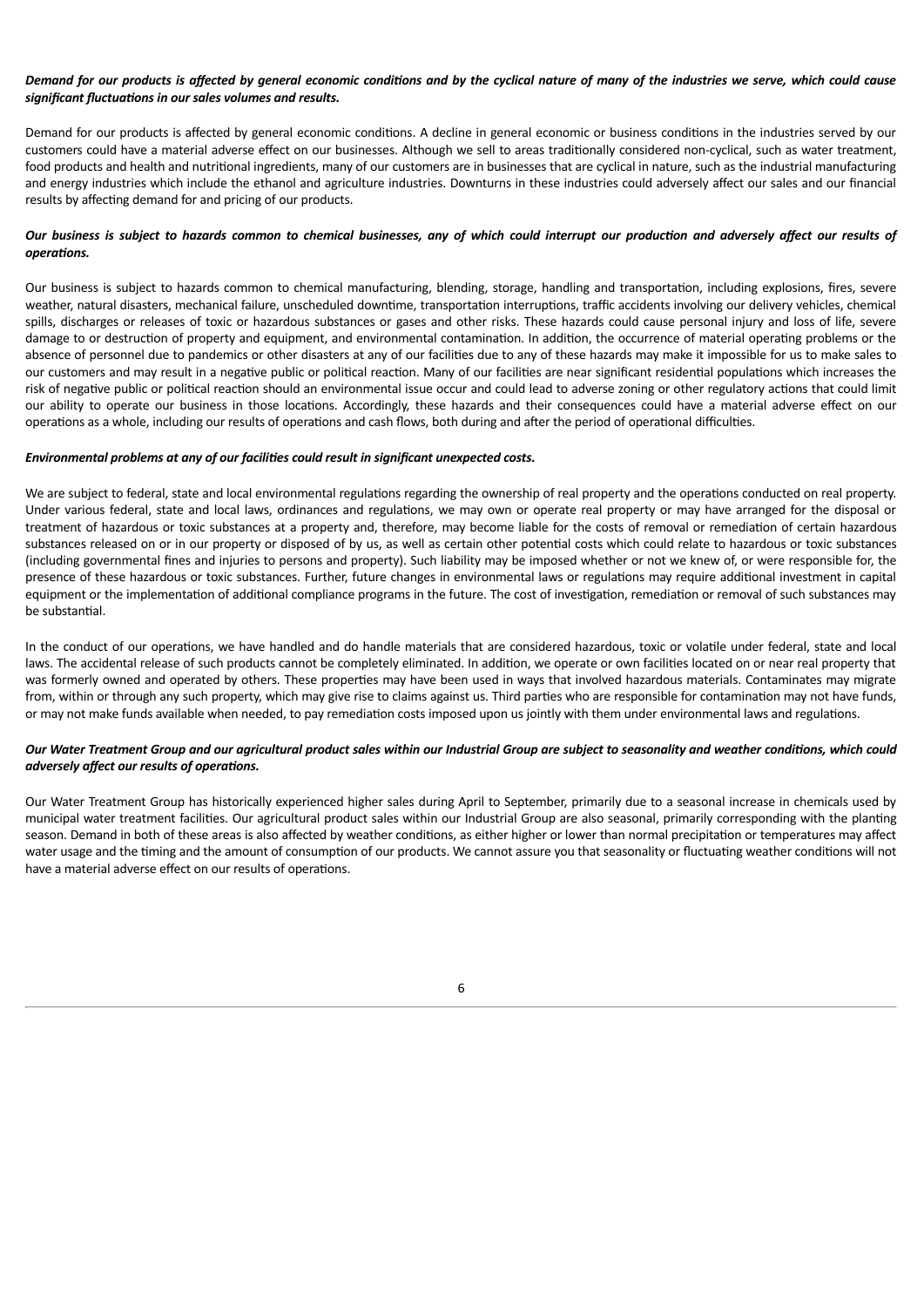#### *OPERATIONAL RISKS*

#### Disruptions within our supply chain have negatively impacted, and could continue to negatively impact, our production, financial condition and results of *operations.*

We have been, and could continue to be, adversely affected by disruptions within our supply chain and transportation network. The raw materials we need are transported by truck, rail, barge or ship by third-party providers. The costs of transporting our products or necessary raw materials could be negatively affected by factors outside of our control, including rail service interruptions or rate increases, extreme weather events, tariffs, rising fuel costs and capacity constraints. Recently, the unprecedented congestion in ocean shipping has, and will continue to, adversely impact the reliability of our imported raw materials, and transport driver shortages have caused extended lead times for domestic shipments. In addition, rail shipments have become increasingly unreliable, with significant delays in service and increased costs. Significant delays or increased costs relating to transportation could materially affect our financial condition and results of operations.

Similar supply chain issues have impacted and could continue to impact both our suppliers and our customers. The supply of our necessary raw materials could be interrupted due to shortages of raw materials, effects of economic, political or financial market conditions on a supplier's operations, labor disputes or weather conditions affecting products or shipments, transportation disruptions, natural disasters, outbreaks of disease, information system disruptions or other reasons beyond our control. Similar disruptions at our customers could reduce demand for our products, reducing our sales and profitability. Product shortages or delays in deliveries, along with other factors such as price inflation and higher transportation costs, have also resulted in price increases from our suppliers. We may be unable to pass these price increases on to our customers, which could erode our profit margins. These supply chain constraints, increased product costs and inflationary pressures could continue or escalate in the future, which would have an adverse impact on our business and results of operations.

## We are highly dependent upon transportation infrastructure to ship and receive our products and delays in these shipments could adversely affect our *results of operations.*

Although we maintain a number of owned trucks and trailers, we rely heavily upon transportation provided by third parties (including common carriers, barge companies, rail companies and trans-ocean cargo companies) to deliver products to us and to our customers. Our access to third-party transportation is not guaranteed, and we may be unable to transport our products in a timely manner, or at all, in certain circumstances, or at economically attractive rates. Disruptions in transportation are common, are often out of our control, and can happen suddenly and without warning. Rail limitations, such as limitations in rail capacity, availability of railcars, workforce shortages and adverse weather conditions have disrupted or delayed rail shipments in the past and could do so in the future. Barge shipments are delayed or impossible under certain circumstances, including during times of high or low water levels, when waterways are frozen and when locks and dams are inoperable. The availability and reliability of truck transportation has been negatively impacted by a number of factors, including limited availability of qualified drivers and equipment, and limitations on drivers' hours of service. The volumes handled by, and operating challenges at, ocean ports have at times been volatile and can delay the receipt of goods, or cause the cost of shipping goods to be more expensive. Our failure to ship or receive products in a timely and efficient manner could have a material adverse effect on our financial condition and results of operations.

#### If we are unable to retain key personnel or attract new skilled personnel, it could have an adverse impact on our businesses.

Because of the specialized and technical nature of our businesses, our future performance is dependent on the continued service of, and on our ability to attract and retain, qualified management, scientific, technical and support personnel. The unanticipated departure of key members of our management team could have an adverse impact on our business.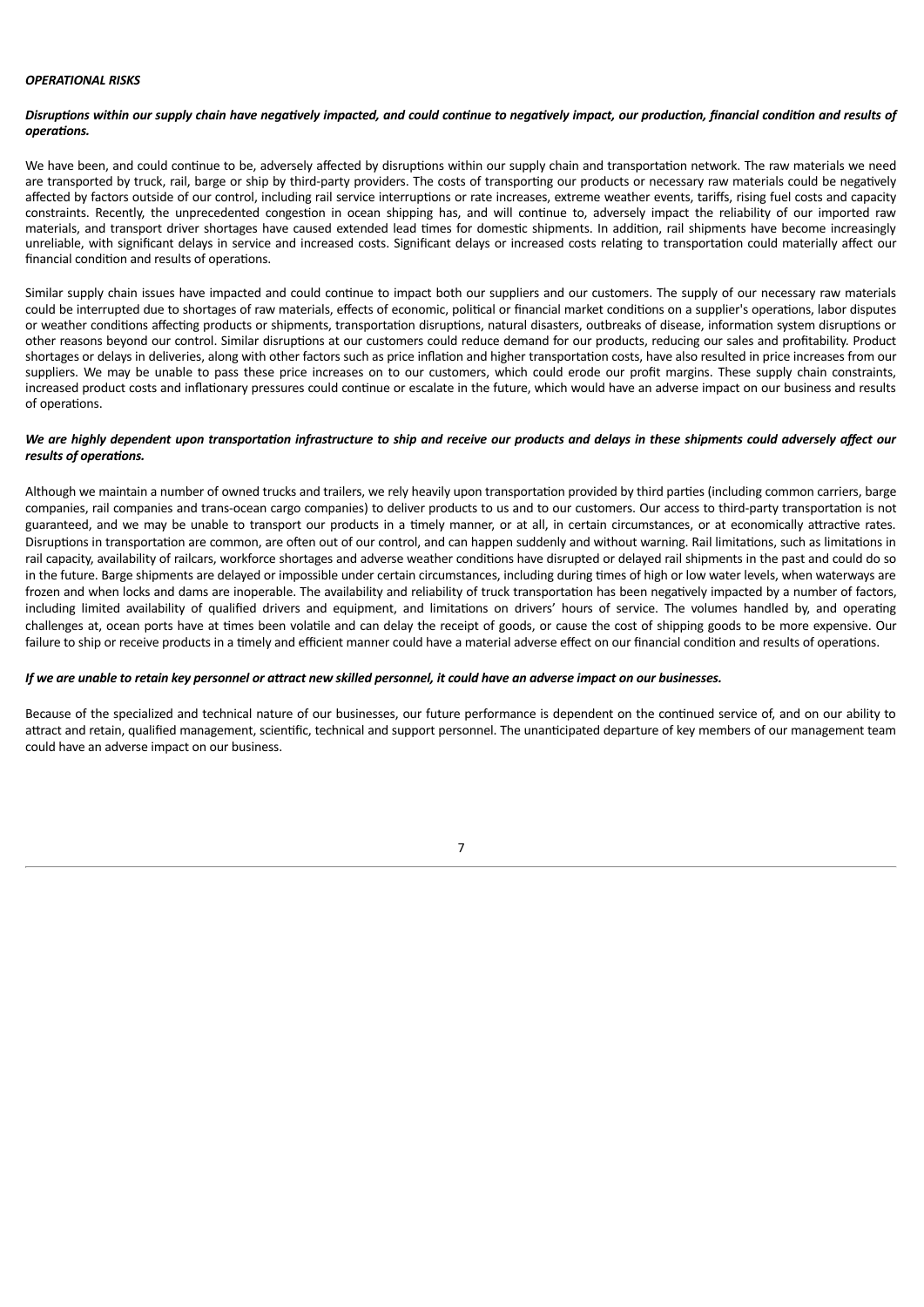## We may not be able to successfully consummate future acauisitions or dispositions or intearate acauisitions into our business, which could result in *unanticipated expenses and losses.*

As part of our business growth strategy, we have acquired businesses and may pursue acquisitions in the future. Our ability to pursue this strategy will be limited by our ability to identify appropriate acquisition candidates and our financial resources, including available cash and borrowing capacity. In addition, we may seek to divest of businesses that are underperforming or not core to our future business. The expense incurred in consummating transactions, the time it takes to integrate an acquisition or our failure to integrate businesses successfully could result in unanticipated expenses and losses. Furthermore, we may not be able to realize the anticipated benefits from acquisitions.

The process of integrating acquired operations into our existing operations may result in unforeseen operating difficulties and may require significant financial resources that would otherwise be available for the ongoing development or expansion of existing operations. The risks associated with the integration of acquisitions include potential disruption of our ongoing businesses and distraction of management, unforeseen claims, liabilities, adjustments, charges and write-offs, difficulty in conforming the acquired business' standards, processes, procedures and controls with our operations, and challenges arising from the increased scope, geographic diversity and complexity of the expanded operations.

## Our businesses are subject to risks stemming from natural disasters or other extraordinary events outside of our control, which could interrupt our *production and adversely affect our results of operations.*

Natural disasters have the potential of interrupting our operations and damaging our properties, which could adversely affect our businesses. Flooding of the Mississippi River has temporarily shifted the Company's terminal operations out of its buildings four times since the spring of 2010, including most recently the spring of 2019. We can give no assurance that flooding or other natural disasters will not recur or that there will not be material damage or interruption to our operations in the future from such disasters.

Chemical-related assets may be at greater risk of future terrorist attacks than other possible targets in the United States. Federal law imposes site security requirements, specifically on chemical facilities, which have increased our overhead expenses. Federal regulations have also been adopted to increase the security of the transportation of hazardous chemicals in the United States. We ship and receive materials that are classified as hazardous and we believe we have met these requirements, but additional federal and local regulations that limit the distribution of hazardous materials are being considered. Bans on movement of hazardous materials through certain cities could adversely affect the efficiency of our logistical operations. Broader restrictions on hazardous material movements could lead to additional investment and could change where and what products we provide.

The occurrence of extraordinary events, including future terrorist attacks, wars, global health developments and pandemics (including the COVID-19 outbreak), or escalation of hostilities, cannot be predicted, but their occurrence can be expected to negatively affect the economy in general, and specifically the markets for our products. The resulting damage from a direct attack on our assets, or assets used by us, could include loss of life and property damage. In addition, available insurance coverage may not be sufficient to cover all of the damage incurred or, if available, may be prohibitively expensive.

#### *We may not be able to renew our leases of land where four of our operations facilities reside.*

We lease the land where our three main terminals are located and where another significant manufacturing plant is located. These leases, including all renewal periods, have expiration dates from 2023 to 2044. The failure to secure extended lease terms on any one of these facilities may have a material adverse impact on our business, as they are where a portion of our chemicals are manufactured and where the majority of our bulk chemicals are stored. While we can make no assurances, based on historical experience and anticipated future needs, we intend to extend these leases and believe that we will be able to renew our leases as the renewal periods expire. If we are unable to renew three of our leases (two relate to terminals and one to manufacturing) any property remaining on the land becomes the property of the lessor, and the lessor has the option to either maintain the property or remove the property at our expense. The fourth lease provides that we turn any property remaining on the land over to the lessor for them to maintain or remove at their expense. The cost to relocate our operations could have a material adverse effect on our results of operations and financial condition.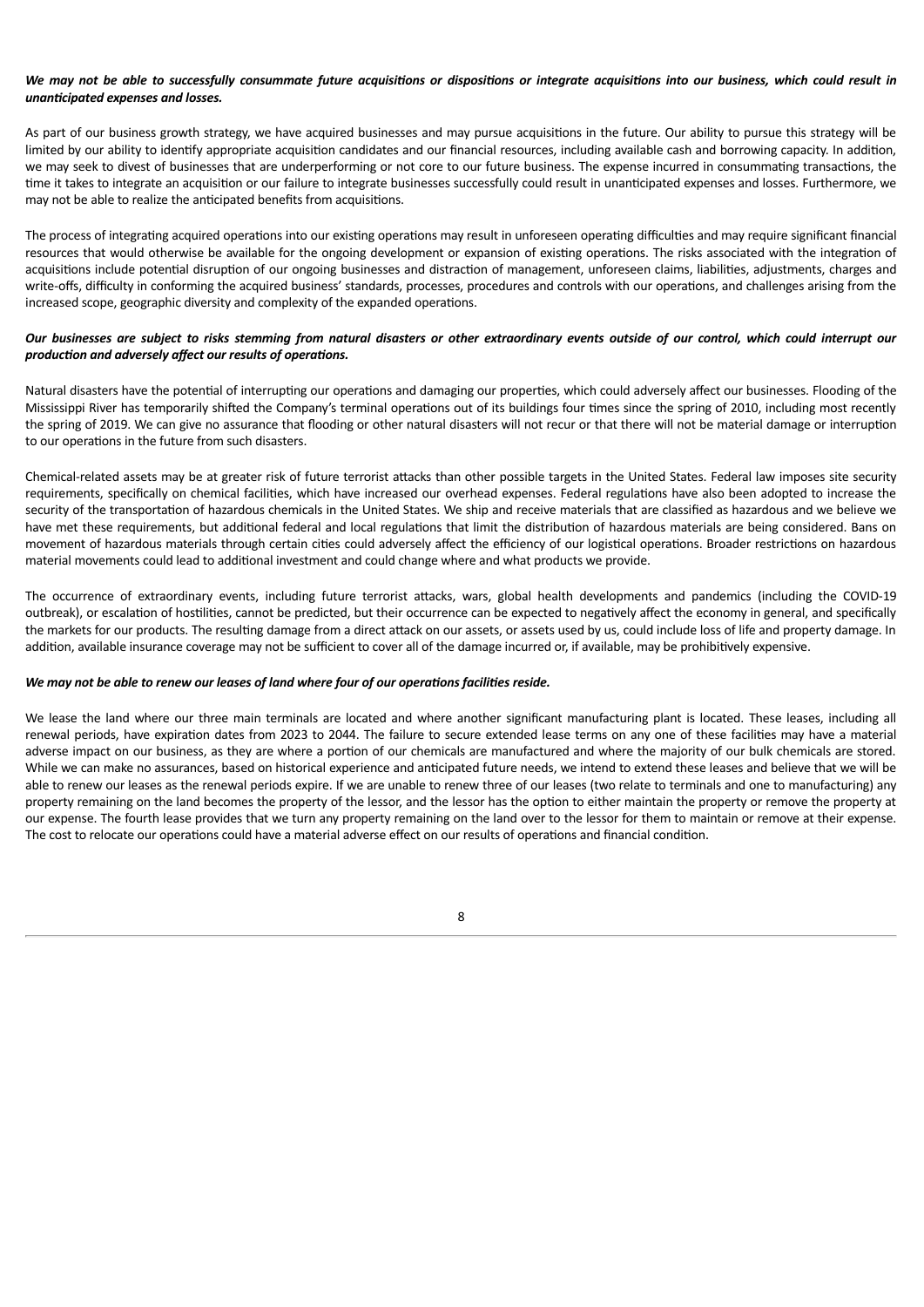#### *LEGAL AND REGULATORY RISKS*

## Environmental, health and safety, transportation and storage laws and regulations cause us to incur substantial costs and may subject us to future *liabilities and risks.*

We are subject to numerous federal, state and local environmental, health and safety laws and regulations in the jurisdictions in which we operate, including the management, storage, transportation and disposal of chemicals and wastes; product regulation; air water and soil contamination; and the investigation and cleanup of any spills or releases that may result from our management, handling, storage, sale, or transportation of chemicals and other products. The nature of our business exposes us to risks of liability under these laws and regulations. Ongoing compliance with such laws and regulations is an important consideration for us and we invest substantial capital and incur significant operating costs in our compliance efforts. In addition, societal concerns regarding the safety of chemicals in commerce and their potential impact on the environment have resulted in a growing trend towards increasing levels of product safety and environmental protection regulations. These concerns have led to, and could continue to result in, more stringent regulatory intervention by governmental authorities. In addition, these concerns could influence public perceptions, impact the commercial viability of the products we sell and increase the costs to comply with increasingly complex regulations, which could have a negative impact on our business, financial condition and results of operations.

In addition, we operate a fleet of more than 200 commercial vehicles, primarily in our Water Treatment Group, which are highly regulated, including by the U.S. Department of Transportation ("DOT"). The DOT governs transportation matters including authorization to engage in motor carrier service, including the necessary permits to conduct our businesses, equipment operation, and safety. We are audited periodically by the DOT to ensure that we are in compliance with various safety, hours-of-service, and other rules and regulations. If we were found to be out of compliance, the DOT could severely restrict or otherwise impact our operations, which could have a material adverse effect on our operations as a whole, including our results of operations and cash flows.

If we violate applicable laws or regulations, in addition to being required to correct such violations, we could be held liable in administrative, civil or criminal proceedings for substantial fines and other sanctions that could disrupt, limit or halt our operations, which could have a material adverse effect on our operations as a whole, including our results of operations and cash flows. Liabilities associated with the investigation and cleanup of releases of hazardous substances, as well as personal injury, property damages or natural resource damages arising out of such releases of hazardous substances, may be imposed in many situations without regard to violations of laws or regulations or other fault, and may also be imposed jointly and severally (so that a responsible party may be held liable for more than its share of the losses involved, or even the entire loss). Such liabilities can be difficult to identify and the extent of any such liabilities can be difficult to predict. We use, and in the past have used, hazardous substances at many of our facilities, and have generated, and continue to generate, hazardous wastes at a number of our facilities. We have in the past been, and may in the future be, subject to claims relating to exposure to hazardous materials and the associated liabilities may be material.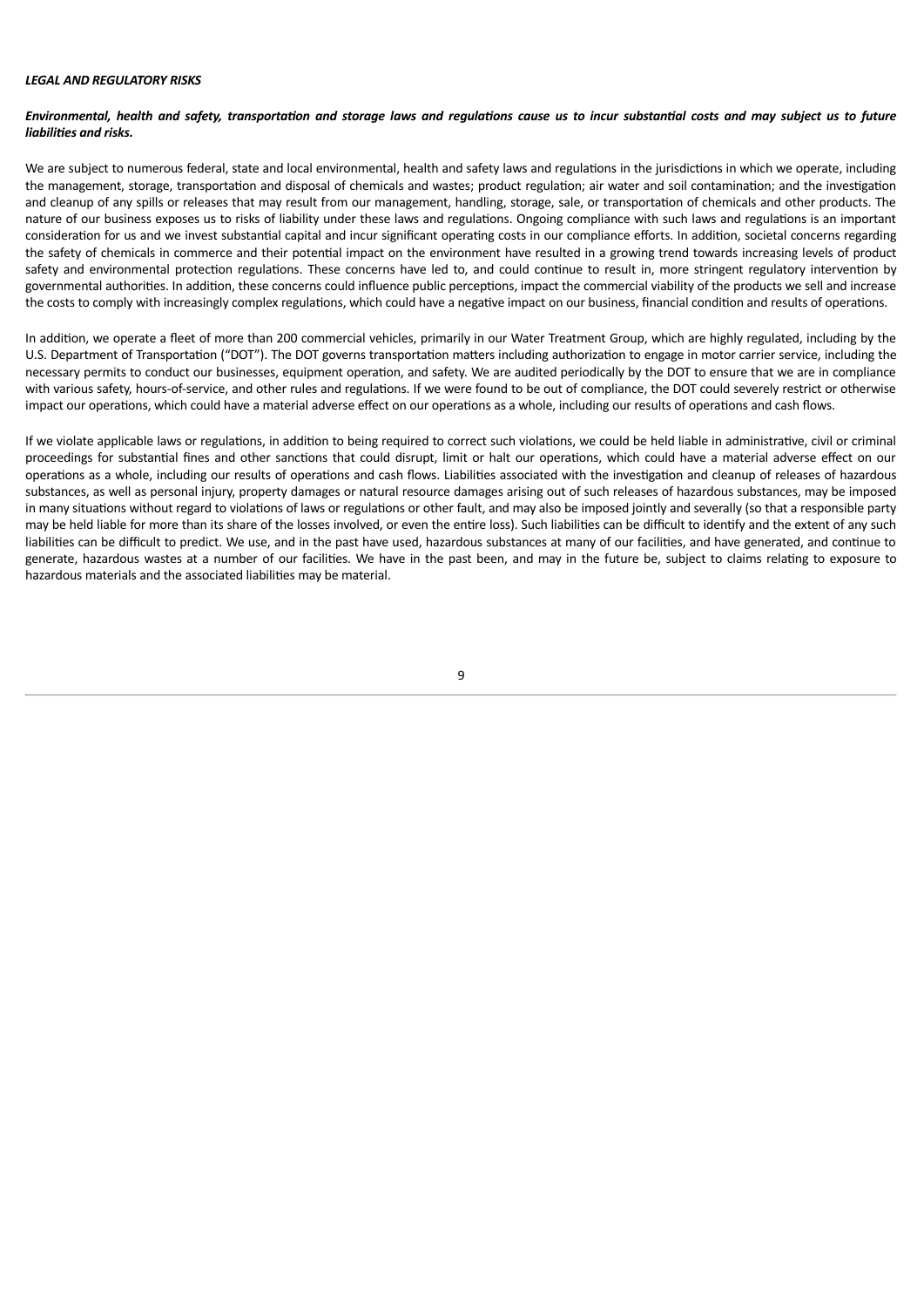## Our food, pharmaceutical and health and nutrition products are subject to government regulation, both in the United States and abroad, which could *increase our costs significantly and limit or prevent the sale of such products.*

The manufacture, packaging, labeling, advertising, promotion, distribution and sale of our food, pharmaceutical pesticide and health and nutrition products are subject to regulation by numerous national and local governmental agencies in the United States and other countries. The primary regulatory bodies in the United States are the Food and Drug Administration (the "FDA"), the Environmental Protection Agency, the United States Department of Agriculture and the Federal Trade Commission, and we are also subject to similar regulators in other countries. Failure to comply with these regulatory requirements may result in various types of penalties or fines. These include injunctions, product withdrawals, recalls, product seizures, fines and criminal prosecutions. Individual states also regulate our products. A state may interpret claims or products presumptively valid under federal law as illegal under that state's regulations. Approvals or licensing may be conditioned on reformulation of products or may be unavailable with respect to certain products or product ingredients. Any of these government agencies, as well as legislative bodies, can change existing regulations, or impose new ones, or could take aggressive measures, causing or contributing to a variety of negative consequences, including:

- stopping the sale of products,
- requirements for the reformulation of certain or all products to meet new standards,
- the recall or discontinuance of certain or all products,
- additional record-keeping requirements.
- expanded documentation of the properties of certain or all products,
- expanded or different labeling,
- adverse event tracking and reporting, and
- additional scientific substantiation.

In particular, the FDA's current GMPs describe policies and procedures designed to ensure that nutraceuticals, pharmaceuticals and dietary supplements are produced in a quality manner, do not contain contaminants or impurities, and are accurately labeled and cover the manufacturing, packaging, labeling and storing of supplements, with requirements for quality control, design and construction of manufacturing plants, testing of ingredients and final products, record keeping, and complaints processes. Those who manufacture, package or store dietary supplements must comply with current GMPs. If we or our suppliers fail to comply with current GMPs, the FDA may take enforcement action against us or our suppliers.

Any or all of the potential negative consequences described above could have a material adverse effect on us or substantially increase the cost of doing business in these areas. There can be no assurance that the regulatory environment in which we operate will not change or that such regulatory environment, or any specific action taken against us, will not result in a material adverse effect on us.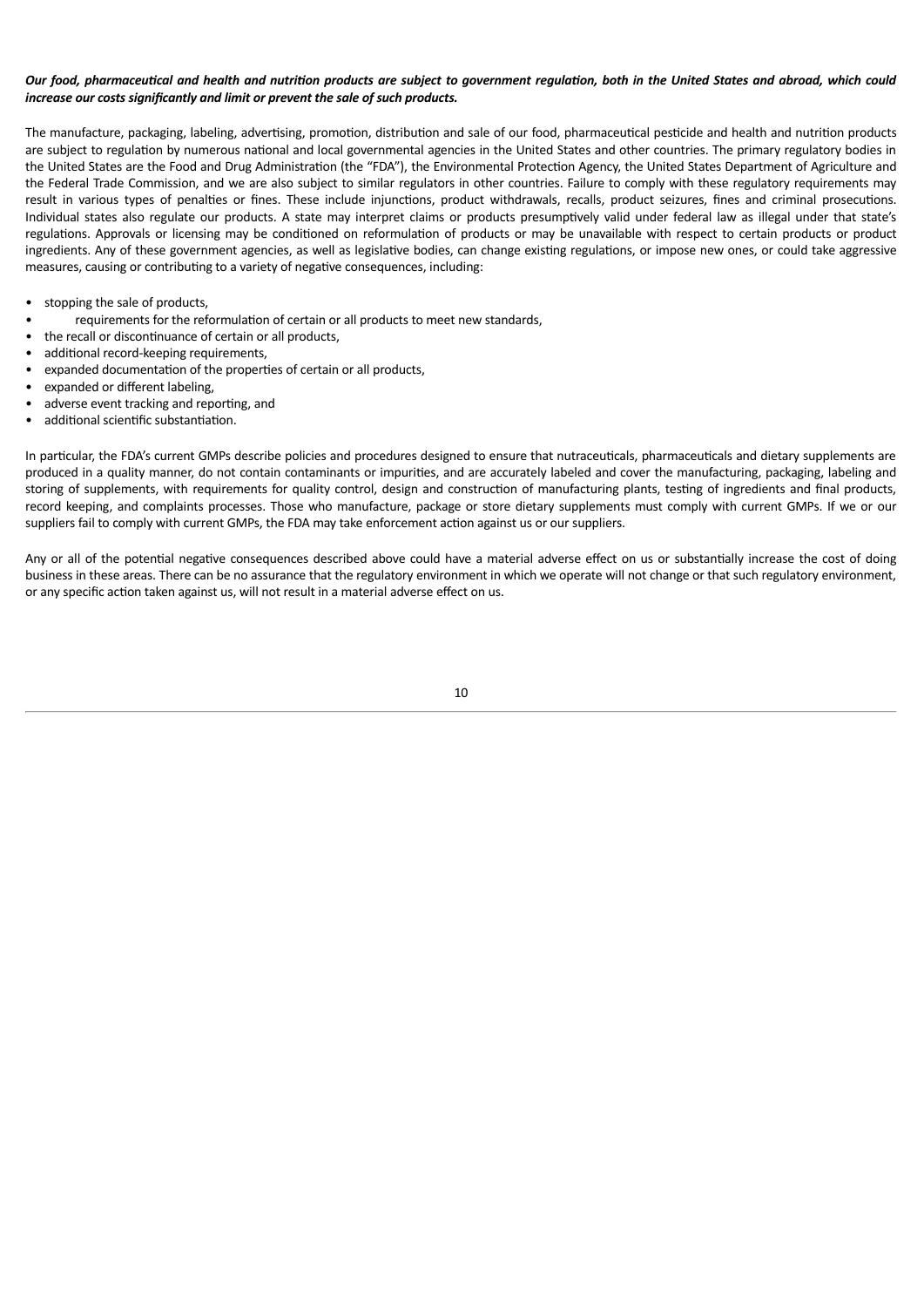## *FINANCIAL RISKS*

#### *The insurance that we maintain may not fully cover all potential exposures.*

We maintain lines of commercial insurance, such as property, general liability and casualty insurance, but such insurance may not cover all risks associated with the hazards of our businesses and is subject to limitations, including deductibles and limits on the liabilities covered. We may incur losses beyond the limits or outside the coverage of our insurance policies, including liabilities for environmental remediation and product liability. In addition, from time to time, various types of insurance for companies in the chemical, food or health and nutrition products industries have not been available on commercially acceptable terms or, in some cases, have not been available at all. In the future, we may not be able to obtain coverage at current levels, and our premiums may increase significantly on coverage that we maintain.

## *Failure to comply with the covenants under our credit facility may have a material adverse effect.*

We are party to a credit agreement (the "Credit Agreement") with U.S. Bank National Association and other lenders (collectively, the "Lenders"), which includes secured revolving credit facilities (the "Revolving Loan Facility") totaling \$250.0 million. The Revolving Loan Facility includes a \$10.0 million letter of credit subfacility and \$25.0 million swingline subfacility. At April 3, 2022, we had \$126.0 million outstanding under the Revolving Loan Facility.

We may make payments on the Revolving Loan Facility from time to time. If we are unable to generate sufficient cash flow or otherwise obtain funds necessary to make payments on our credit facilities, we could be in default when the facilities become due in 2027. We are also required to comply with several financial covenants under the Credit Agreement. Our ability to comply with these financial covenants may be affected by events beyond our control, which could result in a default under the Credit Agreement; such default may have a material adverse effect on our business, financial condition, operating results or cash flows.

The Credit Agreement also contains other customary affirmative and negative covenants, including covenants that restrict our ability to incur additional indebtedness, dispose of significant assets, make certain investments, including any acquisitions other than permitted acquisitions, make certain payments, enter into sale and leaseback transactions, grant liens on its assets or rate management transactions, subject to certain limitations. These restrictions may adversely affect our business.

## Impairment to the carrying value of our goodwill or other intangible assets could adversely affect our financial condition and consolidated results of *operations.*

Goodwill represents the excess of the cost of acquired businesses over the fair value of identifiable tangible net assets and identifiable intangible assets purchased. Goodwill is tested at least annually for impairment and is tested for impairment more frequently if events or changes in circumstances indicate that the asset might be impaired. A significant amount of judgment is involved in determining if an indication of impairment exists. Factors may include, among others: a significant decline in our expected future cash flows; a sustained, significant decline in our stock price and market capitalization; a significant adverse change in the business climate; unanticipated competition; and slower growth rates. An adverse change in these factors may have a significant impact on the recoverability of the net assets recorded, and any resulting impairment charge in the future could have a material adverse effect on our financial condition and consolidated results of operations.

We evaluate the useful lives of our intangible assets to determine if they are definite- or indefinite-lived. Reaching a determination on useful life requires significant judgments and assumptions regarding the future effects of obsolescence, demand, competition, other economic factors (such as the stability of the industry, legislative action that results in an uncertain or changing regulatory environment, and expected changes in distribution channels), and the expected lives of other related groups of assets.

We cannot accurately predict the amount and timing of any impairment of goodwill and other intangible assets. Should the value of these assets become impaired, there could be a material adverse effect on our financial condition and consolidated results of operations.

#### <span id="page-13-0"></span>**ITEM 1B.** *UNRESOLVED STAFF COMMENTS*

<span id="page-13-1"></span>None.

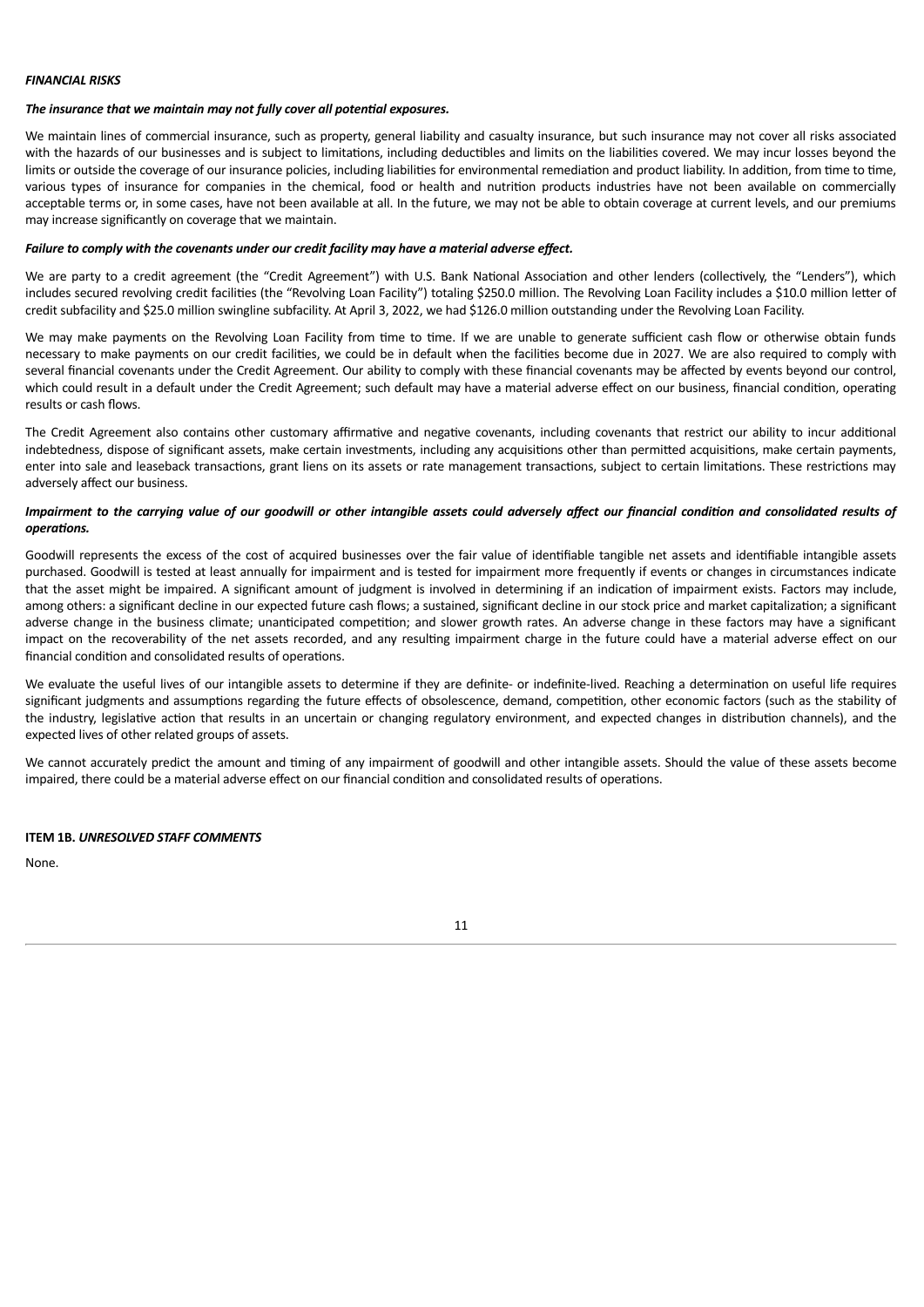## **ITEM 2.** *PROPERTIES*

Our facilities material to our operations consist of our locations described below. In addition to the facilities listed below, our Water Treatment group operates out of 33 additional warehouse locations, the majority of which are owned by us. We believe that our facilities are adequate and suitable for the purposes they serve. Unless noted, each facility is owned by us and is primarily used as office and warehouse space. We believe that we carry customary levels of insurance covering the replacement of damaged property.

| Group                          | Location            | Approx.<br><b>Square Feet</b> |
|--------------------------------|---------------------|-------------------------------|
| Corporate headquarters         | Roseville, MN       | 50,000                        |
| <b>Health and Nutrition</b>    | Fullerton, CA (1)   | 55,800                        |
|                                | Florida, NY (2)     | 107,000                       |
| Industrial                     | Minneapolis, MN (3) | 177,000                       |
|                                | Centralia, IL (4)   | 77,000                        |
|                                | Dupo, $IL(5)$       | 64,000                        |
|                                | St. Paul, MN (6)    | 32,000                        |
|                                | Rosemount, MN (7)   | 105,000                       |
| Industrial and Water Treatment | St. Paul, MN (8)    | 59,000                        |
|                                | Camanche, IA        | 95,000                        |
|                                | Memphis, TN         | 41,000                        |
| <b>Water Treatment</b>         | Apopka, FL          | 32,100                        |
|                                |                     |                               |

(1) This is a leased facility comprising administrative offices and a distribution facility. The lease runs through January 2026.

- (2) This is comprised of (i) a 79,000 square foot manufacturing plant which sits on approximately 16 acres and (ii) a leased 28,000 square foot warehouse located in close proximity that is leased until December 2022.
- (3) This manufacturing location sits on approximately 11 acres of land.
- (4) This manufacturing facility includes 12 acres of land owned by the Company.
- (5) The land for this manufacturing and packaging facility is leased from a third party, with the lease expiring in May 2023.
- (6) These terminal operations, located at two sites on opposite sides of the Mississippi River, are made up of three buildings, outside storage tanks for the storage of liquid bulk chemicals, including caustic soda, as well as numerous smaller tanks for storing and mixing chemicals. The land is leased from the Port Authority of the City of St. Paul, Minnesota. One of the applicable leases runs through 2033, while the other one runs through 2044 including all available lease extensions.
- (7) This includes two adjacent facilities comprising a total of 56 acres of land owned by the Company. These manufacturing facilities have outside storage tanks for the storage of bulk chemicals, as well as numerous smaller tanks for storing and mixing chemicals.
- (8) This facility, which consists of a 59,000 square-foot building located on approximately 10 acres of land, has outside storage capacity for liquid bulk chemicals, as well as numerous smaller tanks for storing and mixing chemicals. The land is leased from the Port Authority of the City of St. Paul, Minnesota and runs until 2029.

## <span id="page-14-0"></span>**ITEM 3.** *LEGAL PROCEEDINGS*

There are no material pending legal proceedings, other than ordinary routine litigation incidental to the business, to which we or any of our subsidiaries are a party or of which any of our property is the subject.

## <span id="page-14-1"></span>**ITEM 4.** *MINE SAFETY DISCLOSURES*

Not applicable.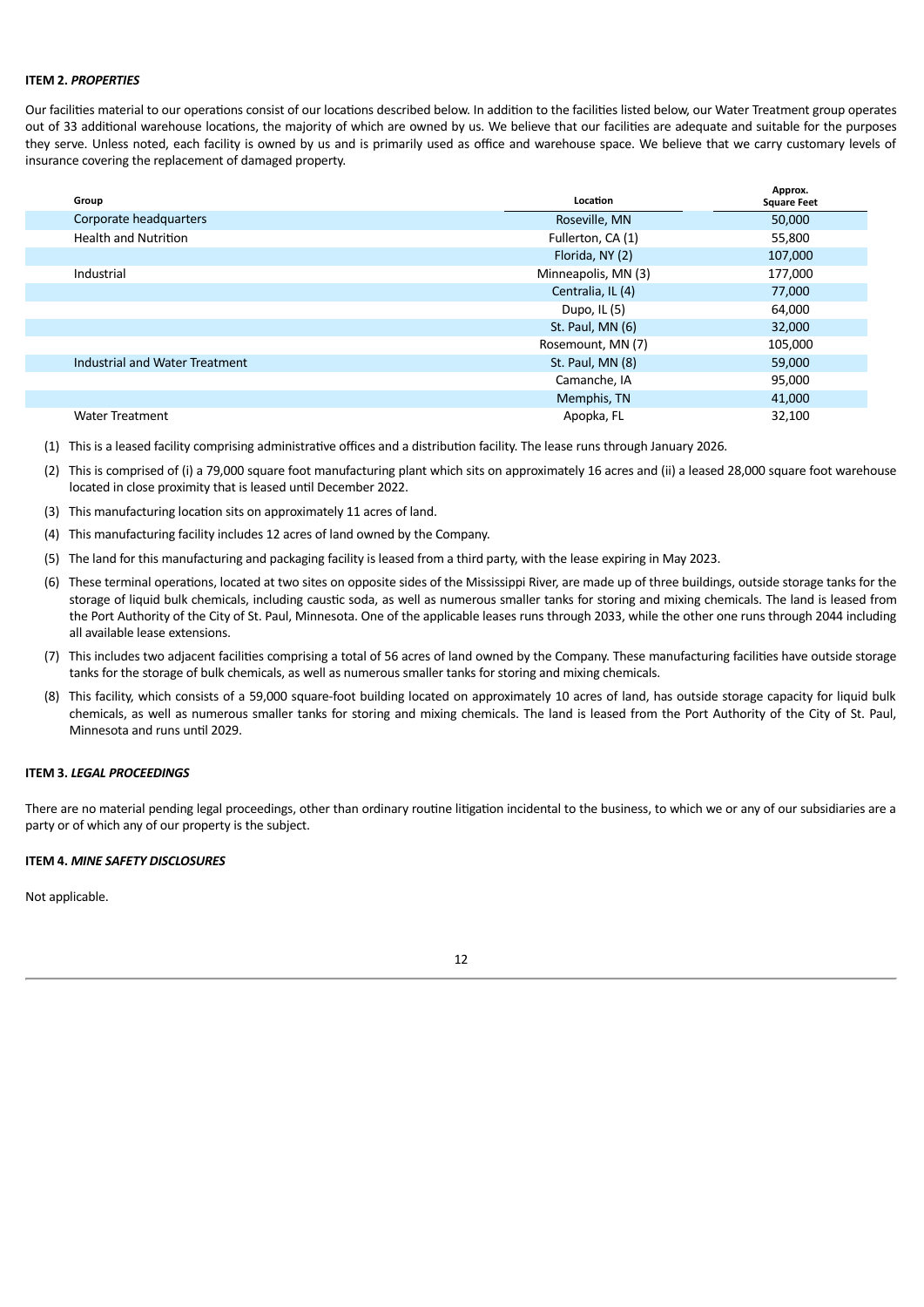## **PART II**

## <span id="page-15-0"></span>ITEM 5. MARKET FOR THE COMPANY'S COMMON EQUITY, RELATED SHAREHOLDER MATTERS AND ISSUER PURCHASES OF EQUITY SECURITIES

Our common shares are listed on the Nasdaq Global Select Market under the symbol "HWKN." As of May 13, 2022, shares of our common shares were held by approximately 387 shareholders of record.

The following graph compares the cumulative total shareholder return on our common shares with the cumulative total returns of the Nasdaq Industrial Index, the Nasdaq Composite Index, the Russell 2000 Index and the Standard & Poor's ("S&P") Small Cap 600 Index for our last five completed fiscal years. The graph assumes the investment of \$100 in our stock and each of those indices on April 2, 2017, and reinvestment of all dividends.

<span id="page-15-1"></span>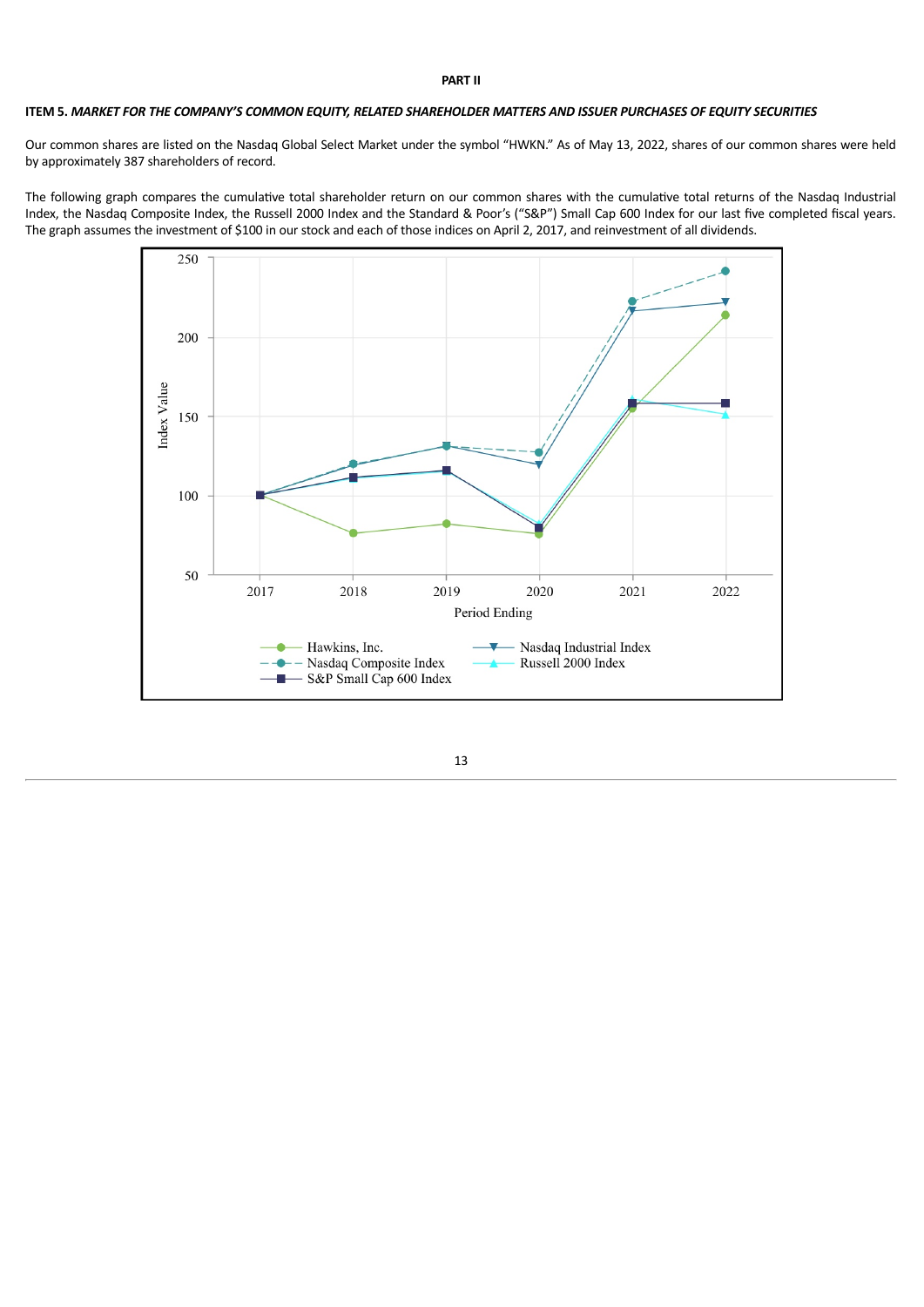## **ITEM 6.** *RESERVED*

#### <span id="page-16-0"></span>**ITEM 7.** *MANAGEMENT'S DISCUSSION AND ANALYSIS OF FINANCIAL CONDITION AND RESULTS OF OPERATIONS*

The following is a discussion and analysis of our financial condition and results of operations for fiscal 2022 and 2021. This discussion should be read in conjunction with the Consolidated Financial Statements and Notes to Consolidated Financial Statements included in Item 8 of this Annual Report on Form 10- K.

We have omitted discussion of the earliest of the three years covered by our consolidated financial statements presented in this report because that disclosure was already included in our [Annual](http://www.sec.gov/ix?doc=/Archives/edgar/data/46250/000004625020000027/hwkn-20200329.htm) Report on Form 10-K for fiscal [2021,](http://www.sec.gov/ix?doc=/Archives/edgar/data/46250/000004625020000027/hwkn-20200329.htm) filed with the SEC on June 2, 2021. You are encouraged to reference Part II, Item 7, within that report, for a discussion of our financial condition and results of operations for fiscal 2020 compared to fiscal 2021.

#### **Overview**

We derive substantially all of our revenues from the sale of specialty chemicals and ingredients that we formulate, distribute, blend and manufacture for our Industrial, Water Treatment and Health and Nutrition customers.

#### *Financial Overview*

Highlights of fiscal 2022 include:

- Sales of \$774.5 million, a 30% increase from fiscal 2021;
- Gross profit of \$146.5 million, an increase of \$22.8 million, or 18% from fiscal 2021;
- An increase in selling, general and administrative ("SG&A") expenses of \$7.4 million year over year, but a decrease of 160 basis points as a percentage of sales when compared to fiscal 2021;

We focus on total profitability dollars when evaluating our financial results as opposed to profitability as a percentage of sales, as sales dollars tend to fluctuate as raw material prices rise and fall, particularly in our Industrial and Water Treatment segments. The costs for certain of our raw materials can rise or fall rapidly, causing fluctuations in gross profit as a percentage of sales.

We use the last in, first out ("LIFO") method of valuing the majority of our inventory in our Industrial and Water Treatment segments, which causes the most recent product costs to be recognized in our income statement. The LIFO inventory valuation method and the resulting cost of sales are consistent with our business practices of pricing to current chemical raw material prices. Inventories in our Health and Nutrition segment are valued using the first-in, first-out ("FIFO") method.

We disclose the sales of our bulk commodity products as a percentage of total sales dollars for our Industrial and Water Treatment segments. Our definition of bulk commodity products includes products that we do not modify in any way, but receive, store, and ship from our facilities, or direct ship to our customers in large quantities.

## *Business and Property Acquisitions*

On December 30, 2021, we acquired substantially all the assets of NAPCO Chemical Company, Inc. and its affiliates ("NAPCO") under the terms of an asset purchase agreement among us, NAPCO and certain other parties thereto. NAPCO manufactures and distributes water treatment chemicals from three locations in Texas. The results of operations are included as part of our Water Treatment segment from the date of acquisition forward.

On October 29, 2021, we acquired substantially all the assets of Water and Waste Specialties, LLC, under the terms of an asset purchase agreement with Water and Waste Specialties and its shareholders. Water and Waste Specialties was a water treatment chemical distribution company operating primarily in Alabama. The results of operations since the acquisition date are included in our Water Treatment segment.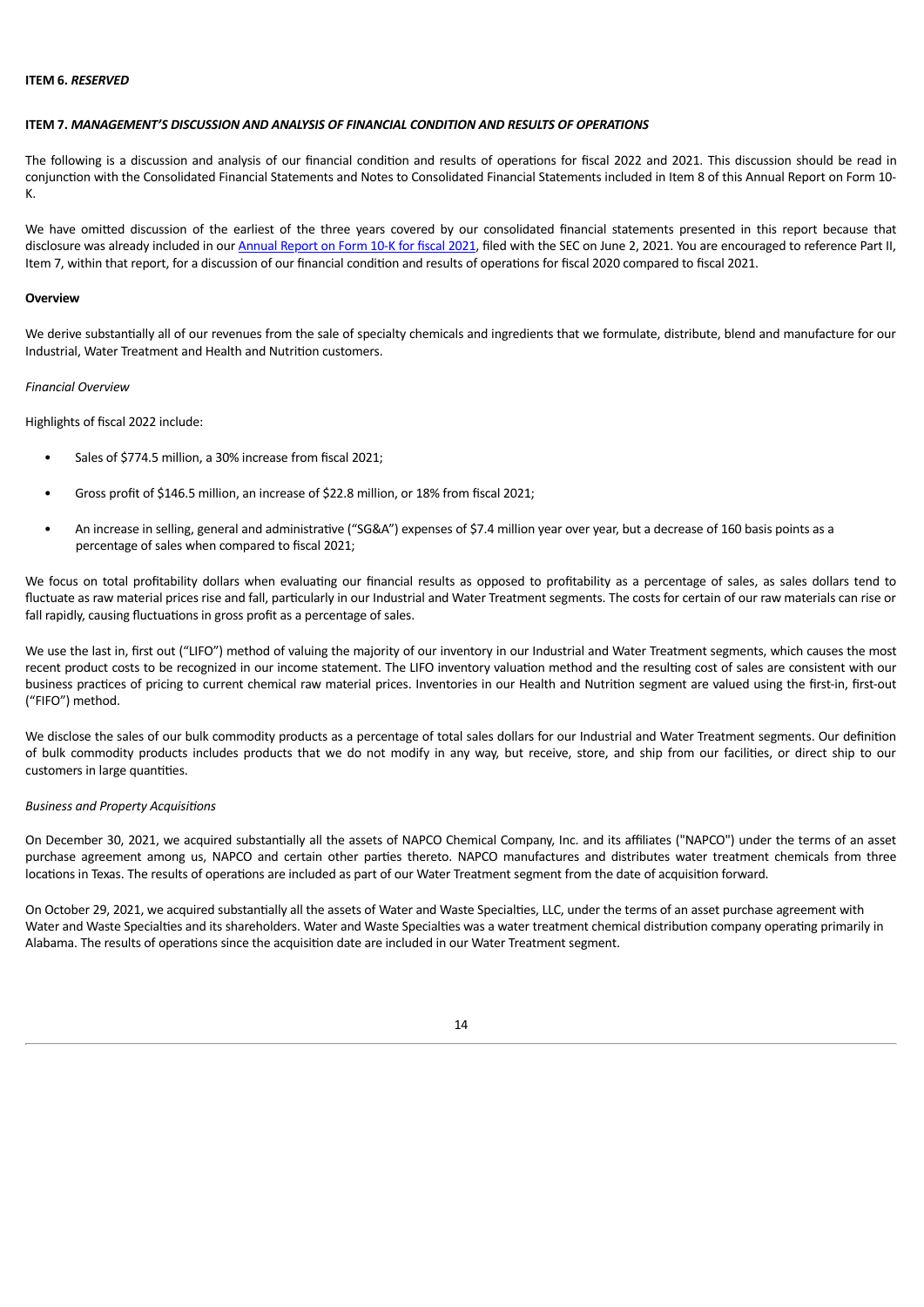On September 20, 2021, we acquired substantially all the assets of Southeast Water Systems LLC, under the terms of an asset purchase agreement with Southeast Water Systems and its shareholders. Southeast Water Systems supplied and installed water treatment chemical equipment to its customers located primarily in Alabama, southern Georgia and the Florida panhandle. The results of operations since the acquisition date are included in our Water Treatment segment.

In the fourth quarter of fiscal 2021, we acquired substantially all the assets of C & L Aqua Professionals, Inc. and LC Blending, Inc. (together, "C&L Aqua") under the terms of an asset purchase agreement among us, C&L Aqua and its shareholders. C&L Aqua was a water treatment chemical distribution company operating primarily in Louisiana. The results of operations since the acquisition date are included in our Water Treatment segment.

In the third quarter of fiscal 2021, we acquired a manufacturing facility to allow further expansion and growth in both our Industrial and Water Treatment segments. This site is adjacent to our facility in Rosemount, Minnesota, adding 40,000 square feet of manufacturing and warehouse space on 28 acres of land to bring us to a total of 105,000 square feet of space on 56 acres of land, with rail access at both of the sites. The expansion will allow for future growth and provide supply chain flexibility on certain raw materials to better serve our customers.

In the second quarter of fiscal 2021, we acquired substantially all the assets of American Development Corporation of Tennessee, Inc. ("ADC") under the terms of an asset purchase agreement among us, ADC and its shareholders. ADC was a water treatment chemical distribution company operating primarily in Tennessee, Georgia and Kentucky. The results of operations since the acquisition date are included in our Water Treatment segment.

The aggregate annual revenue of the three businesses acquired in fiscal 2022 totaled approximately \$17 million, as determined using the applicable twelvemonth period preceding each respective acquisition date. The aggregate annual revenue from the fiscal 2021 acquisitions totaled approximately \$25 million, as determined using the applicable twelve-month period preceding each respective acquisition date.

#### *Stock Split*

On March 1, 2021, we effected a two-for-one split of our common stock and adjusted the par value from \$.05 per share to \$0.01 per share. At the same time, we increased the number of authorized shares from 30 million to 60 million. Our consolidated financial statements, related notes, and other financial data contained in this report have been adjusted to give retroactive effect to the stock split for all periods presented.

#### *Statement on COVID-19*

During the pandemic caused by COVID-19, federal, state and local governments around the world implemented stringent measures to help control the spread of the virus, including, from time to time, quarantines, "shelter in place" and "stay at home" orders, travel restrictions or bans, business curtailments, school closures, and other protective measures. While most restrictions have eased since the start of the COVID-19 pandemic, certain restrictions remain in place or new restrictions may be implemented in the future.

All of our manufacturing facilities have qualified as essential operations (or the equivalent) under applicable federal and state orders. As a result, all of our manufacturing sites and facilities have continued to operate, with no significant impact to our output levels.

During the public health crisis, we remained focused on the health and safety of our employees, customers and suppliers and maintaining safe and reliable operations of our manufacturing sites. As our operations and products are essential to critical national infrastructure, it is imperative that we continue to supply materials including the products needed to maintain safe drinking water, ingredients essential for large-scale food, pharmaceutical and other health product manufacturing and nutrition products needed to support our country's critical infrastructure.

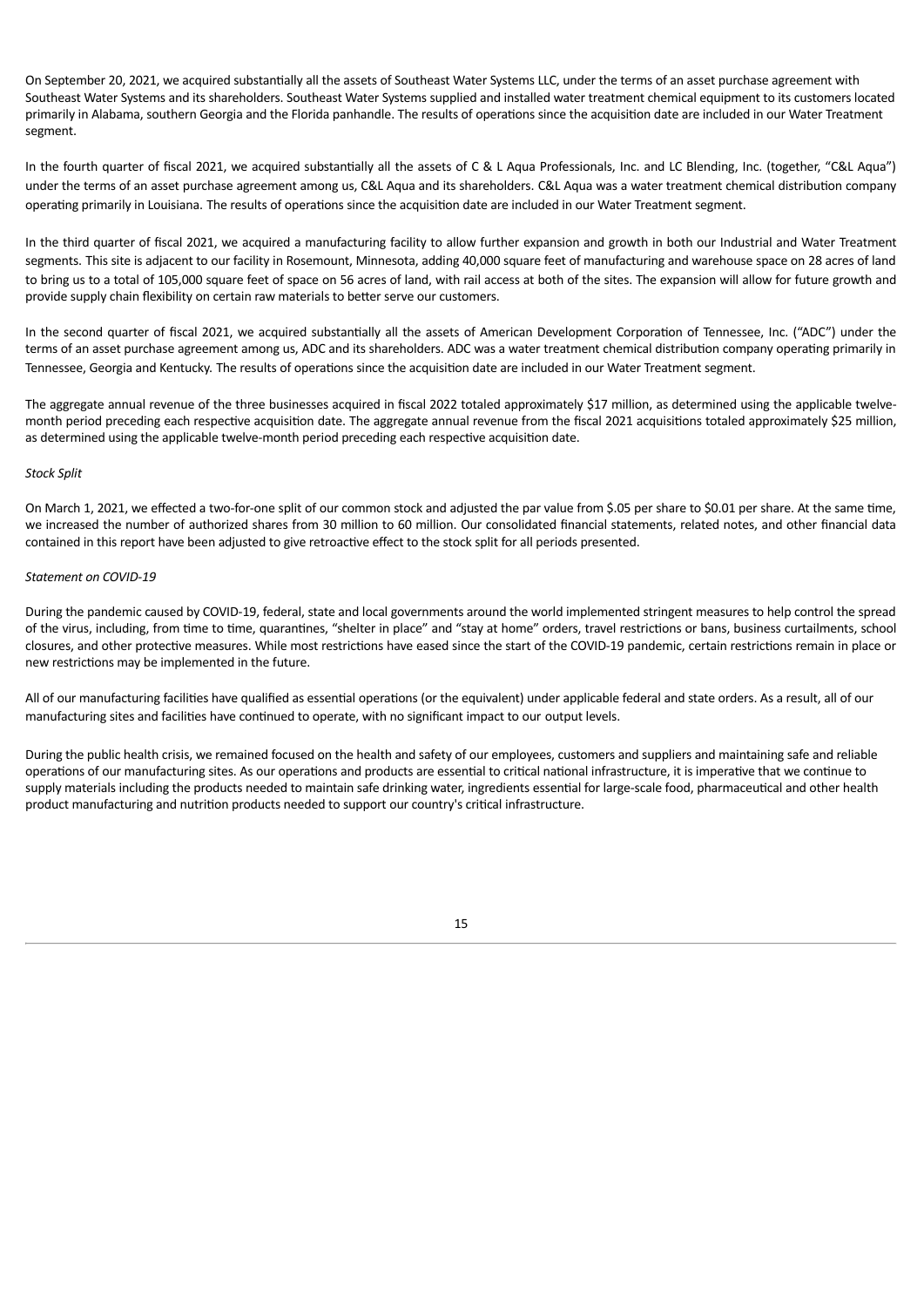## **Results of Operations**

The following table sets forth certain items from our statement of income as a percentage of sales for fiscal 2022 and 2021:

|                                              | Fiscal 2022 | Fiscal 2021 |
|----------------------------------------------|-------------|-------------|
| <b>Sales</b>                                 | 100.0%      | 100.0%      |
| Cost of sales                                | $(81.1)\%$  | $(79.3)$ %  |
| Gross profit                                 | 18.9%       | 20.7%       |
| Selling, general and administrative expenses | (9.7)%      | (11.3)%     |
| Operating income                             | 9.2%        | 9.4 %       |
| Interest expense, net                        | (0.2)%      | $(0.2)$ %   |
| Other income                                 | $-$ %       | 0.2%        |
| Income before income taxes                   | 9.0%        | 9.4 %       |
| Income tax provision                         | $(2.3)\%$   | (2.5)%      |
| Net income                                   | 6.7%        | 6.9%        |
|                                              |             |             |

#### **Fiscal 2022 Compared to Fiscal 2021**

*Sales*

Sales were \$774.5 million for fiscal 2022, an increase of \$177.7 million, or 30%, from sales of \$596.9 million for fiscal 2021. We estimated the impact of the 53rd week in fiscal 2022 to be approximately \$17.5 million in additional sales.

*Industrial Segment.* Industrial segment sales increased \$113.6 million, or 42%, to \$386.9 million for fiscal 2022, as compared to \$273.4 million for fiscal 2021. Sales of bulk commodity products in the Industrial segment were approximately 16% of sales dollars in fiscal 2022 and 14% of sales dollars in fiscal 2021. We estimated the impact of the 53rd week in fiscal 2022 to be approximately \$10.0 million in additional sales in our Industrial segment. In addition, the increase in sales was driven by increased selling prices on many of our products driven by higher costs on many of our raw materials, as well as increased sales of our bulk and our manufactured, blended and repackaged products.

*Water Treatment Segment.* Water Treatment segment sales increased \$58.1 million, or 34%, to \$228.1 million for fiscal 2022, as compared to \$170.0 million for fiscal 2021. Sales of bulk commodity products in the Water Treatment segment were approximately 9% of sales dollars in both fiscal 2022 and fiscal 2021. We estimated the impact of the 53rd week in fiscal 2022 to be approximately \$3.9 million in additional sales in our Water Treatment segment. In addition, sales increased as a result of increased demand for our products as well as the added sales from acquisitions.

*Health and Nutrition Segment.* Health and Nutrition segment sales increased \$6.0 million, or 4%, to \$159.5 million for fiscal 2022, as compared to \$153.5 million for fiscal 2021. We estimated the impact of the 53rd week in fiscal 2022 to be approximately \$3.6 million in additional sales in our Health and Nutrition segment. In addition, sales increased as a result of an increase in sales of our specialty distributed products, which was partially offset by the normalizing of demand for our manufactured products when compared to the temporary COVID-driven increase in demand these products experienced in the prior year.

## *Gross Profit*

Gross profit increased \$22.8 million, or 18%, to \$146.5 million, or 19% of sales, for fiscal 2022, from \$123.8 million, or 21% of sales, for fiscal 2021. During fiscal 2022, the LIFO reserve increased, and gross profits decreased, by \$15.8 million, primarily due to rising input costs. In fiscal 2021, the LIFO reserve decreased, and gross profits increased, by \$0.1 million. We estimated the impact of the 53rd week in fiscal 2022 to be approximately \$3.6 million in additional gross profit.

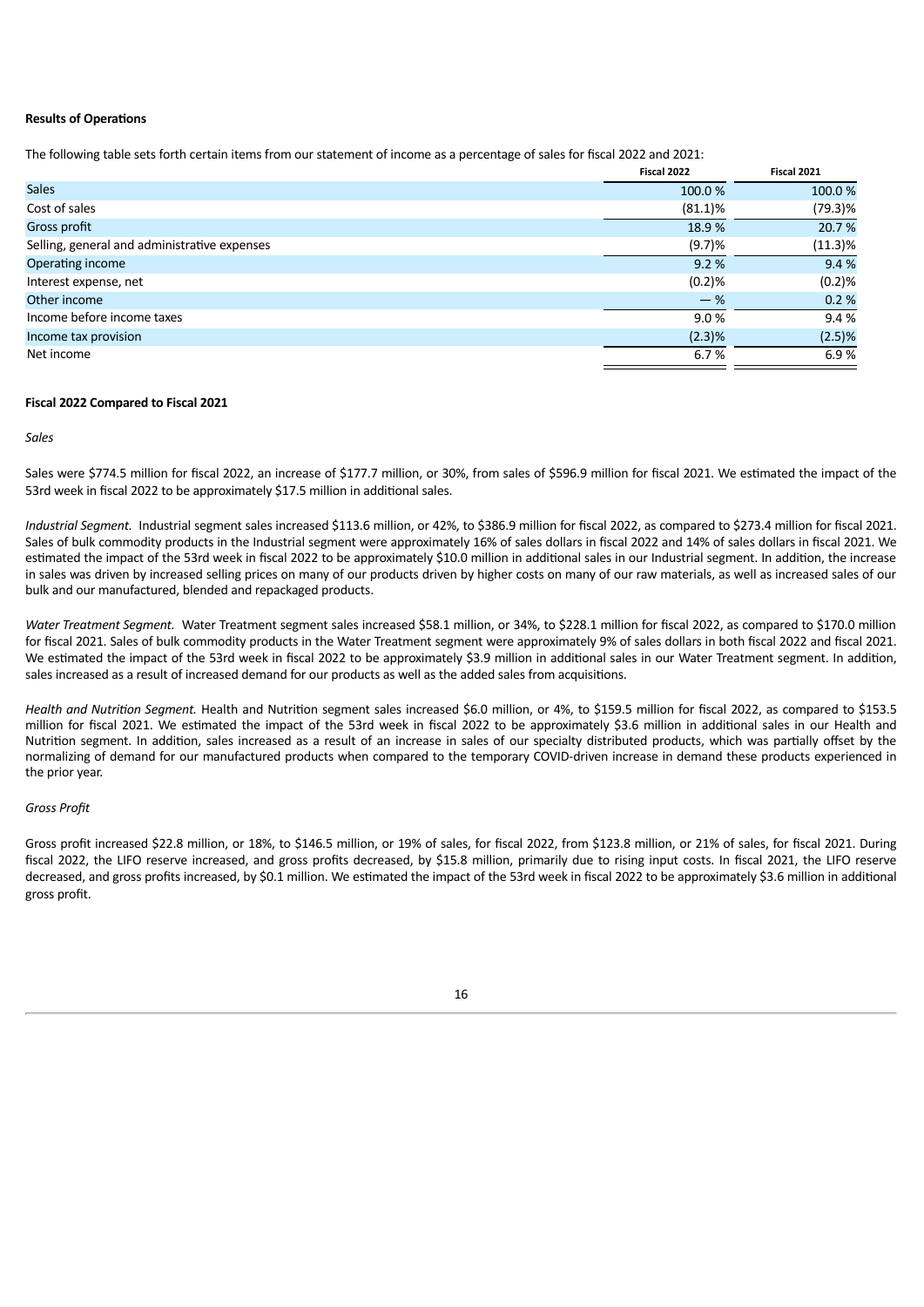*Industrial Segment.* Gross profit for the Industrial segment increased \$16.3 million, or 38%, to \$59.6 million, or 15% of sales, for fiscal 2022, from \$43.3 million, or 16% of sales, for fiscal 2021. During fiscal 2022, the LIFO reserve increased, and gross profits decreased, by \$10.4 million, primarily due to rising raw material costs. In fiscal 2021, the LIFO reserve decreased, and gross profits increased, by \$0.2 million. We estimated the impact of the 53rd week in fiscal 2022 to be approximately \$1.9 million in additional gross profit in our Industrial segment. In addition, gross profit increased as a result of the increase in sales, partially offset by the negative impact resulting from the increase in the LIFO reserve.

*Water Treatment Segment.* Gross profit for the Water Treatment segment increased \$7.8 million, or 17%, to \$54.6 million, or 24% of sales, for fiscal 2022, from \$46.8 million, or 28% of sales, for fiscal 2021. During fiscal 2022, the LIFO reserve increased, and gross profits decreased, by \$5.4 million, primarily due to rising raw material costs. During fiscal 2021, the LIFO reserve increased, and gross profit decreased, by \$0.1 million. We estimated the impact of the 53rd week in fiscal 2022 to be approximately \$1.0 million in additional gross profit in our Water Treatment segment. In addition, gross profit increased as a result of the increase in sales.

*Health and Nutrition Segment.* Gross profit for our Health and Nutrition segment decreased \$1.3 million, or 4%, to \$32.3 million, or 20% of sales, for fiscal 2022, from \$33.6 million, or 22% of sales, for fiscal 2021. We estimated the impact of the 53rd week in fiscal 2022 to be approximately \$0.7 million in additional gross profit in our Health and Nutrition segment. This increase from the 53rd week was more than offset by a decrease in gross profit resulting from a decline in sales of our manufactured products which generally have higher per-unit margins than our specialty distributed products.

#### *Selling, General and Administrative Expenses*

SG&A expenses increased \$7.4 million to \$75.3 million, or 10% of sales, for fiscal 2022, from \$67.9 million, or 11% of sales, for fiscal 2021. We estimated the impact of the 53rd week in fiscal 2022 to be approximately \$1.0 million in additional SG&A expense. In addition, expenses increased in part due to the added costs from the acquired businesses in the Water Treatment segment, an increase in variable incentive compensation, increased costs due to added personnel and other resources as we invest to grow the business, and normalization of travel and other variable expenses to pre-COVID levels.

#### *Operating Income*

Operating income was \$71.2 million, or 9% of sales, for fiscal 2022, as compared to \$55.9 million, or 9% of sales, for fiscal 2021 due to the combined impact of the factors discussed above. We estimated the impact of the 53rd week in fiscal 2022 to be approximately \$3 million in additional operating income.

#### *Interest Expense, Net*

Interest expense was \$1.4 million for fiscal 2022, a decrease of \$0.1 million from interest expense of \$1.5 million for fiscal 2021. Lower borrowing rates compared to the prior year more than offset the increase in outstanding borrowings in the current year. *Income Tax Provision*

Our effective tax rate was approximately 26.5% for both fiscal 2022 and fiscal 2021. The effective tax rate is impacted by projected levels of annual taxable income, permanent items, and state taxes.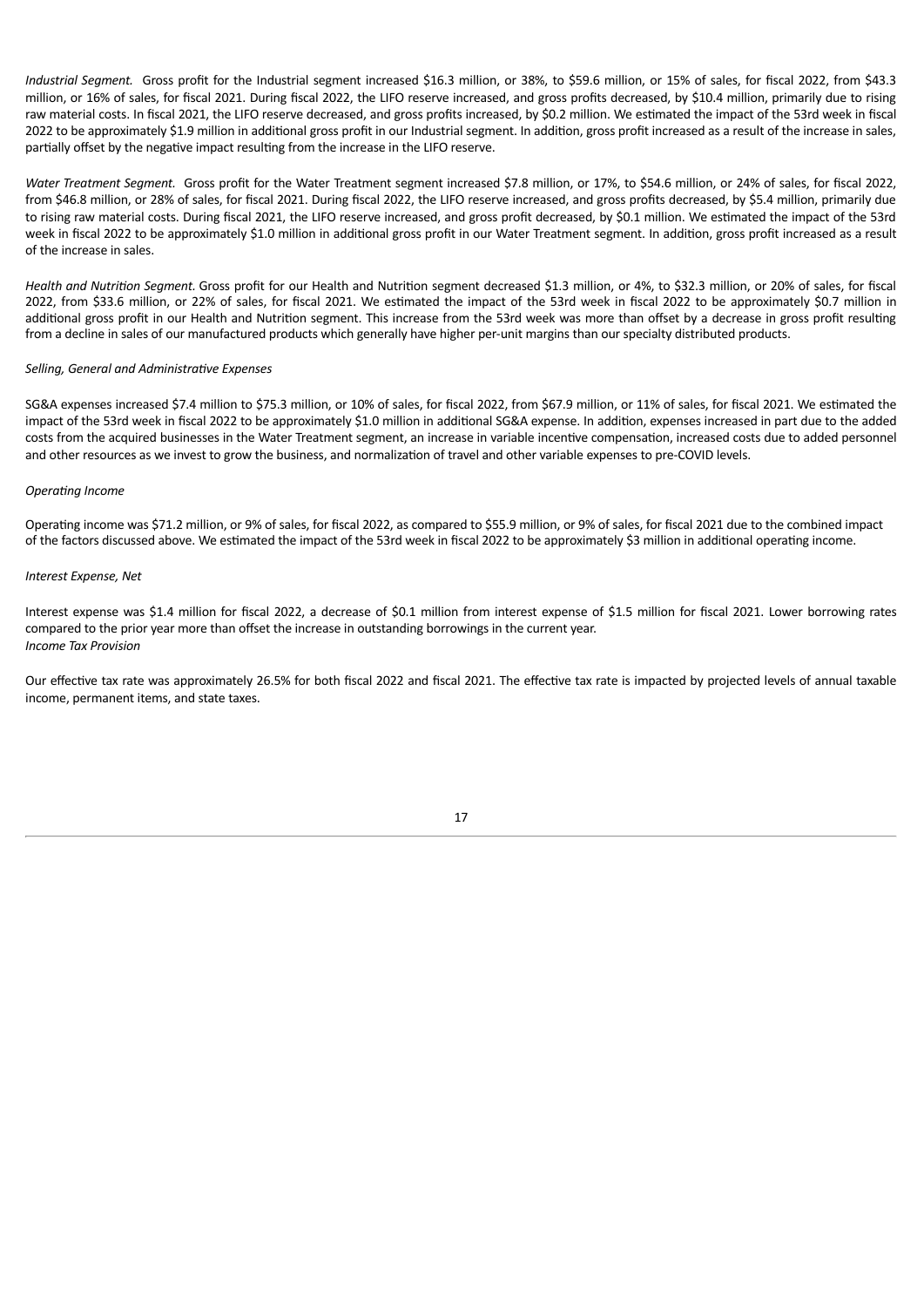## **Selected Quarterly Financial Data**

Selected financial data for our fiscal quarters is shown below. No changes have been made to previously reported information.

| (In thousands, except per share data)         | Fiscal 2022 |              |  |         |  |              |  |         |  |         |  |  |
|-----------------------------------------------|-------------|--------------|--|---------|--|--------------|--|---------|--|---------|--|--|
|                                               |             | <b>First</b> |  | Second  |  | <b>Third</b> |  | Fourth  |  | Total   |  |  |
| <b>Sales</b>                                  |             | 181,241      |  | 183,277 |  | 187,050      |  | 222,973 |  | 774,541 |  |  |
| Gross profit                                  |             | 38,974       |  | 37,287  |  | 33,940       |  | 36,319  |  | 146,520 |  |  |
| Selling, general, and administrative expenses |             | 16,856       |  | 17,679  |  | 19,681       |  | 21,110  |  | 75,326  |  |  |
| Operating income                              |             | 22,118       |  | 19,608  |  | 14,259       |  | 15,209  |  | 71,194  |  |  |
| Net income                                    |             | 16,628       |  | 14,133  |  | 10,204       |  | 10,577  |  | 51,542  |  |  |
| Basic earnings per share                      |             | 0.79         |  | 0.67    |  | 0.49         |  | 0.51    |  | 2.46    |  |  |
| Diluted earnings per share                    |             | 0.79         |  | 0.67    |  | 0.48         |  | 0.50    |  | 2.44    |  |  |

|                                               | Fiscal 2021 |              |  |         |  |              |        |                 |  |         |  |  |  |
|-----------------------------------------------|-------------|--------------|--|---------|--|--------------|--------|-----------------|--|---------|--|--|--|
|                                               |             | <b>First</b> |  | Second  |  | <b>Third</b> | Fourth |                 |  |         |  |  |  |
| <b>Sales</b>                                  |             | 143,172      |  | 147,801 |  | 142,927      |        | $162,971$ \$    |  | 596,871 |  |  |  |
| Gross profit                                  |             | 30,976       |  | 32,797  |  | 28,239       |        | 31,750          |  | 123,762 |  |  |  |
| Selling, general, and administrative expenses |             | 15,038       |  | 16,221  |  | 17,750       |        | 18,875          |  | 67,884  |  |  |  |
| Operating income                              |             | 15,938       |  | 16,576  |  | 10,489       |        | 12,875          |  | 55,878  |  |  |  |
| Net income                                    |             | 11,788       |  | 12,190  |  | 7,921        |        | 9,081           |  | 40,980  |  |  |  |
| Basic earnings per share                      |             | 0.56         |  | 0.58    |  | 0.38         |        | 0.43            |  | 1.95    |  |  |  |
| Diluted earnings per share                    |             | 0.55         |  | 0.57    |  | 0.37         |        | $0.43 \quad$ \$ |  | 1.93    |  |  |  |

|                                               |  | <b>First</b> | Second  | <b>Third</b> | Fourth |              |  |         |
|-----------------------------------------------|--|--------------|---------|--------------|--------|--------------|--|---------|
| <b>Sales</b>                                  |  | 147,336      | 140,043 | 120,406      |        | 132,413      |  | 540,198 |
| Gross profit                                  |  | 28,797       | 27,994  | 21,478       |        | 22,648       |  | 100,917 |
| Selling, general, and administrative expenses |  | 14,836       | 14,817  | 14,702       |        | 14,891       |  | 59,246  |
| Operating income                              |  | 13,961       | 13,177  | 6,776        |        | 7,757        |  | 41,671  |
| Net income                                    |  | 9,807        | 9.250   | 4.547        |        | 4,763        |  | 28,367  |
| Basic earnings per share                      |  | 0.46         | 0.44    | 0.22         |        | 0.23         |  | 1.34    |
| Diluted earnings per share                    |  | 0.46         | 0.43    | 0.21         |        | $0.22 \quad$ |  | 1.33    |

Earnings per share may not equal the face of the Consolidated Statements of Income due to rounding.

## **Liquidity and Capital Resources**

Cash provided by operating activities in fiscal 2022 was \$42.8 million compared to \$43.8 million in fiscal 2021. The decrease in cash provided by operating activities in fiscal 2022 as compared to fiscal 2021 was driven by higher inventory levels and increases in customer receivables resulting from higher sales, mostly offset by an increase in net income and accounts payable. The inventory increase was driven by increased raw material costs as well as a conscious management decision to increase inventory levels due to increased customer demand and supply chain issues. Due to the nature of our operations, which includes purchases of large quantities of bulk chemicals, the timing of purchases can result in significant changes in working capital and the resulting operating cash flow. Historically, our cash requirements for working capital increase during the period from March through November as caustic soda inventory levels increase as most of our barges are received during this period.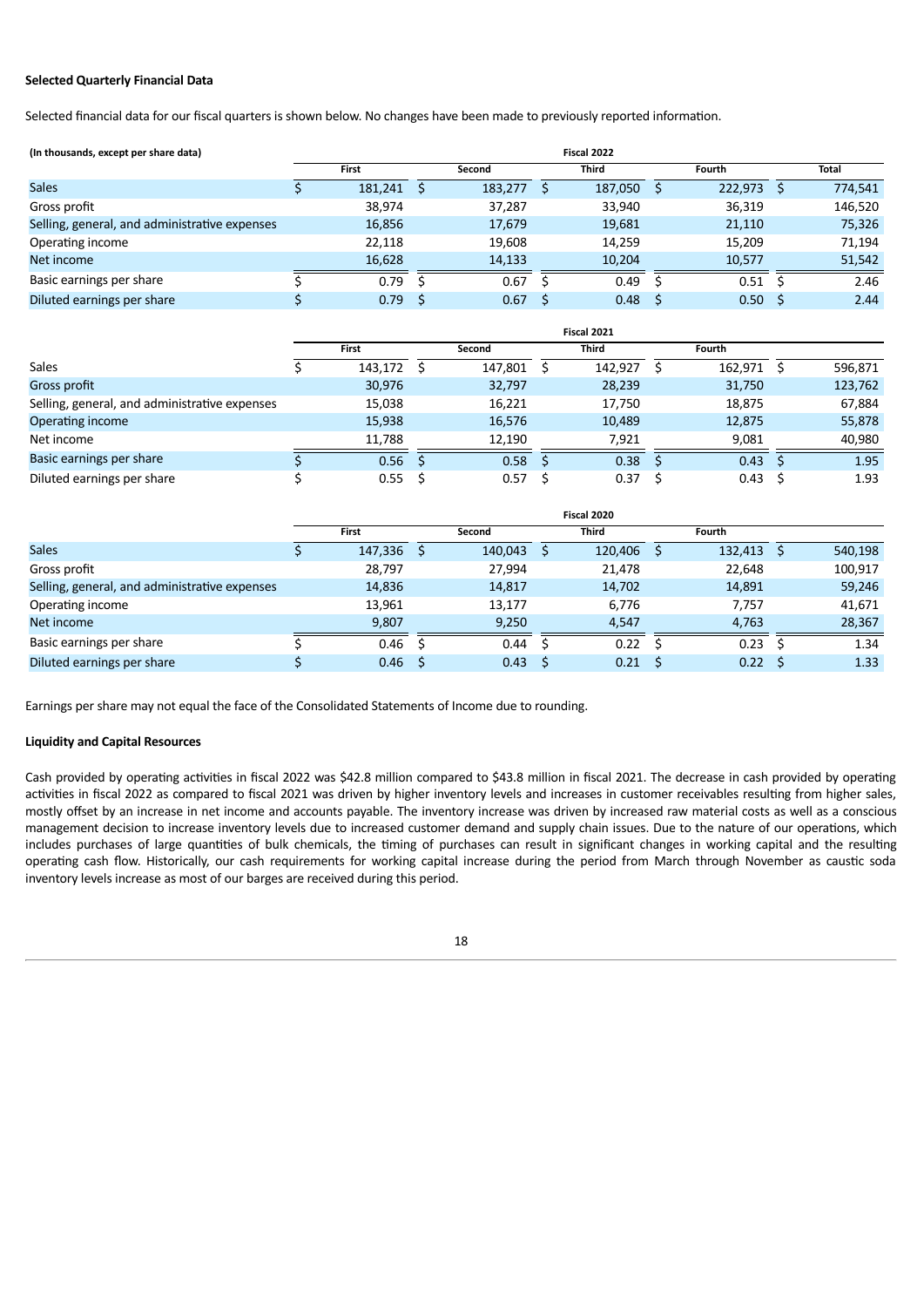Cash used in investing activities was \$49.8 million in fiscal 2022 compared to \$71.4 million in fiscal 2021. Capital expenditures were \$28.5 million in fiscal 2022 and \$20.8 million in fiscal 2021. Total cash used in investing activities in fiscal 2022 included an aggregate of \$21.5 million for Water Treatment group acquisitions compared to \$51.0 million in Water Treatment group acquisition spending in fiscal 2021. Capital expenditures in fiscal 2022 included vehicles and trucks, facility improvements, and pharmaceutical ingredient manufacturing capabilities, along with other new and replacement equipment. Capital expenditures in fiscal 2021 included pharmaceutical ingredient manufacturing capabilities, vehicles and trucks, and the purchase of a previously leased Water Treatment branch facility, along with other new and replacement equipment.

Cash provided by financing activities was \$7.4 million in fiscal 2022, as compared to \$26.4 million in fiscal 2021. Cash provided by financing activities included net debt borrowings of \$27.0 million in fiscal 2022, compared to net debt borrowings of \$39.0 million in fiscal 2021, which was used primarily to fund our acquisitions in both fiscal years. We paid out cash dividends of \$11.1 million in fiscal 2022 and \$10.0 million in fiscal 2021. In fiscal 2022, we used \$8.5 million to repurchase shares under our board-authorized share repurchase program, and in fiscal 2021, we used \$4.1 million to repurchase shares under the program.

Our cash balance was \$3.5 million at April 3, 2022, an increase of \$0.5 million as compared with March 28, 2021. Cash flows generated by operations and financing activities during fiscal 2022 were offset by the cash expended for acquisitions in fiscal 2022, capital expenditures and dividend payments.

We were party to an amended and restated credit agreement (the "Prior Credit Agreement") with U.S. Bank as Sole Lead Arranger and Sole Book Runner, and other lenders from time to time party thereto (collectively, the "Lenders"), whereby U.S. Bank was also serving as Administrative Agent. The Prior Credit Agreement provided us with senior secured revolving credit facilities (the "Prior Revolving Loan Facility") totaling \$150.0 million. The Prior Revolving Loan Facility included a \$5.0 million letter of credit subfacility and \$15.0 million swingline subfacility. The Prior Revolving Loan Facility was scheduled to terminate on November 30, 2023, and was secured by substantially all of our personal property assets and those of our subsidiaries.

On March 31, 2022, we entered into a second amended and restated credit agreement (the "Credit Agreement") with U.S. Bank National Association ("U.S. Bank") as Sole Lead Arranger and Sole Book Runner, and other lenders from time to time party thereto (collectively, the "Lenders"), whereby U.S. Bank is also serving as Administrative Agent. The Credit Agreement refinanced the revolving loan under our previous credit agreement with U.S. Bank and provides us with senior secured revolving credit facilities (the "Revolving Loan Facility") totaling \$250 million. The Revolving Loan Facility includes a \$10 million letter of credit subfacility and \$25 million swingline subfacility. The Revolving Loan Facility has a five-year maturity date, maturing on April 30, 2027. The Revolving Loan Facility is secured by substantially all of our personal property assets and those of our subsidiaries.

We used \$126.0 million of the proceeds from the Revolving Loan Facility to refinance the obligations under the previous credit facility. We may use the remaining amount of the Revolving Loan Facility for working capital, capital expenditures, share repurchases, restricted payments and acquisitions permitted under the Credit Agreement, and other general corporate purposes.

Borrowings under the Revolving Loan Facility bear interest at a rate per annum equal to one of the following, plus, in both cases, an applicable margin based upon our leverage ratio: (a) Term SOFR, which includes a credit spread adjustment of 0.10%, for an interest period of one, three or six months as selected by us, reset at the end of the selected interest period, or (b) a base rate determined by reference to the highest of (1) U. S. Bank's prime rate, (2) the Federal Funds Effective Rate plus 0.5%, or (3) one-month Term SOFR for U.S. dollars plus 1.0%. The Term SOFR margin is between 0.85% and 1.35%, depending on our leverage ratio. The base rate margin is between 0.00% and 0.35%, depending on our leverage ratio. At April 3, 2022, the effective interest rate on our borrowings was 1.2%.

In addition to paying interest on the outstanding principal under the Revolving Loan Facility, we are required to pay a commitment fee on the unutilized commitments thereunder. The commitment fee is between 0.15% and 0.25%, depending on our leverage ratio.

Debt issuance costs paid to the Lenders are being amortized as interest expense over the term of the Credit Agreement. As of April 3, 2022, the unamortized balance of these costs was \$0.4 million, and is reflected as a reduction of debt on our balance sheet.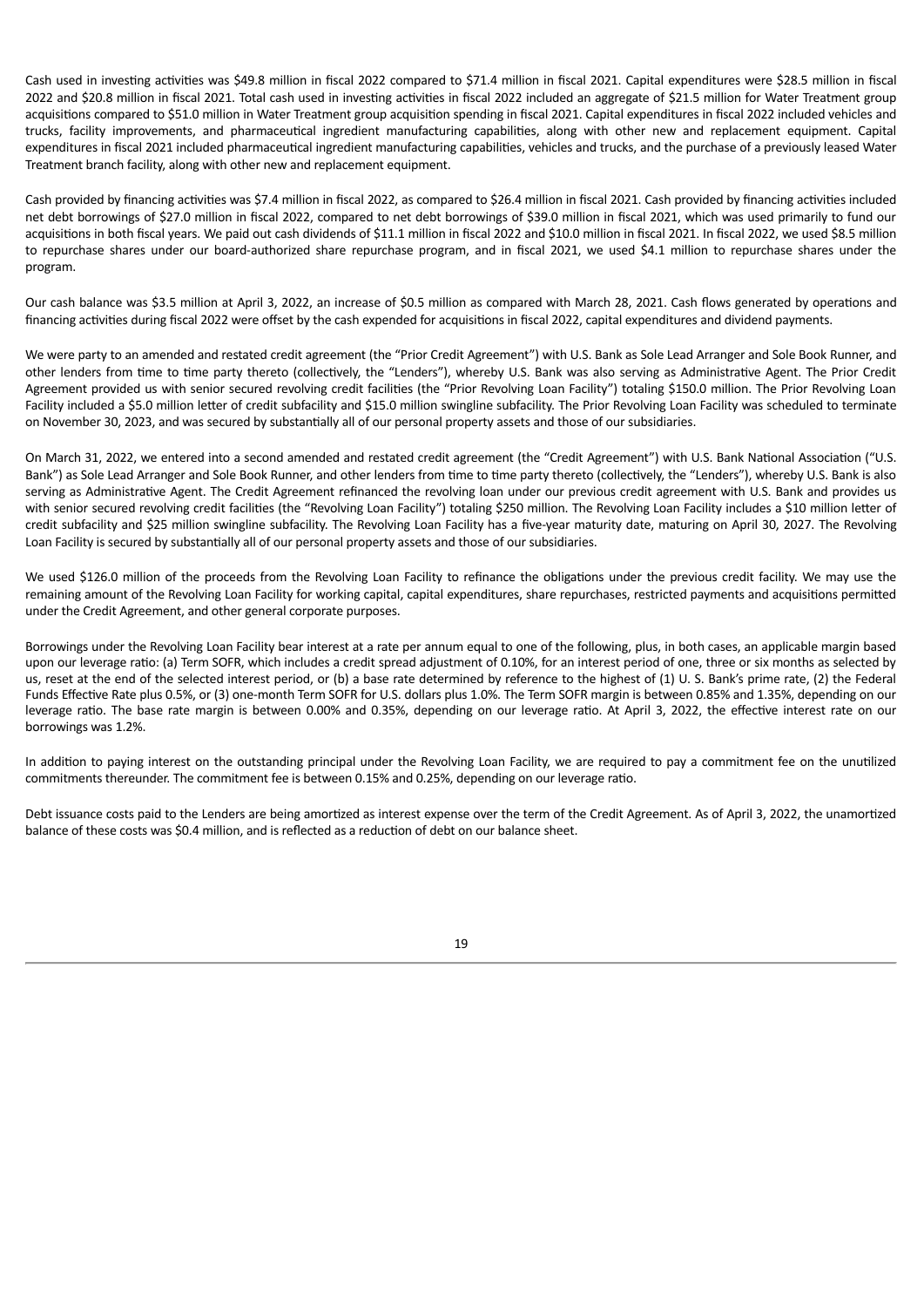The Credit Agreement requires us to maintain (a) a minimum fixed charge coverage ratio of 1.15 to 1.00 and (b) a maximum total cash flow leverage ratio of 3.0 to 1.0. The Credit Agreement also contains other customary affirmative and negative covenants, including covenants that restrict our ability to incur additional indebtedness, dispose of significant assets, make certain investments, including any acquisitions other than permitted acquisitions, make certain payments, enter into sale and leaseback transactions, grant liens on our assets or enter into rate management transactions, subject to certain limitations. We are permitted to make distributions, pay dividends and repurchase shares so long as no default or event of default exists or would exist as a result thereof. We were in compliance with all covenants of the Credit Agreement as of April 3, 2022 and expect to remain in compliance with all covenants for the next 12 months.

The Credit Agreement contains customary events of default, including failure to comply with covenants in the Credit Agreement and other loan documents, cross default to other material indebtedness, failure by us to pay or discharge material judgments, bankruptcy, and change of control. The occurrence of an event of default would permit the lenders to terminate their commitments and accelerate loans under the Credit Facility.

We have in place an interest rate swap agreement to manage the risk associated with a portion of our variable-rate long-term debt. We do not utilize derivative instruments for speculative purposes. The interest rate swap involves the exchange of fixed-rate and variable-rate payments without the exchange of the underlying notional amount on which the interest payments are calculated. The notional amount of the swap agreement is \$60 million and it will terminate on May 1, 2027.

As part of our growth strategy, we have acquired businesses and may pursue acquisitions or other strategic relationships in the future that we believe will complement or expand our existing businesses or increase our customer base. We believe we could borrow additional funds under our current or new credit facilities or sell equity for strategic reasons or to further strengthen our financial position.

**Payments Due by Fiscal Period**

## **Contractual Obligations and Commercial Commitments**

The following table provides aggregate information about our contractual payment obligations and the periods in which payments are due:

| <b>Contractual Obligation</b>    |  |                                         |      |                          |      |                   |      |                          |  |                          |  |         |         |
|----------------------------------|--|-----------------------------------------|------|--------------------------|------|-------------------|------|--------------------------|--|--------------------------|--|---------|---------|
|                                  |  | 2023                                    | 2024 |                          | 2025 |                   | 2026 |                          |  | More than<br>5 Years     |  | Total   |         |
|                                  |  |                                         |      |                          |      |                   |      | (In thousands)           |  |                          |  |         |         |
| Senior secured revolver (1)      |  | $\qquad \qquad \  \  \, -\qquad \qquad$ |      | $\overline{\phantom{m}}$ |      | $\qquad \qquad -$ |      | $\overline{\phantom{0}}$ |  | $\overline{\phantom{m}}$ |  | 126.000 | 126,000 |
| Interest payments (2)            |  | 1,833                                   |      | 1.833                    |      | 1,833             |      | 1,833                    |  | 1,833                    |  | 152     | 9,317   |
| Operating lease obligations (3)  |  | 1,889                                   |      | 1.515                    |      | 1,450             |      | 1,388                    |  | 1,359                    |  | 5,171   | 12,772  |
| Pension withdrawal liability (4) |  | 467                                     |      | 467                      |      | 467               |      | 467                      |  | 467                      |  | 3,037   | 5,372   |

(1) Represents balance outstanding as of April 3, 2022, and assumes such amount remains outstanding until its maturity date, as periodic payments are not required under the terms of our Credit Agreement. However, it is our intention to pay down our debt with available excess cash flow. See Note 9 of our consolidated Financial Statements for further information.

(2) Represents interest payments and commitment fees payable on outstanding balances under our revolver, and assumes interest rates remain unchanged from the rate as of April 3, 2022.

(3) As reported under ASC Topic 842

(4) This relates to our withdrawal from a multiemployer pension plan. Payments on this obligation will continue through 2034.

## **Critical Accounting Estimates**

In preparing the financial statements, we follow U.S. generally accepted accounting principles ("GAAP"). The preparation of these financial statements requires us to make estimates and judgments that affect the reported amounts of assets, liabilities, sales and expenses, and related disclosure of contingent assets and liabilities. We re-evaluate our estimates on an on-going basis. Our estimates are based on historical experience and on various other assumptions that are believed to be reasonable under the circumstances. Actual results may differ from these estimates under different assumptions and conditions. We have determined we have no critical accounting estimates material to our consolidated financial position, results of operations or cash flow.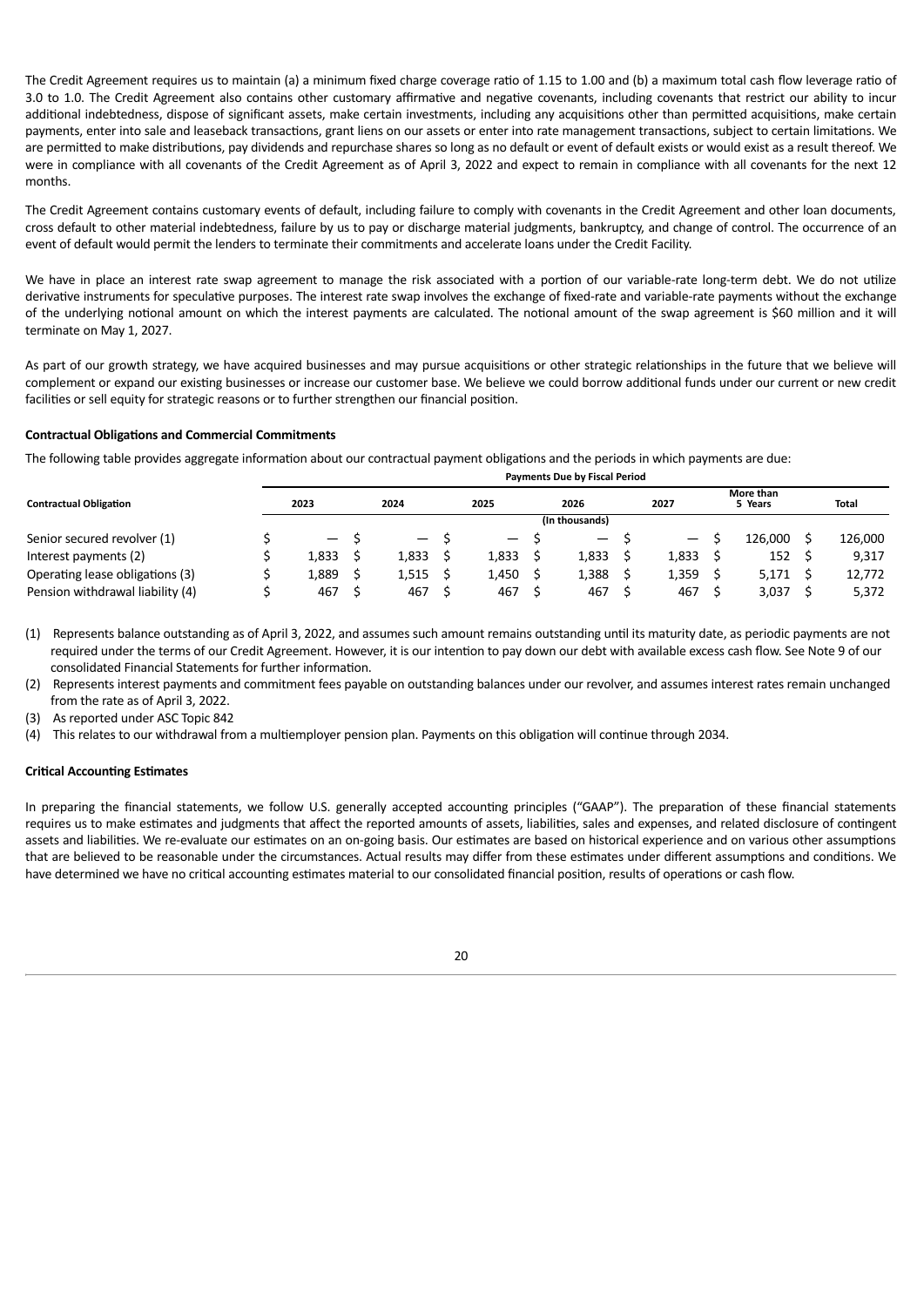## <span id="page-23-0"></span>**ITEM 7A.** *QUANTITATIVE AND QUALITATIVE DISCLOSURE ABOUT MARKET RISK*

We are subject to the risk inherent in the cyclical nature of commodity chemical prices. However, we do not currently purchase forward contracts or otherwise engage in hedging activities with respect to the purchase of commodity chemicals. We attempt to pass changes in the cost of our materials on to our customers; however, there are no assurances that we will be able to pass on the increases in the future.

<span id="page-23-1"></span>We are exposed to market risks related to interest rates. Our exposure to changes in interest rates is limited to borrowings under our credit facility. A 25-basis point change in interest rates on the variable-rate portion of debt not covered by the interest rate swap would potentially increase or decrease annual interest expense by approximately \$0.3 million. Other types of market risk, such as foreign currency risk, do not arise in the normal course of our business activities.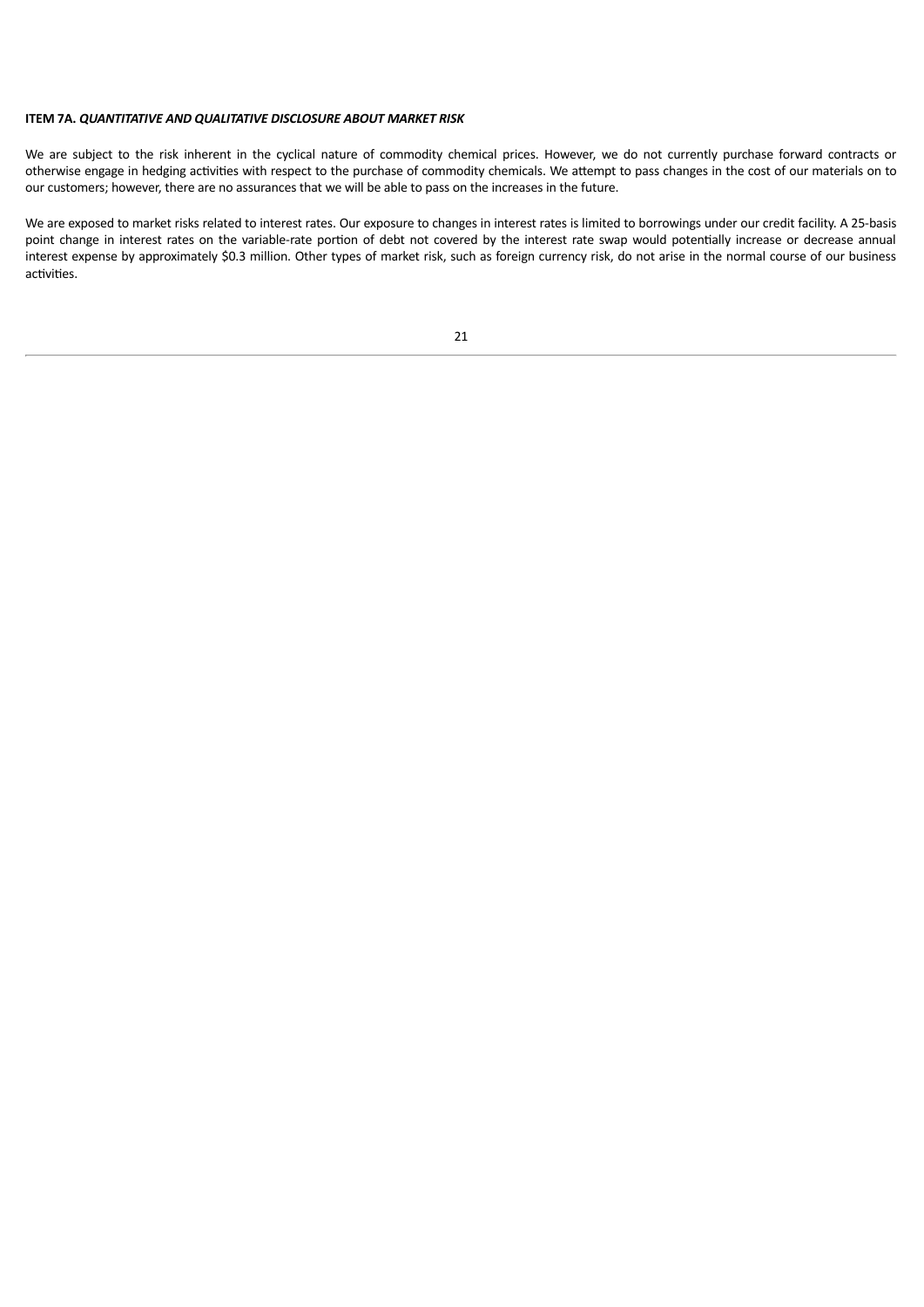## **ITEM 8.** *FINANCIAL STATEMENTS AND SUPPLEMENTARY DATA*

# **Index to Consolidated Financial Statements**

<span id="page-24-0"></span>

| Report of Independent Registered Public Accounting Firm (PCAOB ID: 248)        | <u>23</u> |
|--------------------------------------------------------------------------------|-----------|
| <b>Report of Independent Registered Public Accounting Firm (PCAOB ID: 185)</b> | 25        |
| <b>Consolidated Balance Sheets</b>                                             | <u>26</u> |
| <b>Consolidated Statements of Income</b>                                       | <u>27</u> |
| <b>Consolidated Statements of Comprehensive Income</b>                         | 28        |
| <b>Consolidated Statements of Shareholders' Equity</b>                         | 29        |
| <b>Consolidated Statements of Cash Flows</b>                                   | 30        |
| <b>Notes to Consolidated Financial Statements</b>                              | 31        |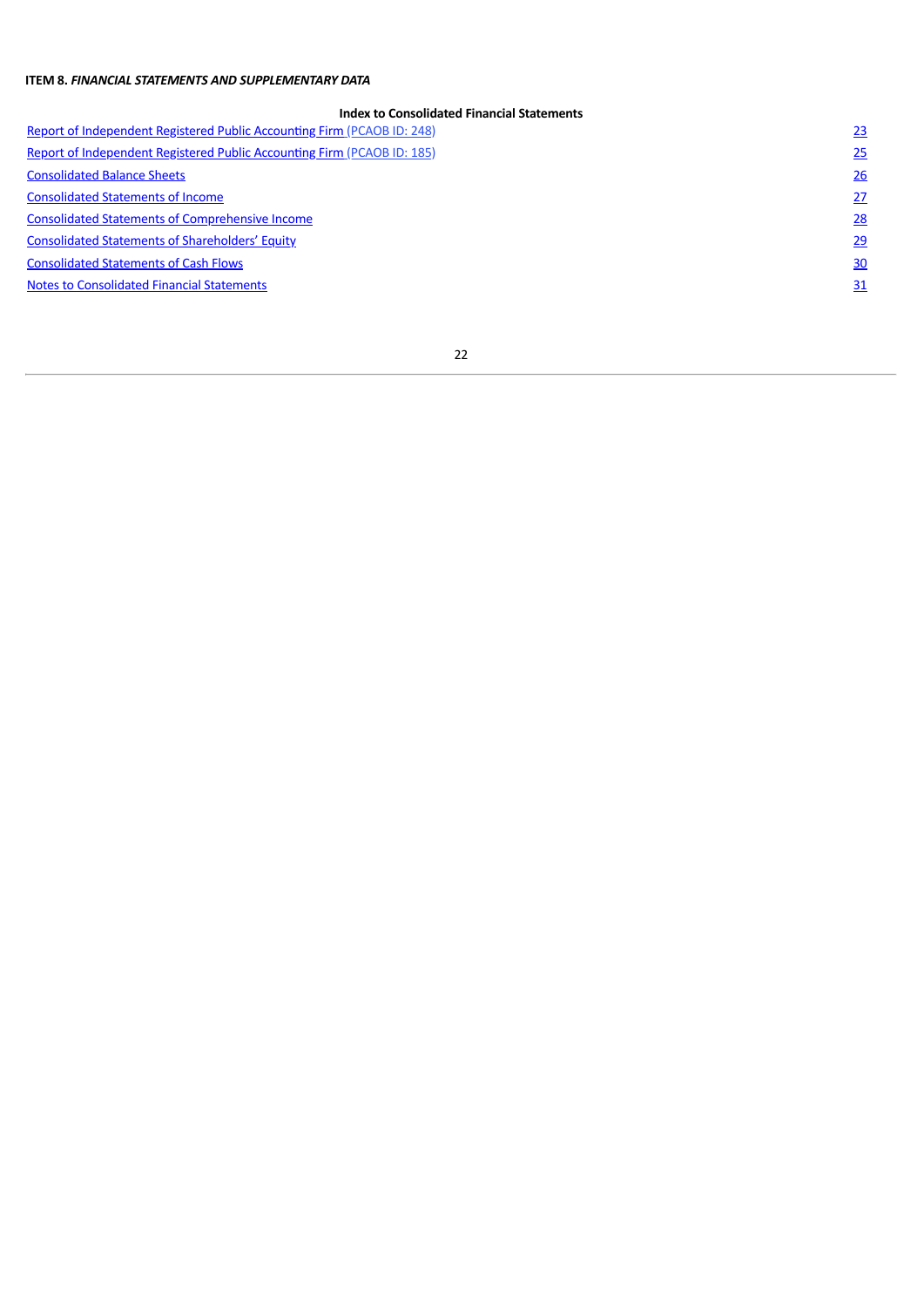#### **Report of Independent Registered Public Accounting Firm**

#### **Board of Directors and Shareholders Hawkins, Inc.**

## *Opinion on internal control over financial reporting*

We have audited the internal control over financial reporting of Hawkins, Inc. (a Minnesota corporation) and subsidiaries (the "Company") as of April 3, 2022, based on criteria established in the 2013 *Internal Control—Integrated Framework* issued by the Committee of Sponsoring Organizations of the Treadway Commission ("COSO"). In our opinion, the Company maintained, in all material respects, effective internal control over financial reporting as of April 3, 2022, based on criteria established in the 2013 *Internal Control—Integrated Framework* issued by COSO.

We also have audited, in accordance with the standards of the Public Company Accounting Oversight Board (United States) ("PCAOB"), the consolidated financial statements of the Company as of and for the year ended April 3, 2022, and our report dated May 18, 2022 expressed an unqualified opinion on those financial statements.

#### *Basis for opinion*

The Company's management is responsible for maintaining effective internal control over financial reporting and for its assessment of the effectiveness of internal control over financial reporting, included in the accompanying Management's Report on Internal Control Over Financial Reporting ("Management's Report"). Our responsibility is to express an opinion on the Company's internal control over financial reporting based on our audit. We are a public accounting firm registered with the PCAOB and are required to be independent with respect to the Company in accordance with the U.S. federal securities laws and the applicable rules and regulations of the Securities and Exchange Commission and the PCAOB.

We conducted our audit in accordance with the standards of the PCAOB. Those standards require that we plan and perform the audit to obtain reasonable assurance about whether effective internal control over financial reporting was maintained in all material respects. Our audit included obtaining an understanding of internal control over financial reporting, assessing the risk that a material weakness exists, testing and evaluating the design and operating effectiveness of internal control based on the assessed risk, and performing such other procedures as we considered necessary in the circumstances. We believe that our audit provides a reasonable basis for our opinion.

Our audit of, and opinion on, the Company's internal control over financial reporting does not include the internal control over financial reporting of NAPCO Chemical Company, Inc. ("NAPCO"), a wholly-owned subsidiary, whose financial statements reflect total assets and revenues constituting less than 4% and less than 1%, respectively, of the related consolidated financial statement amounts as of and for the year ended April 3, 2022. As indicated in Management's Report, NAPCO was acquired during fiscal 2022. Management's assertion on the effectiveness of the Company's internal control over financial reporting excluded internal control over financial reporting of NAPCO.

#### *Definition and limitations of internal control over financial reporting*

A company's internal control over financial reporting is a process designed to provide reasonable assurance regarding the reliability of financial reporting and the preparation of financial statements for external purposes in accordance with generally accepted accounting principles. A company's internal control over financial reporting includes those policies and procedures that (1) pertain to the maintenance of records that, in reasonable detail, accurately and fairly reflect the transactions and dispositions of the assets of the company; (2) provide reasonable assurance that transactions are recorded as necessary to permit preparation of financial statements in accordance with generally accepted accounting principles, and that receipts and expenditures of the company are being made only in accordance with authorizations of management and directors of the company; and (3) provide reasonable assurance regarding prevention or timely detection of unauthorized acquisition, use, or disposition of the company's assets that could have a material effect on the financial statements.

Because of its inherent limitations, internal control over financial reporting may not prevent or detect misstatements. Also, projections of any evaluation of effectiveness to future periods are subject to the risk that controls may become inadequate because of changes in conditions, or that the degree of compliance with the policies or procedures may deteriorate.

/s/ GRANT THORNTON LLP

Minneapolis, Minnesota May 18, 2022

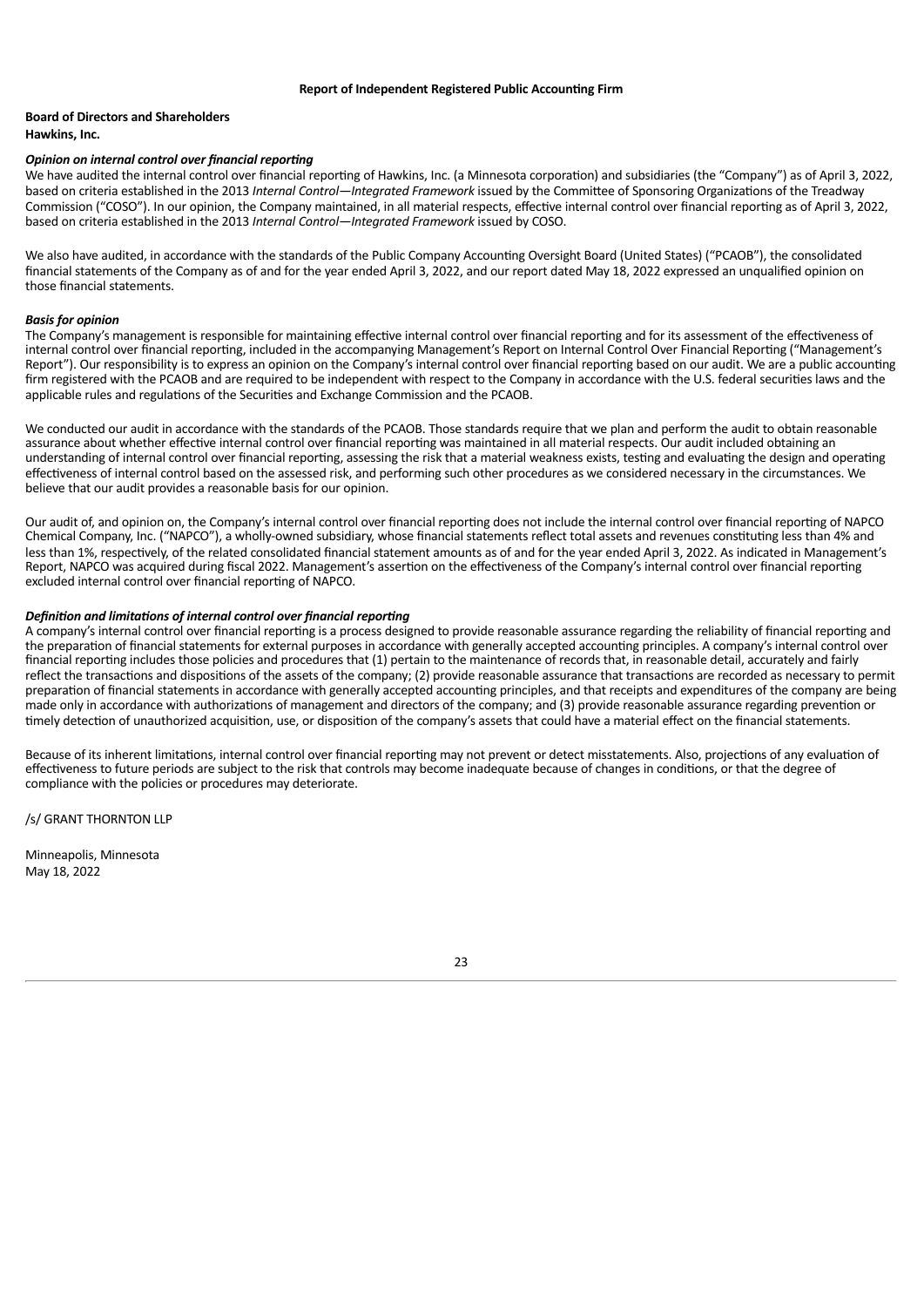#### **Report of Independent Registered Public Accounting Firm**

## **Board of Directors and Shareholders Hawkins, Inc.**

## *Opinion on the financial statement***s**

We have audited the accompanying consolidated balance sheets of Hawkins, Inc. (a Minnesota corporation) and subsidiaries (the "Company") as of April 3, 2022 and March 28, 2021 and the related consolidated statements of income, comprehensive income, shareholders' equity, and cash flows for the years then ended, and the related notes and financial statement schedule included under Item 15(a) (collectively referred to as the "financial statements"). In our opinion, the financial statements present fairly, in all material respects, the financial position of the Company as of April 3, 2022 and March 28, 2021, and the results of its operations and its cash flows for the years then ended, in conformity with accounting principles generally accepted in the United States of America.

We also have audited, in accordance with the standards of the Public Company Accounting Oversight Board (United States) ("PCAOB"), the Company's internal control over financial reporting as of April 3, 2022 based on criteria established in the 2013 *Internal Control—Integrated Framework* issued by the Committee of Sponsoring Organizations of the Treadway Commission ("COSO"), and our report dated May 18, 2022 expressed an unqualified opinion.

#### *Basis for opinion*

These financial statements are the responsibility of the Company's management. Our responsibility is to express an opinion on the Company's financial statements based on our audits. We are a public accounting firm registered with the PCAOB and are required to be independent with respect to the Company in accordance with the U.S. federal securities laws and the applicable rules and regulations of the Securities and Exchange Commission and the PCAOB.

We conducted our audits in accordance with the standards of the PCAOB. Those standards require that we plan and perform the audit to obtain reasonable assurance about whether the financial statements are free of material misstatement, whether due to error or fraud. Our audits included performing procedures to assess the risks of material misstatement of the financial statements, whether due to error or fraud, and performing procedures that respond to those risks. Such procedures included examining, on a test basis, evidence regarding the amounts and disclosures in the financial statements. Our audits also included evaluating the accounting principles used and significant estimates made by management, as well as evaluating the overall presentation of the financial statements. We believe that our audits provide a reasonable basis for our opinion.

#### *Critical audit matters*

Critical audit matters are matters arising from the current period audit of the financial statements that were communicated or required to be communicated to the audit committee and that: (1) relate to accounts or disclosures that are material to the financial statements and (2) involved our especially challenging, subjective, or complex judgments. We determined that there are no critical audit matters.

/s/ GRANT THORNTON LLP

We have served as the Company's auditor since 2021.

Minneapolis, Minnesota May 18, 2022

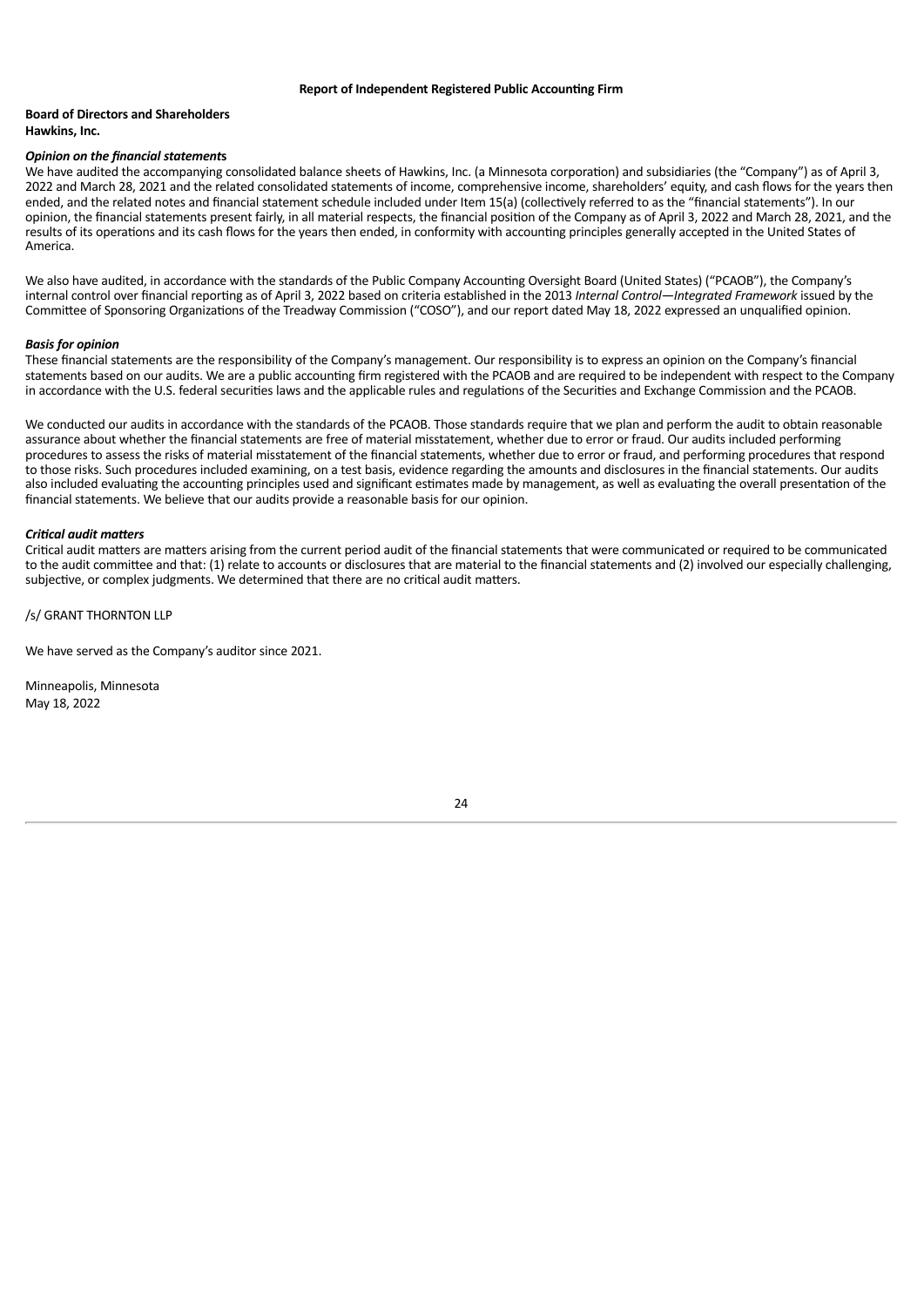#### **Report of Independent Registered Public Accounting Firm**

# <span id="page-27-0"></span>**Board of Directors and Shareholders**

**Hawkins, Inc.**

## *Opinion on the Consolidated Financial Statements*

We have audited the accompanying consolidated statements of income, comprehensive income, shareholders' equity, and cash flows of Hawkins, Inc. and subsidiaries (the Company) for the year ended March 29, 2020 and the related notes and financial statement schedule II (collectively, the consolidated financial statements). In our opinion, the consolidated financial statements present fairly, in all material respects, the results of operations of the Company and its cash flows for the year ended March 29, 2020, in conformity with U.S. generally accepted accounting principles.

## *Basis for Opinion*

These consolidated financial statements are the responsibility of the Company's management. Our responsibility is to express an opinion on these consolidated financial statements based on our audits. We are a public accounting firm registered with the Public Company Accounting Oversight Board (United States) (PCAOB) and are required to be independent with respect to the Company in accordance with the U.S. federal securities laws and the applicable rules and regulations of the Securities and Exchange Commission and the PCAOB.

We conducted our audit in accordance with the standards of the PCAOB. Those standards require that we plan and perform the audit to obtain reasonable assurance about whether the consolidated financial statements are free of material misstatement, whether due to error or fraud. Our audit included performing procedures to assess the risks of material misstatement of the consolidated financial statements, whether due to error or fraud, and performing procedures that respond to those risks. Such procedures included examining, on a test basis, evidence regarding the amounts and disclosures in the consolidated financial statements. Our audit also included evaluating the accounting principles used and significant estimates made by management, as well as evaluating the overall presentation of the consolidated financial statements. We believe that our audit provides a reasonable basis for our opinion.

## /s/ KPMG LLP

We served as the Company's auditor from 2009 to 2020.

Minneapolis, Minnesota

<span id="page-27-1"></span>May 20, 2020, except as to the stock split and par value adjustments as described in Note 1, which are as of June 2, 2021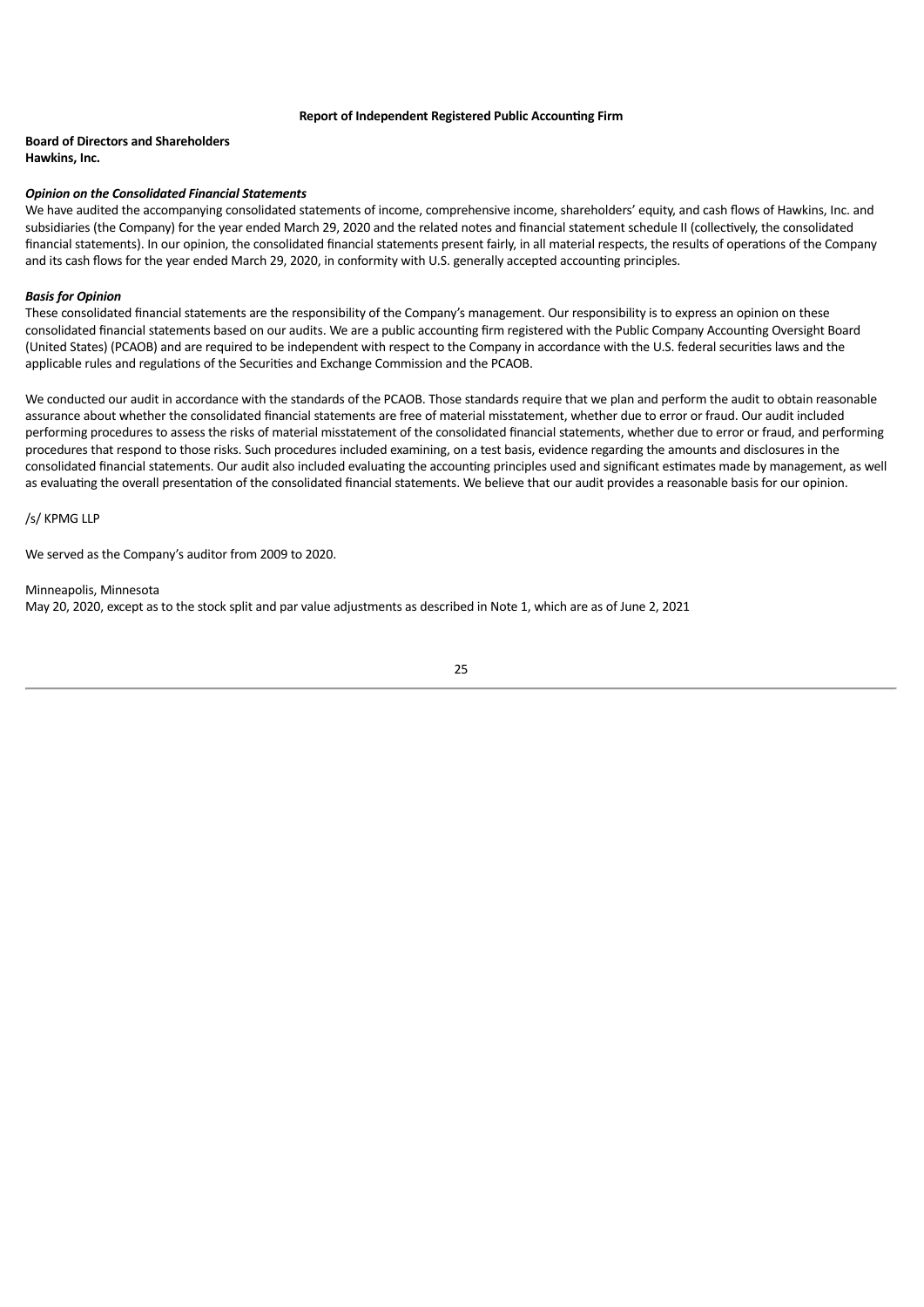#### **CONSOLIDATED BALANCE SHEETS (In thousands, except share and per-share data)**

| (iii thousanus, except share and per-share uata)                                                                                                             | April 3, 2022 |                     | March 28, 2021 |  |  |
|--------------------------------------------------------------------------------------------------------------------------------------------------------------|---------------|---------------------|----------------|--|--|
| <b>ASSETS</b>                                                                                                                                                |               |                     |                |  |  |
| <b>CURRENT ASSETS:</b>                                                                                                                                       |               |                     |                |  |  |
| Cash and cash equivalents                                                                                                                                    | \$<br>3,496   | $\ddot{\mathsf{S}}$ | 2,998          |  |  |
| Trade accounts receivables, net                                                                                                                              | 122,826       |                     | 90,603         |  |  |
| Inventories                                                                                                                                                  | 94,985        |                     | 63,864         |  |  |
| Prepaid expenses and other current assets                                                                                                                    | 6,431         |                     | 5,542          |  |  |
| Total current assets                                                                                                                                         | 227,738       |                     | 163,007        |  |  |
| PROPERTY, PLANT, AND EQUIPMENT:                                                                                                                              |               |                     |                |  |  |
| Land                                                                                                                                                         | 16,640        |                     | 15,235         |  |  |
| <b>Buildings and improvements</b>                                                                                                                            | 118,369       |                     | 120,410        |  |  |
| Machinery and equipment                                                                                                                                      | 114,763       |                     | 109,353        |  |  |
| Transportation equipment                                                                                                                                     | 43,968        |                     | 37,646         |  |  |
| Office furniture and equipment                                                                                                                               | 10,315        |                     | 17,760         |  |  |
|                                                                                                                                                              | 304,055       |                     | 300,404        |  |  |
| Less accumulated depreciation                                                                                                                                | 142,209       |                     | 155,792        |  |  |
| Net property, plant, and equipment                                                                                                                           | 161,846       |                     | 144,612        |  |  |
| <b>OTHER ASSETS:</b>                                                                                                                                         |               |                     |                |  |  |
| Right-of-use assets                                                                                                                                          | 10,606        |                     | 11,630         |  |  |
| Goodwill                                                                                                                                                     | 77,401        |                     | 70,720         |  |  |
| Intangible assets, net                                                                                                                                       | 80,193        |                     | 76,368         |  |  |
| Deferred compensation plan asset                                                                                                                             | 6,783         |                     | 5,726          |  |  |
| Other                                                                                                                                                        | 2,761         |                     | 487            |  |  |
| Total other assets                                                                                                                                           | 177,744       |                     | 164,931        |  |  |
| Total assets                                                                                                                                                 | \$<br>567,328 | \$                  | 472,550        |  |  |
| LIABILITIES AND SHAREHOLDERS' EQUITY                                                                                                                         |               |                     |                |  |  |
| <b>CURRENT LIABILITIES:</b>                                                                                                                                  |               |                     |                |  |  |
| Accounts payable - trade                                                                                                                                     | \$<br>66,693  | $\ddot{\mathsf{S}}$ | 37,313         |  |  |
| Accrued payroll and employee benefits                                                                                                                        | 19,034        |                     | 18,048         |  |  |
| Current portion of long-term debt                                                                                                                            | 9,913         |                     | 9,907          |  |  |
| Short-term lease liability                                                                                                                                   | 1,657         |                     | 1,587          |  |  |
| <b>Container deposits</b>                                                                                                                                    | 1,558         |                     | 1,452          |  |  |
| Other current liabilities                                                                                                                                    | 2,611         |                     | 2,155          |  |  |
| Total current liabilities                                                                                                                                    | 101,466       |                     | 70,462         |  |  |
| LONG-TERM DEBT, LESS CURRENT PORTION                                                                                                                         | 115,644       |                     | 88,845         |  |  |
| LONG-TERM LEASE LIABILITY                                                                                                                                    | 9,143         |                     | 10,231         |  |  |
| PENSION WITHDRAWAL LIABILITY                                                                                                                                 | 4,276         |                     | 4,631          |  |  |
| DEFERRED INCOME TAXES                                                                                                                                        | 23,422        |                     | 24,445         |  |  |
| DEFERRED COMPENSATION LIABILITY                                                                                                                              | 8,402         |                     | 7,322          |  |  |
| OTHER LONG-TERM LIABILITIES                                                                                                                                  | 2,374         |                     | 1,368          |  |  |
| Total liabilities                                                                                                                                            | 264,727       |                     | 207,304        |  |  |
| <b>COMMITMENTS AND CONTINGENCIES (Note 13)</b>                                                                                                               |               |                     |                |  |  |
| SHAREHOLDERS' EQUITY:                                                                                                                                        |               |                     |                |  |  |
| Common shares; authorized: 60,000,000 shares of \$0.01 par value; 20,889,777 and 20,969,746 shares<br>issued and outstanding for 2022 and 2021, respectively | 209           |                     | 210            |  |  |
| Additional paid-in capital                                                                                                                                   | 46,717        |                     | 51,138         |  |  |
| Retained earnings                                                                                                                                            | 254,384       |                     | 213,898        |  |  |
| Accumulated other comprehensive income                                                                                                                       | 1,291         |                     |                |  |  |
| Total shareholders' equity                                                                                                                                   | 302,601       |                     | 265,246        |  |  |
| Total liabilities and shareholders' equity                                                                                                                   | \$<br>567,328 | \$                  | 472,550        |  |  |
|                                                                                                                                                              |               |                     |                |  |  |

<span id="page-28-0"></span>See accompanying notes to consolidated financial statements.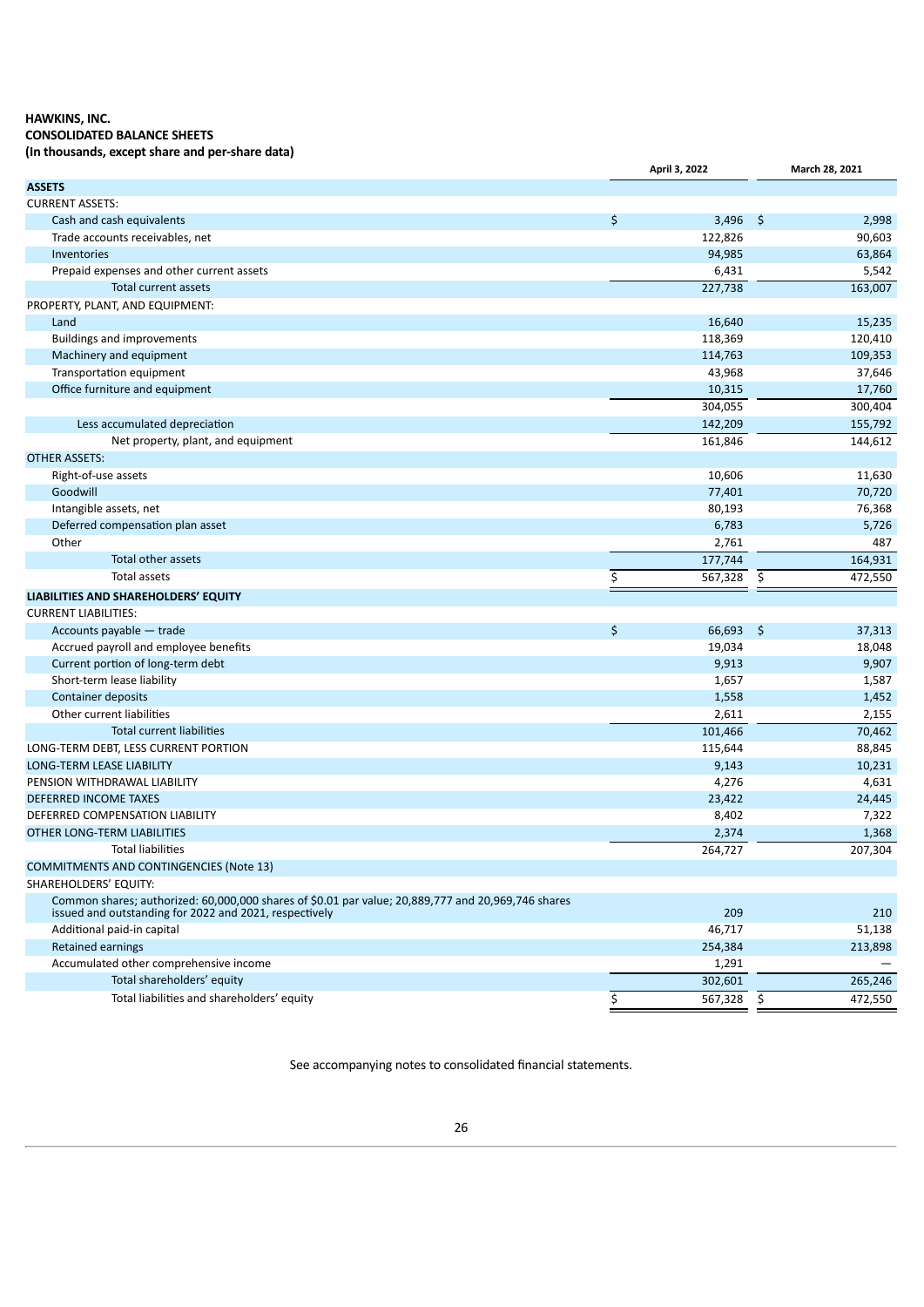## **HAWKINS, INC. CONSOLIDATED STATEMENTS OF INCOME (In thousands, except share and per-share data)**

|                                                       | <b>Fiscal Year Ended</b> |                |     |                |      |                |  |  |
|-------------------------------------------------------|--------------------------|----------------|-----|----------------|------|----------------|--|--|
|                                                       |                          | April 03, 2022 |     | March 28, 2021 |      | March 29, 2020 |  |  |
| <b>Sales</b>                                          | \$                       | 774,541 \$     |     | 596,871 \$     |      | 540,198        |  |  |
| Cost of sales                                         |                          | (628, 021)     |     | (473, 109)     |      | (439, 281)     |  |  |
| Gross profit                                          |                          | 146,520        |     | 123,762        |      | 100,917        |  |  |
| Selling, general and administrative expenses          |                          | (75, 326)      |     | (67, 884)      |      | (59, 246)      |  |  |
| Operating income                                      |                          | 71,194         |     | 55,878         |      | 41,671         |  |  |
| Interest expense, net                                 |                          | (1, 404)       |     | (1, 467)       |      | (2,511)        |  |  |
| Other income (expense)                                |                          | 189            |     | 1,440          |      | (204)          |  |  |
| Income before income taxes                            |                          | 69,979         |     | 55,851         |      | 38,956         |  |  |
| Income tax expense                                    |                          | (18, 437)      |     | (14, 871)      |      | (10, 589)      |  |  |
| Net income                                            |                          | 51,542         | Ŝ.  | $40,980$ \$    |      | 28,367         |  |  |
|                                                       |                          |                |     |                |      |                |  |  |
| Weighted average number of shares outstanding-basic   |                          | 20,947,234     |     | 21,024,344     |      | 21,159,978     |  |  |
| Weighted average number of shares outstanding-diluted |                          | 21,135,258     |     | 21,260,296     |      | 21,308,800     |  |  |
|                                                       |                          |                |     |                |      |                |  |  |
| Basic earnings per share                              | \$                       | 2.46           | -\$ | 1.95           | - \$ | 1.34           |  |  |
| Diluted earnings per share                            | \$                       | 2.44           | -\$ | 1.93           | -\$  | 1.33           |  |  |
|                                                       |                          |                |     |                |      |                |  |  |
| Cash dividends declared per common share              | \$                       | 0.52250        | \$  | 0.47125        | -Ś   | 0.46125        |  |  |

<span id="page-29-0"></span>See accompanying notes to consolidated financial statements.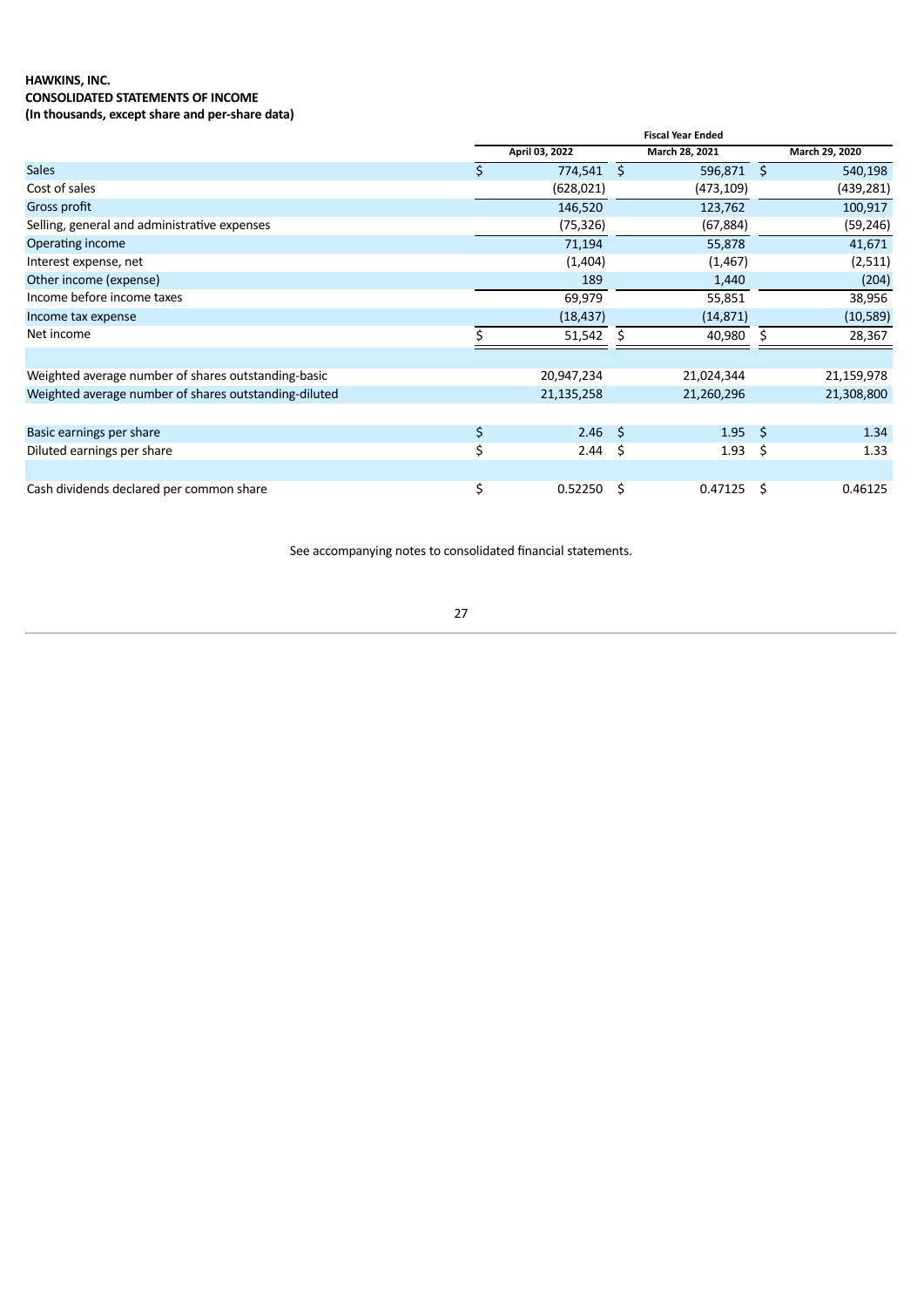## **HAWKINS, INC. CONSOLIDATED STATEMENTS OF COMPREHENSIVE INCOME (In thousands)**

| .                                            |                                 |  |        |  |                |  |  |  |  |  |
|----------------------------------------------|---------------------------------|--|--------|--|----------------|--|--|--|--|--|
|                                              | <b>Fiscal Year Ended</b>        |  |        |  |                |  |  |  |  |  |
|                                              | March 28, 2021<br>April 3, 2022 |  |        |  | March 29, 2020 |  |  |  |  |  |
|                                              |                                 |  |        |  |                |  |  |  |  |  |
| Net income                                   | $51,542 \quad$ \$               |  | 40,980 |  | 28,367         |  |  |  |  |  |
| Other comprehensive income, net of tax:      |                                 |  |        |  |                |  |  |  |  |  |
| Unrealized gain (loss) on interest rate swap | 1,291                           |  | 79     |  | (396)          |  |  |  |  |  |
| Total other comprehensive income (loss)      | 1,291                           |  | 79     |  | (396)          |  |  |  |  |  |
| Total comprehensive income                   | 52,833                          |  | 41,059 |  | 27,971         |  |  |  |  |  |

<span id="page-30-0"></span>See accompanying notes to consolidated financial statements.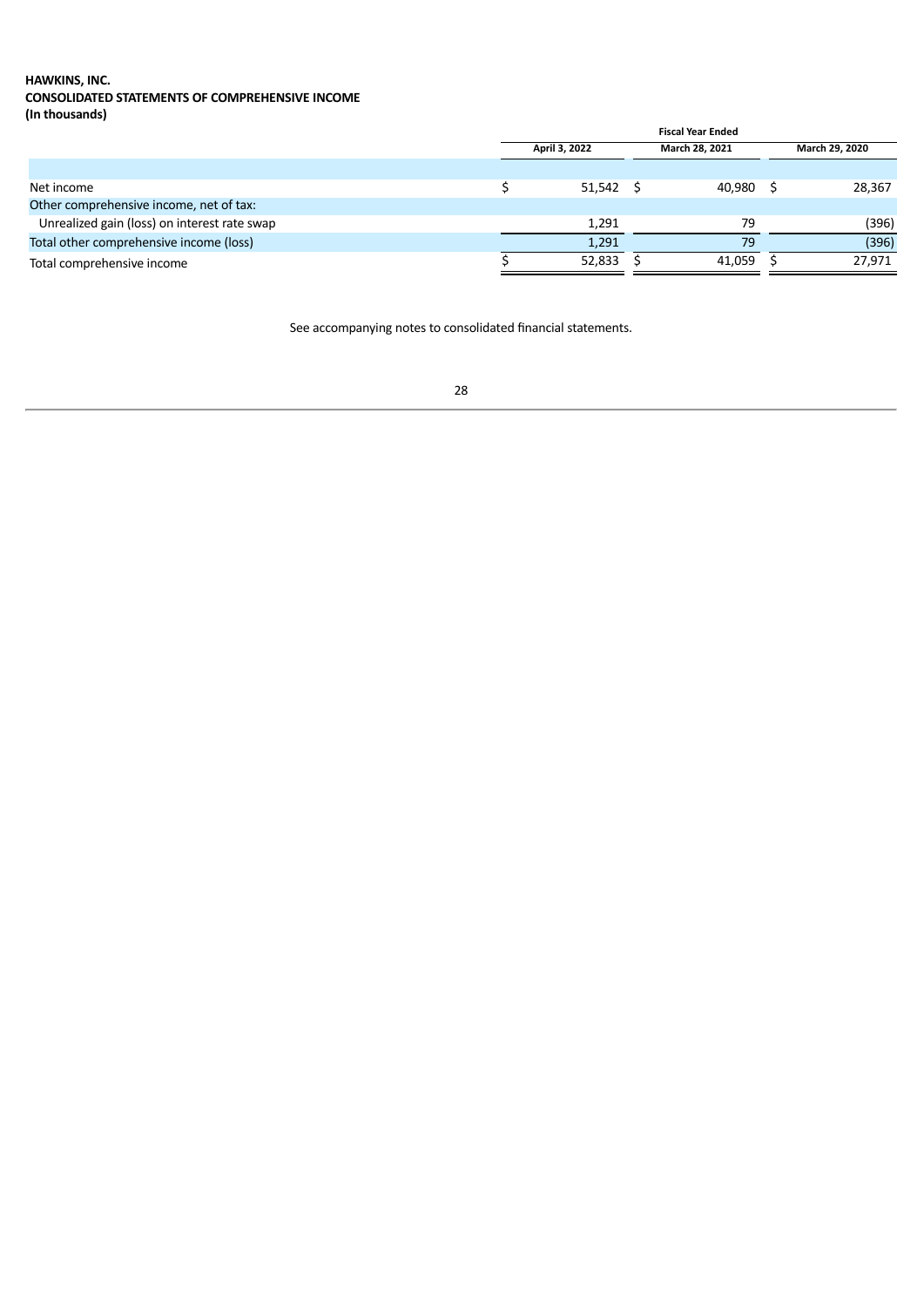# **CONSOLIDATED STATEMENTS OF SHAREHOLDERS' EQUITY**

**(In thousands, except share data)**

|                                           | <b>Common Shares</b> |              |              |              | <b>Additional</b><br>Paid-in | Retained      |                 |    | <b>Accumulated Other</b><br>Comprehensive | <b>Total</b><br>Shareholders' |  |
|-------------------------------------------|----------------------|--------------|--------------|--------------|------------------------------|---------------|-----------------|----|-------------------------------------------|-------------------------------|--|
|                                           | <b>Shares</b>        |              | Amount       |              | Capital                      |               | <b>Earnings</b> |    | Income (Loss)                             | <b>Equity</b>                 |  |
| BALANCE - March 31, 2019                  | 21,184,900           | $\mathsf{S}$ | 212          | $\mathsf{S}$ | 52,927                       | Ŝ.            | 164,405         | \$ | 317                                       | \$<br>217,861                 |  |
| Cash dividends declared                   |                      |              |              |              |                              |               | (9,825)         |    |                                           | (9,825)                       |  |
| Share-based compensation expense          |                      |              |              |              | 2,273                        |               |                 |    |                                           | 2,273                         |  |
| Vesting of restricted stock               | 71,944               |              |              |              |                              |               |                 |    |                                           |                               |  |
| Shares surrendered for payroll taxes      | (18, 320)            |              |              |              | (343)                        |               |                 |    |                                           | (343)                         |  |
| <b>ESPP shares issued</b>                 | 77,100               |              | 1            |              | 1,399                        |               |                 |    |                                           | 1,400                         |  |
| Shares repurchased                        | (291, 166)           |              | (2)          |              | (5,851)                      |               |                 |    |                                           | (5,853)                       |  |
| Other comprehensive loss, net of tax      |                      |              |              |              |                              |               |                 |    | (396)                                     | (396)                         |  |
| Net Income                                |                      |              |              |              |                              |               | 28,367          |    |                                           | 28,367                        |  |
| BALANCE - March 29, 2020                  | 21,024,458           | \$.          | 211          | \$           | 50,405                       | Ŝ.            | 182,947         | \$ | (79)                                      | \$<br>233,484                 |  |
| Cash dividends declared and paid          |                      |              |              |              |                              |               | (10, 029)       |    |                                           | (10,029)                      |  |
| Share-based compensation expense          |                      |              |              |              | 3,343                        |               |                 |    |                                           | 3,343                         |  |
| Vesting of restricted stock               | 26,542               |              |              |              |                              |               |                 |    |                                           |                               |  |
| Shares surrendered for payroll taxes      | (3, 314)             |              |              |              | (54)                         |               |                 |    |                                           | (54)                          |  |
| <b>ESPP shares issued</b>                 | 88,148               |              | $\mathbf{1}$ |              | 1,582                        |               |                 |    |                                           | 1,583                         |  |
| Shares repurchased                        | (166,088)            |              | (2)          |              | (4, 138)                     |               |                 |    |                                           | (4, 140)                      |  |
| Other comprehensive loss, net of tax      |                      |              |              |              |                              |               |                 |    | 79                                        | 79                            |  |
| Net income                                |                      |              |              |              |                              |               | 40,980          |    |                                           | 40,980                        |  |
| BALANCE - March 28, 2021                  | 20,969,746           | Ŝ.           | 210          | $\zeta$      | 51,138                       | $\frac{1}{2}$ | 213,898         | \$ | $\equiv$                                  | \$<br>265,246                 |  |
| Cash dividends declared and paid          |                      |              |              |              |                              |               | (11,056)        |    |                                           | (11,056)                      |  |
| Share-based compensation expense          |                      |              |              |              | 3,818                        |               |                 |    |                                           | 3,818                         |  |
| Vesting of restricted stock               | 134,230              |              | 1            |              | (1)                          |               |                 |    |                                           |                               |  |
| Shares surrendered for payroll taxes      | (45, 390)            |              |              |              | (1, 467)                     |               |                 |    |                                           | (1, 467)                      |  |
| <b>ESPP shares issued</b>                 | 71,692               |              |              |              | 1,772                        |               |                 |    |                                           | 1,772                         |  |
| Shares repurchased                        | (240, 501)           |              | (2)          |              | (8, 543)                     |               |                 |    |                                           | (8, 545)                      |  |
| Other comprehensive income, net of<br>tax |                      |              |              |              |                              |               |                 |    | 1,291                                     | 1,291                         |  |
| Net income                                |                      |              |              |              |                              |               | 51,542          |    |                                           | 51,542                        |  |
| BALANCE - April 3, 2022                   | 20,889,777           | Ŝ.           | 209          | \$           | 46,717                       | \$            | 254,384         | \$ | 1,291                                     | \$<br>302,601                 |  |

<span id="page-31-0"></span>See accompanying notes to consolidated financial statements.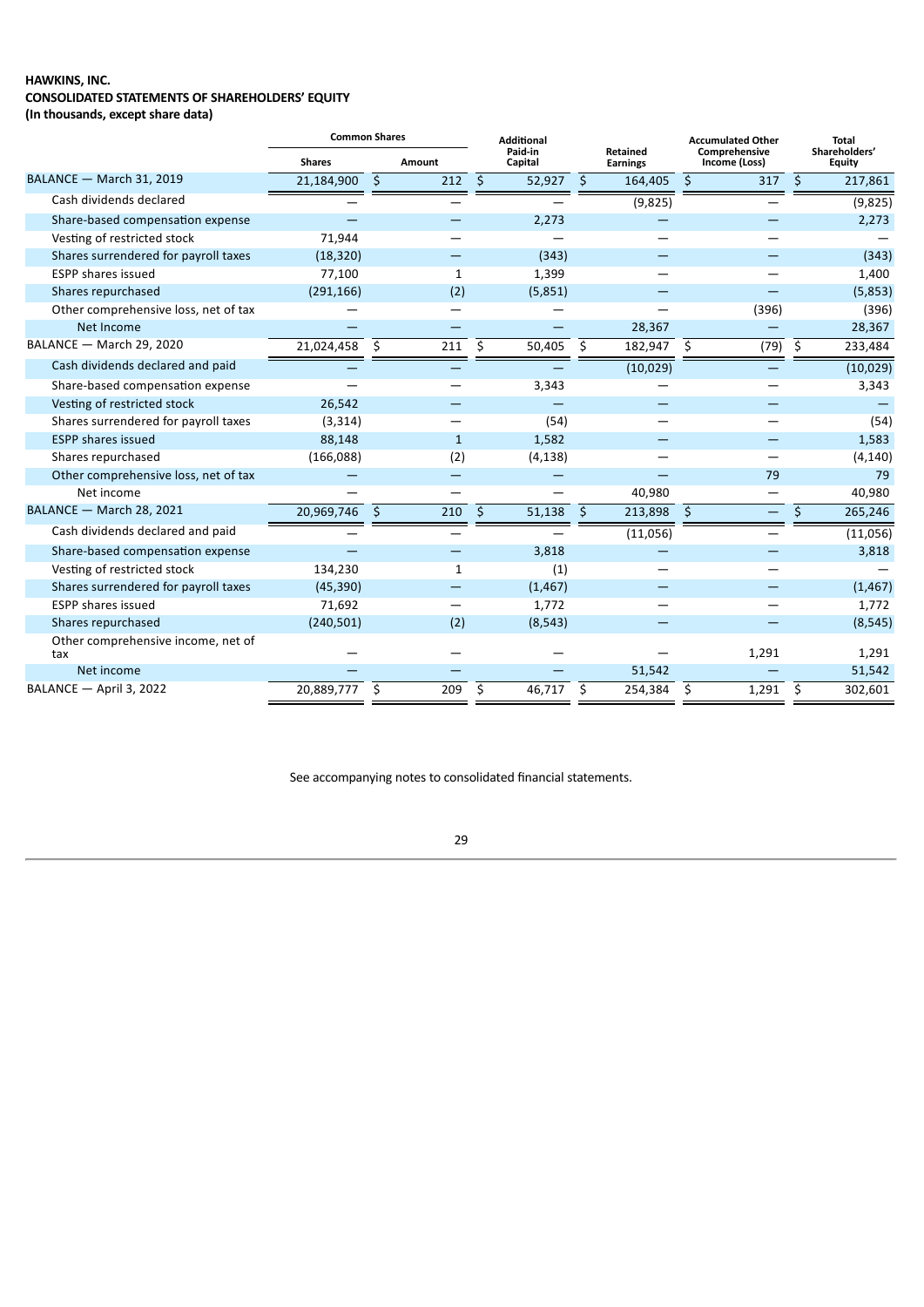**HAWKINS, INC. CONSOLIDATED STATEMENTS OF CASH FLOWS (In thousands)**

|                                                                               | <b>Fiscal Year Ended</b> |               |    |                |    |                |
|-------------------------------------------------------------------------------|--------------------------|---------------|----|----------------|----|----------------|
|                                                                               |                          | April 3, 2022 |    | March 28, 2021 |    | March 29, 2020 |
| CASH FLOWS FROM OPERATING ACTIVITIES:                                         |                          |               |    |                |    |                |
| Net income                                                                    | \$                       | $51,542$ \$   |    | 40,980 \$      |    | 28,367         |
| Reconciliation to cash flows provided by operating activities:                |                          |               |    |                |    |                |
| Depreciation and amortization                                                 |                          | 24,129        |    | 22,669         |    | 21,584         |
| <b>Operating leases</b>                                                       |                          | 1,899         |    | 1,896          |    | 2,033          |
| (Gain) loss on deferred compensation assets                                   |                          | (189)         |    | (1,440)        |    | 233            |
| Deferred income taxes                                                         |                          | (1,501)       |    | (689)          |    | (1, 421)       |
| Stock compensation expense                                                    |                          | 3,818         |    | 3,343          |    | 2,273          |
| Other                                                                         |                          | 545           |    | 203            |    | 656            |
| Changes in operating accounts (using) providing cash, net of<br>acquisitions: |                          |               |    |                |    |                |
| Trade receivables                                                             |                          | (30, 526)     |    | (21, 323)      |    | (3, 387)       |
| Inventories                                                                   |                          | (30,034)      |    | (7,960)        |    | 6,045          |
| Accounts payable                                                              |                          | 25,138        |    | 2,551          |    | 4,228          |
| <b>Accrued liabilities</b>                                                    |                          | 2,723         |    | 7,554          |    | 663            |
| Lease liabilities                                                             |                          | (1,907)       |    | (1,837)        |    | (2,025)        |
| Income taxes                                                                  |                          | 214           |    | (235)          |    | 586            |
| Other                                                                         |                          | (3,014)       |    | (1,919)        |    | (933)          |
| Net cash provided by operating activities                                     |                          | 42,837        |    | 43,793         |    | 58,902         |
| CASH FLOWS FROM INVESTING ACTIVITIES:                                         |                          |               |    |                |    |                |
| Additions to property, plant, and equipment                                   |                          | (28, 512)     |    | (20, 794)      |    | (24, 549)      |
| Acquisitions                                                                  |                          | (21, 546)     |    | (51,000)       |    |                |
| Other                                                                         |                          | 302           |    | 362            |    | 346            |
| Net cash used in investing activities                                         |                          | (49, 756)     |    | (71, 432)      |    | (24, 203)      |
| CASH FLOWS FROM FINANCING ACTIVITIES:                                         |                          |               |    |                |    |                |
| Cash dividends paid                                                           |                          | (11,056)      |    | (10,029)       |    | (9,825)        |
| New shares issued                                                             |                          | 1,772         |    | 1,583          |    | 1,400          |
| Shares surrendered for payroll taxes                                          |                          | (1, 467)      |    | (54)           |    | (343)          |
| Shares repurchased                                                            |                          | (8, 545)      |    | (4, 140)       |    | (5,853)        |
| Payments for debt issuance costs                                              |                          | (287)         |    |                |    |                |
| Payments on senior secured revolving loan                                     |                          | (15,000)      |    | (37,000)       |    | (44,000)       |
| Borrowings on senior secured revolving loan                                   |                          | 42,000        |    | 76,000         |    | 19,000         |
| Net cash provided by (used in) financing activities                           |                          | 7,417         |    | 26,360         |    | (39, 621)      |
| NET INCREASE (DECREASE) IN CASH AND CASH EQUIVALENTS                          |                          | 498           |    | (1, 279)       |    | (4,922)        |
| CASH AND CASH EQUIVALENTS - beginning of year                                 |                          | 2,998         |    | 4,277          |    | 9,199          |
| CASH AND CASH EQUIVALENTS - end of year                                       | \$                       | 3,496         | \$ | 2,998          | \$ | 4,277          |
| SUPPLEMENTAL DISCLOSURES OF CASH FLOW INFORMATION-                            |                          |               |    |                |    |                |
| Cash paid during the year for income taxes                                    | \$                       | 19,726        | \$ | 15,783         | \$ | 11,415         |
| Cash paid for interest                                                        |                          | 1,197         |    | 1,288          |    | 2,413          |
| Noncash investing activities - Capital expenditures in accounts payable       |                          | 3.733         |    | 626            |    | 1.041          |

<span id="page-32-0"></span>See accompanying notes to consolidated financial statements.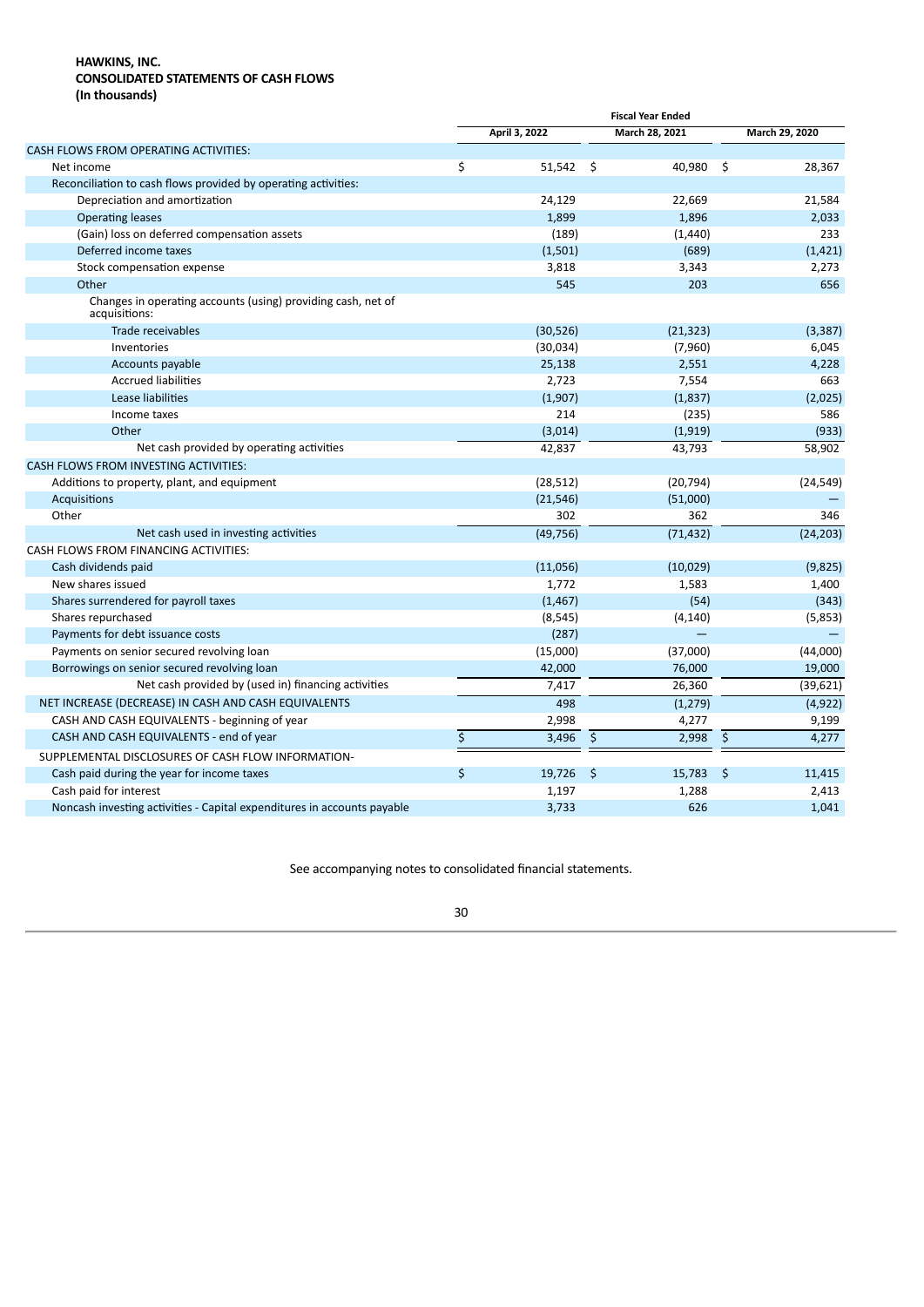#### **NOTES TO CONSOLIDATED FINANCIAL STATEMENTS**

## **Note 1 — Nature of Business and Significant Accounting Policies**

*Nature of Business -* We have three reportable segments: Industrial, Water Treatment and Health and Nutrition. The Industrial Group specializes in providing industrial chemicals, products and services to industries such as agriculture, chemical processing, electronics, energy, food, pharmaceutical and plating. This group also manufactures and sells certain food-grade products, including liquid phosphates, lactates and other blended products. The Water Treatment Group specializes in providing chemicals, products, equipment, services and solutions for potable water, municipal and industrial wastewater, industrial process water and non-residential swimming pool water. This group has the resources and flexibility to treat systems ranging in size from a single small well to a multi-million-gallon-per-day facility. Our Health and Nutrition Group specializes in providing ingredient distribution, processing and formulation solutions to manufacturers of nutraceutical, functional food and beverage, personal care, dietary supplement and other nutritional food, health and wellness products. This group offers a diverse product portfolio including minerals, botanicals and herbs, vitamins and amino acids, excipients, joint products, sweeteners and enzymes.

*Fiscal Year -* Our fiscal year is a 52 or 53-week year ending on the Sunday closest to March 31. Our fiscal 2022 was 53 weeks and our fiscal 2021 fiscal 2020 were both 52 weeks. Fiscal 2023 will be 52 weeks.

*Principles of Consolidation -* The consolidated financial statements include the accounts of Hawkins, Inc. and its wholly-owned subsidiaries. All intercompany transactions and accounts have been eliminated.

*Estimates -* The preparation of financial statements in conformity with U.S. generally accepted accounting principles ("GAAP") requires management to make estimates and assumptions that affect the reported amounts of assets and liabilities, particularly receivables, inventories, property, plant and equipment, right-of-use assets, goodwill, intangibles, accrued expenses, short-term and long-term lease liability, income taxes and related accounts and the reported amounts of revenues and expenses during the reporting period. Actual results could differ from those estimates.

*Revenue Recognition -* Revenue is measured as the amount of consideration we expect to receive in exchange for transferring products. Revenue is recognized when we satisfy our performance obligations under the contract. We recognize revenue upon transfer of control of the promised products to the customer, with revenue recognized at the point in time the customer obtains control of the products. Net sales include products and shipping charges, net of estimates for product returns and any related sales rebates. We estimate product returns based on historical return rates. Using probability assessments, we estimate sales rebates expected to be paid over the term of the contract. The majority of our contracts have a single performance obligation and are short term in nature. Sales taxes that are collected from customers and remitted to governmental authorities are accounted for on a net basis and therefore are excluded from net sales. We offer certain customers cash discounts and volume rebates as sales incentives. The discounts and volume rebates are recorded as a reduction in sales at the time revenue is recognized in an amount estimated based on historical experience and contractual obligations.

*Shipping and Handling -* All shipping and handling amounts billed to customers are included in revenues. Costs incurred related to the shipping and the handling of products are included in cost of sales.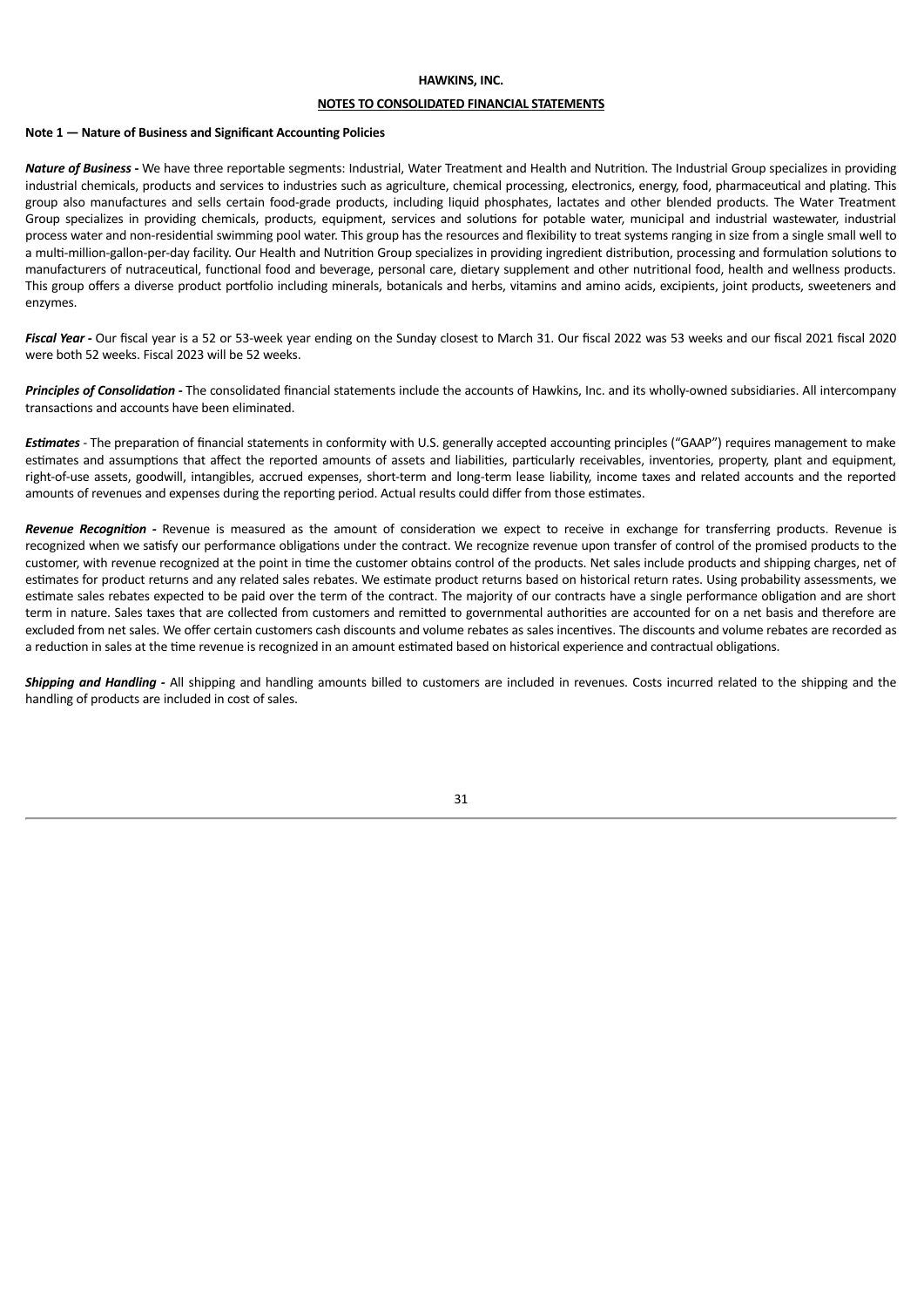## **NOTES TO CONSOLIDATED FINANCIAL STATEMENTS — (Continued)**

*Fair Value Measurements -* The financial assets and liabilities that are re-measured and reported at fair value for each reporting period are an interest rate swap and marketable securities. There are no fair value measurements with respect to nonfinancial assets or liabilities that are recognized or disclosed at fair value in our consolidated financial statements on a recurring basis.

Assets and liabilities measured at fair value are classified using the following hierarchy, which is based upon the transparency of inputs to the valuation as of the measurement date:

*Level 1:* Valuation is based on quoted prices in active markets for identical assets or liabilities.

*Level 2:* Valuation is based on quoted prices in active markets for similar assets or liabilities, or quoted prices for identical or similar assets or liabilities in markets that are not active, or inputs other than quoted prices that are observable or can be corroborated by observable market data for the asset or liability.

Level 3: Valuation is based upon unobservable inputs for the asset or liability that are supported by little or no market activity. These fair values are determined using pricing models for which the assumptions utilize management's estimates or market participant assumptions.

In making fair value measurements, observable market data must be used when available. When inputs used to measure fair value fall within different levels of the hierarchy, the level within which the fair value measurement is categorized is based on the lowest level input that is significant to the fair value measurement.

*Cash Equivalents -* Cash equivalents include all liquid debt instruments (primarily cash funds and money market accounts) purchased with an original maturity of three months or less. The cash balances, maintained at large commercial banking institutions with strong credit ratings, may, at times, exceed federally insured limits.

*Trade Receivables and Concentrations of Credit Risk -* Financial instruments, which potentially subject us to a concentration of credit risk, principally consist of trade receivables. We sell our principal products to a large number of customers in many different industries. As of April 3, 2022, we had a significant concentration of credit risk, with a single customer representing approximately 13% of our total trade receivables. There are no other concentrations of credit risk with other single customers from a particular service or geographic area that would significantly impact us in the near term.

To reduce credit risk, we routinely assess the financial strength of our customers. Receivables are reported net of an allowance for credit losses as determined by management at the end of each reporting period. Our receivable allowance in based on an estimate of expected credit losses, with the estimate based on a number of qualitative and quantitative factors that, based on collection experience, may have an impact on repayment risk and ability to collect.

*Inventories -* Inventories, consisting primarily of finished goods, are primarily valued at the lower of cost or net realizable value, with cost for approximately 73% of our inventory determined using the last-in, first-out ("LIFO") method. Cost for the other 27% of our total inventory is determined using the first-in, first-out ("FIFO") method.

Leases - We determine if an arrangement is a lease at inception. Right-of-use ("ROU") assets include operating leases. Lease liabilities for operating leases are classified in "short-term lease liabilities" and "long-term lease liabilities" in our consolidated balance sheet.

ROU assets and related liabilities are recognized at commencement date based on the present value of the lease payments over the lease term. As most of our leases do not provide an implicit rate, we use our incremental borrowing rate based on the information available at commencement date in determining the present value of lease payments. Lease terms may include options to extend or terminate the lease when it is reasonably certain that we will exercise that option. Lease expense for lease payments is recognized on a straight-line basis over the lease term.

Lease and non-lease components are generally accounted for separately for real estate leases. For non-real estate leases, we account for the lease and nonlease components as a single lease component.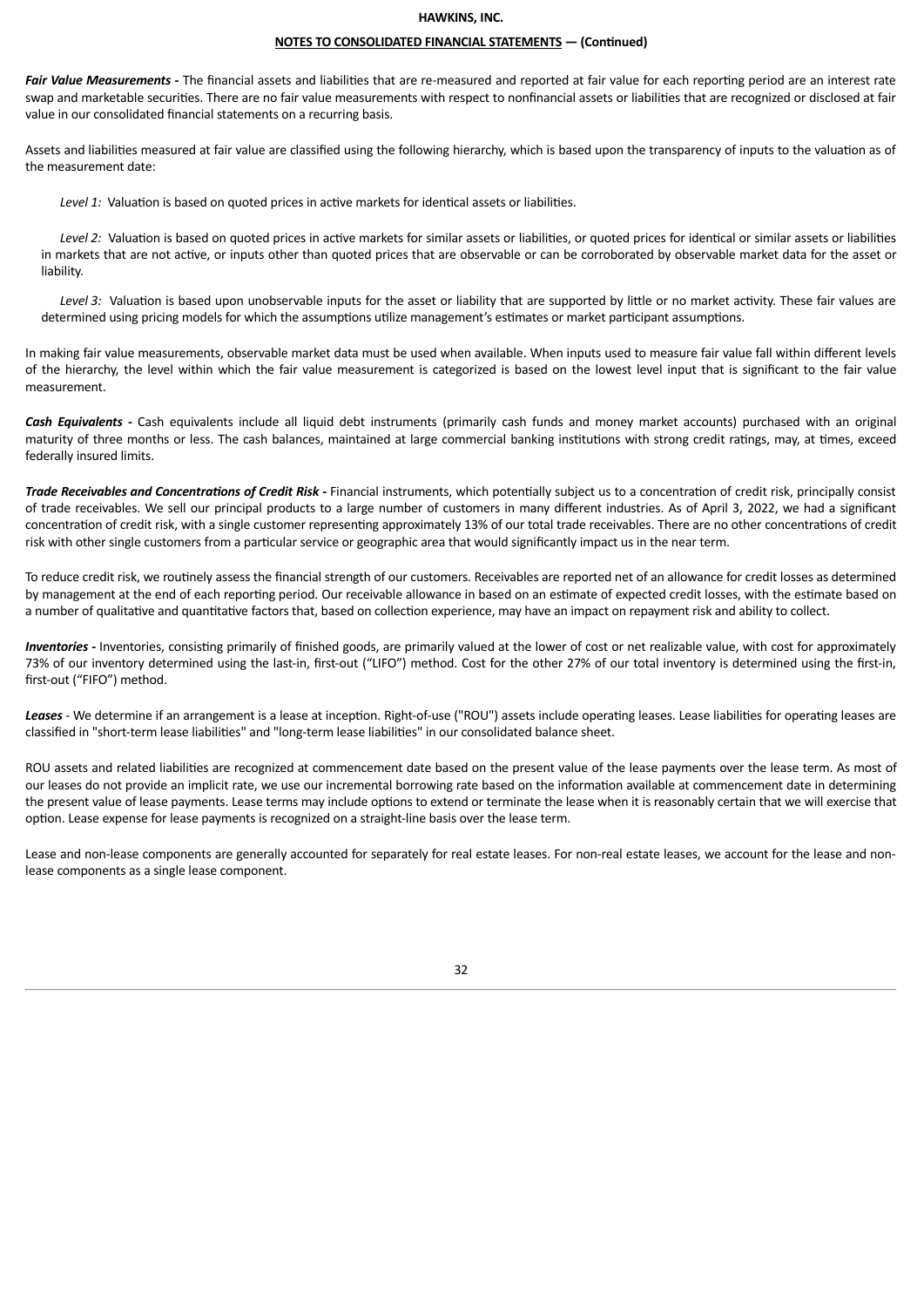#### **NOTES TO CONSOLIDATED FINANCIAL STATEMENTS — (Continued)**

*Property, Plant and Equipment -* Property is stated at cost and depreciated or amortized over the lives of the assets, using the straight-line method. Estimated lives are: 10 to 40 years for buildings and improvements; 3 to 20 years for machinery and equipment; and 3 to 10 years for transportation equipment and office furniture and equipment including computer systems. Leasehold improvements are amortized over the lesser of their estimated useful lives or the remaining lease term. Depreciation and amortization expense is recorded in our Consolidated Statement of Income within cost of goods sold and selling, general and administrative expense, depending on the use of the underlying asset. We recorded depreciation expense of \$17.7 million for fiscal 2022, \$16.8 million for fiscal 2021 and \$16.5 million for fiscal 2020.

Significant improvements that add to productive capacity or extend the lives of properties are capitalized. Costs for repairs and maintenance are charged to expense as incurred. When property is retired or otherwise disposed of, the cost and related accumulated depreciation or amortization are removed from the accounts and any related gains or losses are included in income.

We review the recoverability of long-lived assets to be held and used, such as property, plant and equipment, when events or changes in circumstances occur that indicate the carrying value of the asset group may not be recoverable, such as prolonged industry downturn or significant reductions in projected future cash flows. The assessment of possible impairment is based on our ability to recover the carrying value of the asset group from the expected future pre-tax cash flows (undiscounted) of the related asset group. If these cash flows are less than the carrying value of such asset group, an impairment loss would be measured by the amount the carrying value exceeds the fair value of the long-lived asset group. The measurement of impairment requires us to estimate future cash flows and the fair value of long-lived assets. We did not incur any asset write-off charge in fiscal 2022 related to the impairment of long-lived assets. Asset write-off charges were \$0.2 million during fiscal 2021 and \$0.6 million during fiscal 2020.

*Goodwill and Identifiable Intangible Assets -* Goodwill represents the excess of the cost of acquired businesses over the fair value of identifiable tangible net assets and identifiable intangible assets purchased. Goodwill is tested at least annually for impairment, and is tested for impairment more frequently if events or changes in circumstances indicate that the asset might be impaired. Our annual test for impairment is as of the first day of our fourth fiscal quarter. As of December 27, 2021, we performed an analysis of qualitative factors for our Industrial, Water Treatment and Health and Nutrition reporting units to determine whether it is more likely than not that the fair value of either of these reporting units was less than its carrying amount as a basis for determining whether it is necessary to perform a quantitative goodwill impairment test. Based on management's analysis of qualitative factors, we determined that it was not necessary to perform a quantitative goodwill impairment test for any of these reporting units.

Goodwill impairment assessments were also completed in the fourth quarters of fiscal 2021 and 2020 and similarly, we did not record a goodwill impairment charge.

Our primary identifiable intangible assets include customer lists, trade secrets, non-competition agreements, trademarks and trade names acquired in previous business acquisitions. Identifiable intangible assets with finite lives are amortized whereas identifiable intangible assets with indefinite lives are not amortized. The values assigned to the intangible assets with finite lives are being amortized on average over a remaining useful life of approximately 12 years. Identifiable intangible assets that are subject to amortization are evaluated for impairment whenever events or changes in circumstances indicate that the carrying amount may not be recoverable. No such events or changes in circumstances occurred during fiscal 2022, 2021 or 2020. Identifiable intangible assets not subject to amortization are tested for impairment annually or more frequently if events warrant. The impairment test consists of a qualitative assessment to determine whether it is more likely than not that the asset is impaired. Based on management's analysis of qualitative factors, we determined that it was not necessary to perform an annual quantitative impairment test for fiscal 2022, 2021 or 2020.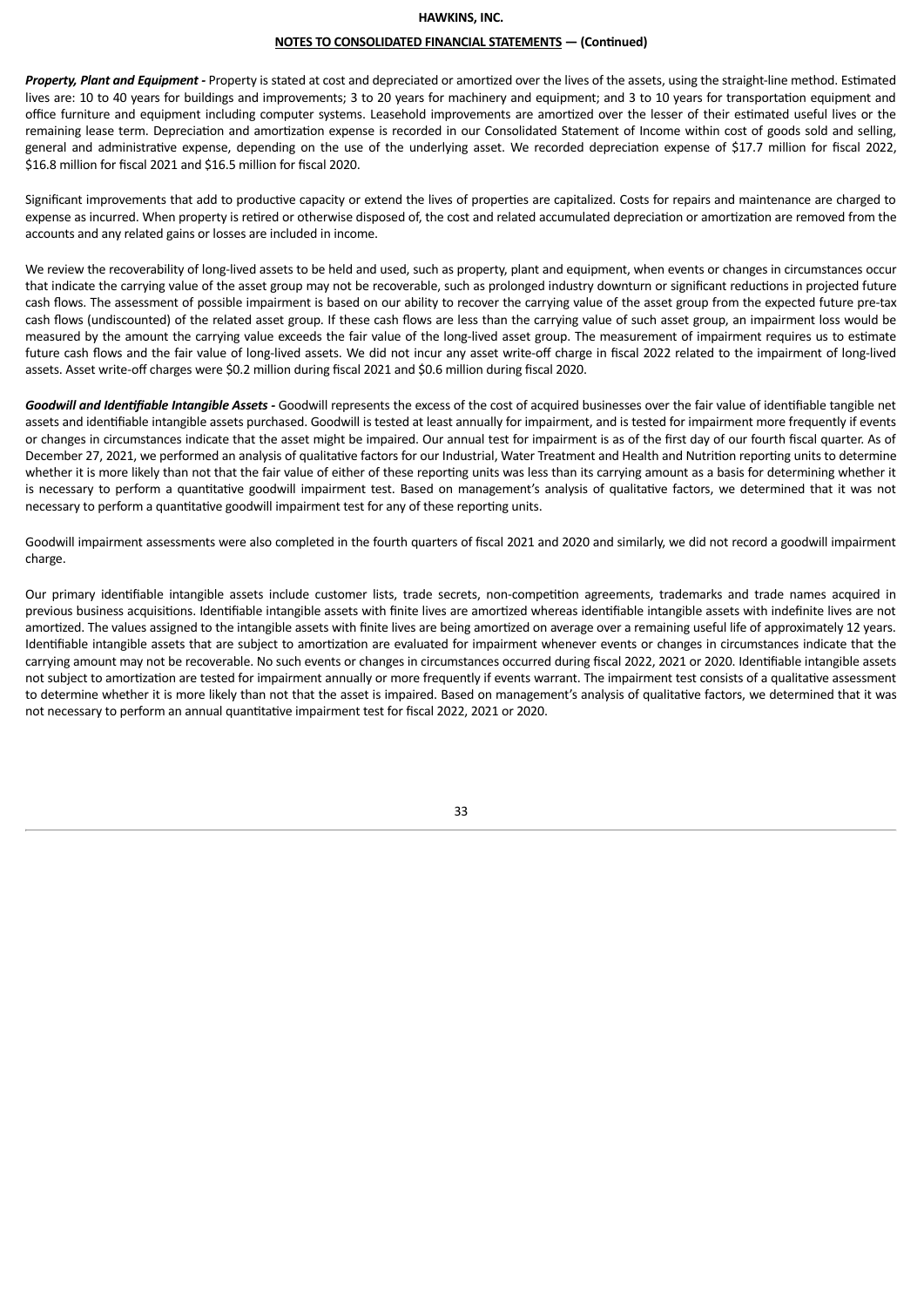#### **NOTES TO CONSOLIDATED FINANCIAL STATEMENTS — (Continued)**

*Income Taxes -* We account for income taxes under the asset and liability method, which requires the recognition of deferred tax assets and liabilities for the expected future tax consequences of events that have been included in the financial statements. Under this method, deferred tax assets and liabilities are determined on the basis of the differences between the financial statements and tax basis of assets and liabilities using enacted tax rates in effect for the year in which the differences are expected to reverse. The effect of a change in tax rates on deferred tax assets and liabilities is recognized in income tax expense in the period that includes the enactment date. The deferred tax assets and liabilities are analyzed regularly, and management assesses the likelihood that deferred tax assets will be recovered from future taxable income. We record any interest and penalties related to income taxes as income tax expense in the consolidated statements of income.

We recognize the effect of income tax positions only if those positions are more-likely-than-not to be sustained. Recognized income tax positions are measured at the largest amount of tax with a greater than 50 percent likelihood of being realized upon ultimate settlement with the related tax authority. Changes in recognition or measurement are reflected in the period in which the facts and circumstances change.

*Stock-Based Compensation -* We account for stock-based compensation on a fair value basis. The estimated grant date fair value of each stock-based award is recognized in expense over the requisite service period (generally the vesting period). Non-vested share awards are recorded as expense over the requisite service periods based on the stock price on the date of grant.

*Earnings Per Share -* Basic earnings per share ("EPS") are computed by dividing net income by the weighted-average number of common shares outstanding. Diluted EPS are computed by dividing net income by the weighted-average number of common shares outstanding including the incremental shares assumed to be issued as performance units and restricted stock. Basic and diluted EPS were calculated using the following: **April 03, 2022 March 28, 2021 March 29, 2020** Weighted average common shares outstanding — basic 20,947,234 21,024,344 21,024,344 21,159,978 Dilutive impact of stock performance units and restricted stock 188,024 235,952 148,822 Weighted average common shares outstanding — diluted 21,135,258 21,260,296 21,260,296 21,308,800

There were no shares or stock options excluded from the calculation of weighted average common shares for diluted EPS for fiscal 2022, 2021 or 2020.

*Stock Split -* In fiscal 2021, we effected a two-for-one stock split of our common stock and adjusted the par value of our common stock to \$.01 par value. Our consolidated financial statements, related notes, and other financial data contained in this report have been adjusted to give retroactive effect to the stock split for all periods presented.

*Derivative Instruments and Hedging Activities -* We are subject to interest rate risk associated with our variable rate debt. We have in place an interest rate swap agreement which has been designated as a cash flow hedge, the purpose of which is to eliminate the cash flow impact of interest rate changes on a portion of our variable-rate debt. The interest rate swap is measured at fair value on the contract date and is subsequently remeasured to fair value at each reporting date. Changes in the fair value of a derivative that is highly effective, and that is designated and qualifies as a cash flow hedge, are recorded in other comprehensive income, until the consolidated statement of income is affected by the variability in cash flows of the designated hedged item. To the extent that the hedge is ineffective, changes in the fair value are recognized in the Statement of Income.

#### **Recently Issued Accounting Pronouncements**

We do not expect that any recently issued accounting pronouncements will have a material effect on our financial statements.

## **Recently Adopted Accounting Pronouncements**

In December 2019, the Financial Accounting Standards Board ("FASB") issued Accounting Standards Update ("ASU") 2019-12, *Income Taxes (Topic 740) - Simplifying the Accounting for Income Taxes*, removing certain exceptions for investments, intra-period allocations and interim calculations and adding guidance to reduce complexity in accounting for income taxes. We adopted this guidance at the beginning of fiscal 2022. Our adoption of this ASU did not have a material impact on the Company's consolidated financial position, results of operations or cash flows.

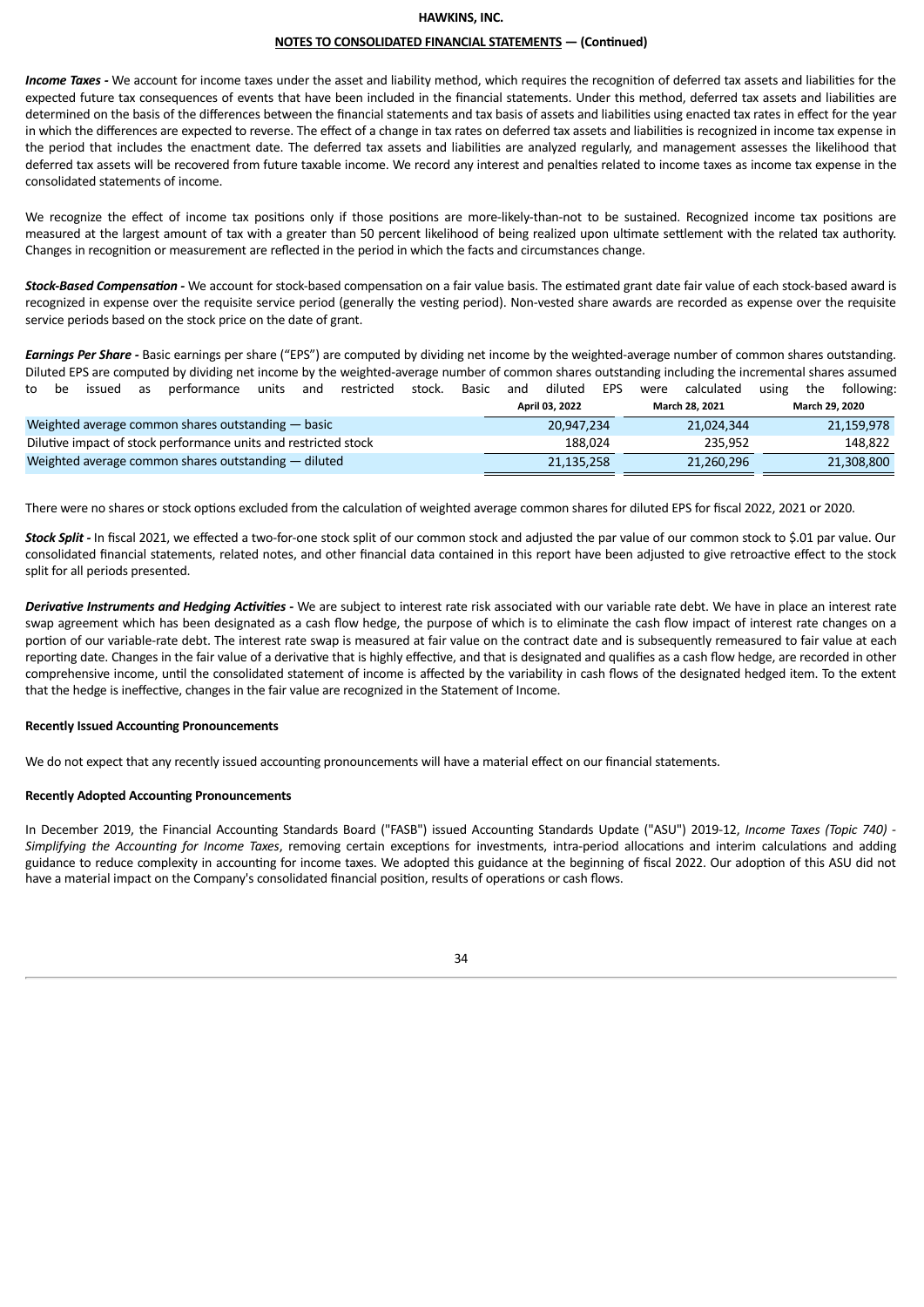# **NOTES TO CONSOLIDATED FINANCIAL STATEMENTS — (Continued)**

#### **Note 2 — Acquisitions**

*Acquisition of NAPCO Chemical Company, Inc.:* On December 30, 2021, we acquired substantially all the assets of NAPCO Chemical Company, Inc. ("NAPCO"), under the terms of an asset purchase agreement with NAPCO and certain other parties thereto, to further the geographic reach of our Water Treatment segment. We paid \$18.5 million at closing for the acquisition, and an additional \$0.5 million for a working capital adjustment. NAPCO manufactures and distributes water treatment chemicals from three locations in Texas. The results of operations since the acquisition date, and the assets, including the goodwill associated with this acquisition, are included in our Water Treatment segment. Costs associated with this transaction were not material and were expensed as incurred.

The acquisition has been accounted for as a business combination, under which the total purchase price is allocated to the net tangible and intangible assets and liabilities of NAPCO acquired in connection with the acquisition based on their estimated fair values. We estimated the fair values of the assets acquired and liabilities assumed using a discounted cash flow analysis (income approach). Of the total \$19 million purchase price, we allocated \$9.4 million to finitelived intangible assets, primarily customer relationships to be amortized over 18 years, \$3.6 million to property, plant and equipment and \$1.5 million to net working capital. The residual amount of \$4.5 million was allocated to goodwill. The goodwill recognized as a result of this acquisition is primarily attributable to strategic and synergistic benefits, as well as the assembled workforce. Such goodwill is expected to be deductible for tax purposes. The purchase price allocation is final.

*Acquisition of Water and Waste Specialties, Inc.:* On October 29, 2021, we acquired substantially all the assets of Water and Waste Specialties, Inc., under the terms of a purchase agreement with Water and Waste Specialties and its shareholders, to further the geographic reach of our Water Treatment segment. We paid \$1.4 million at closing for the acquisition. Water and Waste Specialties was a water treatment chemical distribution company operating primarily in Alabama. The results of operations since the acquisition date, and the assets, including the goodwill associated with this acquisition, are included in our Water Treatment segment. Costs associated with this transaction were not material and were expensed as incurred.

The acquisition has been accounted for as a business combination, under which the total purchase price is allocated to the net tangible and intangible assets and liabilities of Water and Waste Specialties acquired in connection with the acquisition based on their estimated fair values. We estimated the fair values of the assets acquired and liabilities assumed using a discounted cash flow analysis (income approach). Of the total \$1.4 million purchase price, we allocated \$0.5 million to finite-lived intangible assets, primarily customer relationships to be amortized over 11 years, and \$0.4 million to property, plant and equipment. The residual amount of \$0.5 million was allocated to goodwill. The goodwill recognized as a result of this acquisition is primarily attributable to strategic and synergistic benefits, as well as the assembled workforce. Such goodwill is expected to be deductible for tax purposes. The purchase price allocation is final.

*Acquisition of Southeast Water Systems LLC:* On September 20, 2021, we acquired substantially all the assets of Southeast Water Systems LLC, under the terms of an asset purchase agreement with Southeast Water Systems and its shareholders, to further the geographic reach of our Water Treatment segment. We paid \$1.2 million at closing for the acquisition and may pay up to an additional \$1.0 million over the next three years based on achieving certain goals. Southeast Water Systems supplied and installed water treatment chemical equipment to its customers located primarily in Alabama, southern Georgia and the Florida panhandle. The results of operations since the acquisition date, and the assets, including the goodwill associated with this acquisition, are included in our Water Treatment segment. Costs associated with this transaction were not material and were expensed as incurred.

The acquisition has been accounted for as a business combination, under which the total purchase price is allocated to the net tangible and intangible assets and liabilities of Southeast Water Systems acquired in connection with the acquisition based on their estimated fair values. We estimated the fair values of the assets acquired and liabilities assumed using a discounted cash flow analysis (income approach). Of the total \$2.2 million purchase price, which includes a contingent consideration liability of \$1.0 million, we allocated \$0.4 million to finite-lived intangible assets, primarily customer relationships to be amortized over 10 years, and \$0.1 million to property, plant and equipment. The residual amount of \$1.7 million was allocated to goodwill. The goodwill recognized as a result of this acquisition is primarily attributable to strategic and synergistic benefits, as well as the assembled workforce. Such goodwill is expected to be deductible for tax purposes. The purchase price allocation is final.

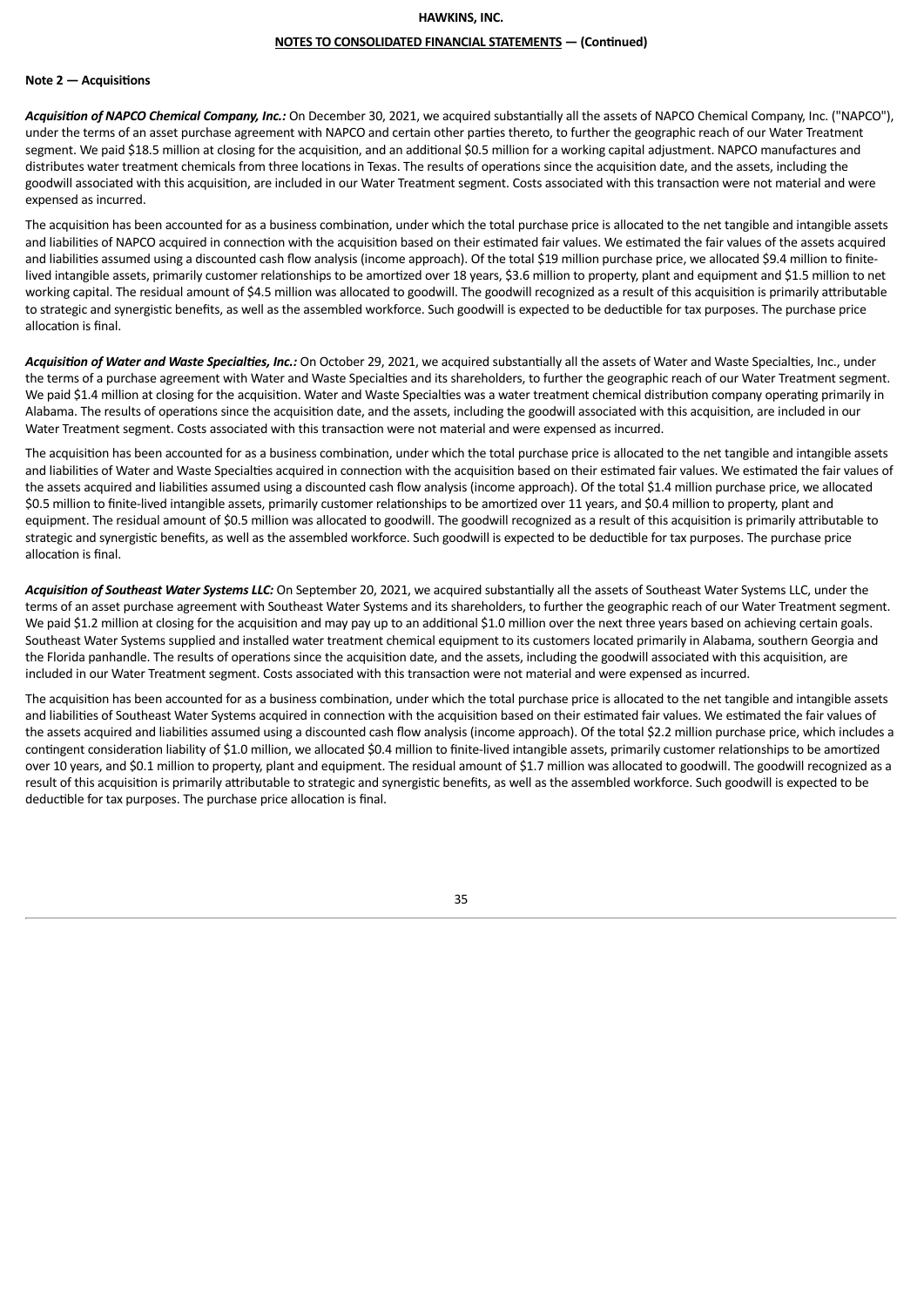#### **NOTES TO CONSOLIDATED FINANCIAL STATEMENTS — (Continued)**

Acquisition of C&L Aqua Professionals, Inc. and LC Blending, Inc.: In fiscal 2021, we acquired substantially all the assets of C&L Aqua Professionals, Inc. and LC Blending, Inc. (together, "C&L Aqua") under the terms of an asset purchase agreement among us, C&L Aqua and its shareholders, to further the geographic reach of our Water Treatment segment. We paid \$16 million for the acquisition. C&L Aqua was a water treatment chemical distribution company operating primarily in Louisiana. The results of operations since the acquisition date, and the assets, including the goodwill associated with this acquisition, are included in our Water Treatment segment. Costs associated with this transaction were not material and were expensed as incurred.

The acquisition has been accounted for as a business combination, under which the total purchase price is allocated to the net tangible and intangible assets and liabilities of C&L Aqua acquired in connection with the acquisition based on their estimated fair values. We estimated the fair values of the assets acquired and liabilities assumed using a discounted cash flow analysis (income approach). Of the \$16 million purchase price, we preliminarily allocated \$8.2 million to finite-lived intangible assets, primarily customer relationships to be amortized over 18 years, \$3.6 million to property, plant and equipment, and \$1.1 million to net working capital. The residual amount of \$3.1 million was allocated to goodwill. The goodwill recognized as a result of this acquisition is primarily attributable to strategic and synergistic benefits, as well as the assembled workforce. Such goodwill is expected to be deductible for tax purposes.

*Acquisition of Property*: In fiscal 2021, we acquired a manufacturing facility on 28 acres located adjacent to our facility in Rosemount, Minnesota to allow further expansion and growth in both our Industrial and Water Treatment segments. We paid \$10 million for the property. The purchase of this facility adds approximately 40,000 square feet of manufacturing and warehouse space to bring us to a total of 105,000 square feet of space on 56 acres of land in the area, with rail access at both of the sites to allow for future growth and provide for supply chain flexibility on certain raw materials to better serve our customers.

This acquisition has been accounted for as an asset acquisition, under which the total purchase price is allocated to the net tangible assets acquired based on their estimated fair values. Of the \$10 million purchase price, \$4.6 million was allocated to buildings, \$3.7 million was allocated to land, \$1.4 million was allocated to equipment, and \$0.3 million was allocated to site improvements.

*Acquisition of American Development Corporation of Tennessee, Inc.*: In fiscal 2021, we acquired substantially all the assets of American Development Corporation of Tennessee, Inc. ("ADC") under the terms of an asset purchase agreement among us, ADC and its shareholders, to further the geographic reach of our Water Treatment segment. We paid \$25 million for the acquisition. ADC was a water treatment chemical distribution company operating primarily in Tennessee, Georgia and Kentucky. The results of operations since the acquisition date, and the assets, including the goodwill associated with this acquisition, are included in our Water Treatment segment. Costs associated with this transaction were not material and were expensed as incurred.

The acquisition has been accounted for as a business combination, under which the total purchase price is allocated to the net tangible and intangible assets and liabilities of ADC acquired in connection with the acquisition based on their estimated fair values. We estimated the fair values of the assets acquired and liabilities assumed using a discounted cash flow analysis (income approach). Of the \$25 million purchase price, we allocated \$13.3 million to finite-lived intangible assets, primarily customer relationships to be amortized over 17 years, \$1.6 million to property, plant and equipment, and \$0.9 million to net working capital. The residual amount of \$9.2 million was allocated to goodwill. The goodwill recognized as a result of this acquisition is primarily attributable to strategic and synergistic benefits, as well as the assembled workforce. Such goodwill is expected to be deductible for tax purposes.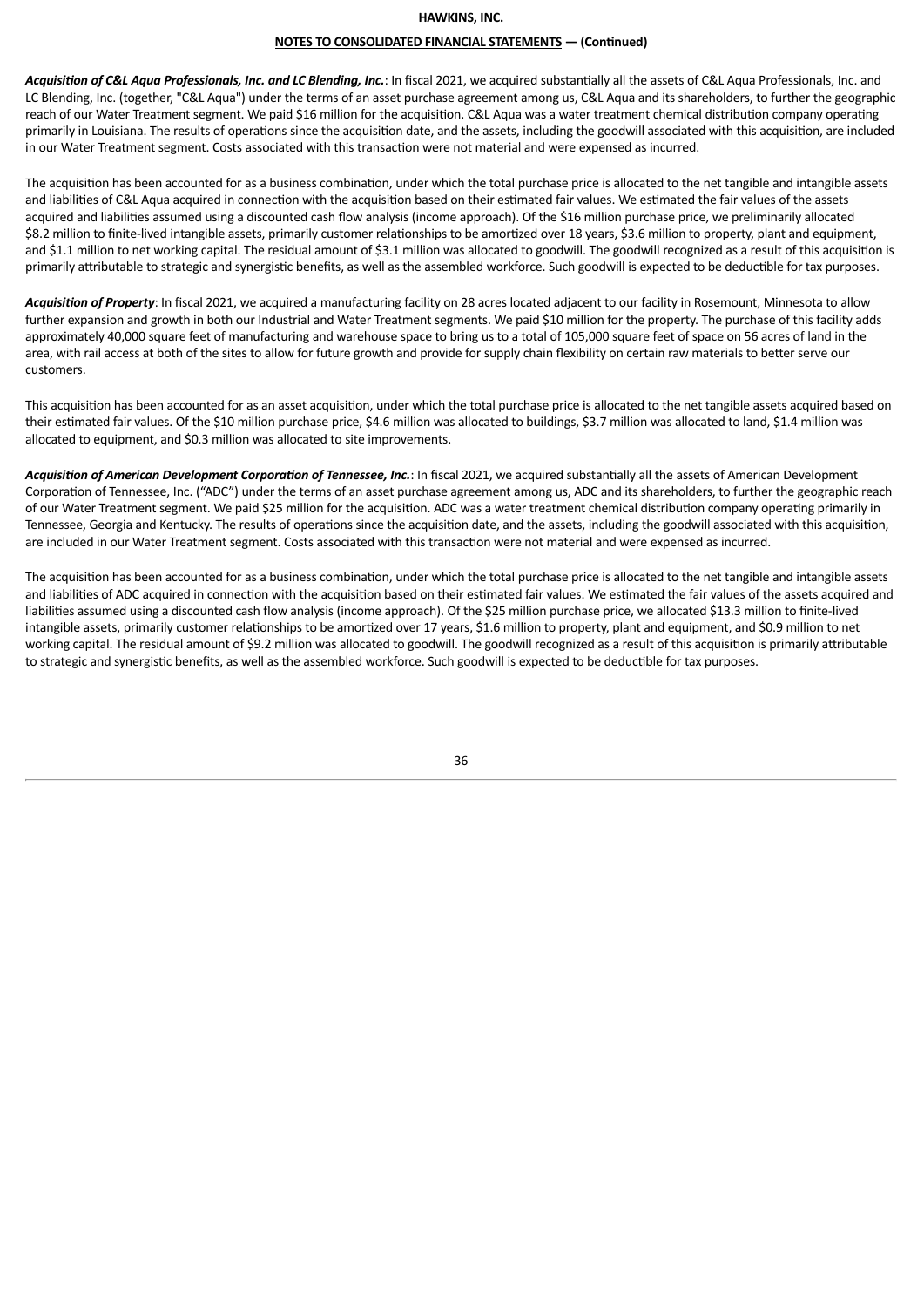## **NOTES TO CONSOLIDATED FINANCIAL STATEMENTS — (Continued)**

#### **Note 3 — Revenue**

Our revenue arrangements generally consist of a single performance obligation to transfer promised goods or services. We disaggregate revenues from contracts with customers by both operating segments and types of product sold. Reporting by operating segment is pertinent to understanding our revenues, as it aligns to how we review the financial performance of our operations. Types of products sold within each operating segment help us to further evaluate the financial performance of our segments.

The following table disaggregates external customer net sales by major revenue stream:

|                                                             |  | Fiscal Year Ended April 3, 2022: |  |                    |  |                                       |  |         |  |  |  |  |
|-------------------------------------------------------------|--|----------------------------------|--|--------------------|--|---------------------------------------|--|---------|--|--|--|--|
| (In thousands)                                              |  | Industrial                       |  | Water<br>Treatment |  | <b>Health and</b><br><b>Nutrition</b> |  | Total   |  |  |  |  |
| Manufactured, blended or repackaged products <sup>(1)</sup> |  | 318.514                          |  | 205,350            |  | 34,690                                |  | 558,554 |  |  |  |  |
| Distributed specialty products <sup>(2)</sup>               |  |                                  |  |                    |  | 124,312                               |  | 124,312 |  |  |  |  |
| Bulk products <sup>(3)</sup>                                |  | 61,443                           |  | 20,211             |  |                                       |  | 81,654  |  |  |  |  |
| Other                                                       |  | 6,981                            |  | 2,572              |  | 468                                   |  | 10,021  |  |  |  |  |
| Total external customer sales                               |  | 386.938                          |  | 228.133            |  | 159.470                               |  | 774,541 |  |  |  |  |

|                                                             | Fiscal Year Ended March 28, 2021: |            |  |                           |  |                                       |  |              |  |  |
|-------------------------------------------------------------|-----------------------------------|------------|--|---------------------------|--|---------------------------------------|--|--------------|--|--|
| (In thousands)                                              |                                   | Industrial |  | Water<br><b>Treatment</b> |  | <b>Health and</b><br><b>Nutrition</b> |  | <b>Total</b> |  |  |
| Manufactured, blended or repackaged products <sup>(1)</sup> |                                   | 231.427    |  | 152.694                   |  | 38.270                                |  | 422.391      |  |  |
| Distributed specialty products <sup>(2)</sup>               |                                   |            |  |                           |  | 115,317                               |  | 115,317      |  |  |
| Bulk products <sup>(3)</sup>                                |                                   | 38,378     |  | 16,067                    |  |                                       |  | 54,445       |  |  |
| Other                                                       |                                   | 3,556      |  | 1,243                     |  | (81)                                  |  | 4,718        |  |  |
| Total external customer sales                               |                                   | 273.361    |  | 170,004                   |  | 153,506                               |  | 596.871      |  |  |

|                                                             | Fiscal Year Ended March 29, 2020: |            |  |                           |  |                                       |  |              |  |  |
|-------------------------------------------------------------|-----------------------------------|------------|--|---------------------------|--|---------------------------------------|--|--------------|--|--|
| (In thousands)                                              |                                   | Industrial |  | Water<br><b>Treatment</b> |  | <b>Health and</b><br><b>Nutrition</b> |  | <b>Total</b> |  |  |
| Manufactured, blended or repackaged products <sup>(1)</sup> |                                   | 222.161    |  | 139.917                   |  | 14.770                                |  | 376.848      |  |  |
| Distributed specialty products <sup>(2)</sup>               |                                   |            |  |                           |  | 90,065                                |  | 90,065       |  |  |
| Bulk products <sup>(3)</sup>                                |                                   | 49.864     |  | 18.481                    |  |                                       |  | 68,345       |  |  |
| Other                                                       |                                   | 3,199      |  | 1,497                     |  | 244                                   |  | 4.940        |  |  |
| Total external customer sales                               |                                   | 275.224    |  | 159.895                   |  | 105,079                               |  | 540,198      |  |  |

(1) For our Industrial and Water Treatment segments, this line includes our non-bulk specialty products that we either manufacture, blend, repackage, resell in their original form, or direct ship to our customers in smaller quantities, and services we provide for our customers. For our Health and Nutrition segment, this line includes products manufactured, processed or repackaged in our facility and/or with our equipment

(2) This line includes non-manufactured distributed specialty products in our Health and Nutrition segment, which may be sold out of one of our facilities or direct shipped to our customers

(3) This line includes bulk products in our Industrial and Water Treatment segments that we do not modify in any way, but receive, store, and ship from our facilities, or direct ship to our customers in large quantities.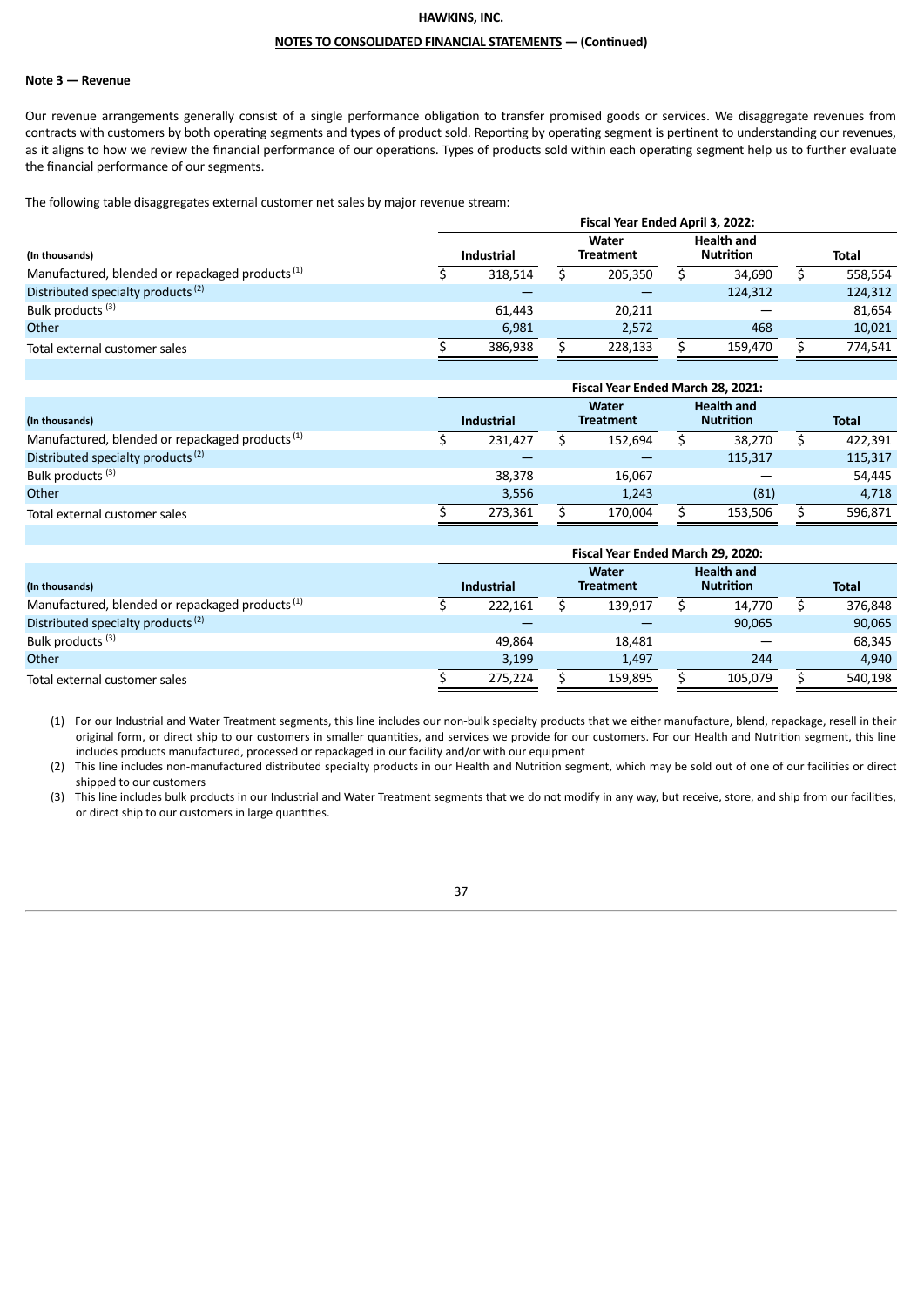### **NOTES TO CONSOLIDATED FINANCIAL STATEMENTS — (Continued)**

#### **Note 4 — Derivative Instruments**

We have in place an interest rate swap agreement to manage the risk associated with a portion of our variable-rate long-term debt. We do not utilize derivative instruments for speculative purposes. The interest rate swap involves the exchange of fixed-rate and variable-rate payments without the exchange of the underlying notional amount on which the interest payments are calculated. The notional amount of the swap agreement is \$60 million and it will terminate on May 1, 2027. We have designated this swap as a cash flow hedge and have determined that it qualified for hedge accounting treatment. For so long as the hedge is effective, changes in fair value of the cash flow hedge are recorded in other comprehensive income or loss (net of tax) until income or loss from the cash flows of the hedged item is realized.

We previously had in place an interest rate swap agreement to manage the risk associated with a portion of our variable-rate long-term debt. The \$20 million swap agreement terminated on December 23, 2020. We had designated this swap as a cash flow hedge and determined that it qualified for hedge accounting treatment. For so long as the hedge was effective, changes in fair value of the cash flow hedge were recorded in other comprehensive income or loss (net of tax) until income or loss from the cash flows of the hedged item was realized.

For the years ended April 3, 2022 and March 28, 2021, we recorded \$1.3 million and \$0.1 million in other comprehensive income related to unrealized gains (net of tax) on the cash flow hedge. For the year ended March 29, 2020, we recorded \$0.4 million in other comprehensive income related to unrealized losses (net of tax) on the cash flow hedge described above. Included in other other long-term assets on our consolidated balance sheet was \$1.8 million as of April 3, 2022. Included in other current liabilities on our consolidated balance sheet was \$0.1 million as of March 29, 2020.

By their nature, derivative instruments are subject to market risk. Derivative instruments are also subject to credit risk associated with counterparties to the derivative contracts. Credit risk associated with derivatives is measured based on the replacement cost should the counterparty with a contract in a gain position to us fail to perform under the terms of the contract. While the current interest rate swap is in effect, we do not anticipate nonperformance by the counterparty.

#### **Note 5 – Fair Value Measurements**

Our financial assets and liabilities are measured at fair value as the price that would be received to sell an asset or paid to transfer a liability in an orderly transaction between market participants at the measurement date (exit price). The carrying value of cash equivalents, accounts receivable, accounts payable, and accrued expenses approximate fair value because of the short-term nature of these instruments. Because of the variable-rate nature of our debt under our credit facility, our debt also approximates fair value.

Assets and Liabilities Measured at Fair Value on a Recurring Basis. The fair value hierarchy requires the use of observable market data when available. In instances where inputs used to measure fair value fall into different levels of the fair value hierarchy, the fair value measurement has been determined based on the lowest level input that is significant to the fair value measurement in its entirety. Our assessment of the significance of a particular item to the fair value measurement in its entirety requires judgment, including the consideration of inputs specific to the asset or liability.

Our financial assets that are measured at fair value on a recurring basis are an interest rate swap and assets held in a deferred compensation retirement plan. Both of these assets are classified as other long-term assets on our balance sheet, with the portion of the deferred compensation retirement plan assets expected to be paid within twelve months classified as current assets. The fair value of the interest rate swap is determined by the respective counterparties based on interest rate changes. Interest rate swaps are valued based on observable interest rate yield curves for similar instruments. The deferred compensation plan assets relate to contributions made to a non-qualified compensation plan on behalf of certain employees who are classified as "highly compensated employees" as determined by IRS guidelines. The assets are part of a rabbi trust and the funds are held in mutual funds. The fair value of the deferred compensation is based on the quoted market prices for the mutual funds at the end of the period.

The following table summarizes the balances of assets measured at fair value on a recurring basis as of April 3, 2022 and March 28, 2021.

| (In thousands)                    |         | April 3, 2022 | <b>March 28, 2021</b> |
|-----------------------------------|---------|---------------|-----------------------|
| <b>Assets</b>                     |         |               |                       |
| Deferred compensation plan assets | Level 1 | 7.038         | 5,946                 |
| Interest rate swap                | Level 2 | 1,769         |                       |

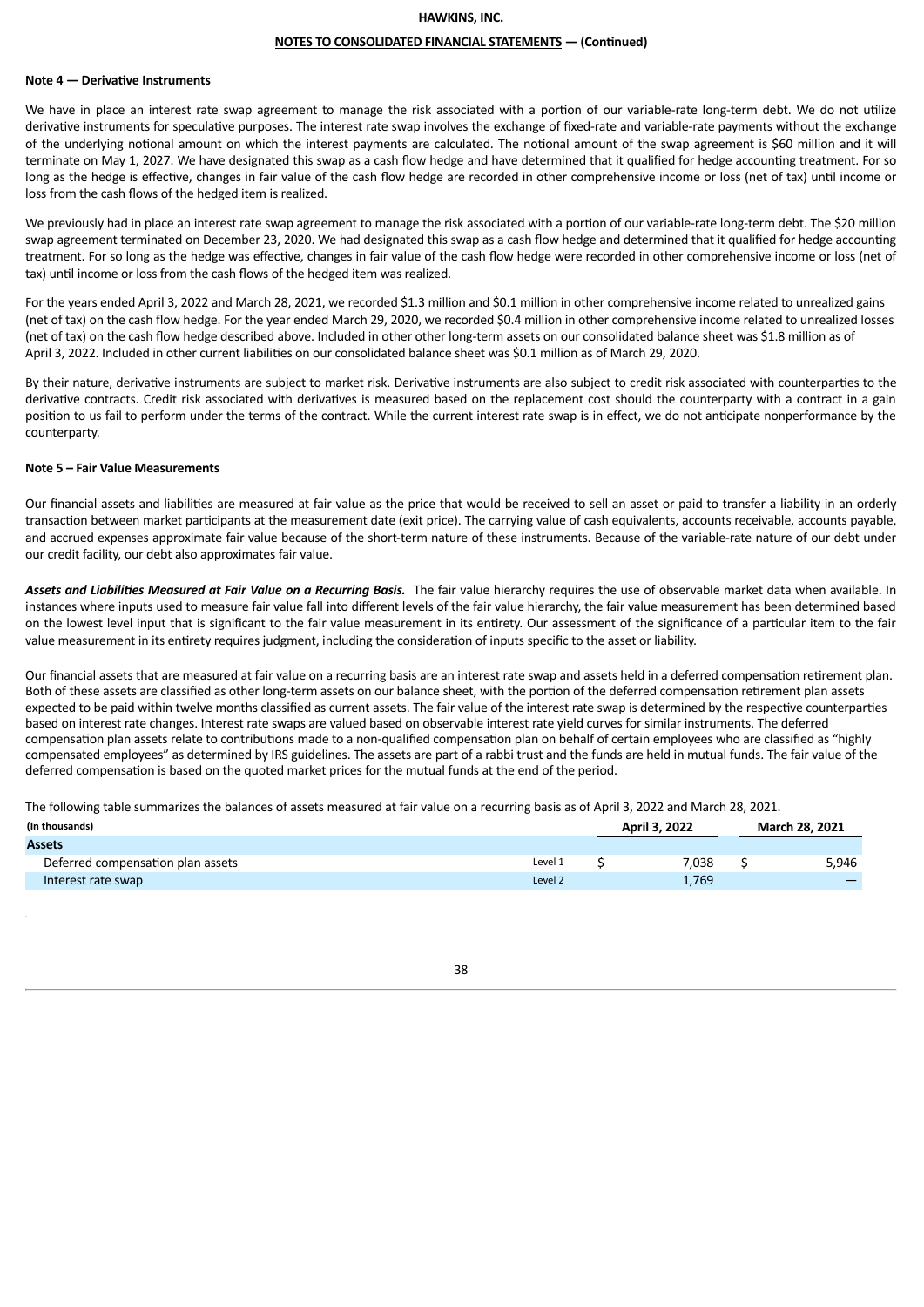## **NOTES TO CONSOLIDATED FINANCIAL STATEMENTS — (Continued)**

## **Note 6 – Assets Held for Sale**

We have no assets classified as held for sale as of April 3, 2022. Included in assets held for sale as of March 28, 2021 was \$0.7 million for an office building in St. Louis, Missouri that was utilized in the administration of our Industrial segment, and \$0.2 million for a water treatment branch located in Eldridge, Iowa, which has been relocated to another owned facility. Both were sold in the first quarter of fiscal 2022. These amounts were recorded as assets held for sale within prepaid expenses and other current assets on our balance sheet.

#### **Note 7 — Inventories**

Inventories at April 3, 2022 and March 28, 2021 consisted of the following:

|                        | 2022      | 2021     |
|------------------------|-----------|----------|
| (In thousands)         |           |          |
| Inventory (FIFO basis) | 116,325   | 69,438   |
| LIFO reserve           | (21, 340) | (5, 574) |
| Net inventory          | 94,985    | 63,864   |

The FIFO value of inventories accounted for under the LIFO method was \$83.7 million at April 3, 2022 and \$46.8 million at March 28, 2021. The remainder of the inventory was valued and accounted for under the FIFO method.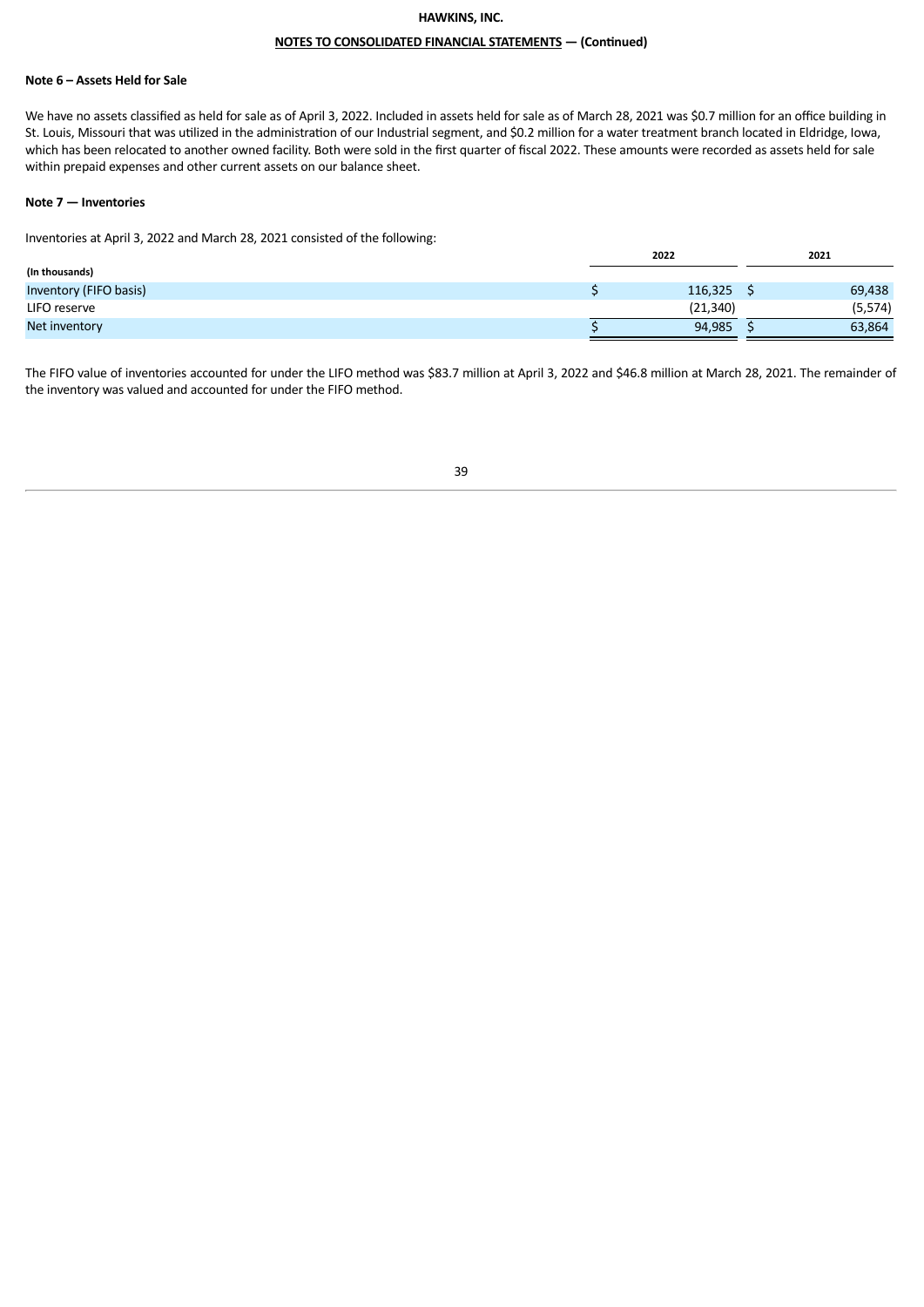# **NOTES TO CONSOLIDATED FINANCIAL STATEMENTS — (Continued)**

# **Note 8 — Goodwill and Other Identifiable Intangible Assets**

The carrying amount of goodwill for each of our three reportable segments were as follows:

| (In thousands)               | Industrial | <b>Water Treatment</b> | <b>Health and Nutrition</b> | Total  |
|------------------------------|------------|------------------------|-----------------------------|--------|
| Balance as of March 29, 2020 | $6,495$ \$ | $7,000$ \$             | 44.945 S                    | 58,440 |
| Addition due to acquisitions |            | 12.280                 |                             | 12,280 |
| Balance as of March 28, 2021 | 6.495S     | $19.280 \text{ S}$     | 44.945 S                    | 70,720 |
| Addition due to acquisitions |            | 6.681                  |                             | 6.681  |
| Balance as of April 3, 2022  | 6.495S     | $25.961$ \$            | 44.945 S                    | 77,401 |

The following is a summary of our identifiable intangible assets as of April 3, 2022 and March 28, 2021:

|                                     | 2022                                               |  |                    |  |        |
|-------------------------------------|----------------------------------------------------|--|--------------------|--|--------|
|                                     | Accumulated<br><b>Gross Amount</b><br>Amortization |  | Net carrying value |  |        |
| (In thousands)                      |                                                    |  |                    |  |        |
| Finite-life intangible assets:      |                                                    |  |                    |  |        |
| Customer relationships              | 109,644                                            |  | $(32,399)$ \$      |  | 77,245 |
| Trademarks and trade names          | 6,370                                              |  | (4,746)            |  | 1,624  |
| Other finite-life intangible assets | 3,904                                              |  | (3,807)            |  | 97     |
| Total finite-life intangible assets | 119,918                                            |  | (40, 952)          |  | 78,966 |
| Indefinite-life intangible assets   | 1,227                                              |  |                    |  | 1,227  |
| Total intangible assets, net        | 121,145                                            |  | (40, 952)          |  | 80,193 |
|                                     |                                                    |  |                    |  |        |

**2022**

|                                     | 2021                                               |         |   |                |                    |        |
|-------------------------------------|----------------------------------------------------|---------|---|----------------|--------------------|--------|
|                                     | Accumulated<br>Amortization<br><b>Gross Amount</b> |         |   |                | Net carrying value |        |
| (In thousands)                      |                                                    |         |   |                |                    |        |
| Finite-life intangible assets:      |                                                    |         |   |                |                    |        |
| Customer relationships              |                                                    | 99,588  | S | $(26, 522)$ \$ |                    | 73,066 |
| Trademarks and trade names          |                                                    | 6,210   |   | (4, 275)       |                    | 1,935  |
| Other finite-life intangible assets |                                                    | 3,833   |   | (3,693)        |                    | 140    |
| Total finite-life intangible assets |                                                    | 109,631 |   | (34, 490)      |                    | 75,141 |
| Indefinite-life intangible assets   |                                                    | 1,227   |   |                |                    | 1,227  |
| Total intangible assets, net        |                                                    | 110,858 |   | (34, 490)      |                    | 76,368 |

Intangible asset amortization expense was \$6.5 million during fiscal 2022, \$5.8 million during fiscal 2021, and \$5.1 million during fiscal 2020.

The estimated future amortization expense for identifiable intangible assets is as follows:

| (In thousands) | <b>Intangible Assets</b> |
|----------------|--------------------------|
| Fiscal 2023    | 6,923                    |
| Fiscal 2024    | 6,707                    |
| Fiscal 2025    | 6,707                    |
| Fiscal 2026    | 6,606                    |
| Fiscal 2027    | 6,305                    |
| Thereafter     | 45,718                   |
| <b>Total</b>   | 78,966                   |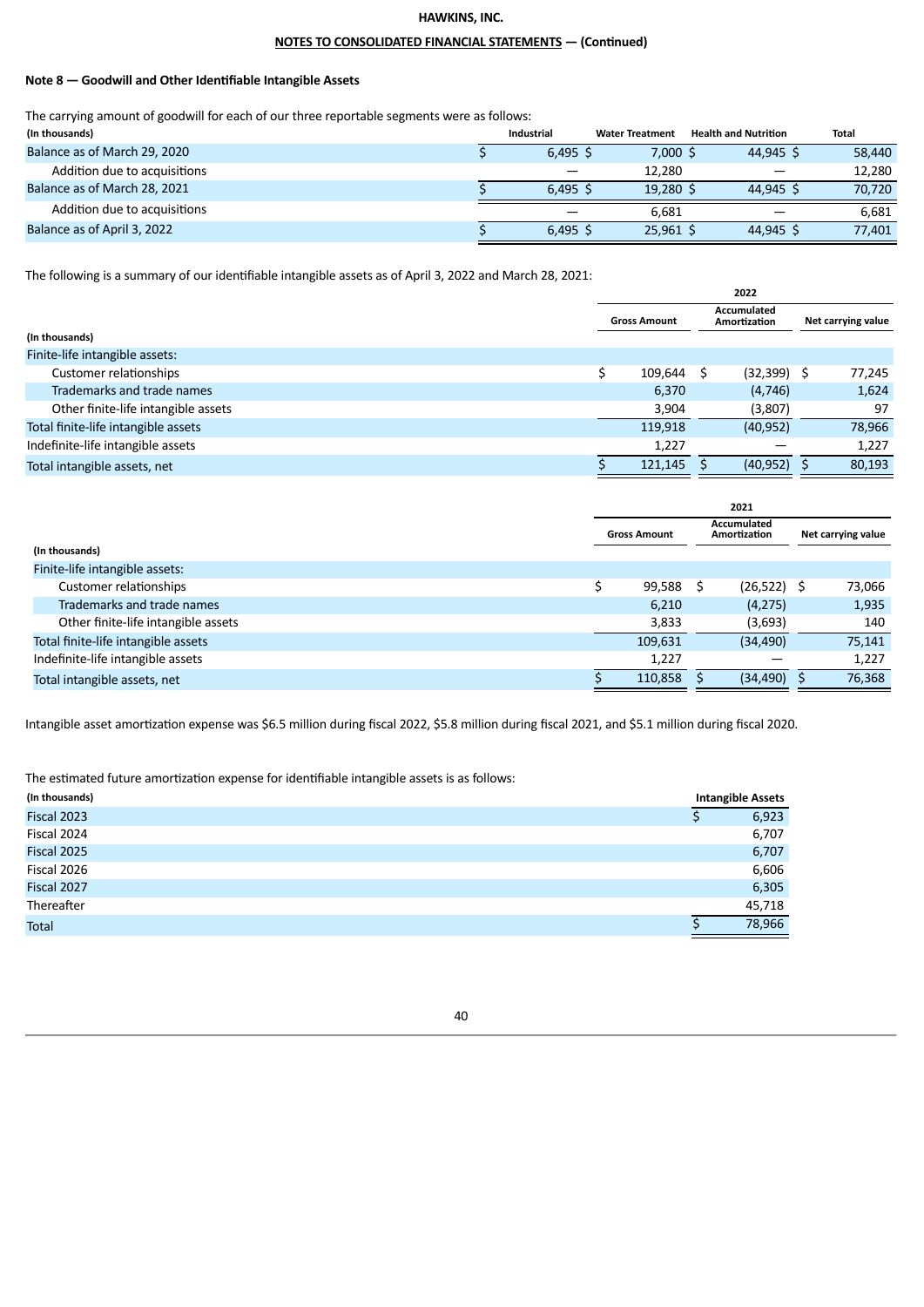#### **NOTES TO CONSOLIDATED FINANCIAL STATEMENTS — (Continued)**

#### **Note 9 – Debt**

On March 31, 2022, we entered into a second amended and restated credit agreement (the "Credit Agreement") with U.S. Bank National Association ("U.S. Bank") as Sole Lead Arranger and Sole Book Runner, and other lenders from time to time party thereto (collectively, the "Lenders"), whereby U.S. Bank is also serving as Administrative Agent. The Credit Agreement refinanced the revolving loan under our previous credit agreement with U.S. Bank and provides us with senior secured revolving credit facilities (the "Revolving Loan Facility") totaling \$250.0 million. The Revolving Loan Facility includes a \$15 million letter of credit subfacility and \$25 million swingline subfacility. The Revolving Loan Facility has a five-year maturity date, maturing on April 30, 2027. The Revolving Loan Facility is secured by substantially all of our personal property assets and those of our subsidiaries.

We used \$126.0 million of the proceeds from the Revolving Loan Facility to refinance the obligations under the previous credit facility. We may use the remaining amount of the Revolving Loan Facility for working capital, capital expenditures, share repurchases, restricted payments and acquisitions permitted under the Credit Agreement, and other general corporate purposes.

At April 3, 2022, the effective interest rate on our borrowings was 1.2%. In addition to paying interest on the outstanding principal under the Revolving Loan Facility, we are required to pay a commitment fee on the unutilized commitments thereunder. The commitment fee is between 0.15% and 0.25%, depending on our leverage ratio.

Debt issuance costs of \$0.3 million paid to the lenders in connection with the Credit Agreement, as well as unamortized debt issuance costs of \$0.1 million paid in connection with the previous credit facility, are reflected as a reduction of debt and are being amortized as interest expense over the term of the Revolving Loan Facility.

The Credit Agreement requires us to maintain (a) a minimum fixed charge coverage ratio of 1.15 to 1.00 and (b) a maximum total cash flow leverage ratio of 3.0 to 1.0. The Credit Agreement also contains other customary affirmative and negative covenants, including covenants that restrict our ability to incur additional indebtedness, dispose of significant assets, make certain investments, including any acquisitions other than permitted acquisitions, make certain payments, enter into sale and leaseback transactions, grant liens on our assets or enter into rate management transactions, subject to certain limitations. We are permitted to make distributions, pay dividends and repurchase shares so long as no default or event of default exists or would exist as a result thereof. We are permitted to make distributions, pay dividends and repurchase shares so long as no default or event of default exists or would exist as a result thereof. As of April 3, 2022, we were in compliance with all required covenants.

Debt at April 3, 2022 and March 28, 2021 consisted of the following:

| (In thousands)                                                                          | April 3, 2022 |          | March 28, 2021 |         |  |
|-----------------------------------------------------------------------------------------|---------------|----------|----------------|---------|--|
| Senior secured revolving loan                                                           |               | 126.000  |                | 99.000  |  |
| Less: unamortized debt issuance costs                                                   |               | (443)    |                | (248)   |  |
| Total debt, net of debt issuance costs                                                  |               | 125.557  |                | 98,752  |  |
| Less: current portion of long-term debt, net of current unamortized debt issuance costs |               | (9, 913) |                | (9,907) |  |
| Total long-term debt                                                                    |               | 115.644  |                | 88.845  |  |

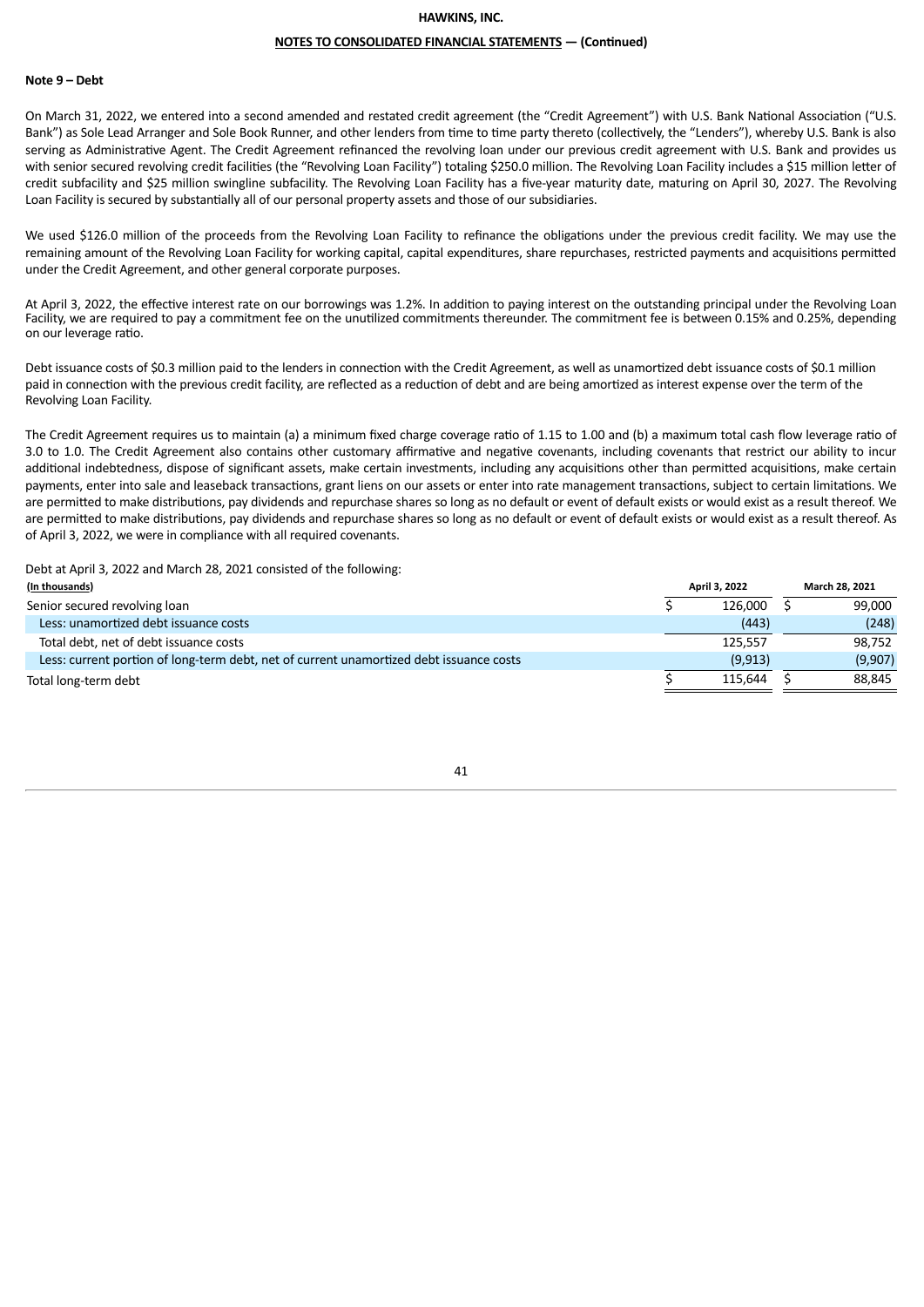#### **NOTES TO CONSOLIDATED FINANCIAL STATEMENTS — (Continued)**

#### **Note 10 — Share-Based Compensation**

*Performance-Based Restricted Stock Units.* Our Board of Directors has approved a performance-based equity compensation arrangement for our executive officers. This performance-based arrangement provides for the grant of performance-based restricted stock units that represent a possible future issuance of restricted shares of our common shares based on our pre-tax income target for the applicable fiscal year. The actual number of restricted shares to be issued to each executive officer will be determined when our final financial information becomes available after the applicable fiscal year and will be between zero shares and 88,524 shares in the aggregate for fiscal 2022. The restricted shares issued, if any, will fully vest two years after the end of the fiscal year on which the performance is based. We record the compensation expense for the outstanding performance share units and then-converted restricted stock over the life of the awards.

**Weighted-**

The following table represents the restricted stock activity for fiscal 2021 and 2022:

|                                         | <b>Shares</b> |   | weighted-<br><b>Average Grant</b><br>Date Fair Value |
|-----------------------------------------|---------------|---|------------------------------------------------------|
| Outstanding at beginning of fiscal 2020 | 65,766        | S | 21.83                                                |
| Granted                                 | 138,504       |   | 17.25                                                |
| Vested                                  | (55, 240)     |   | 23.01                                                |
| Forfeited                               |               |   |                                                      |
| Outstanding at end of fiscal 2020       | 149,030       | S | 17.13                                                |
| Granted                                 | 129,626       |   | 18.69                                                |
| Vested                                  | (10, 526)     |   | 15.68                                                |
| Forfeited                               | (29,010)      |   | 17.92                                                |
| Outstanding at end of fiscal 2021       | 239,120       | S | 17.94                                                |
| Granted                                 | 111,618       |   | 31.74                                                |
| Vested                                  | (123,002)     |   | 17.25                                                |
| Forfeited                               | (13, 258)     |   | 18.69                                                |
| Outstanding at end of fiscal 2022       | 214,478       |   | 25.48                                                |

The weighted average grant date fair value of performance-based restricted shares issued in fiscal 2022 was \$31.74, fiscal 2021 was \$18.69 and fiscal 2020 was \$17.25. We recorded compensation expense on performance-based restricted stock of approximately \$2.9 million for fiscal 2022, \$2.5 million for fiscal 2021 and \$1.5 million for fiscal 2020, substantially all of which was recorded in selling, general and administrative ("SG&A") expense in the Consolidated Statements of Income. The total fair value of performance-based restricted stock units vested was \$2.1 million in fiscal 2022, \$0.2 million in fiscal 2021 and \$1.3 million in fiscal 2020.

Until the performance-based restricted stock units result in the issuance of restricted stock, the amount of expense recorded each period is dependent upon our estimate of the number of shares that will ultimately be issued and our then current common share price. Upon issuance of restricted stock, we record compensation expense over the remaining vesting period using the award date closing price. Unrecognized compensation expense related to non-vested restricted stock and non-vested restricted share units as of April 3, 2022 was \$3.9 million and is expected to be recognized over a weighted average period of 1.2 years.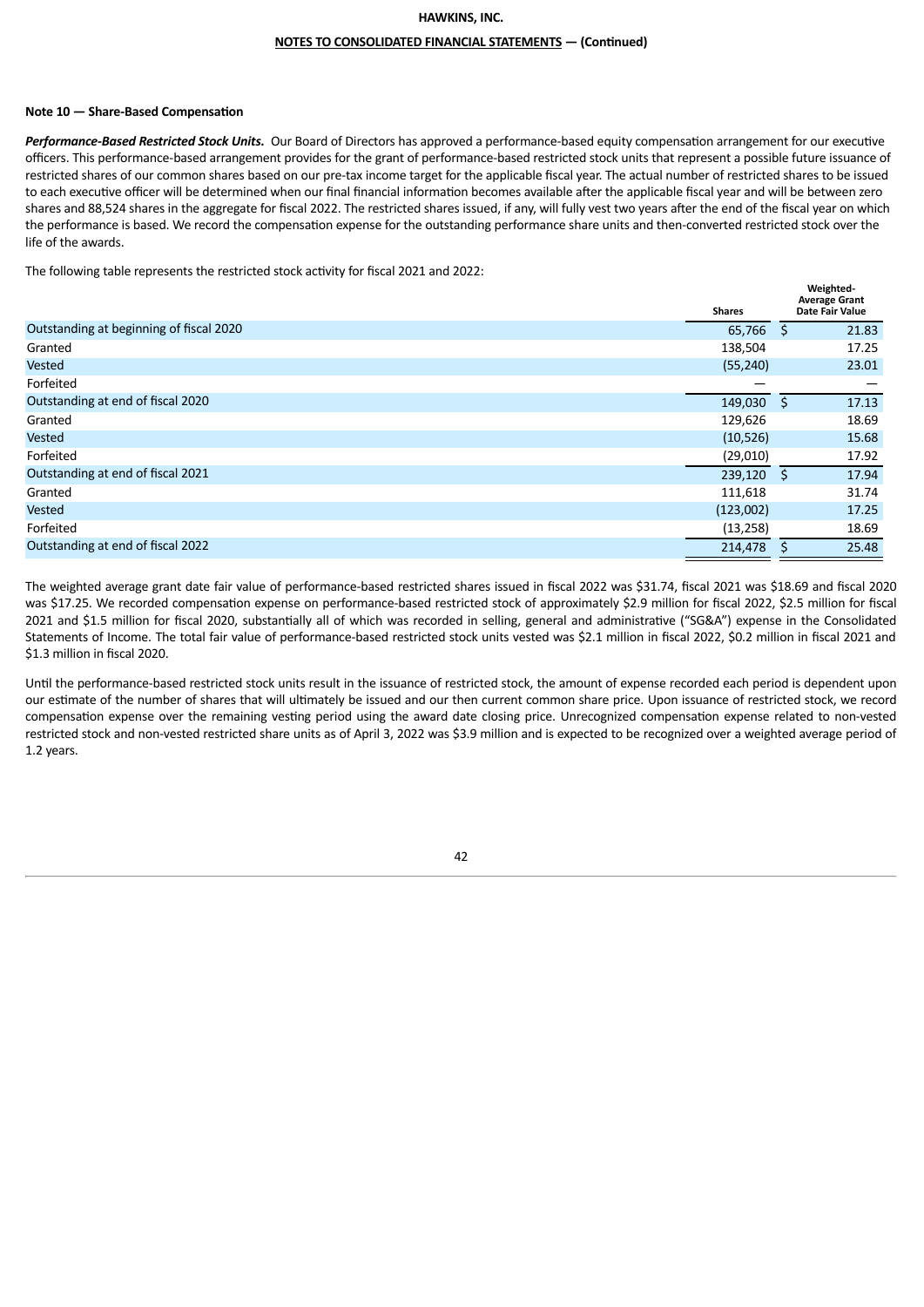#### **NOTES TO CONSOLIDATED FINANCIAL STATEMENTS — (Continued)**

*Restricted Stock Awards.* As part of their retainer, our non-employee directors receive restricted stock for their Board services. The restricted stock awards are expensed over a one-year vesting period, based on the market value on the date of grant.

**Weighted-**

The following table represents the Board's restricted stock activity for fiscal 2021 and 2022:

|                                         | <b>Shares</b> |    | weighted-<br><b>Average Grant</b><br>Date Fair Value |
|-----------------------------------------|---------------|----|------------------------------------------------------|
| Outstanding at beginning of fiscal 2020 | 16,704        | S  | 17.95                                                |
| Granted                                 | 16,016        |    | 21.84                                                |
| Vested                                  | (16, 704)     |    | 17.95                                                |
| Forfeited                               |               |    |                                                      |
| Outstanding at end of fiscal 2020       | 16,016        | \$ | 21.84                                                |
| Granted                                 | 13,186        |    | 25.59                                                |
| Vested                                  | (16,016)      |    | 21.84                                                |
| Forfeited                               | (1,958)       |    | 25.53                                                |
| Outstanding at end of fiscal 2021       | 11,228        | S  | 25.60                                                |
| Granted                                 | 10,287        |    | 32.80                                                |
| Vested                                  | (11, 228)     |    | 25.60                                                |
| Forfeited                               |               |    |                                                      |
| Outstanding at end of fiscal 2022       | 10,287        |    | 32.80                                                |

Annual expense related to the value of restricted stock was \$0.3 million in fiscal 2022, 2021 and 2020, and was recorded in SG&A expense in the Consolidated Statements of Income. Unrecognized compensation expense related to non-vested restricted stock awards as of April 3, 2022 was \$0.1 million and is expected to be recognized over a weighted average period of 0.3 years.

#### **Note 11 — Share Repurchases**

Our board of directors has authorized the repurchase of up to 1,600,000 shares of our outstanding common shares. The shares may be repurchased on the open market or in privately negotiated transactions subject to applicable securities laws and regulations. Upon repurchase of the shares, we reduce our common shares for the par value of the shares with the excess applied against additional paid-in capital. We repurchased 240,501 common shares at an aggregate purchase price of \$8.5 million during fiscal 2022. We repurchased 166,088 common shares at an aggregate purchase price of \$4.1 million during fiscal 2021. We repurchased 291,166 common shares at an aggregate purchase price of \$5.9 million during fiscal 2020. As of April 3, 2022, the number of shares available to be purchased under the share repurchase program was 311,005.

#### **Note 12 — Profit Sharing, Employee Stock Ownership, Employee Stock Purchase and Pension Plans**

*Company Sponsored Plans***.** The majority of our non-bargaining unit employees are eligible to participate in a company-sponsored profit sharing plan. Contributions are made at our discretion subject to a maximum amount allowed under the Internal Revenue Code ("IRC"). The profit sharing plan contribution level for each employee depends upon date of hire, and was 2.5% or 5.0% of each employee's eligible compensation for fiscal 2022, 2021 and 2020. We also have in place a retirement plan covering our collective bargaining unit employees. The retirement plan provides for a contribution of 2.5% or 5.0% of each employee's eligible annual wages depending on their hire date. In addition to the employer contributions described above, both the profit sharing plan and the retirement plan include a 401(k) plan that allows employees to contribute pre-tax earnings up to the maximum amount allowed under the IRC, with an employer match of up to 5% of the employee's eligible compensation.

We have two employee stock ownership plans ("ESOPs"), one covering the majority of our non-bargaining unit employees and the other covering our collective bargaining unit employees. Contributions to the plan covering our non-bargaining unit employees are made at our discretion. Contributions to both plans are subject to a maximum amount allowed under the IRC, and were 2.5% or 5.0% of each employee's eligible wages, depending on each eligible employee's hire date, for fiscal 2022, 2021 and 2020.

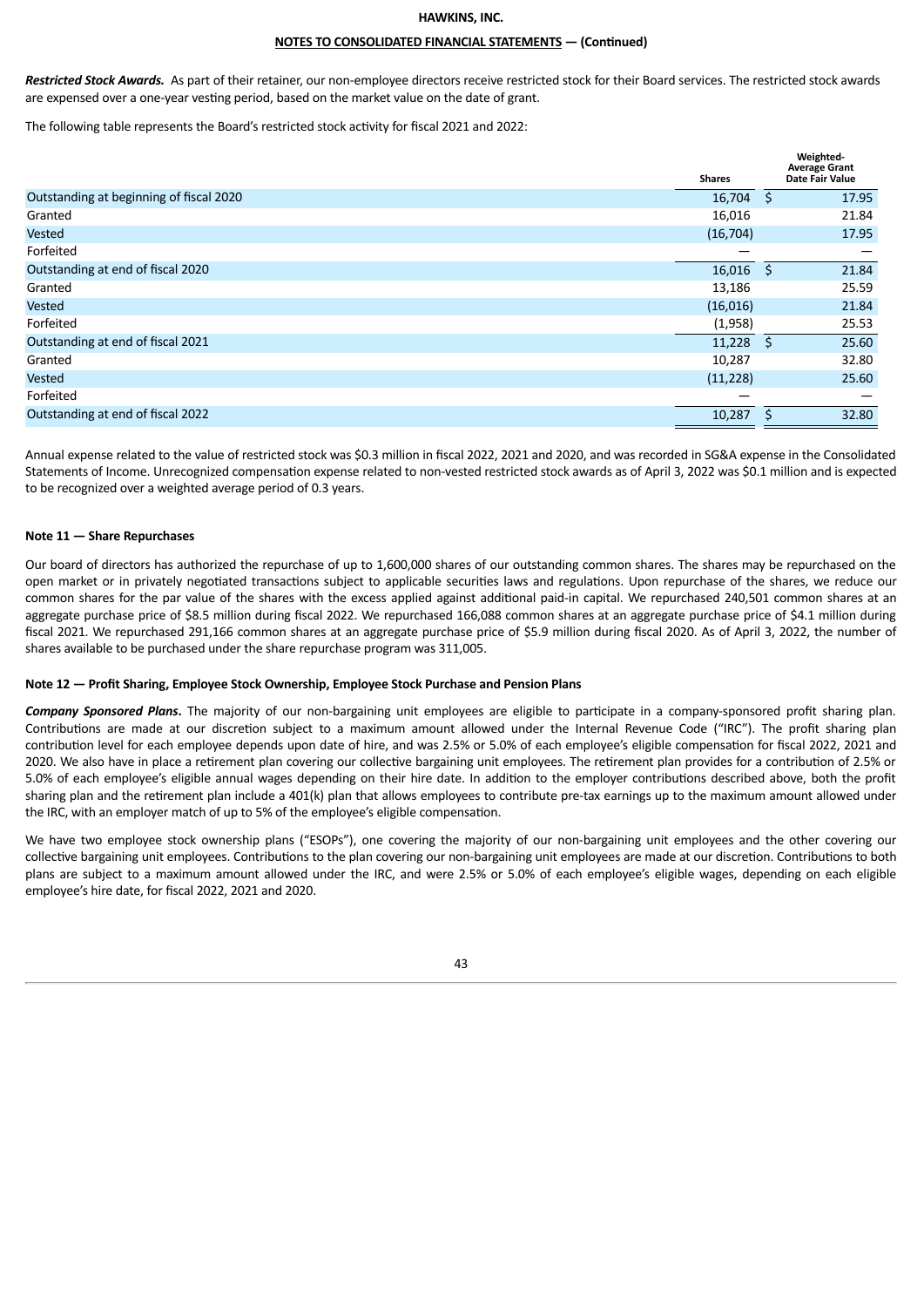#### **NOTES TO CONSOLIDATED FINANCIAL STATEMENTS — (Continued)**

We have a nonqualified deferred compensation plan covering employees who are classified as "highly compensated employees" as determined by IRS guidelines for the plan year and who were hired on or before April 1, 2012. Employees who are eligible for the nonqualified deferred compensation plan for any plan year are not eligible for the profit sharing plan contribution or the ESOP contributions described above for that plan year. Our contribution to the nonqualified deferred compensation plan for fiscal 2022, 2021 and 2020 was 10% of each employee's eligible compensation, subject to the maximum amount allowed under the IRC.

We have an employee stock purchase plan ("ESPP") covering substantially all of our employees. The ESPP allows employees to purchase newly-issued shares of the Company's common shares at a discount from market. The number of new shares issued under the ESPP was 71,692 in fiscal 2022, 88,148 in fiscal 2021 and 77,100 in fiscal 2020.

| The | following                   | represents                              | the | contribution | expense | for  | these | company-sponsored<br>plans |      | for | fiscal | 2022. | 2021 | and | 2020: |
|-----|-----------------------------|-----------------------------------------|-----|--------------|---------|------|-------|----------------------------|------|-----|--------|-------|------|-----|-------|
|     | (In thousands)              |                                         |     | 2022         |         | 2021 |       |                            | 2020 |     |        |       |      |     |       |
|     |                             | Non-bargaining unit employee plans:     |     |              |         |      |       |                            |      |     |        |       |      |     |       |
|     | Profit sharing              |                                         |     |              |         |      |       | 1,056                      |      |     | 994    |       |      |     | 631   |
|     |                             | 401(k) matching contributions           |     |              |         |      |       | 3,122                      |      |     | 2,650  |       |      |     | 2,399 |
|     | <b>ESOP</b>                 |                                         |     |              |         |      |       | 1,056                      |      |     | 994    |       |      |     | 631   |
|     |                             | Nonqualified deferred compensation plan |     |              |         |      |       | 1,355                      |      |     | 1,327  |       |      |     | 1,262 |
|     |                             | Bargaining unit employee plans          |     |              |         |      |       | 589                        |      |     | 555    |       |      |     | 481   |
|     | <b>ESPP - all employees</b> |                                         |     |              |         |      |       | 549                        |      |     | 556    |       |      |     | 431   |
|     |                             | Total contribution expense              |     |              |         |      |       | 7.727                      |      |     | 7,076  |       |      |     | 5,835 |

In 2013, we withdrew from a collectively bargained multiemployer pension plan and recorded a liability for our share of the unfunded vested benefits. Payments of approximately \$0.5 million per year are being made through 2034.

### **Note 13 — Commitments and Contingencies**

Litigation. As of April 3, 2022, there were no material pending legal proceedings, other than ordinary routine litigation incidental to the business, to which we or any of our subsidiaries are a party or of which any of our property is the subject. Legal fees associated with such matters are expensed as incurred.

*Asset Retirement Obligations.* We have three leases of land which contain terms that state that at the end of the lease term, we have a specified amount of time to remove the property and buildings. Including available lease extensions, these leases expire in 2023, 2033 and 2044. At that time, anything that remains on the land becomes the property of the lessor, and the lessor has the option to either maintain the property or remove the property at our expense. We have not been able to reasonably estimate the fair value of the asset retirement obligations, primarily due to the combination of the following factors: certain of the leases do not expire in the near future; we have a history of extending the leases with the lessors and currently intend to do so at expiration of the lease periods; the lessors do not have a history of terminating leases with their tenants; and because it is more likely than not that the buildings will have value at the end of the lease life and therefore, may not be removed by either the lessee or the lessor. Therefore, in accordance with accounting guidance related to asset retirement and environmental obligations, we have not recorded an asset retirement obligation as of April 3, 2022. We will continue to monitor the factors surrounding the requirement to record an asset retirement obligation and will recognize the fair value of a liability in the period in which it is incurred and a reasonable estimate can be made.

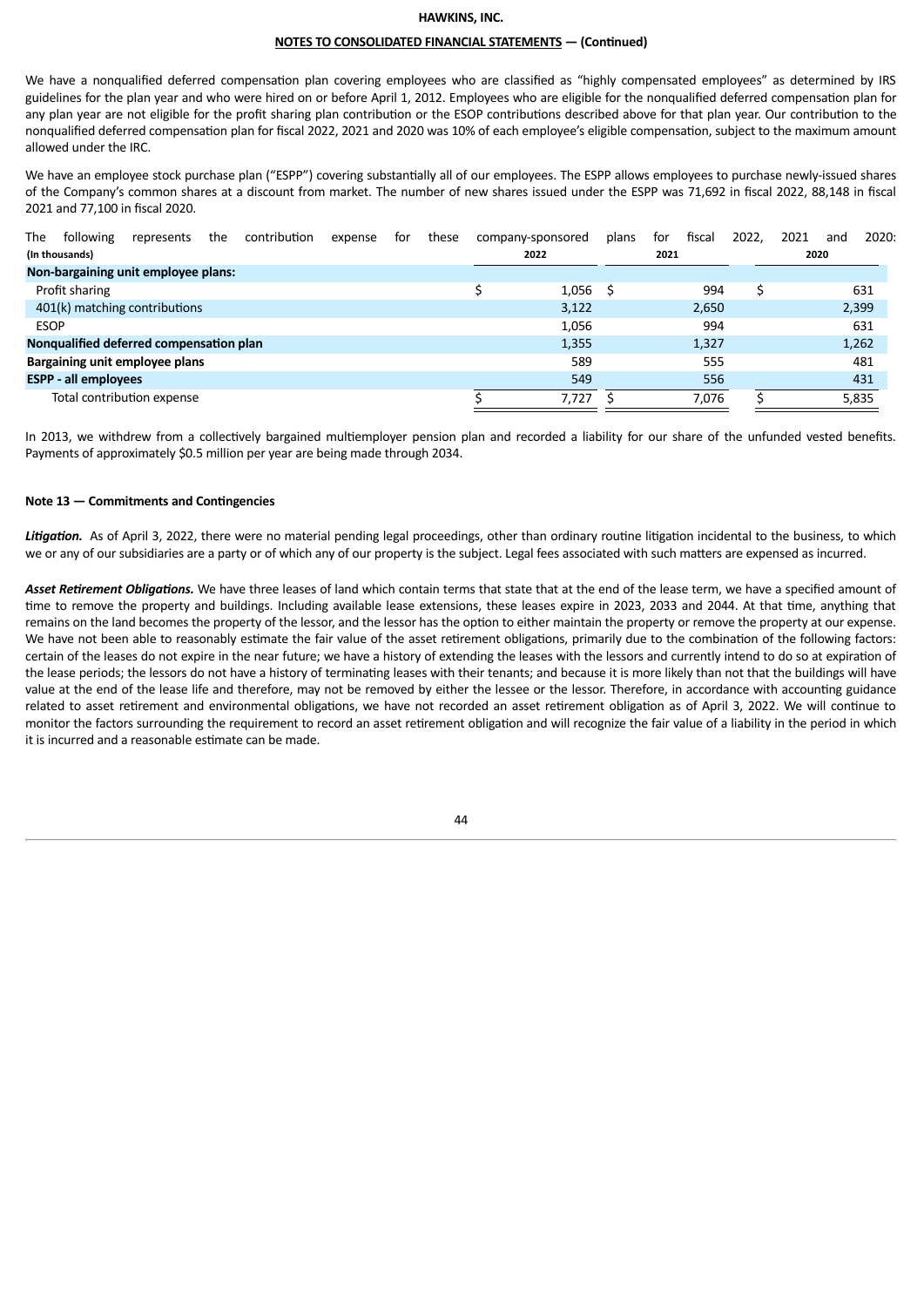## **NOTES TO CONSOLIDATED FINANCIAL STATEMENTS — (Continued)**

## **Note 14 — Income Taxes**

The provisions for income taxes for fiscal 2022, 2021 and 2020 were as follows:

|                       | 2022        | 2021 |             | 2020     |
|-----------------------|-------------|------|-------------|----------|
| (In thousands)        |             |      |             |          |
| Federal - current     | $14,736$ \$ |      | $11,169$ \$ | 8,447    |
| $State - current$     | 5,202       |      | 4,391       | 3,563    |
| Total current         | 19,938      |      | 15,560      | 12,010   |
|                       |             |      |             |          |
| Federal - deferred    | (1,054)     |      | (302)       | (976)    |
| $State$ - deferred    | (447)       |      | (387)       | (445)    |
| <b>Total deferred</b> | (1,501)     |      | (689)       | (1, 421) |
| Total provision       | 18,437      |      | 14,871      | 10,589   |
|                       |             |      |             |          |

Reconciliations of the provisions for income taxes to the applicable federal statutory income tax rate for fiscal 2022, 2021 and 2020 are listed below.

|                                                    | 2022      | 2021      | 2020   |
|----------------------------------------------------|-----------|-----------|--------|
| Statutory federal income tax                       | 21.0 %    | 21.0 %    | 21.0 % |
| State income taxes, net of federal deduction       | 5.6 %     | 5.9%      | 5.7%   |
| <b>ESOP dividend deduction on allocated shares</b> | $(0.2)$ % | $(0.2)$ % | (0.3)% |
| Other $-$ net                                      | $(0.1)$ % | $(0.1)$ % | 0.8%   |
| Total                                              | 26.3 %    | 26.6 %    | 27.2%  |

The tax effects of items comprising our net deferred tax liability as of April 3, 2022 and March 28, 2021 are as follows:

| (In thousands)                        | 2022               |              | 2021      |
|---------------------------------------|--------------------|--------------|-----------|
| Deferred tax assets:                  |                    |              |           |
| Trade receivables                     | \$<br>99           | \$           | 134       |
| Stock compensation accruals           | 1,823              |              | 1,341     |
| Pension withdrawal liability          | 1,250              |              | 1,344     |
| Lease liability                       | 2,916              |              | 3,191     |
| Other                                 | 3,097              |              | 2,882     |
| Total deferred tax assets             | 9,185              | - \$         | 8,892     |
| Deferred tax liabilities:             |                    |              |           |
| <b>Inventories</b>                    | \$<br>$(1,288)$ \$ |              | (2,815)   |
| Prepaid expenses                      | (937)              |              | (864)     |
| Excess of tax over book depreciation  | (12, 234)          |              | (11, 249) |
| Intangible assets                     | (14, 806)          |              | (15, 269) |
| ROU asset                             | (2,864)            |              | (3, 140)  |
| Unrealized gain on interest rate swap | (478)              |              |           |
| Total deferred tax liabilities        | (32,607)           | <sub>S</sub> | (33, 337) |
| Net deferred tax liabilities          | (23, 422)          |              | (24, 445) |
|                                       |                    |              |           |

As of April 3, 2022, the Company has determined that it is more likely than not that the deferred tax assets at April 3, 2022 will be realized either through future taxable income or reversals of taxable temporary differences.

We are subject to U.S. federal income tax as well as income tax of multiple state jurisdictions. The tax years prior to our fiscal year ended March 31, 2019 are closed to examination by the Internal Revenue Service, and with few exceptions, state and local income tax jurisdictions.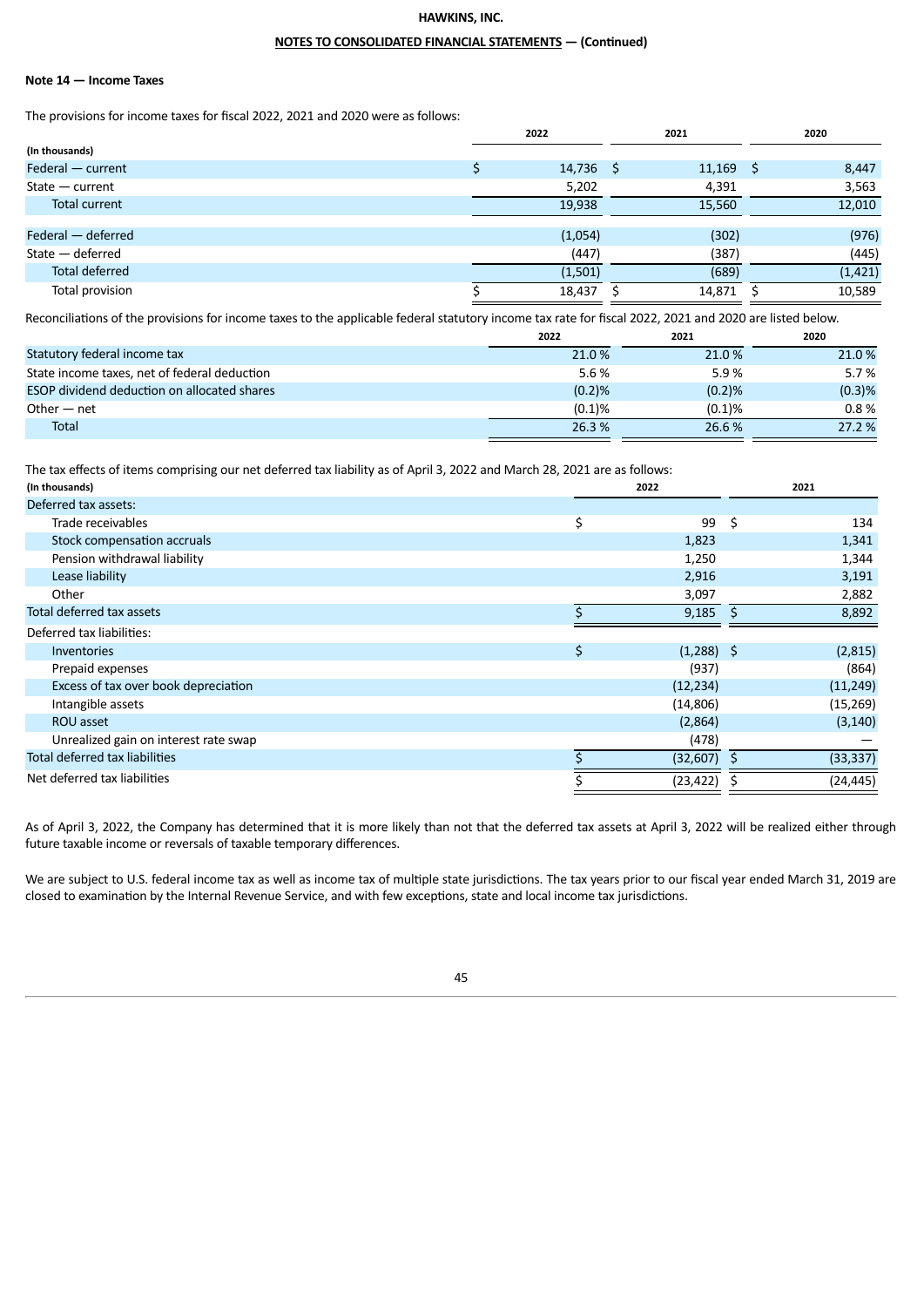## **NOTES TO CONSOLIDATED FINANCIAL STATEMENTS — (Continued)**

## **Note 15 – Leases**

**Lease Obligations.** As of April 3, 2022, we were obligated under operating lease agreements for certain manufacturing facilities, warehouse space, the land on which some of our facilities sit, vehicles and information technology equipment. Our leases have remaining lease terms of 1 year to 23 years, some of which include options to extend the lease for up to 15 years.

As of April 3, 2022 and March 28, 2021, our operating lease components with initial or remaining terms in excess of one year were classified on the consolidated balance sheet within right-of-use assets, short-term lease liability and long-term lease liability.

Total lease expense was \$2.9 million for the twelve months ended April 3, 2022 and \$2.8 million for the twelve months ended March 28, 2021, and includes leases less than 12 months in duration.

Other information related to our operating leases was as follows:

|                                               | April 3, 2022 | March 28, 2021 |
|-----------------------------------------------|---------------|----------------|
| <b>Lease Term and Discount Rate</b>           |               |                |
| Weighted average remaining lease term (years) | 8.91          |                |
| Weighted average discount rate                | 2.6%          | 2.7%           |

Maturities of lease liabilities as of April 3, 2022 were as follows:

| (In thousands)                     | <b>Operating Leases</b> |          |
|------------------------------------|-------------------------|----------|
| Fiscal 2023                        |                         | 1,889    |
| Fiscal 2024                        |                         | 1,515    |
| Fiscal 2025                        |                         | 1,450    |
| Fiscal 2026                        |                         | 1,388    |
| Fiscal 2027                        |                         | 1,359    |
| Thereafter                         |                         | 5,171    |
| <b>Total</b>                       |                         | 12,772   |
| Less: Interest                     |                         | (1, 972) |
| Present value of lease liabilities |                         | 10,800   |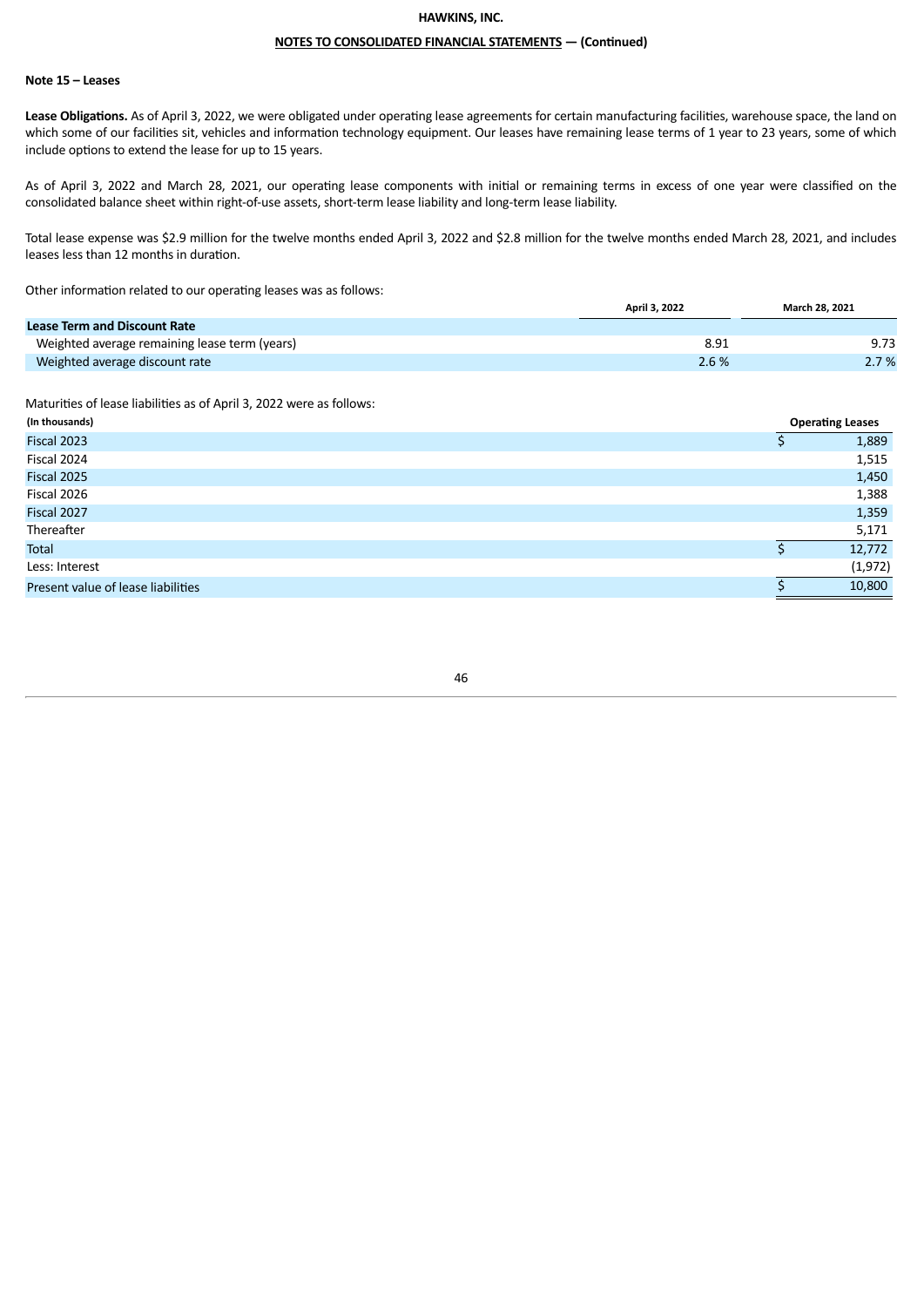## **NOTES TO CONSOLIDATED FINANCIAL STATEMENTS — (Continued)**

#### **Note 16 — Segment Information**

We have three reportable segments: Industrial, Water Treatment and Health and Nutrition. The accounting policies of the segments are the same as those described in the summary of significant accounting policies. Product costs and expenses for each segment are based on actual costs incurred along with cost allocations of shared and centralized functions.

We evaluate performance based on operating income. Reportable segments are defined primarily by product and type of customer. Segments are responsible for the sales, marketing and development of their products and services. Other than our Health and Nutrition segment, the segments do not have separate customer service or purchasing functions. There are no intersegment sales and no operating segments have been aggregated.

|                                               |                   |     | Water            |    |                             |         |              |
|-----------------------------------------------|-------------------|-----|------------------|----|-----------------------------|---------|--------------|
| <b>Reportable Segments</b>                    | <b>Industrial</b> |     | <b>Treatment</b> |    | <b>Health and Nutrition</b> |         | <b>Total</b> |
| (In thousands)                                |                   |     |                  |    |                             |         |              |
| Fiscal Year Ended April 3, 2022:              |                   |     |                  |    |                             |         |              |
| Sales                                         | \$<br>386,938 \$  |     | 228,133          | Ŝ. | 159,470                     | -Ś      | 774,541      |
| Gross profit                                  | 59,606            |     | 54,571           |    | 32,343                      |         | 146,520      |
| Selling, general, and administrative expenses | 28,127            |     | 31,357           |    | 15,842                      |         | 75,326       |
| Operating income                              | 31,479            |     | 23,214           |    | 16,501                      |         | 71,194       |
| Identifiable assets*                          | \$<br>236,934     | Ŝ.  | 143,889          | Ś. | 167,034                     | Ŝ.      | 547,857      |
| Capital expenditures                          | \$<br>18,812      | -\$ | 8,939            | \$ | 761                         | $\zeta$ | 28,512       |
| Fiscal Year Ended March 28, 2021:             |                   |     |                  |    |                             |         |              |
| <b>Sales</b>                                  | \$<br>273,361 \$  |     | 170,004          | Ŝ. | 153,506                     | Ŝ.      | 596,871      |
| Gross profit                                  | 43,337            |     | 46,793           |    | 33,632                      |         | 123,762      |
| Selling, general, and administrative expenses | 27,033            |     | 24,453           |    | 16,398                      |         | 67,884       |
| Operating income                              | 16,304            |     | 22,340           |    | 17,234                      |         | 55,878       |
| Identifiable assets*                          | \$<br>181,478     | Ŝ.  | 109,761          | Ŝ. | 166,558                     | Ŝ.      | 457,797      |
| Capital expenditures                          | \$<br>13,713      | Ŝ.  | 6,732            | \$ | 349                         | \$      | 20,794       |
| Fiscal Year Ended March 29, 2020:             |                   |     |                  |    |                             |         |              |
| <b>Sales</b>                                  | \$<br>275,224 \$  |     | 159,895          | Ś. | 105,079                     | S.      | 540,198      |
| Gross profit                                  | 38,936            |     | 41,902           |    | 20,079                      |         | 100,917      |
| Selling, general, and administrative expenses | 24,123            |     | 19,801           |    | 15,322                      |         | 59,246       |
| Operating income                              | 14,813            |     | 22,101           |    | 4,757                       |         | 41,671       |
| Identifiable assets*                          | 173,068           | Ŝ.  | 63,506           | Ś. | 139,780                     | Ś.      | 376,354      |
| Capital expenditures                          | \$<br>14,933      | \$  | 9,160            | \$ | 456                         | \$      | 24,549       |

\* Unallocated assets not included, consisting primarily of cash and cash equivalents, investments and prepaid expenses, were \$19.5 million at April 3, 2022, \$14.8 million at March 28, 2021 and \$13.0 million at March 29, 2020.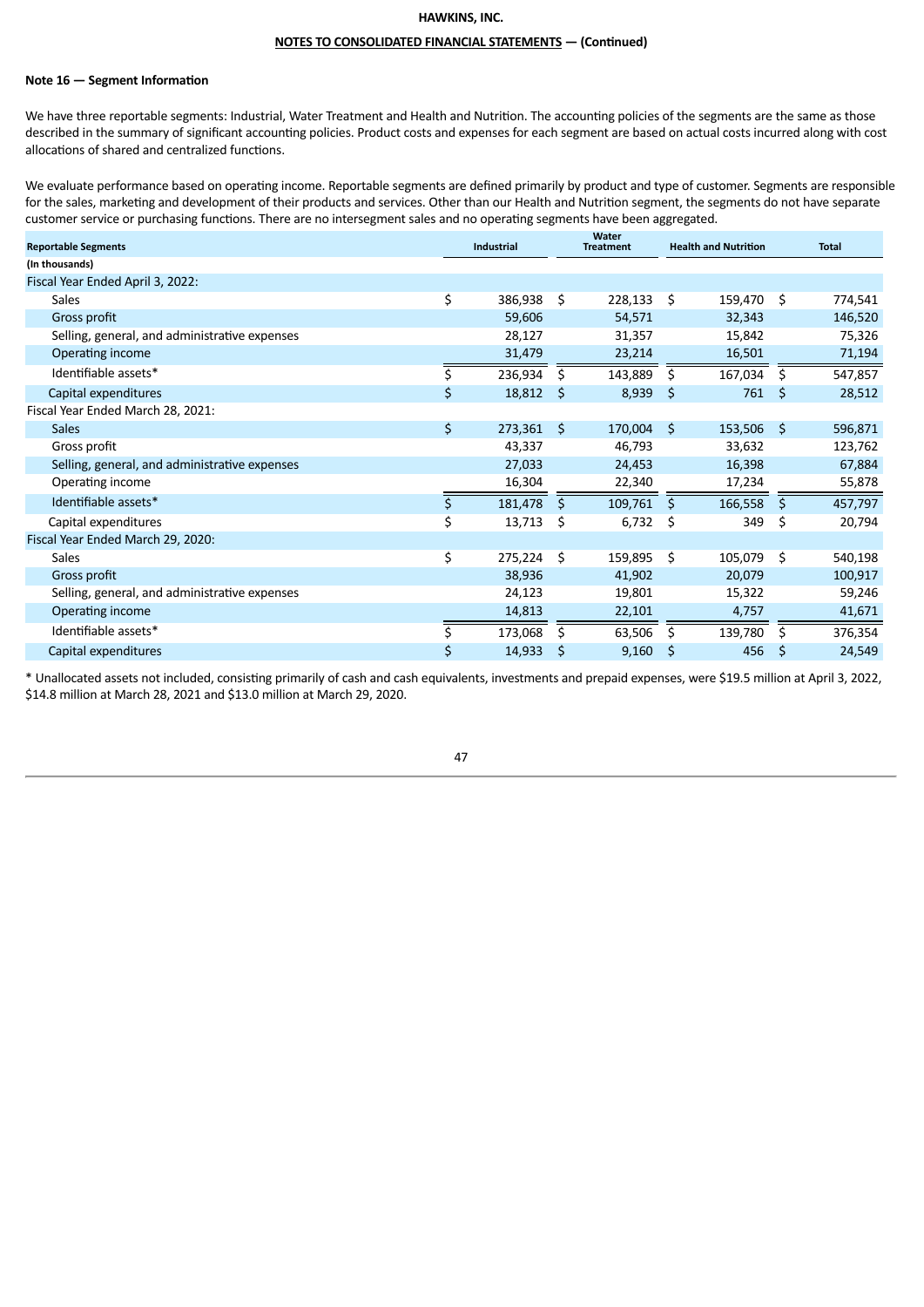### **ITEM 9.** *CHANGES IN AND DISAGREEMENTS WITH ACCOUNTANTS ON ACCOUNTING AND FINANCIAL DISCLOSURE*

None.

### **ITEM 9A.** *CONTROLS AND PROCEDURES*

#### **Evaluation of Disclosure Controls and Procedures**

As of the end of the period covered by this Annual Report on Form 10-K, we conducted an evaluation, under supervision and with the participation of management, including the chief executive officer and chief financial officer, of the effectiveness of the design and operation of our disclosure controls and procedures pursuant to Rules 13a-15(f) and 15d-15(f) of the Exchange Act. Based upon that evaluation, our chief executive officer and chief financial officer concluded that our disclosure controls and procedures are effective. Disclosure controls and procedures are defined by Rules 13a-15(e) and 15d-15(e) of the Exchange Act as controls and other procedures that are designed to ensure that information required to be disclosed by us in reports filed with the SEC under the Exchange Act is recorded, processed, summarized and reported within the time periods specified in the SEC's rules and forms. Disclosure controls and procedures include, without limitation, controls and procedures designed to ensure that information required to be disclosed by us in reports filed under the Exchange Act is accumulated and communicated to our management, including our principal executive and principal financial officers, or person performing similar functions, as appropriate to allow timely decisions regarding required disclosure.

#### **Management's Report on Internal Control Over Financial Reporting**

Our management is responsible for establishing and maintaining adequate internal control over financial reporting as defined in Rules 13a-15(f) and 15d-15(f) of the Securities Exchange Act. Our internal control over financial reporting is designed to provide reasonable assurance regarding the reliability of financial reporting and the preparation of financial statements for external purposes in accordance with generally accepted accounting principles. Our internal control over financial reporting includes those policies and procedures that (1) pertain to maintenance of records that, in reasonable detail, accurately and fairly reflect the transactions and dispositions of our assets; (2) provide reasonable assurance that transactions are recorded as necessary to permit preparation of the financial statements in accordance with generally accepted accounting principles, and that our receipts and expenditures are being made only in accordance with authorizations of our management and directors; and (3) provide reasonable assurance regarding prevention or timely detection of unauthorized acquisition, use or disposition of our assets that could have a material effect on the financial statements.

Because of its inherent limitations, internal control over financial reporting may not prevent or detect misstatements. Projections of any evaluation of the effectiveness of internal control over financial reporting to future periods are subject to the risk that the controls may become inadequate because of changes in conditions, or that the degree of compliance with the policies or procedures may deteriorate.

Management assessed the effectiveness of our internal control over financial reporting as of April 3, 2022, based on the criteria described in *Internal Control - Integrated Framework (2013)* issued by the Committee of Sponsoring Organizations of the Treadway Commission. In making this assessment as of April 3, 2022, we have excluded the Texas water treatment operations acquired from NAPCO Chemical Company, Inc. on December 30, 2021. The financial statements of this business comprise less than 4% of total assets and less than 1% of total revenues in our consolidated financial amounts as of and for the year ended April 3, 2022. We have excluded this business because we have not had sufficient time to make an assessment of its internal controls using the COSO criteria in accordance with Section 404 of the Sarbanes-Oxley Act of 2002. In excluding this business from our assessment, we have considered the "Frequently Asked Questions" as set forth by the office of the Chief Accountant and the Division of Corporate Finance on June 24, 2004, as revised on September 24, 2007, which acknowledges that it may not be possible to conduct an assessment of an acquired business's internal control over financial reporting in the period between the consummation date and the date of management's assessment and contemplates that such business would be excluded from management's assessment in the year of acquisition. Based on this assessment, management believes that our internal control over financial reporting was effective as of April 3, 2022.

Our independent registered public accounting firm has issued an attestation report on our internal control over financial reporting for April 3, 2022 which is included in the Report of Independent Registered Public Accounting Firm in Item 8 of this Annual Report on 10-K.

## **Changes in Internal Control Procedures**

There was no change in our internal control over financial reporting during the fourth quarter of fiscal 2022 that has materially affected, or is reasonably likely to materially affect, our internal control over financial reporting.

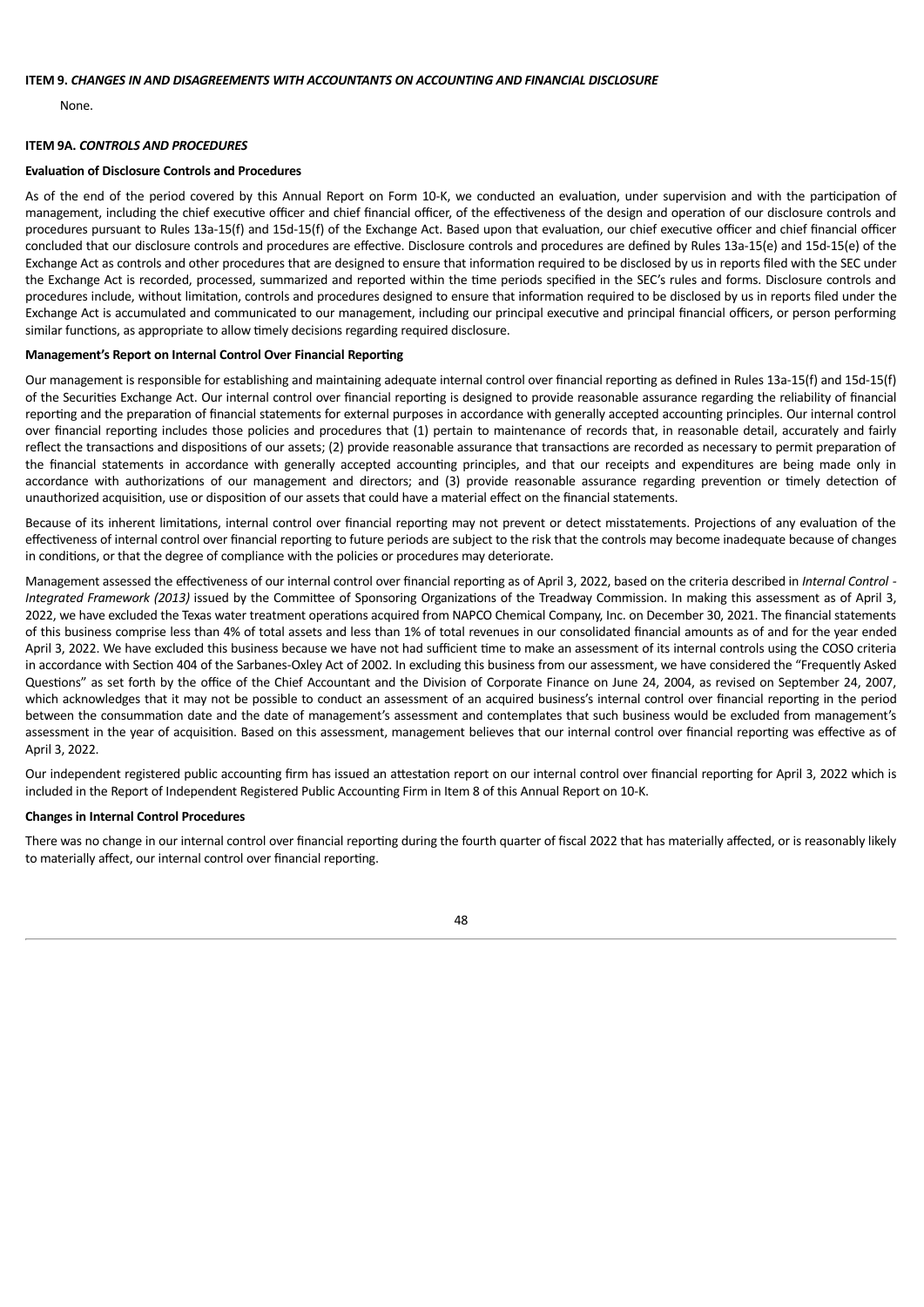# **ITEM 9B.** *OTHER INFORMATION*

None.

# **ITEM 9C.** *DISCLOSURE REGARDING FOREIGN JURISDICTIONS THAT PREVENT INSPECTIONS*

Not Applicable.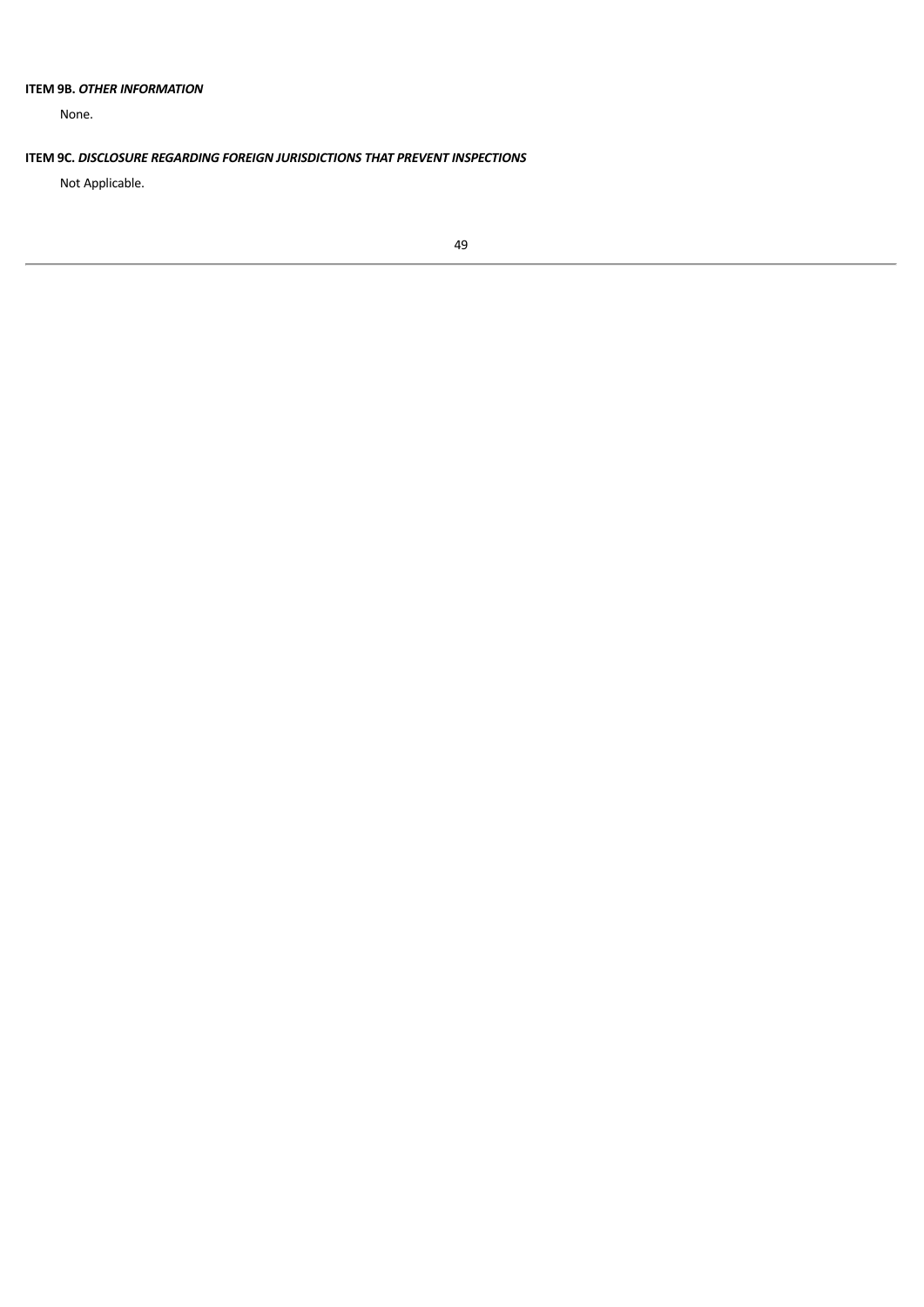# **PART III**

Certain information required by Part III is incorporated by reference from Hawkins' definitive Proxy Statement for the Annual Meeting of Shareholders to be held on August 3, 2022 (the "2022 Proxy Statement"). Except for those portions specifically incorporated in this Form 10-K by reference to the 2022 Proxy Statement, no other portions of the 2022 Proxy Statement are deemed to be filed as part of this Form 10-K.

#### **ITEM 10.** *DIRECTORS, EXECUTIVE OFFICERS, AND CORPORATE GOVERNANCE*

#### **Information about our Executive Officers**

Our current executive officers, their ages and offices held, are set forth below:

| <b>Name</b>          | Age | Office                                                          |
|----------------------|-----|-----------------------------------------------------------------|
| Patrick H. Hawkins   | 51  | Chief Executive Officer and President                           |
| Jeffrey P. Oldenkamp | 49  | Executive Vice President, Chief Financial Officer and Treasurer |
| Richard G. Erstad    | 58  | Vice President, General Counsel and Secretary                   |
| Drew M. Grahek       | 52  | Vice President - Operations                                     |
| Douglas A. Lange     | 52  | Vice President - Water Treatment Group                          |
| David J. Mangine     | 64  | Vice President - Industrial Group                               |
| Theresa R. Moran     | 59  | Vice President — Purchasing, Logistics and Sales Support        |
| Shirley A. Rozeboom  | 60  | Vice President - Health and Nutrition                           |

*Patrick H. Hawkins* has been our Chief Executive Officer and President and member of our board since 2011. Mr. Hawkins has held the position of President since 2010. He joined the Company in 1992 and served as the Business Director - Food and Pharmaceuticals, a position he held from 2009 to 2010. Previously he served as Business Manager - Food and Co-Extrusion Products from 2007 to 2009 and Sales Representative - Food Ingredients from 2002 to 2007. He previously served the Company in various other capacities, including Plant Manager, Quality Director and Technical Director.

*Jeffrey P. Oldenkamp* has been our Executive Vice President, Chief Financial Officer and Treasurer since October 2021. Mr. Oldenkamp joined Hawkins in May 2017 and assumed the role of Chief Financial Officer, Vice President and Treasurer in June 2017. Prior to joining Hawkins, Mr. Oldenkamp was with MTS Systems Corporation, a supplier of high-performance test systems and sensors, where he served as Chief Financial Officer from 2015 to May 2017 and as Vice President of Finance for the MTS Test business from 2014 to 2015, and with Nilfisk-Advance, Inc., a global manufacturer of professional cleaning equipment, where he served as Americas Operations Chief Financial Officer and Vice President from 2012 to 2014.

*Richard G. Erstad* has been our Vice President, General Counsel and Secretary since 2008. Mr. Erstad was General Counsel and Secretary of BUCA, Inc., a restaurant company, from 2005 to 2008. Mr. Erstad had previously been an attorney with the corporate group of Faegre & Benson LLP, a law firm, from 1996 to 2005, where his practice focused on securities law and mergers and acquisitions. He is a member of the Minnesota Bar.

*Drew M. Grahek* has been our Vice President - Operations since September 2018. Prior to joining Hawkins, Mr. Grahek was Adjunct Faculty at the University of Minnesota College of Continuing Education and a Business Administrator in the Archdiocese of St. Paul and Minneapolis from June 2017 to June 2018; Director of Service Operations and Supply Chain with Ulta Beauty, Inc. from April 2016 to June 2017; and Director of Stores with Field and Stream Outdoor Stores, a division of Dick's Sporting Goods, Inc. from July 2015 to April 2016. Previously, he spent a total of 23 years at Target Corporation in a variety of operations, merchandising and property management positions.

*Douglas A. Lange* has been our Vice President - Water Treatment Group since June 2020. Prior to attaining this position, Mr. Lange served the Company as General Manager and Product Development Manager for the Water Treatment Group after joining the company in January 2019. Prior to joining the Company, Mr. Lange was with H.B. Fuller Company, a global supplier of special adhesives, where he served as Global Marketing Manager and Product Manager for specialty markets in electronics and wood products from 2011 to January 2019. Mr. Lange served in various roles in the specialty adhesives market for a total of 21 years prior to joining the Company.

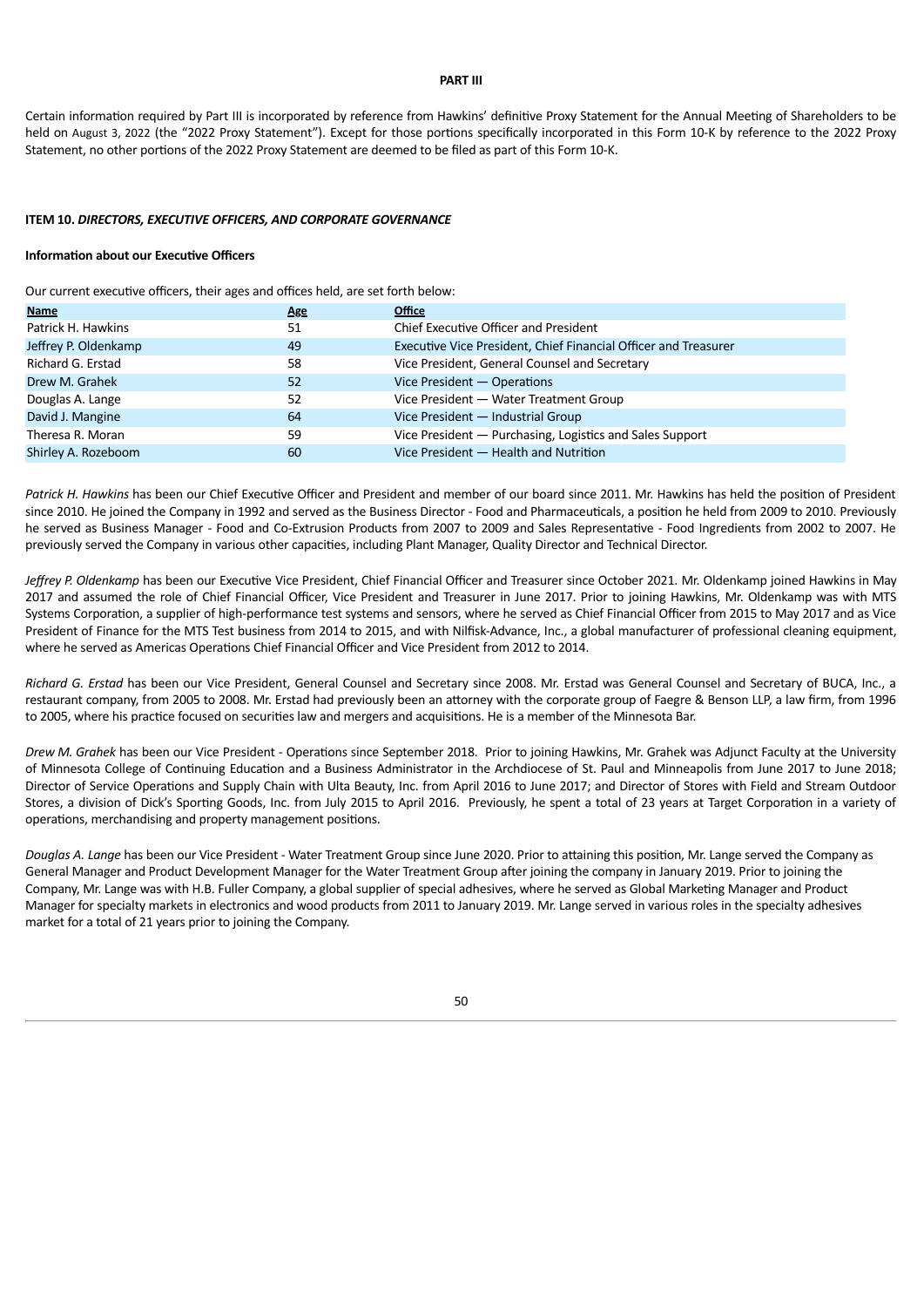*David J. Mangine* has been our Vice President - Industrial Group since 2021. Mr. Mangine served as the Industrial Sales Manager from 2011 to 2021, after joining Hawkins in 2000 as an Account Manager.

*Theresa R. Moran* has been our Vice President - Purchasing, Logistics and Sales Support since June 2017. Since joining the Company in 1981, Ms. Moran has served the Company in a variety of positions, including Administration Operations Manager from 1999 to 2007, Director - Process Improvement from 2007 until 2010 and Vice President - Quality and Support from 2010 to June 2017.

*Shirley A. Rozeboom* was named Vice President - Health and Nutrition in April 2019. Ms. Rozeboom had held the position of Senior Vice President of Sales for Stauber since 2012. Previously, she held the positions of Director of Sales at Stauber from 2008 to 2012 and Account Executive from 2000 to 2008.

The disclosure under the headings "Election of Directors," "Corporate Governance," and, if applicable, "Delinquent Section 16(a) Reports" of the 2022 Proxy Statement is incorporated herein by reference.

We have adopted a Code of Business Conduct and Ethics that applies to all of our directors and employees, including our principal executive officer, principal financial officer, controller and other persons performing similar functions. We have posted the Code of Business Conduct and Ethics on our website located at www.hawkinsinc.com. Hawkins' Code of Business Conduct and Ethics is also available in print to any shareholder who requests it in writing from our Corporate Secretary. We intend to post on our website any amendment to, or waiver from, a provision of our Code of Business Conduct and Ethics that applies to our principal executive officer, principal financial officer, controller and other persons performing similar functions within four business days following the date of such amendment or waiver. We are not including the information contained on our website as part of, or incorporating it by reference into, this report.

## **ITEM 11.** *EXECUTIVE COMPENSATION*

The disclosure under the heading "Compensation of Executive Officers and Directors" in the 2022 Proxy Statement is incorporated herein by reference.

## **ITEM 12.** *SECURITY OWNERSHIP OF CERTAIN BENEFICIAL OWNERS AND MANAGEMENT AND RELATED STOCKHOLDER MATTERS*

The disclosure under the headings "Security Ownership of Management and Beneficial Ownership" and "Equity Compensation Plan Information" in the 2022 Proxy Statement is incorporated herein by reference.

## **ITEM 13.** *CERTAIN RELATIONSHIPS AND RELATED TRANSACTIONS, AND DIRECTOR INDEPENDENCE*

The disclosure under the headings "Election of Directors" and "Related Party Transactions" of the 2022 Proxy Statement is incorporated herein by reference.

## **ITEM 14.** *PRINCIPAL ACCOUNTANT FEES AND SERVICES*

The disclosure under the heading "Independent Registered Public Accounting Firm's Fees" of the 2022 Proxy Statement is incorporated herein by reference.

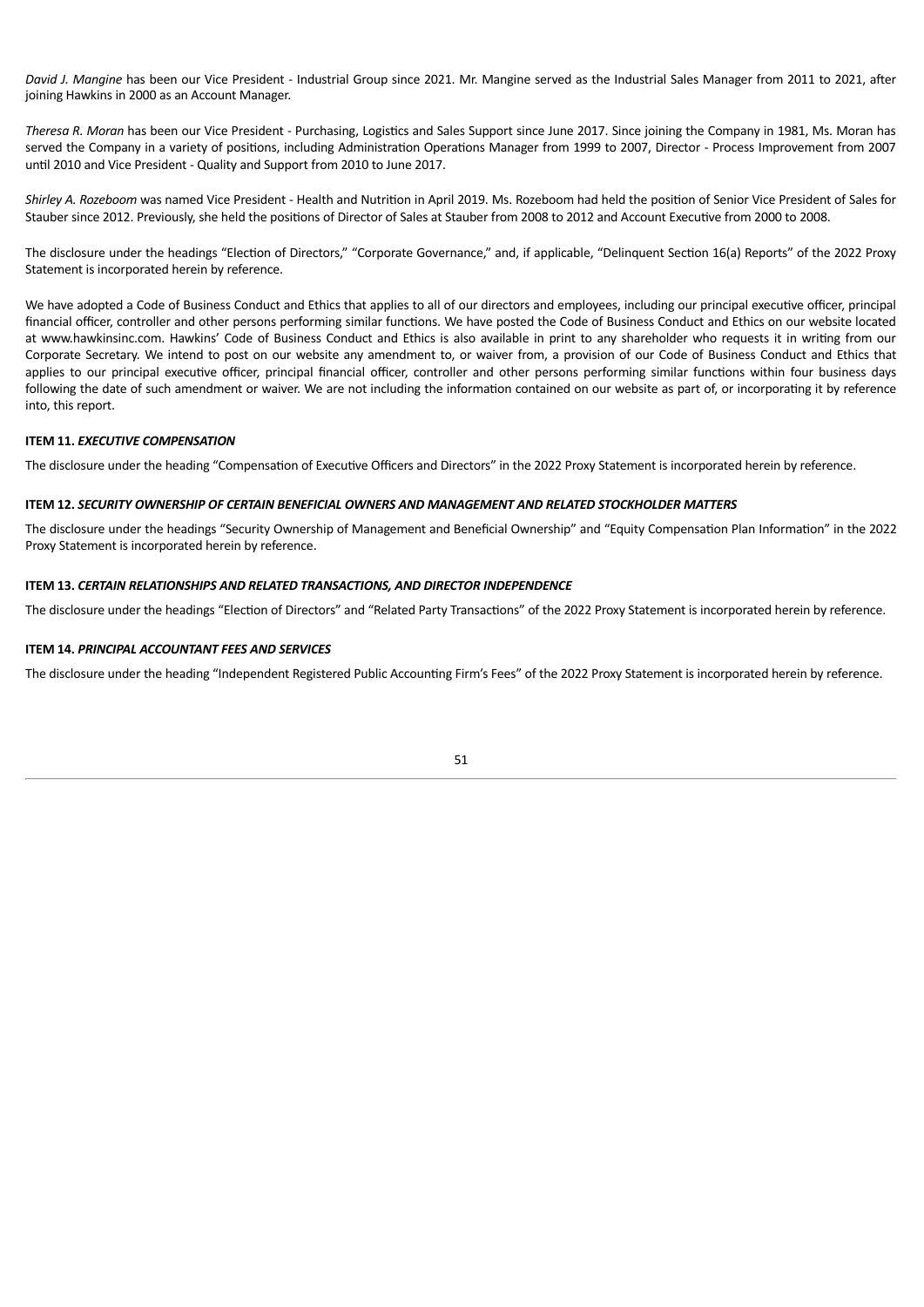# **PART IV**

# **ITEM 15.** *EXHIBITS AND FINANCIAL STATEMENT SCHEDULES*

| (a)(1) | FINANCIAL STATEMENTS OF THE COMPANY                                                                                                                                                                                                                                                                                                                                                                       |
|--------|-----------------------------------------------------------------------------------------------------------------------------------------------------------------------------------------------------------------------------------------------------------------------------------------------------------------------------------------------------------------------------------------------------------|
|        | The following financial statements of Hawkins, Inc. are filed as part of this Annual Report on Form 10-K:                                                                                                                                                                                                                                                                                                 |
|        | Reports of Independent Registered Public Accounting Firms.                                                                                                                                                                                                                                                                                                                                                |
|        | Consolidated Balance Sheets at April 3, 2022 and March 28, 2021.                                                                                                                                                                                                                                                                                                                                          |
|        | Consolidated Statements of Income for the fiscal years ended April 3, 2022, March 28, 2021 and March 29, 2020.                                                                                                                                                                                                                                                                                            |
|        | Consolidated Statements of Comprehensive Income for the fiscal years ended April 3, 2022, March 28, 2021 and March 29, 2020.                                                                                                                                                                                                                                                                              |
|        | Consolidated Statements of Shareholders' Equity for the fiscal years ended April 3, 2022, March 28, 2021, and March 29, 2020.                                                                                                                                                                                                                                                                             |
|        | Consolidated Statements of Cash Flows for the fiscal years ended April 3, 2022, March 28, 2021, and March 29, 2020.                                                                                                                                                                                                                                                                                       |
|        | Notes to Consolidated Financial Statements.                                                                                                                                                                                                                                                                                                                                                               |
| (a)(2) | FINANCIAL STATEMENT SCHEDULES OF THE COMPANY                                                                                                                                                                                                                                                                                                                                                              |
|        | The additional financial data listed below is included as a schedule to this Annual Report on Form 10-K and should be read in conjunction<br>with the financial statements presented in Part II, Item 8. Schedules not included with this additional financial data have been omitted<br>because they are not required, or the required information is included in the financial statements or the notes. |
|        | The following financial statement schedule for the fiscal years 2022, 2021 and 2020.                                                                                                                                                                                                                                                                                                                      |
|        | Schedule II - Valuation and Qualifying Accounts.                                                                                                                                                                                                                                                                                                                                                          |
| (a)(3) | <b>EXHIBITS</b>                                                                                                                                                                                                                                                                                                                                                                                           |
|        |                                                                                                                                                                                                                                                                                                                                                                                                           |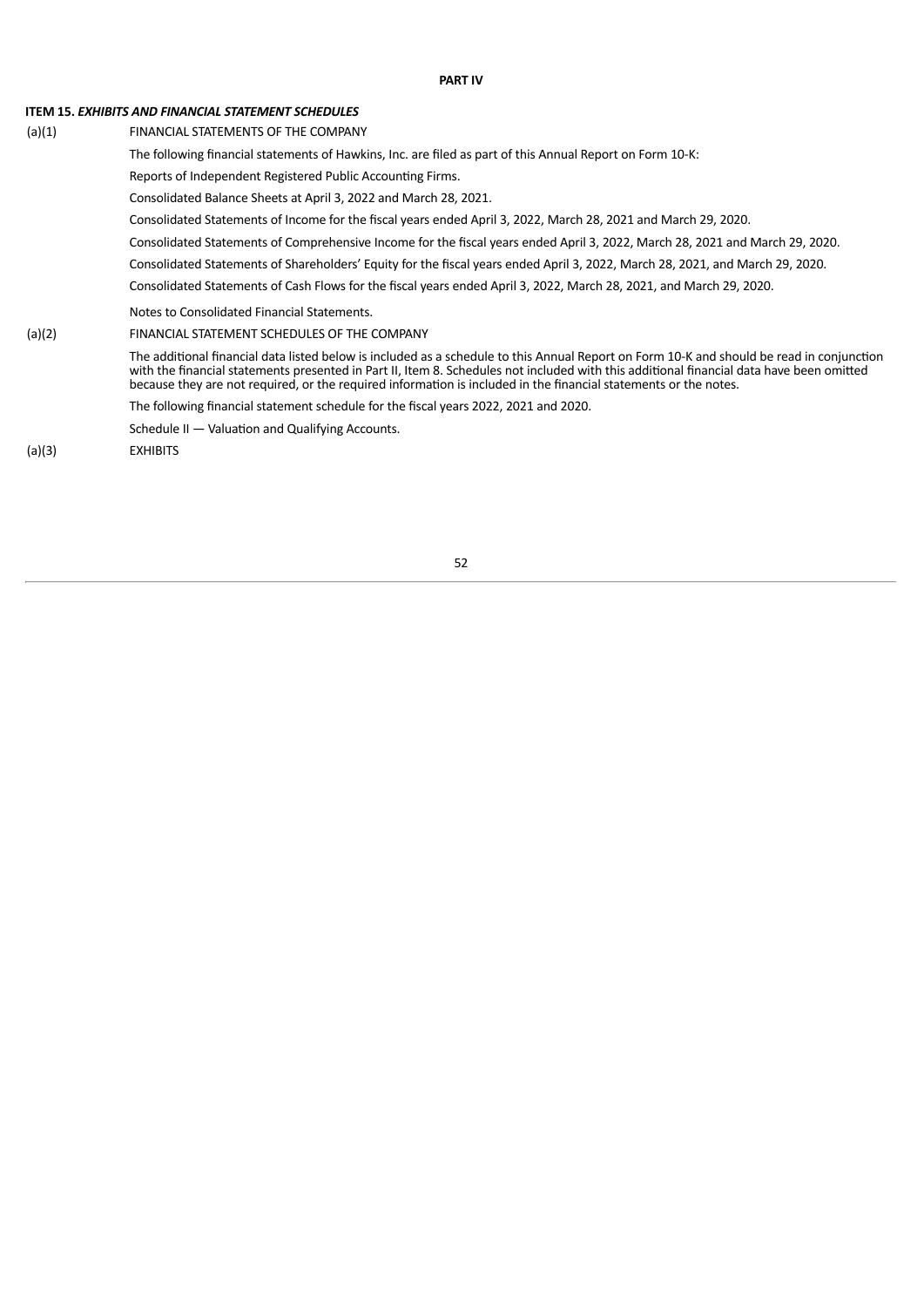# **Exhibit Index**

| <b>Exhibit</b> | <b>Description</b>                                                                                                                                                                                                                                                                                                                                                                                                                                                                                                                                                                                                                                                                                                                                                                                                                                                                                            | <b>Method of Filing</b>     |
|----------------|---------------------------------------------------------------------------------------------------------------------------------------------------------------------------------------------------------------------------------------------------------------------------------------------------------------------------------------------------------------------------------------------------------------------------------------------------------------------------------------------------------------------------------------------------------------------------------------------------------------------------------------------------------------------------------------------------------------------------------------------------------------------------------------------------------------------------------------------------------------------------------------------------------------|-----------------------------|
| 3.1            | <b>Restated Articles of Incorporation. (1)</b>                                                                                                                                                                                                                                                                                                                                                                                                                                                                                                                                                                                                                                                                                                                                                                                                                                                                | Incorporated by Reference   |
| 3.2            | Amended and Restated By-Laws. (2)                                                                                                                                                                                                                                                                                                                                                                                                                                                                                                                                                                                                                                                                                                                                                                                                                                                                             | Incorporated by Reference   |
| 4.1            | Description of Securities. (3)                                                                                                                                                                                                                                                                                                                                                                                                                                                                                                                                                                                                                                                                                                                                                                                                                                                                                | Incorporated by Reference   |
| $10.1*$        | Hawkins, Inc. 2010 Omnibus Incentive Plan. (4)                                                                                                                                                                                                                                                                                                                                                                                                                                                                                                                                                                                                                                                                                                                                                                                                                                                                | Incorporated by Reference   |
| $10.2*$        | Hawkins, Inc. Executive Severance Plan. (5)                                                                                                                                                                                                                                                                                                                                                                                                                                                                                                                                                                                                                                                                                                                                                                                                                                                                   | Incorporated by Reference   |
| $10.3*$        | Employee Stock Purchase Plan, as amended. (6)                                                                                                                                                                                                                                                                                                                                                                                                                                                                                                                                                                                                                                                                                                                                                                                                                                                                 | Incorporated by Reference   |
| 10.4           | Second Amended and Restated Credit Agreement, dated as of March 31, 2022, among the<br>Company, U.S. Bank National Association, and certain financial institutions. (7)                                                                                                                                                                                                                                                                                                                                                                                                                                                                                                                                                                                                                                                                                                                                       | Incorporated by Reference   |
| $10.5*$        | Hawkins, Inc. 2019 Equity Incentive Plan. (8)                                                                                                                                                                                                                                                                                                                                                                                                                                                                                                                                                                                                                                                                                                                                                                                                                                                                 | Incorporated by Reference   |
| $10.6*$        | Form of Performance Stock Unit Award Notice and Restricted Stock Agreement under the<br>Company's 2019 Equity Incentive Plan. (9)                                                                                                                                                                                                                                                                                                                                                                                                                                                                                                                                                                                                                                                                                                                                                                             | Incorporated by Reference   |
| $10.7*$        | Nine Year LTI with Shirley Rozeboom. (10)                                                                                                                                                                                                                                                                                                                                                                                                                                                                                                                                                                                                                                                                                                                                                                                                                                                                     | Incorporated by Reference   |
| 16.1           | Correspondence from KPMG LLP dated February 11, 2020. (11)                                                                                                                                                                                                                                                                                                                                                                                                                                                                                                                                                                                                                                                                                                                                                                                                                                                    | Incorporated by Reference   |
| 21             | Subsidiaries of the registrant.                                                                                                                                                                                                                                                                                                                                                                                                                                                                                                                                                                                                                                                                                                                                                                                                                                                                               | <b>Filed Electronically</b> |
| 23.1           | <b>Consent of Grant Thornton LLP.</b>                                                                                                                                                                                                                                                                                                                                                                                                                                                                                                                                                                                                                                                                                                                                                                                                                                                                         | <b>Filed Electronically</b> |
| 23.2           | <b>Consent of KPMG LLP.</b>                                                                                                                                                                                                                                                                                                                                                                                                                                                                                                                                                                                                                                                                                                                                                                                                                                                                                   | <b>Filed Electronically</b> |
| 24.1           | Powers of Attorney.                                                                                                                                                                                                                                                                                                                                                                                                                                                                                                                                                                                                                                                                                                                                                                                                                                                                                           | <b>Filed Electronically</b> |
| 31.1           | Certification by Chief Certification by Chief Executive Officer pursuant to Rule 13a-14(a) of the<br>Exchange Act. Officer pursuant to Rule 13a-14(a) of the Exchange Act.                                                                                                                                                                                                                                                                                                                                                                                                                                                                                                                                                                                                                                                                                                                                    | <b>Filed Electronically</b> |
| 31.2           | Certification by Chief Financial Officer pursuant to Rule 13a-14(a) of the Exchange Act.                                                                                                                                                                                                                                                                                                                                                                                                                                                                                                                                                                                                                                                                                                                                                                                                                      | <b>Filed Electronically</b> |
| 32.1           | Section 1350 Certification by Chief Executive Officer.                                                                                                                                                                                                                                                                                                                                                                                                                                                                                                                                                                                                                                                                                                                                                                                                                                                        | <b>Filed Electronically</b> |
| 32.2           | Section 1350 Certification by Chief Financial Officer.                                                                                                                                                                                                                                                                                                                                                                                                                                                                                                                                                                                                                                                                                                                                                                                                                                                        | <b>Filed Electronically</b> |
| 101            | Financial statements from the Annual Report on Form 10-K of Hawkins, Inc. for the period<br>ended April 3, 2022, filed with the SEC on May 18, 2022, formatted in Inline Extensible Business<br>Reporting Language (iXBRL): (i) the Consolidated Balance Sheets at April 3, 2022 and March 28,<br>2021 (ii) the Consolidated Statements of Income for the fiscal years ended April 3, 2022, March<br>28, 2021, and March 29, 2020, (iii) the Consolidated Statements of Comprehensive Income for<br>the fiscal years ended April 3, 2022, March 28, 2021, and March 29, 2020, (iv) the Consolidated<br>Statements of Shareholders' Equity for the fiscal years ended April 3, 2022, March 28, 2021,<br>and March 29, 2020, (v) Consolidated Statements of Cash Flows for the fiscal years ended April<br>3, 2022, March 28, 2021, and March 29, 2020, and (iv) Notes to Consolidated Financial<br>Statements. | <b>Filed Electronically</b> |
| 104            | Cover Page Interactive Data File (embedded within the inline XBRL document)                                                                                                                                                                                                                                                                                                                                                                                                                                                                                                                                                                                                                                                                                                                                                                                                                                   | <b>Filed Electronically</b> |

\* Management contract or compensation plan or arrangement required to be filed as an exhibit to this Annual Report on Form 10-K.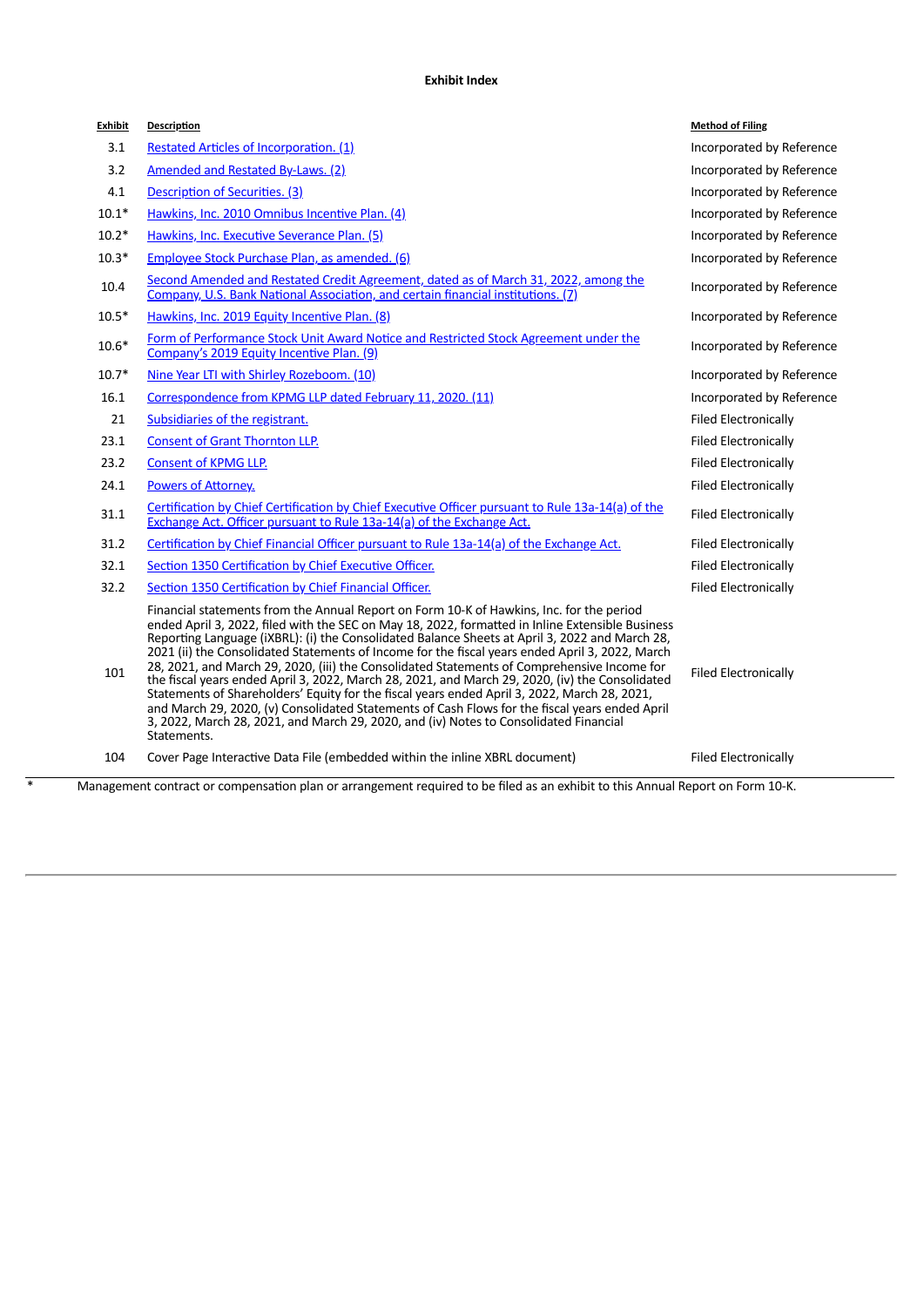- (1) Incorporated by reference to Exhibit 3.2 to the Company's Current Report on Form 8-K dated February 26, 2021 and filed March 2, 2021.
- (2) Incorporated by reference to Exhibit 3.1 to the Company's Current Report on Form 8-K dated October 28, 2009 and filed November 3, 2009.
- (3) Incorporated by reference to Exhibit 4.1 to the Company's Annual Report on Form 10-K filed June 2,2021.
- (4) Incorporated by reference to Exhibit 10.1 to the Company's Registration Statement on Form S-8 filed June 6, 2011.
- (5) Incorporated by reference to Exhibit 10.1 to the Company's Quarterly Report on Form 10-Q for the quarterly period ended July 3, 2011.
- (6) Incorporated by reference to Exhibit 99.1 to the Company's Registration Statement on Form S-8 filed November 2, 2018.
- (7) Incorporated by reference to Exhibit 10.1 to the Company's Registration Statement on Form 8-K filed December 3, 2018.
- (8) Incorporated by reference to Exhibit 10.3 to the Company's Quarterly Report on Form 10-Q for the quarterly period ended September 29, 2019.
- (9) Incorporated by reference to Exhibit 10.10 to the Company's Annual Report on Form 10-K filed May 20,2020.
- (10)Incorporated by reference to Exhibit 10.7 to the Company's Annual Report on Form 10-K filed June 2,2021.
- (11)Incorporated by reference to Exhibit 16.1 to the Company's Current Report on Form 8-K dated February 11, 2020.

# **ITEM 16. FORM 10-K SUMMARY**

None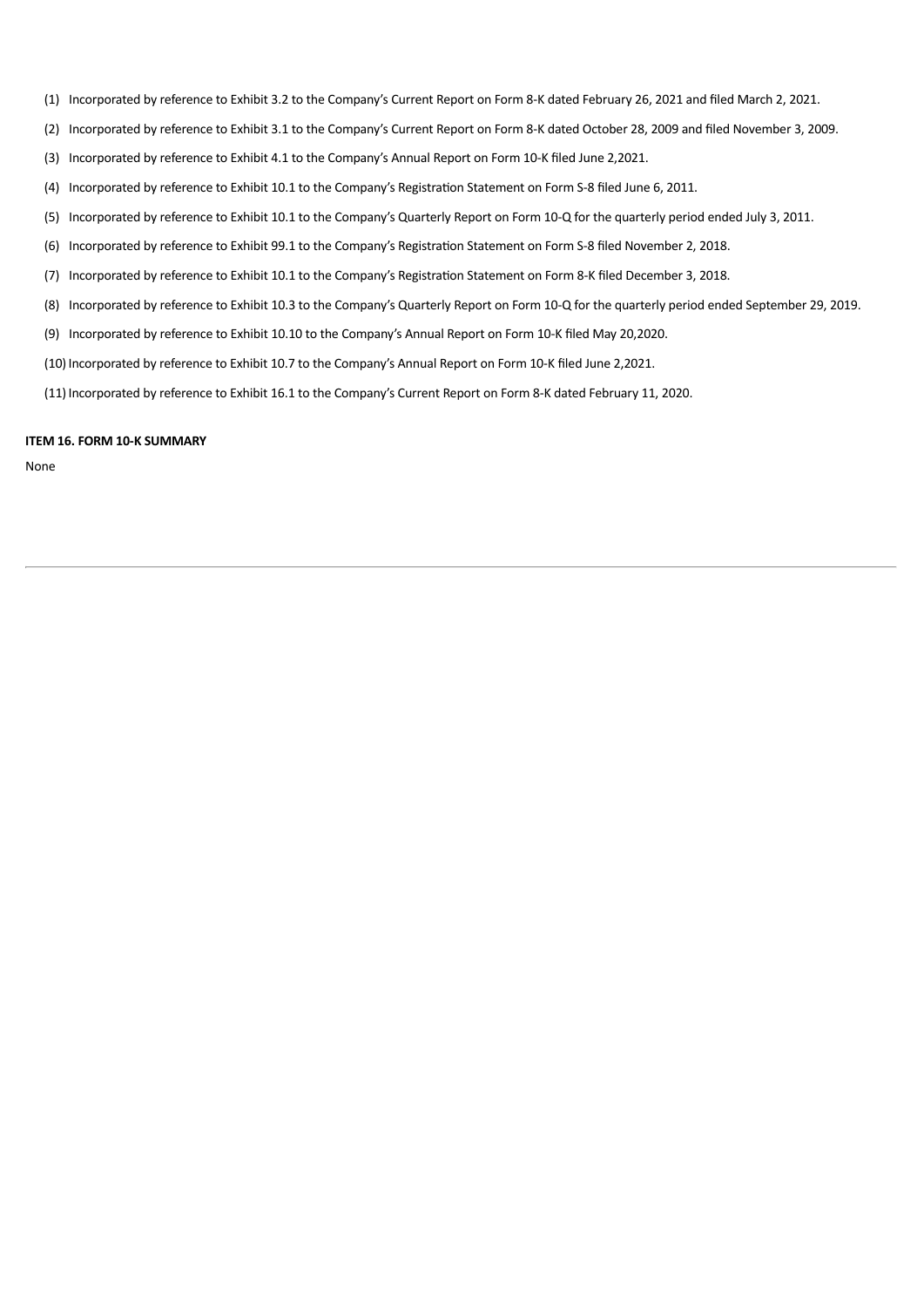**SIGNATURES**

Pursuant to the requirements of Section 13 or 15(d) of the Securities Exchange Act of 1934, the registrant has duly caused this report to be signed on its behalf by the undersigned, thereunto duly authorized.

HAWKINS, INC.

By /s/ Patrick H. Hawkins

Patrick H. Hawkins Chief Executive Officer and President

Dated: May 18, 2022

Pursuant to the requirements of the Securities Exchange Act of 1934, this report has been signed by the following persons on behalf of the registrant in the capacities and on the dates indicated.

| Signature                | Title                                                                                                                  | Date         |
|--------------------------|------------------------------------------------------------------------------------------------------------------------|--------------|
| /s/ Patrick H. Hawkins   |                                                                                                                        | May 18, 2022 |
| Patrick H. Hawkins       | Chief Executive Officer, President and Director<br>(principal executive officer)                                       |              |
| /s/ Jeffrey P. Oldenkamp |                                                                                                                        | May 18, 2022 |
| Jeffrey P. Oldenkamp     | Executive Vice President and Chief Financial Officer<br>(principal financial officer and principal accounting officer) |              |
| $\ast$                   | Director                                                                                                               | May 18, 2022 |
| James A. Faulconbridge   |                                                                                                                        |              |
| $\ast$                   | Director                                                                                                               | May 18, 2022 |
| Mary J. Schumacher       |                                                                                                                        |              |
| $\ast$                   | Director                                                                                                               | May 18, 2022 |
| Jeffrey E. Spethmann     |                                                                                                                        |              |
| $\ast$                   | Director                                                                                                               | May 18, 2022 |
| Daniel J. Stauber        |                                                                                                                        |              |
| $\ast$                   | Director                                                                                                               | May 18, 2022 |
| Yi "Faith" Tang          |                                                                                                                        |              |
| $\ast$                   | Director                                                                                                               | May 18, 2022 |
| James T. Thompson        |                                                                                                                        |              |
| $\ast$                   | Director                                                                                                               | May 18, 2022 |
| Jeffrey L. Wright        |                                                                                                                        |              |

\* Patrick H. Hawkins, by signing his name hereto, does hereby sign this document on behalf of each of the above-named directors of the registrant pursuant to Powers of Attorney duly executed by such persons.

By: /s/ Patrick H. Hawkins

Patrick H. Hawkins Attorney-in-fact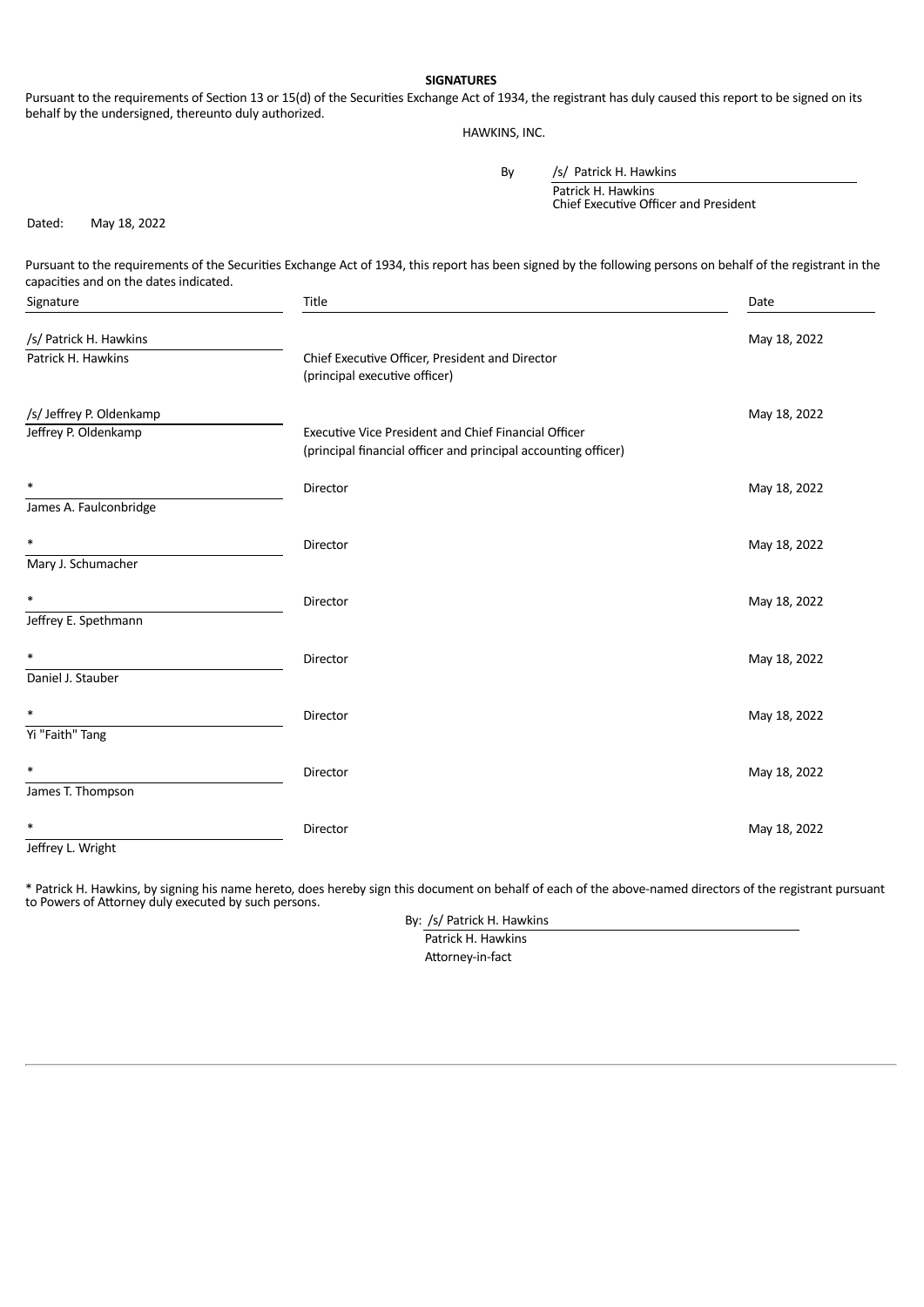# **SCHEDULE II**

# **HAWKINS, INC.**

#### **VALUATION AND QUALIFYING ACCOUNTS FOR THE FISCAL YEARS ENDED April 3, 2022, March 28, 2021 AND March 29, 2020**

|                                                  |  |                                                  |     |                                            | <b>Additions</b> |                                        |  |                                 |                                  |  |
|--------------------------------------------------|--|--------------------------------------------------|-----|--------------------------------------------|------------------|----------------------------------------|--|---------------------------------|----------------------------------|--|
| Description                                      |  | <b>Balance at</b><br><b>Beginning</b><br>of Year |     | Charged to<br>Costs and<br><b>Expenses</b> |                  | Charged to<br>Other<br><b>Accounts</b> |  | <b>Deductions</b><br>Write-Offs | <b>Balance at</b><br>End of Year |  |
|                                                  |  |                                                  |     |                                            |                  | (In thousands)                         |  |                                 |                                  |  |
| Reserve deducted from asset to which it applies: |  |                                                  |     |                                            |                  |                                        |  |                                 |                                  |  |
| Fiscal Year Ended April 3, 2022:                 |  |                                                  |     |                                            |                  |                                        |  |                                 |                                  |  |
| Allowance for credit losses                      |  | 497 \$                                           |     | — \$                                       |                  | — \$                                   |  | $(130)$ \$                      | 367                              |  |
| Fiscal Year Ended March 28, 2021:                |  |                                                  |     |                                            |                  |                                        |  |                                 |                                  |  |
| Allowance for credit losses                      |  | 784 \$                                           |     | $-5$                                       |                  | $-$                                    |  | $(287)$ \$                      | 497                              |  |
| Fiscal Year Ended March 29, 2020:                |  |                                                  |     |                                            |                  |                                        |  |                                 |                                  |  |
| Allowance for credit losses                      |  | 620                                              | - S | 448 S                                      |                  | $-5$                                   |  | $(284)$ \$                      | 784                              |  |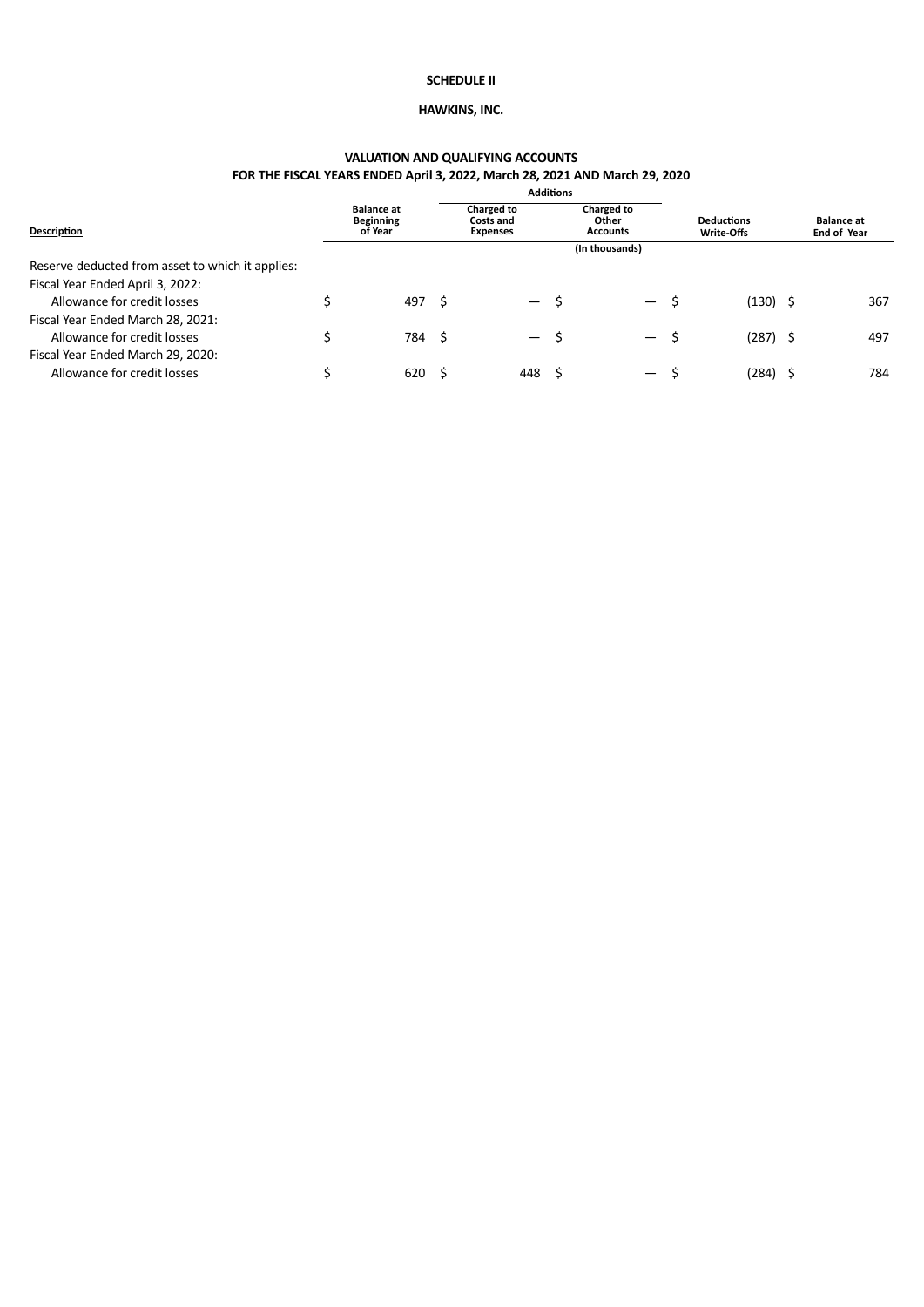# **Exhibit 21**

## **Subsidiaries of Hawkins, Inc.**

<span id="page-59-0"></span>**Subsidiary Subsidiary State of Organization** Stauber Holdings, Inc. **Minnesota** Stauber Performance Ingredients, Inc., a subsidiary of Stauber Holdings, Inc.<br>
NAPCO Chemical Company, Inc. Minnesota NAPCO Chemical Company, Inc.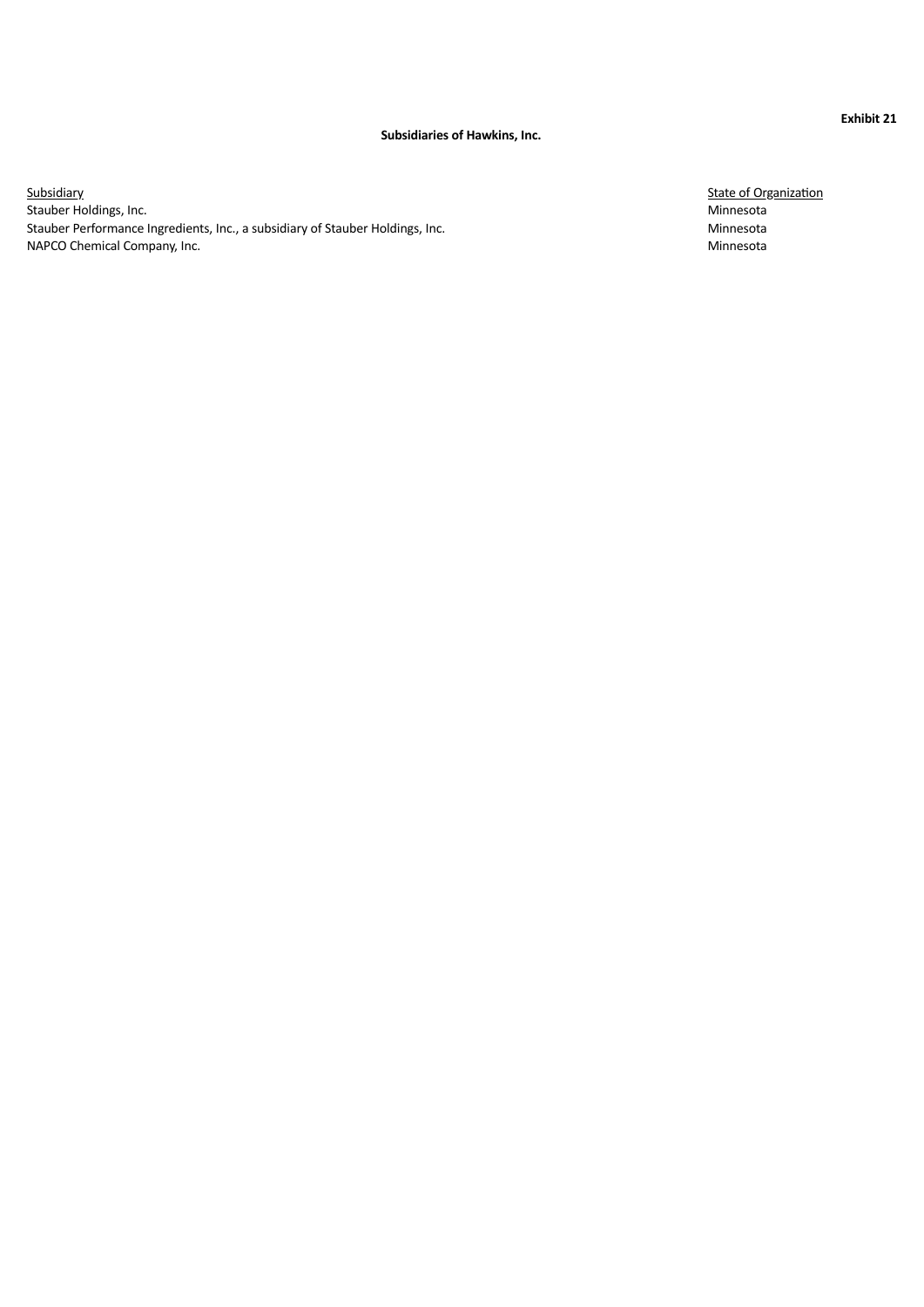#### **Consent of Independent Registered Public Accounting Firm**

<span id="page-60-0"></span>The Board of Directors Hawkins, Inc.:

We have issued our reports dated May 18, 2022, with respect to the consolidated financial statements and internal control over financial reporting included in the Annual Report of Hawkins, Inc. on Form 10-K for the year ended April 3, 2022. We consent to the incorporation by reference of said reports in the Registration Statements of Hawkins, Inc. on Forms S-8 (File Nos. 333-87582, 333-123080, 333-172761, 333-174735, 333-228128 and 333-234432).

/s/ Grant Thornton LLP Minneapolis, Minnesota May 18, 2022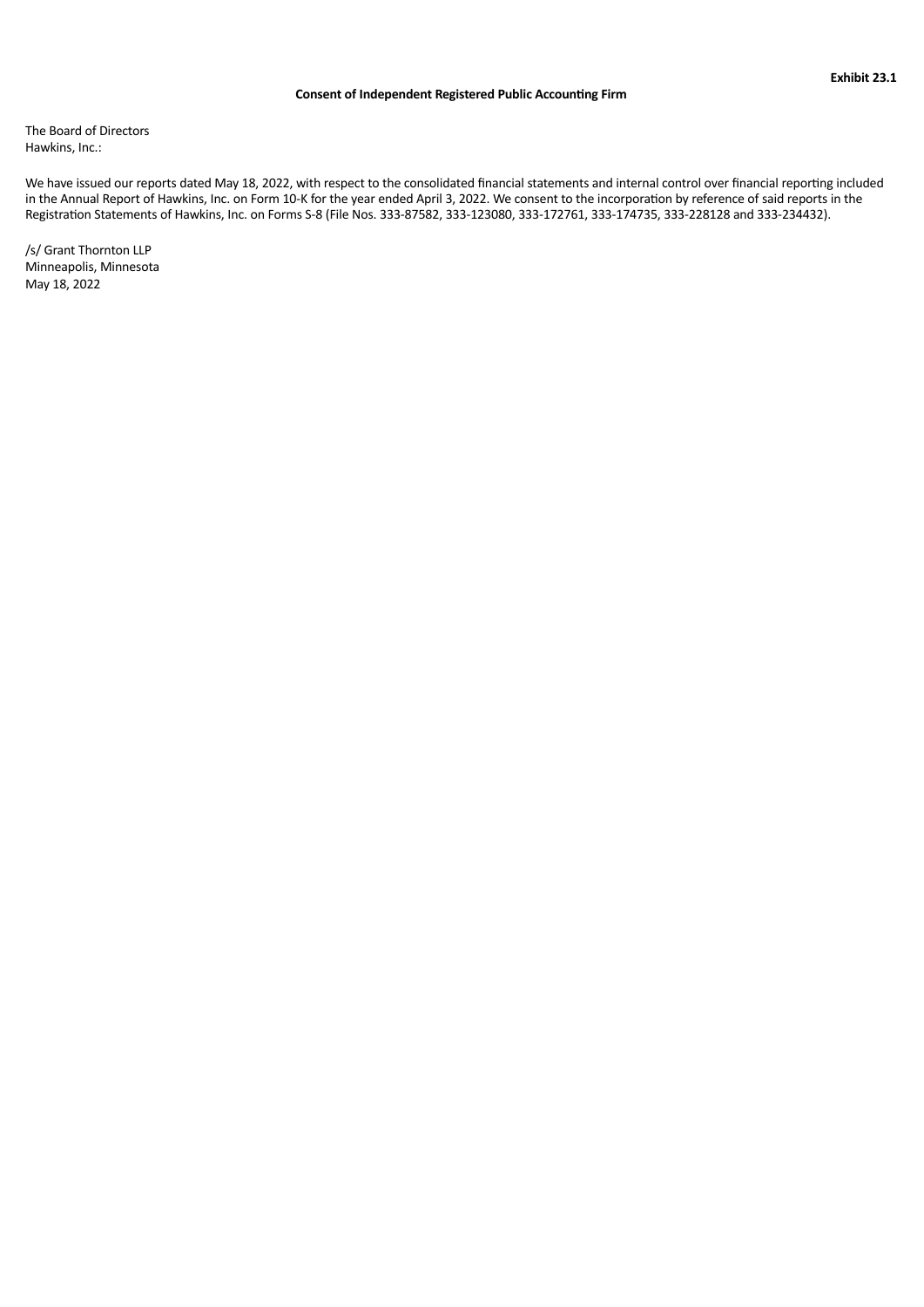#### **Consent of Independent Registered Public Accounting Firm**

<span id="page-61-0"></span>The Board of Directors Hawkins, Inc.:

We consent to the incorporation by reference in the registration statements (No. 333-87582, 333-123080, 333-172761, 333-174735, 333-228128, 333- 234432) on Form S-8 of our report dated May 20, 2020, except as to the stock split and par value adjustment as described in Note 1, which are as of June 2, 2021, with respect to the consolidated financial statements of Hawkins, Inc.

/s/ KPMG LLP Minneapolis, Minnesota May 18, 2022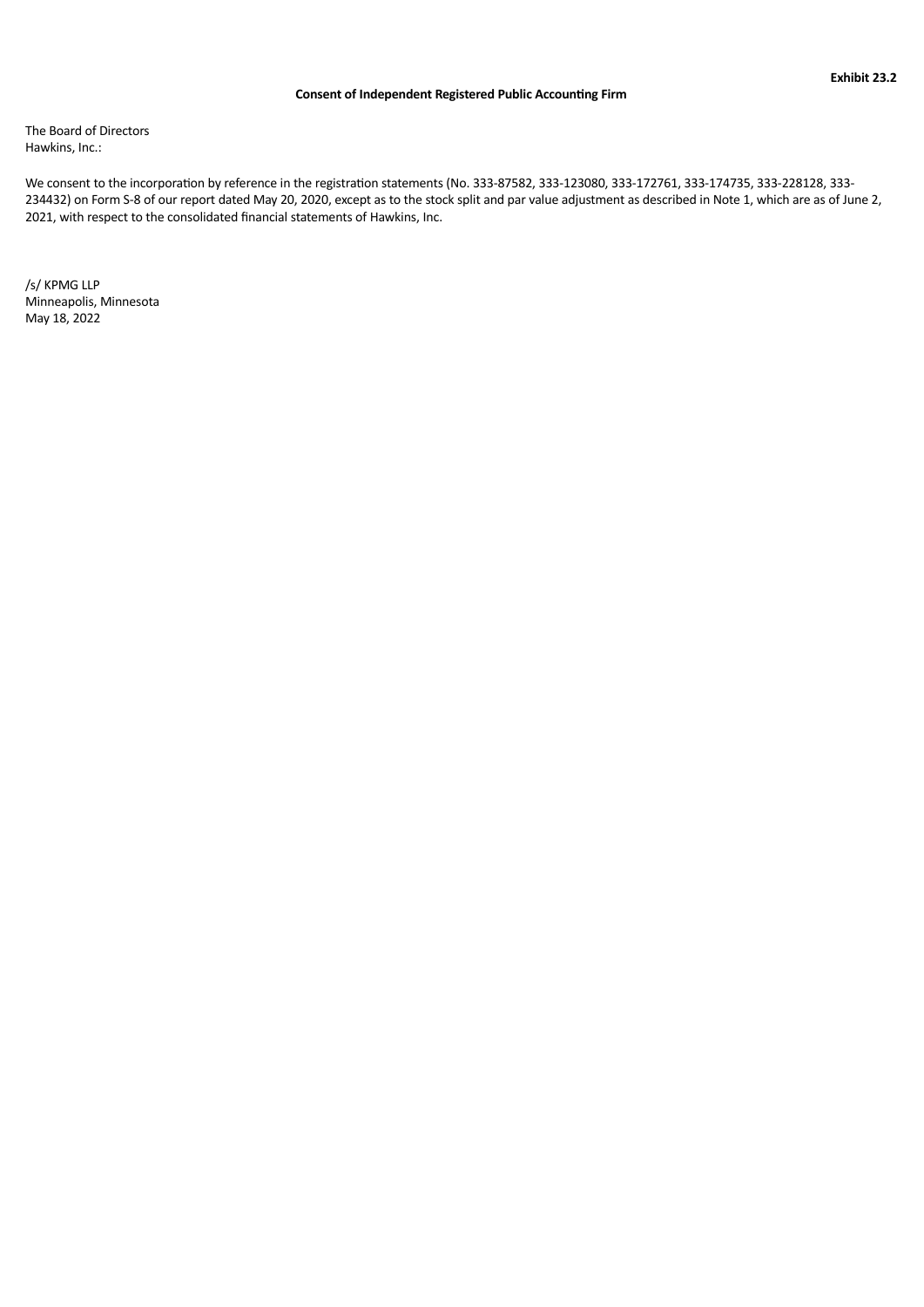## **Power of Attorney**

<span id="page-62-0"></span>The undersigned director of Hawkins, Inc., a Minnesota corporation (the "Company"), does hereby make, constitute and appoint Patrick H. Hawkins and Jeffrey P. Oldenkamp, and either of them, the undersigned's true and lawful attorneys-in-fact and agents, with power of substitution and resubstitution, for the undersigned and in the undersigned's name, place and stead, to sign and affix the undersigned's name as such director of the Company to an Annual Report on Form 10-K for the fiscal year ended April 3, 2022 or other applicable form, and any amendments thereto, to be filed by the Company with the U.S. Securities and Exchange Commission, Washington, D.C. (the "SEC"), and to file the same with all exhibits thereto and other supporting documents in connection therewith with the SEC, granting unto said attorneys-in-fact and agents, and each of them, full power and authority to do and to perform any and all acts necessary or incidental to the performance and execution of the powers herein expressly granted.

IN WITNESS WHEREOF, the undersigned has executed this Power of Attorney as of the date set forth below.

/s/ James A. Faulconbridge

James A. Faulconbridge April 27, 2022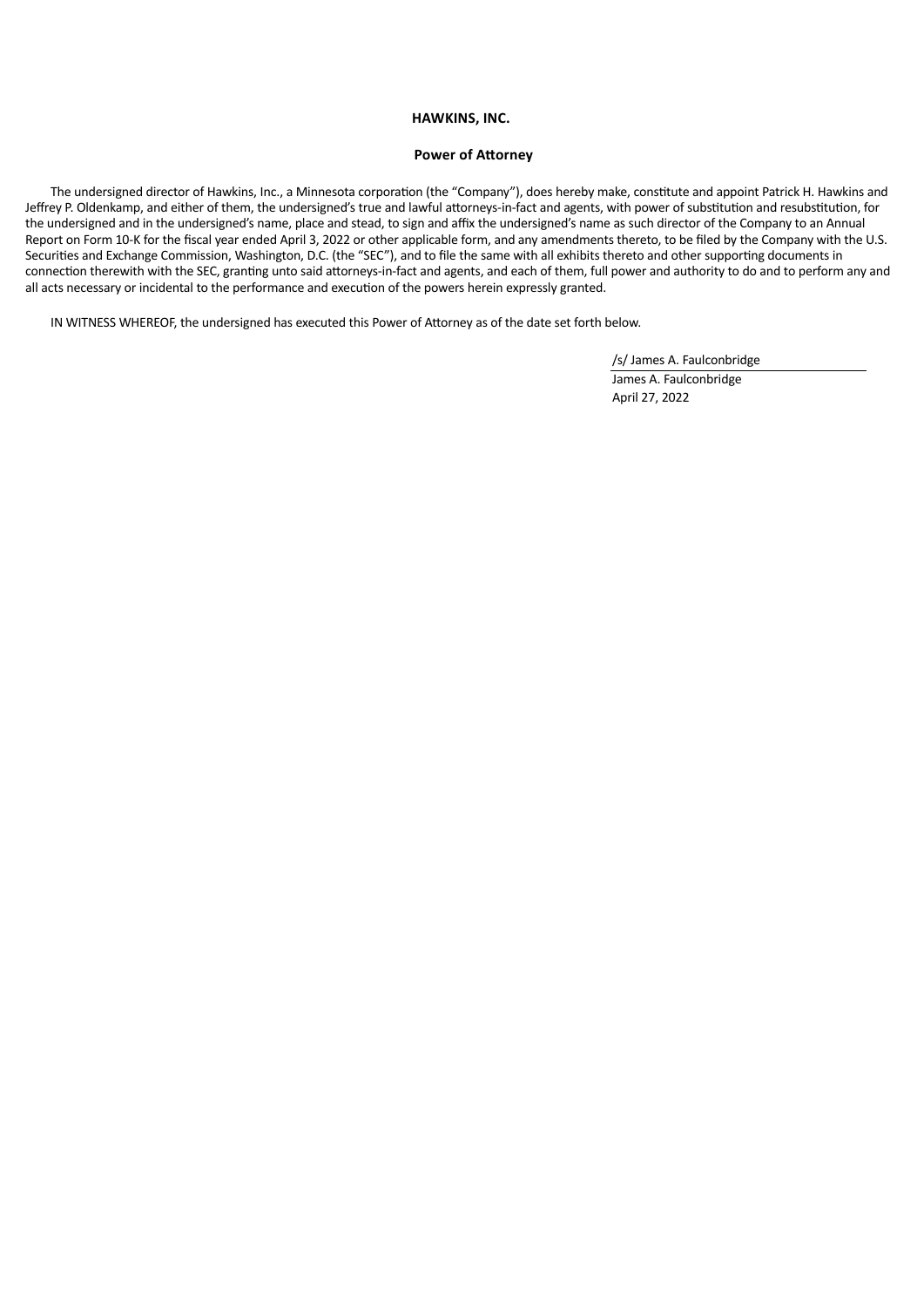## **Power of Attorney**

The undersigned director of Hawkins, Inc., a Minnesota corporation (the "Company"), does hereby make, constitute and appoint Patrick H. Hawkins and Jeffrey P. Oldenkamp, and either of them, the undersigned's true and lawful attorneys-in-fact and agents, with power of substitution and resubstitution, for the undersigned and in the undersigned's name, place and stead, to sign and affix the undersigned's name as such director of the Company to an Annual Report on Form 10-K for the fiscal year ended April 3, 2022 or other applicable form, and any amendments thereto, to be filed by the Company with the U.S. Securities and Exchange Commission, Washington, D.C. (the "SEC"), and to file the same with all exhibits thereto and other supporting documents in connection therewith with the SEC, granting unto said attorneys-in-fact and agents, and each of them, full power and authority to do and to perform any and all acts necessary or incidental to the performance and execution of the powers herein expressly granted.

IN WITNESS WHEREOF, the undersigned has executed this Power of Attorney as of the date set forth below.

/s/ Mary J. Schumacher

Mary J. Schumacher April 27, 2022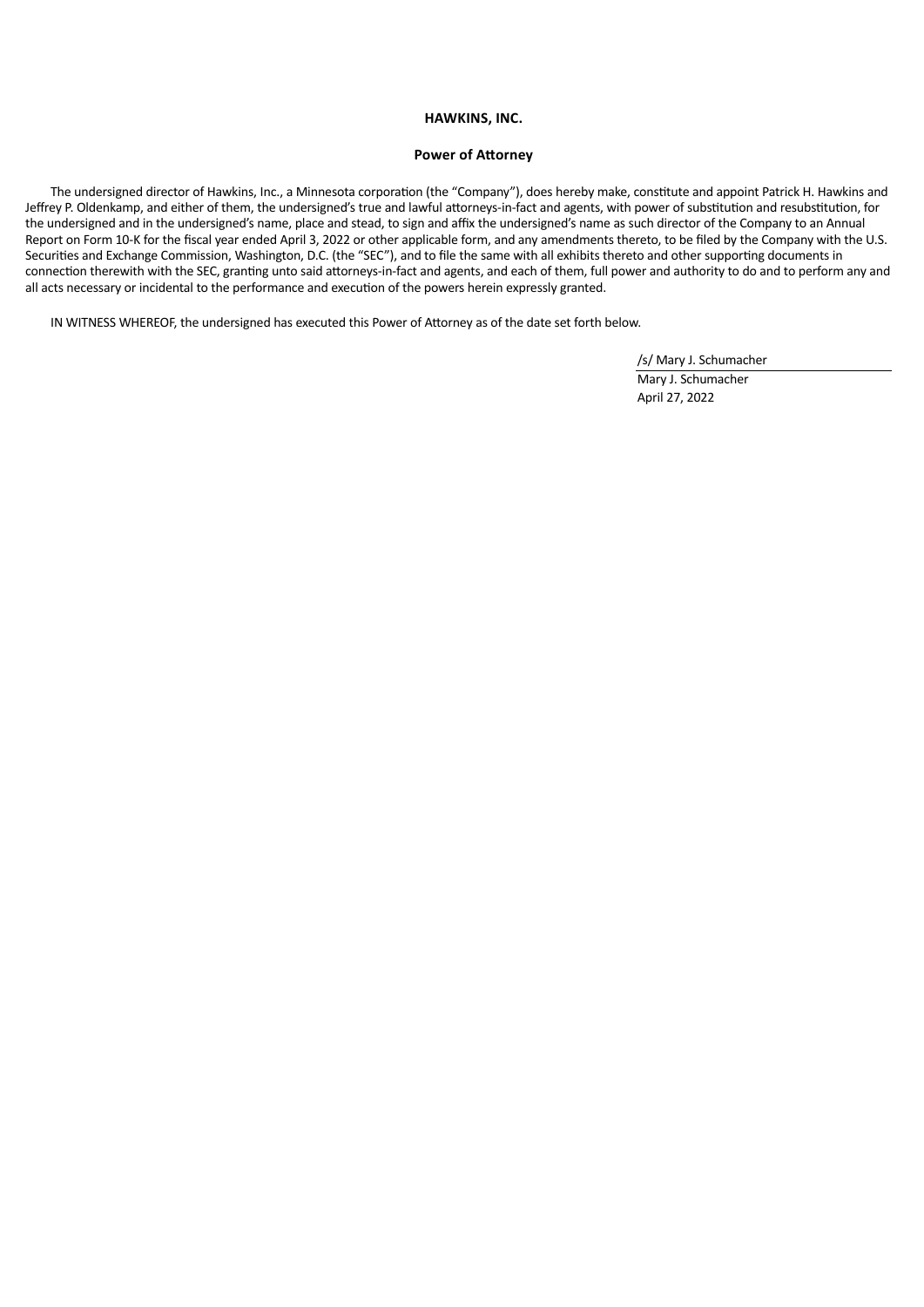## **Power of Attorney**

The undersigned director of Hawkins, Inc., a Minnesota corporation (the "Company"), does hereby make, constitute and appoint Patrick H. Hawkins and Jeffrey P. Oldenkamp, and either of them, the undersigned's true and lawful attorneys-in-fact and agents, with power of substitution and resubstitution, for the undersigned and in the undersigned's name, place and stead, to sign and affix the undersigned's name as such director of the Company to an Annual Report on Form 10-K for the fiscal year ended April 3, 2022 or other applicable form, and any amendments thereto, to be filed by the Company with the U.S. Securities and Exchange Commission, Washington, D.C. (the "SEC"), and to file the same with all exhibits thereto and other supporting documents in connection therewith with the SEC, granting unto said attorneys-in-fact and agents, and each of them, full power and authority to do and to perform any and all acts necessary or incidental to the performance and execution of the powers herein expressly granted.

IN WITNESS WHEREOF, the undersigned has executed this Power of Attorney as of the date set forth below.

/s/ Jeffrey E. Spethmann

Jeffrey E. Spethmann April 27, 2022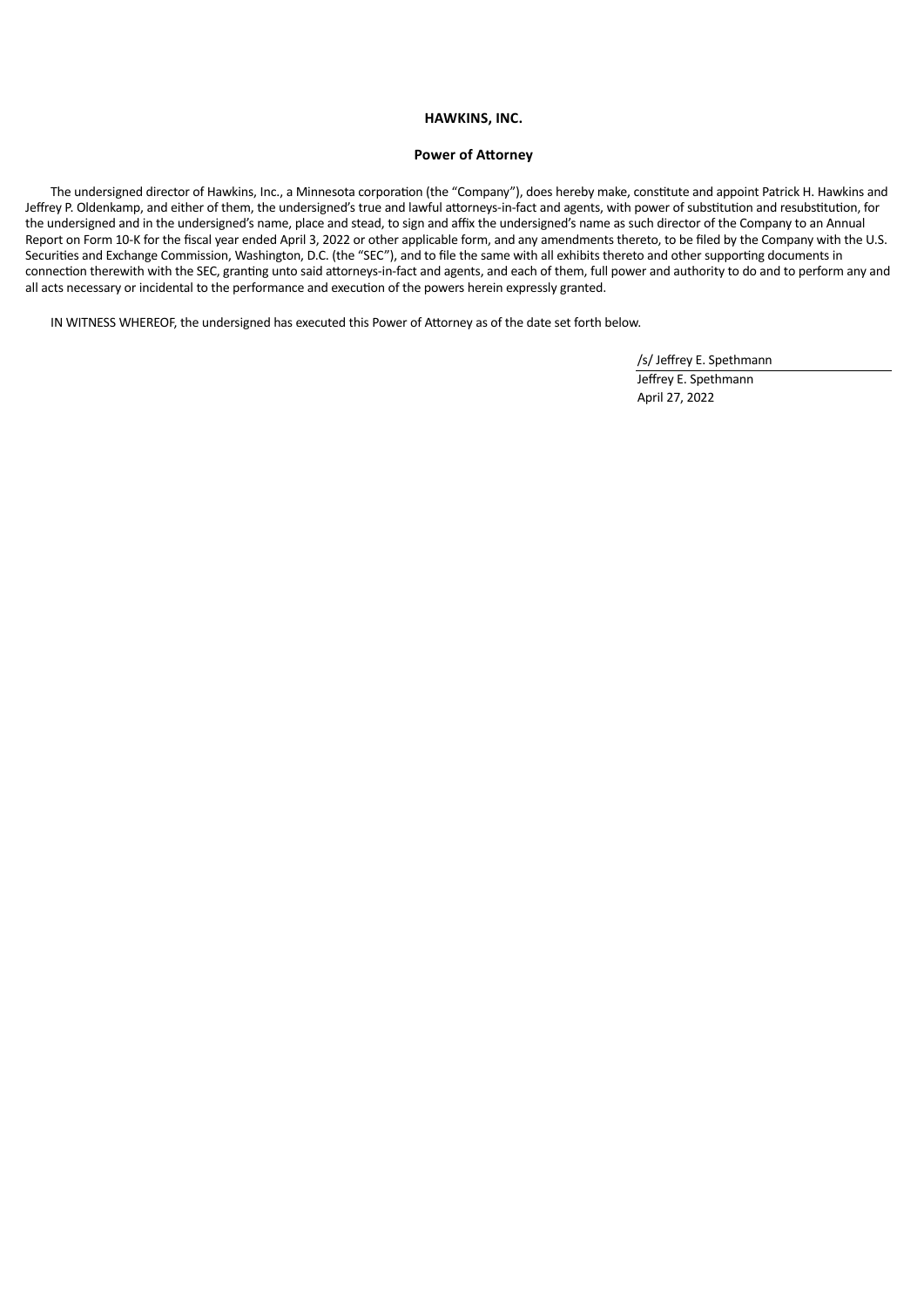## **Power of Attorney**

The undersigned director of Hawkins, Inc., a Minnesota corporation (the "Company"), does hereby make, constitute and appoint Patrick H. Hawkins and Jeffrey P. Oldenkamp, and either of them, the undersigned's true and lawful attorneys-in-fact and agents, with power of substitution and resubstitution, for the undersigned and in the undersigned's name, place and stead, to sign and affix the undersigned's name as such director of the Company to an Annual Report on Form 10-K for the fiscal year ended April 3, 2022 or other applicable form, and any amendments thereto, to be filed by the Company with the U.S. Securities and Exchange Commission, Washington, D.C. (the "SEC"), and to file the same with all exhibits thereto and other supporting documents in connection therewith with the SEC, granting unto said attorneys-in-fact and agents, and each of them, full power and authority to do and to perform any and all acts necessary or incidental to the performance and execution of the powers herein expressly granted.

IN WITNESS WHEREOF, the undersigned has executed this Power of Attorney as of the date set forth below.

/s/ Daniel J. Stauber

Daniel J. Stauber April 27, 2022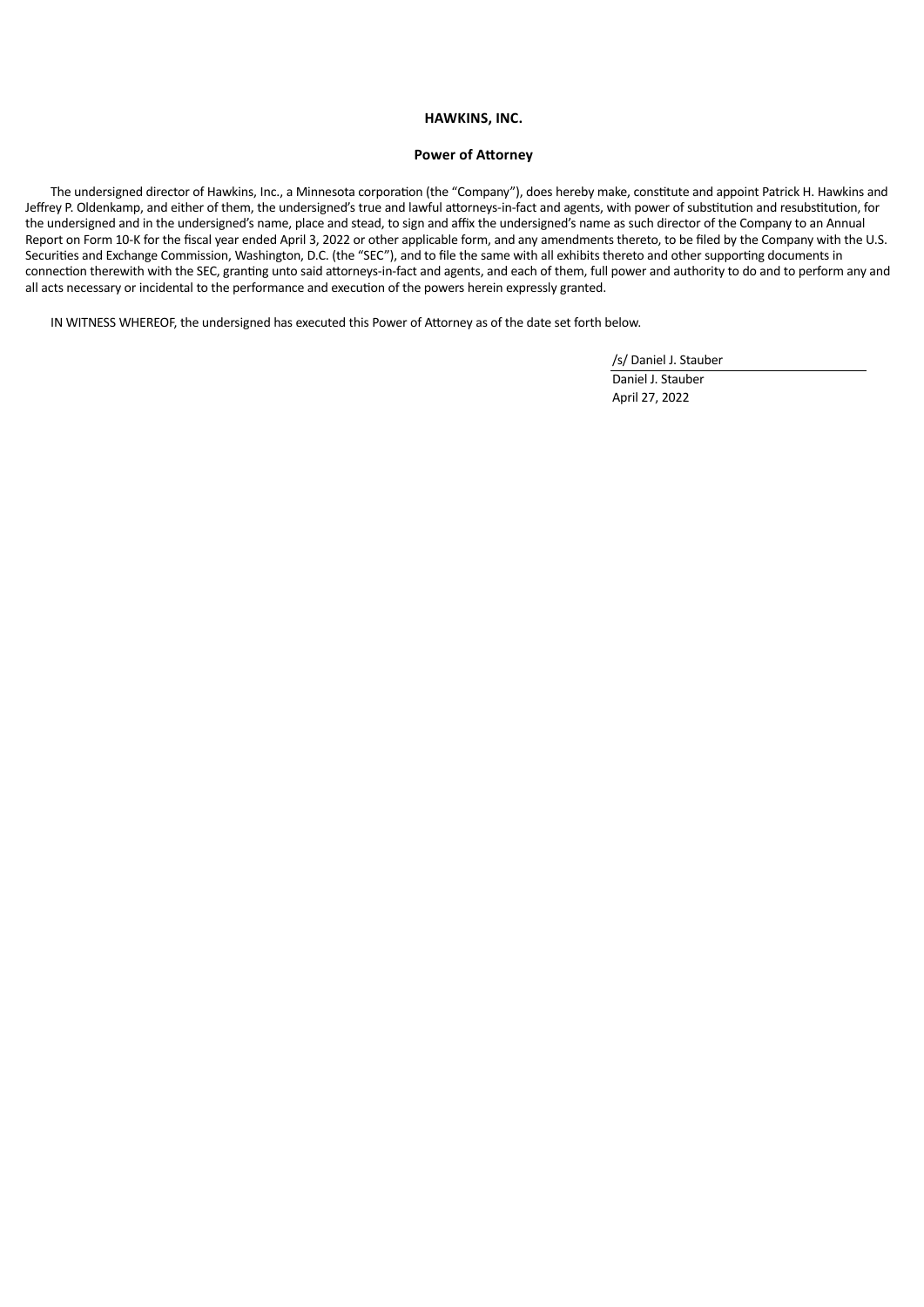## **Power of Attorney**

The undersigned director of Hawkins, Inc., a Minnesota corporation (the "Company"), does hereby make, constitute and appoint Patrick H. Hawkins and Jeffrey P. Oldenkamp, and either of them, the undersigned's true and lawful attorneys-in-fact and agents, with power of substitution and resubstitution, for the undersigned and in the undersigned's name, place and stead, to sign and affix the undersigned's name as such director of the Company to an Annual Report on Form 10-K for the fiscal year ended April 3, 2022 or other applicable form, and any amendments thereto, to be filed by the Company with the U.S. Securities and Exchange Commission, Washington, D.C. (the "SEC"), and to file the same with all exhibits thereto and other supporting documents in connection therewith with the SEC, granting unto said attorneys-in-fact and agents, and each of them, full power and authority to do and to perform any and all acts necessary or incidental to the performance and execution of the powers herein expressly granted.

IN WITNESS WHEREOF, the undersigned has executed this Power of Attorney as of the date set forth below.

/s/ Yi "Faith" Tang

Yi "Faith" Tang April 27, 2022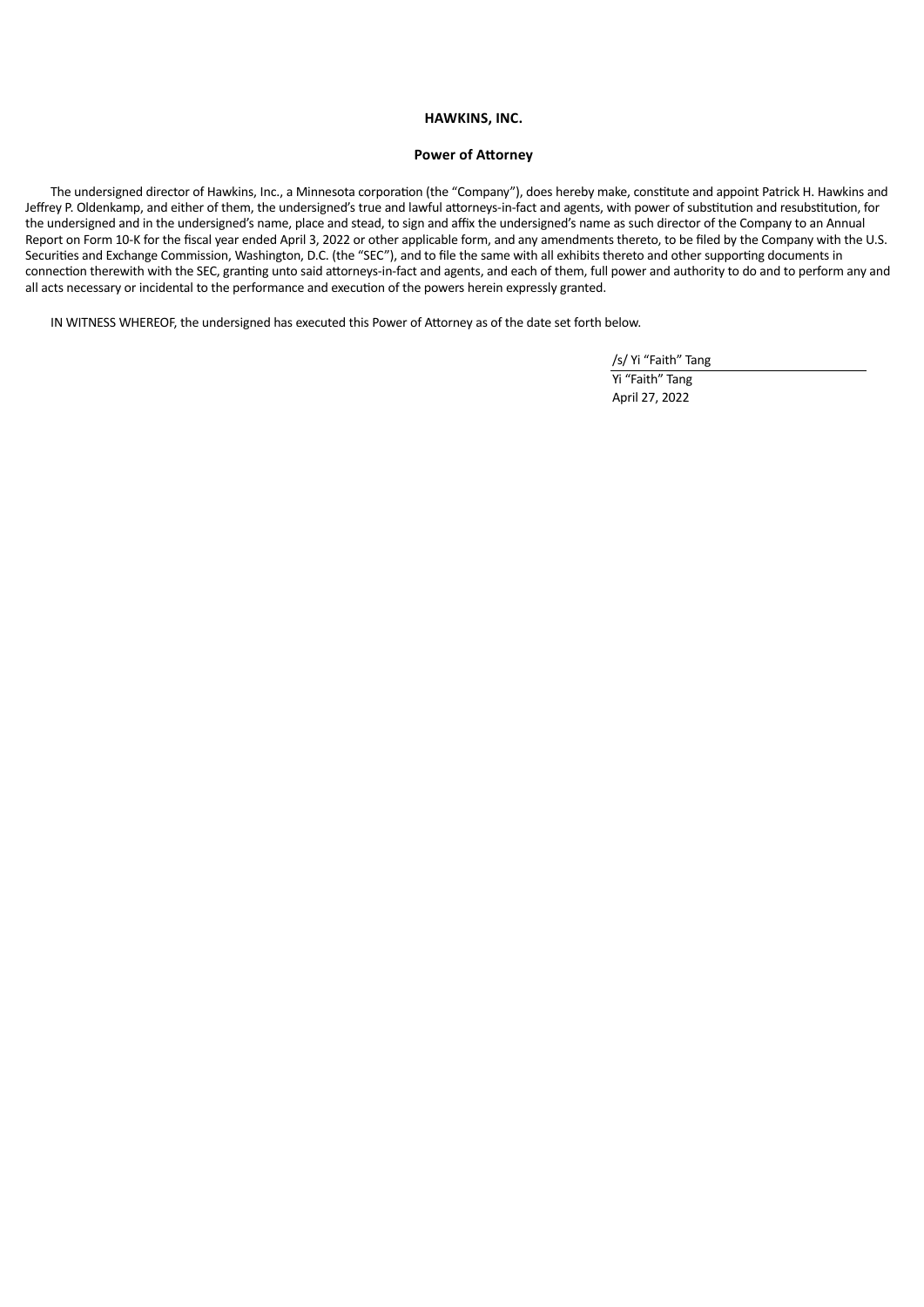## **Power of Attorney**

The undersigned director of Hawkins, Inc., a Minnesota corporation (the "Company"), does hereby make, constitute and appoint Patrick H. Hawkins and Jeffrey P. Oldenkamp, and either of them, the undersigned's true and lawful attorneys-in-fact and agents, with power of substitution and resubstitution, for the undersigned and in the undersigned's name, place and stead, to sign and affix the undersigned's name as such director of the Company to an Annual Report on Form 10-K for the fiscal year ended April 3, 2022 or other applicable form, and any amendments thereto, to be filed by the Company with the U.S. Securities and Exchange Commission, Washington, D.C. (the "SEC"), and to file the same with all exhibits thereto and other supporting documents in connection therewith with the SEC, granting unto said attorneys-in-fact and agents, and each of them, full power and authority to do and to perform any and all acts necessary or incidental to the performance and execution of the powers herein expressly granted.

IN WITNESS WHEREOF, the undersigned has executed this Power of Attorney as of the date set forth below.

/s/ James T. Thompson James Thompson April 27, 2022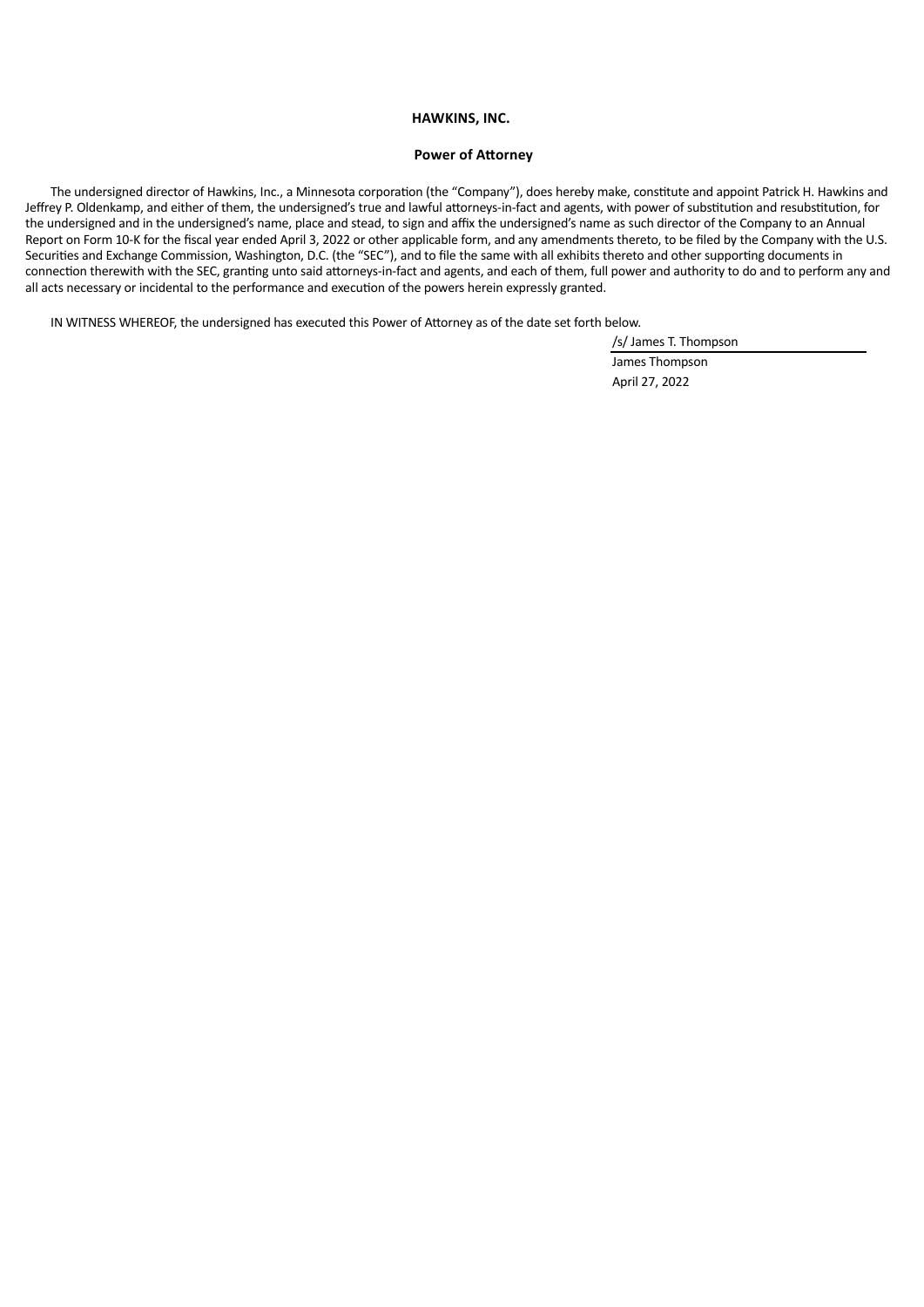## **Power of Attorney**

The undersigned director of Hawkins, Inc., a Minnesota corporation (the "Company"), does hereby make, constitute and appoint Patrick H. Hawkins and Jeffrey P. Oldenkamp, and either of them, the undersigned's true and lawful attorneys-in-fact and agents, with power of substitution and resubstitution, for the undersigned and in the undersigned's name, place and stead, to sign and affix the undersigned's name as such director of the Company to an Annual Report on Form 10-K for the fiscal year ended April 3, 2022 or other applicable form, and any amendments thereto, to be filed by the Company with the U.S. Securities and Exchange Commission, Washington, D.C. (the "SEC"), and to file the same with all exhibits thereto and other supporting documents in connection therewith with the SEC, granting unto said attorneys-in-fact and agents, and each of them, full power and authority to do and to perform any and all acts necessary or incidental to the performance and execution of the powers herein expressly granted.

IN WITNESS WHEREOF, the undersigned has executed this Power of Attorney as of the date set forth below.

/s/ Jeffrey L. Wright

Jeffrey L. Wright April 27, 2022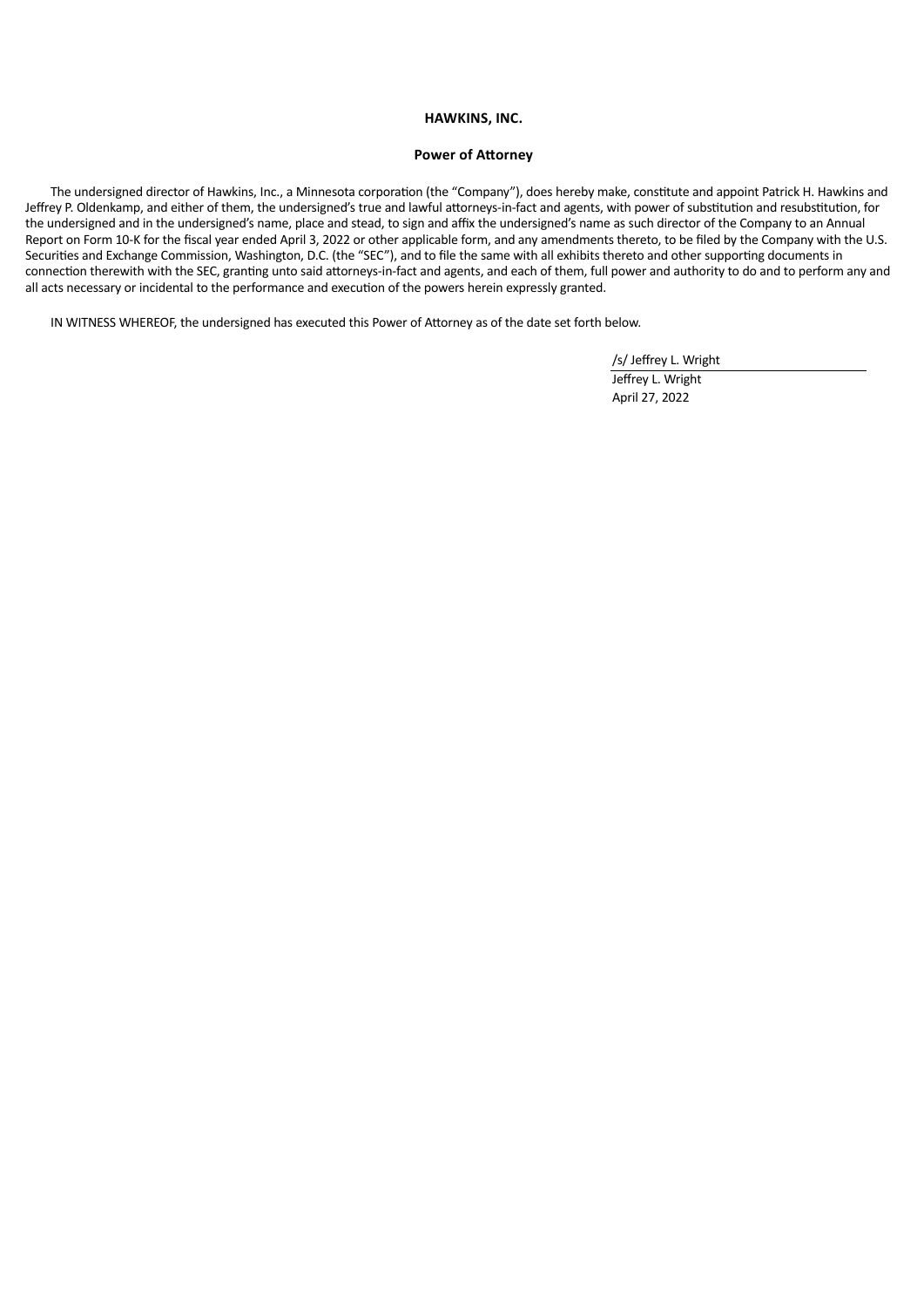## **CERTIFICATION PURSUANT TO SECTION 302 OF THE SARBANES-OXLEY ACT OF 2002**

## <span id="page-69-0"></span>**CERTIFICATIONS**

I, Patrick H. Hawkins, certify that:

- 1. I have reviewed this annual report on Form 10-K of Hawkins, Inc.;
- 2. Based on my knowledge, this report does not contain any untrue statement of a material fact or omit to state a material fact necessary to make the statements made, in light of the circumstances under which such statements were made, not misleading with respect to the period covered by this report;
- 3. Based on my knowledge, the financial statements, and other financial information included in this report, fairly present in all material respects the financial condition, results of operations and cash flows of the registrant as of, and for, the periods presented in this report;
- 4. The registrant's other certifying officer and I are responsible for establishing and maintaining disclosure controls and procedures (as defined in Exchange Act Rules 13a-15(e) and 15d-15(e)) and internal control over financial reporting (as defined in Exchange Act Rules 13a-15(f) and 15d-15(f)) for the registrant and have:
	- a) designed such disclosure controls and procedures, or caused such disclosure controls and procedures to be designed under our supervision, to ensure that material information relating to the registrant, including its consolidated subsidiaries, is made known to us by others within those entities, particularly during the period in which this report is being prepared;
	- b) designed such internal control over financial reporting, or caused such internal control over financial reporting to be designed under our supervision, to provide reasonable assurance regarding the reliability of financial reporting and the preparation of financial statements for external purposes in accordance with generally accepted accounting principles;
	- c) evaluated the effectiveness of the registrant's disclosure controls and procedures and presented in this report our conclusions about the effectiveness of the disclosure controls and procedures, as of the end of the period covered by this report based on such evaluation; and
	- d) disclosed in this report any change in the registrant's internal control over financial reporting that occurred during the registrant's most recent fiscal quarter (the registrant's fourth fiscal quarter in the case of an annual report) that has materially affected, or is reasonably likely to materially affect, the registrant's internal control over financial reporting; and
- 5. The registrant's other certifying officer and I have disclosed, based on our most recent evaluation of internal control over financial reporting, to the registrant's auditors and the audit committee of the registrant's board of directors (or persons performing the equivalent functions):
	- a) all significant deficiencies and material weaknesses in the design or operation of internal control over financial reporting which are reasonably likely to adversely affect the registrant's ability to record, process, summarize and report financial information; and
	- b) any fraud, whether or not material, that involves management or other employees who have a significant role in the registrant's internal control over financial reporting.

Date: May 18, 2022

/s/ Patrick H. Hawkins Patrick H. Hawkins Chief Executive Officer and President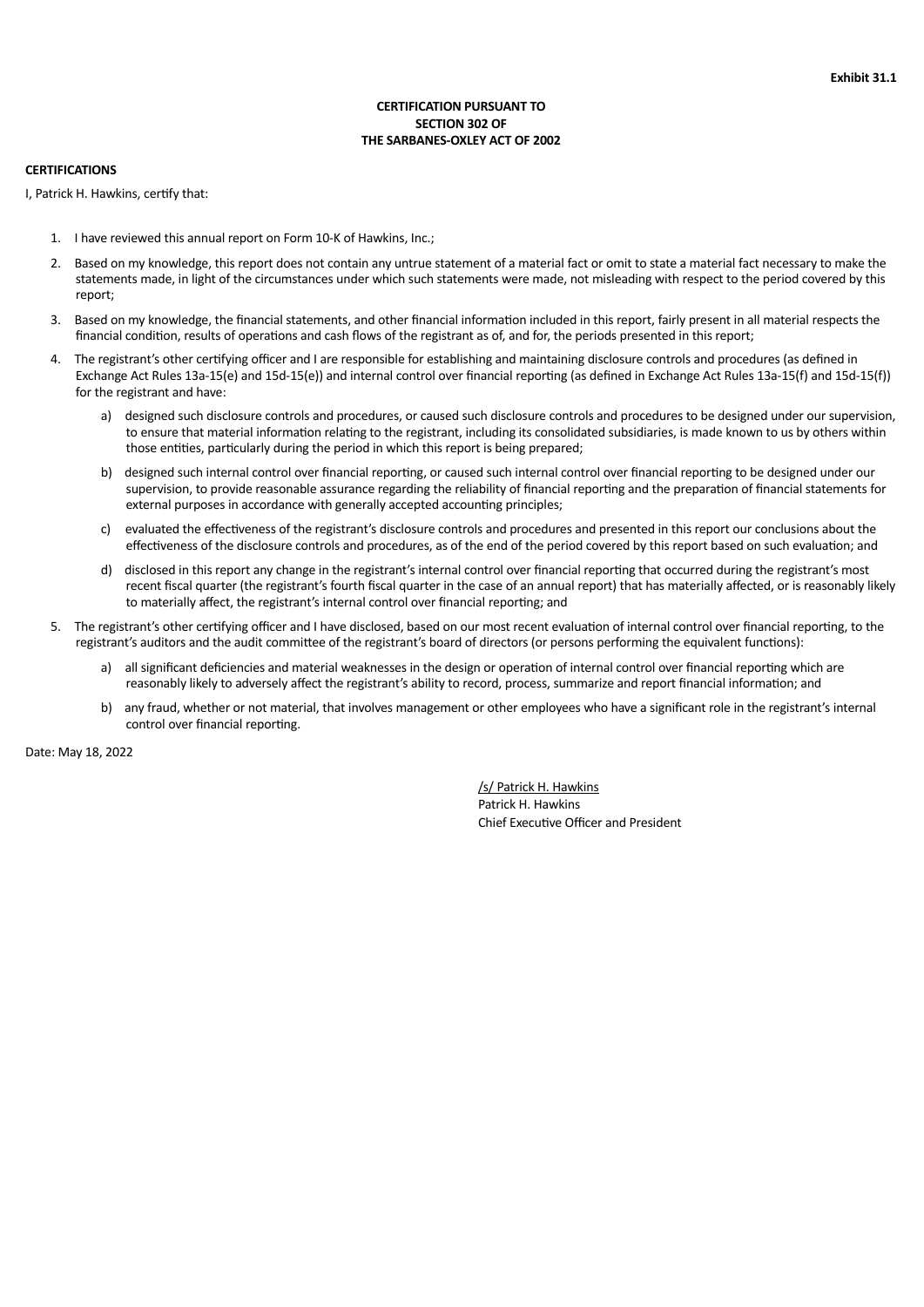# **CERTIFICATION PURSUANT TO SECTION 302 OF THE SARBANES-OXLEY ACT OF 2002**

## <span id="page-70-0"></span>**CERTIFICATIONS**

I, Jeffrey P. Oldenkamp, certify that:

- 1. I have reviewed this annual report on Form 10-K of Hawkins, Inc.;
- 2. Based on my knowledge, this report does not contain any untrue statement of a material fact or omit to state a material fact necessary to make the statements made, in light of the circumstances under which such statements were made, not misleading with respect to the period covered by this report;
- 3. Based on my knowledge, the financial statements, and other financial information included in this report, fairly present in all material respects the financial condition, results of operations and cash flows of the registrant as of, and for, the periods presented in this report;
- 4. The registrant's other certifying officer and I are responsible for establishing and maintaining disclosure controls and procedures (as defined in Exchange Act Rules 13a-15(e) and 15d-15(e)) and internal control over financial reporting (as defined in Exchange Act Rules 13a-15(f) and 15d-15(f)) for the registrant and have:
	- a) designed such disclosure controls and procedures, or caused such disclosure controls and procedures to be designed under our supervision, to ensure that material information relating to the registrant, including its consolidated subsidiaries, is made known to us by others within those entities, particularly during the period in which this report is being prepared;
	- b) designed such internal control over financial reporting, or caused such internal control over financial reporting to be designed under our supervision, to provide reasonable assurance regarding the reliability of financial reporting and the preparation of financial statements for external purposes in accordance with generally accepted accounting principles;
	- c) evaluated the effectiveness of the registrant's disclosure controls and procedures and presented in this report our conclusions about the effectiveness of the disclosure controls and procedures, as of the end of the period covered by this report based on such evaluation; and
	- d) disclosed in this report any change in the registrant's internal control over financial reporting that occurred during the registrant's most recent fiscal quarter (the registrant's fourth fiscal quarter in the case of an annual report) that has materially affected, or is reasonably likely to materially affect, the registrant's internal control over financial reporting; and
- 5. The registrant's other certifying officer and I have disclosed, based on our most recent evaluation of internal control over financial reporting, to the registrant's auditors and the audit committee of the registrant's board of directors (or persons performing the equivalent functions):
	- a) all significant deficiencies and material weaknesses in the design or operation of internal control over financial reporting which are reasonably likely to adversely affect the registrant's ability to record, process, summarize and report financial information; and
	- b) any fraud, whether or not material, that involves management or other employees who have a significant role in the registrant's internal control over financial reporting.

Date: May 18, 2022

/s/ Jeffrey P. Oldenkamp Jeffrey P. Oldenkamp Executive Vice President and Chief Financial Officer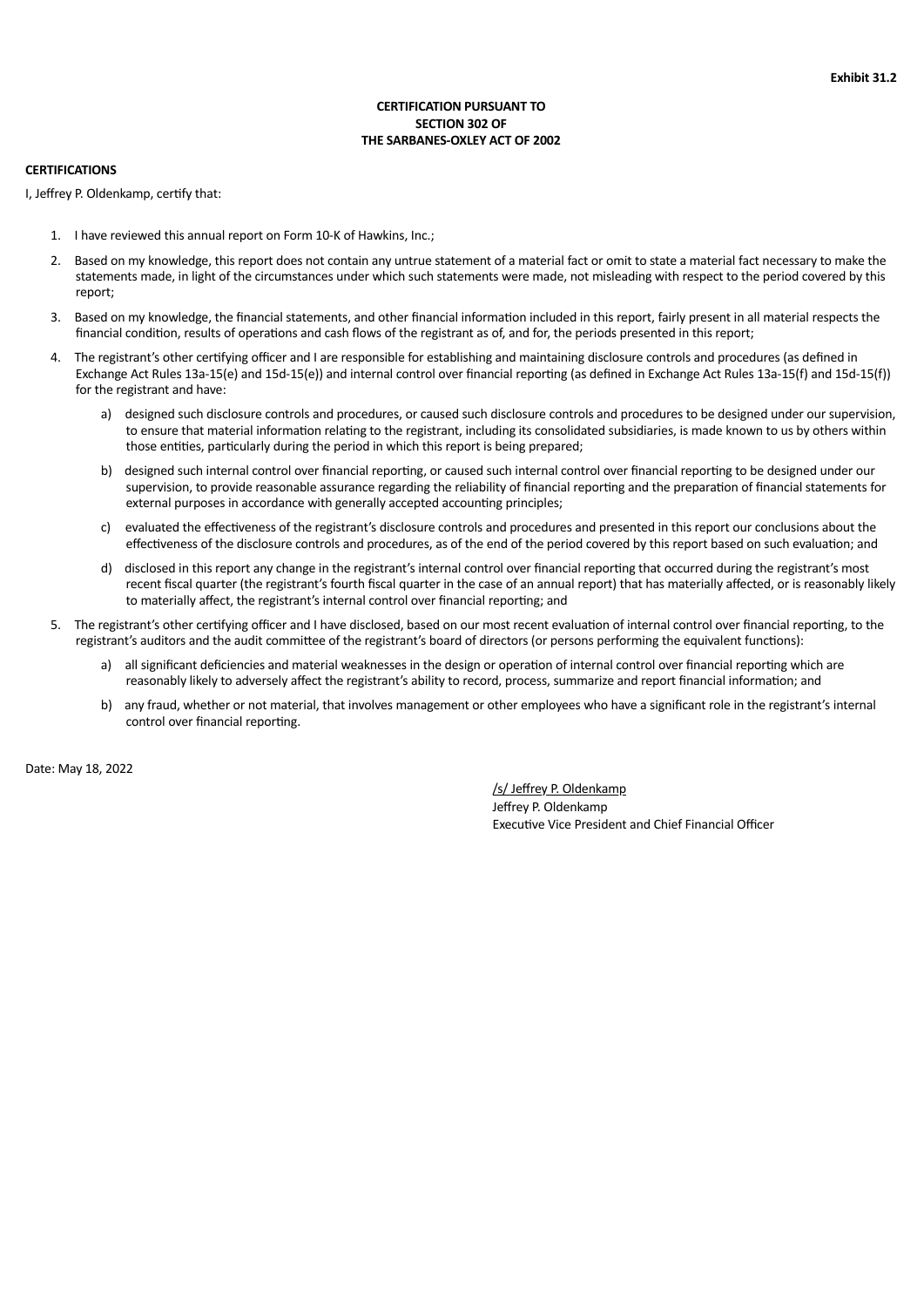## **CERTIFICATION PURSUANT TO 18 U.S.C. SECTION 1350, AS ADOPTED PURSUANT TO SECTION 906 OF THE SARBANES-OXLEY ACT OF 2002**

<span id="page-71-0"></span>In connection with the Annual Report of Hawkins, Inc. (the Company) on Form 10-K for the period ended April 3, 2022, as filed with the Securities and Exchange Commission on the date hereof (the Report), I, Patrick H. Hawkins, Chief Executive Officer and President of the Company, certify, pursuant to 18 U.S.C. § 1350, as adopted pursuant to § 906 of the Sarbanes-Oxley Act of 2002, that:

(1) The Report fully complies with the requirements of section 13(a) or 15(d) of the Securities Exchange Act of 1934;

and

(2) The information contained in the Report fairly presents, in all material respects, the financial condition and results of operations of the Company.

/s/ Patrick H. Hawkins Patrick H. Hawkins Chief Executive Officer and President May 18, 2022